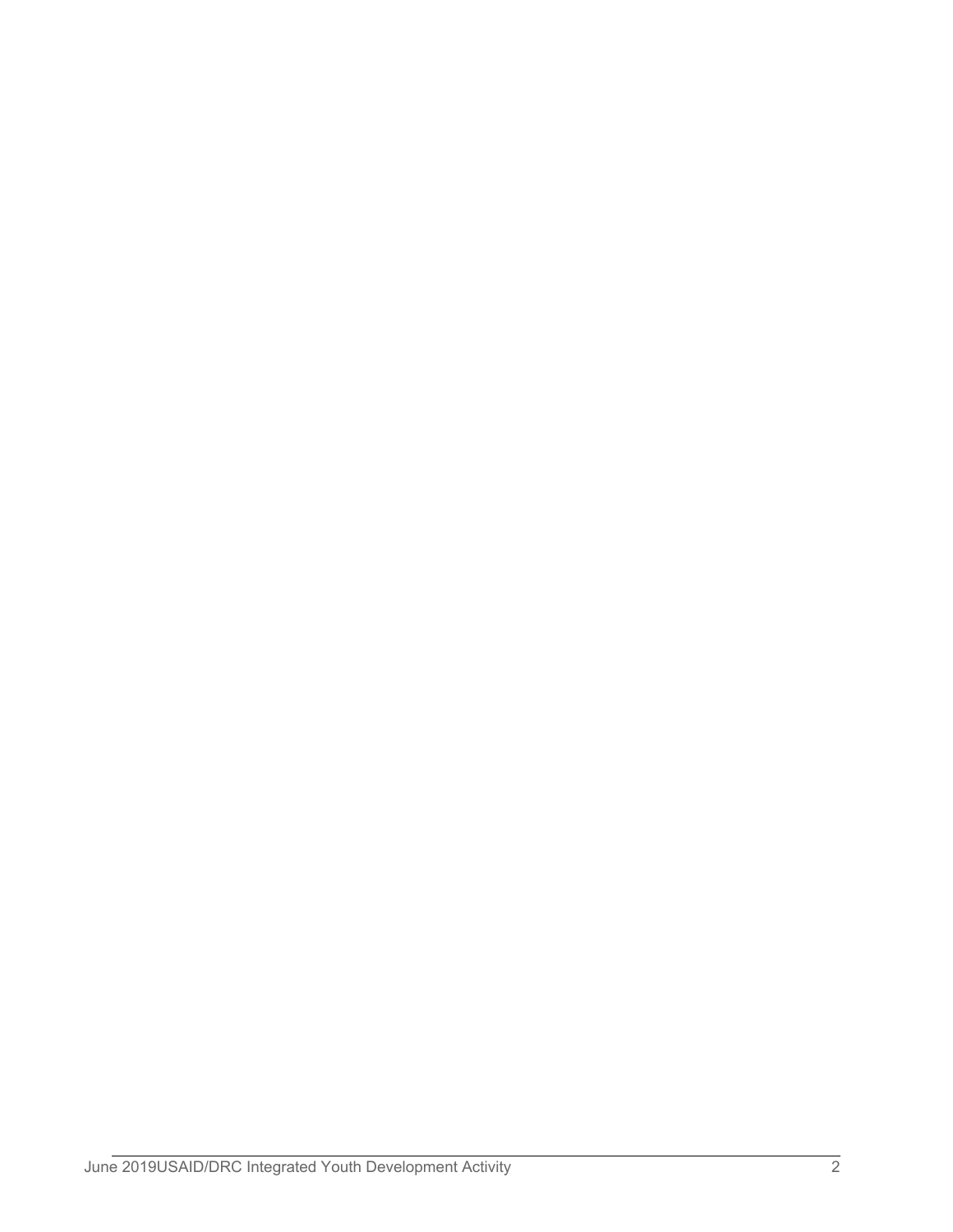# List of Abbreviations

| ALP                 | <b>Accelerated Learning Program</b>                                      |
|---------------------|--------------------------------------------------------------------------|
| <b>CAP</b>          | Centre d'Apprentissage Professionnel                                     |
| <b>CRS</b>          | <b>Catholic Relief Services</b>                                          |
| <b>DRC</b>          | Democratic Republic of the Congo                                         |
| <b>DIVAS</b>        | <b>Division des Affaires Sociales</b>                                    |
| <b>DIVIJEUNESSE</b> | Division de la Jeunesse et de la Nouvelle Citoyenneté                    |
| <b>DNH</b>          | Do No Harm                                                               |
| <b>ECCN</b>         | <b>Education in Crisis and Conflict Network</b>                          |
| <b>EDC</b>          | Education Development Center, Inc.                                       |
| <b>GBV</b>          | Gender-based violence                                                    |
| <b>GDRC</b>         | Government of the Democratic Republic of Congo                           |
| <b>INGO</b>         | International Non-Governmental Organization                              |
| <b>IYDA</b>         | Integrated Youth Development Activity                                    |
| <b>MEPSP</b>        | Ministère de l'Education Primaire, Secondaire et Professionnelle         |
| <b>MJINC</b>        | Ministère de la Jeunesse et de l'Initiation à la Nouvelle<br>Citoyenneté |
| <b>NGO</b>          | Non-Governmental Organization                                            |
| <b>OOSY</b>         | Out of School Youth                                                      |
| <b>PYD</b>          | Positive Youth Development                                               |
| <b>SGBV</b>         | Sexual and Gender-Based violence                                         |
| <b>SRGBV</b>        | <b>School Related Gender-Based Violence</b>                              |
| <b>RERA</b>         | <b>Rapid Education Risk Analysis</b>                                     |
| <b>RISD</b>         | Research Initiatives for Social Development                              |
| <b>YDA</b>          | <b>Youth Development Alliance</b>                                        |

# Table of Contents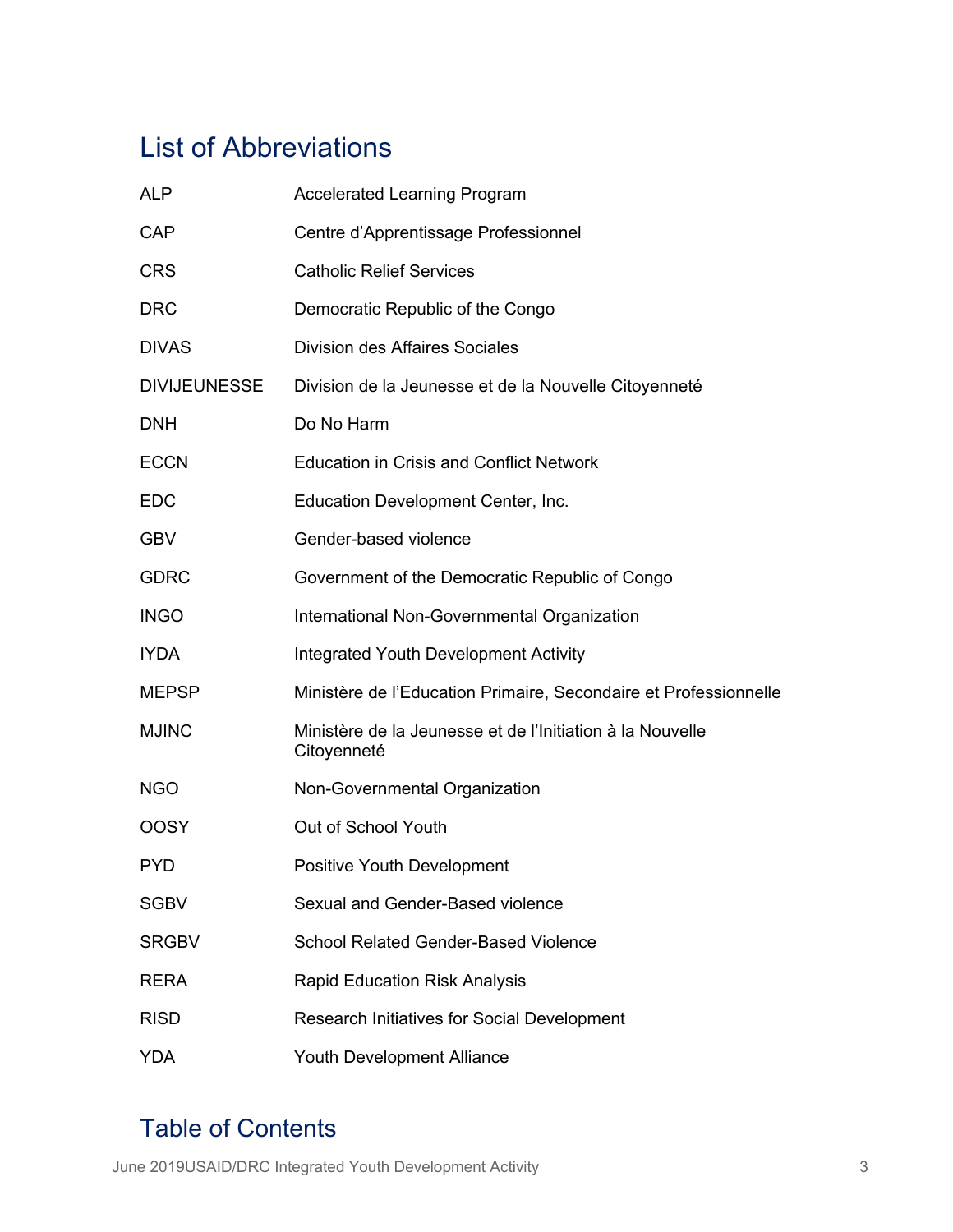| <b>List of Abbreviations</b>                                                                              | 3        |  |
|-----------------------------------------------------------------------------------------------------------|----------|--|
| <b>Table of Contents</b>                                                                                  | 4        |  |
| <b>Introduction</b>                                                                                       | 6        |  |
| Methodology                                                                                               | 6        |  |
| <b>Topics and Research Questions</b>                                                                      | 7        |  |
| <b>Desk Research and Analysis</b>                                                                         | 8        |  |
| <b>Primary Data Collection and Analysis</b><br><b>Data Collection Tools</b>                               | 8<br>8   |  |
| Sampling Approach                                                                                         | 9        |  |
| Data Collection and Protocol                                                                              | 10       |  |
| <b>Collection Protocol and Ethics</b>                                                                     | 11       |  |
| Data Analysis                                                                                             | 11       |  |
| Limitations                                                                                               | 12       |  |
| <b>Context and Background</b>                                                                             | 13       |  |
| Country Context: Contextual risk factors                                                                  | 13       |  |
| Health and Food Insecurity                                                                                | 15       |  |
| Sexual and Gender-Based Violence                                                                          | 16       |  |
| Implementing Context in Eastern DRC: An overview of conflict dynamics                                     | 18       |  |
| Key mobilizers: a multitude of armed groups                                                               | 18       |  |
| State of Education in the DRC                                                                             | 19       |  |
| <b>Education in Conflict</b>                                                                              | 21       |  |
| Youth Livelihoods in the Kivus                                                                            | 23       |  |
| <b>Civic Engagement</b>                                                                                   | 25       |  |
| Information Gaps in the Literature Review                                                                 | 26       |  |
| <b>Primary Data Findings</b>                                                                              | 26       |  |
| Primary Causes of Conflict in Targeted Communities in Eastern DRC<br><b>Localized Sources of Conflict</b> | 27<br>27 |  |
| <b>Education in Conflict</b><br><b>Access to Education</b>                                                | 30<br>31 |  |
| <b>Barriers to Retention</b>                                                                              | 32       |  |
| Safe Learning Environment                                                                                 | 33       |  |
| <b>Youth Employment</b><br>Economic contraction, poverty, and unemployment                                | 36<br>37 |  |
| The unfulfilled promise of education                                                                      | 38       |  |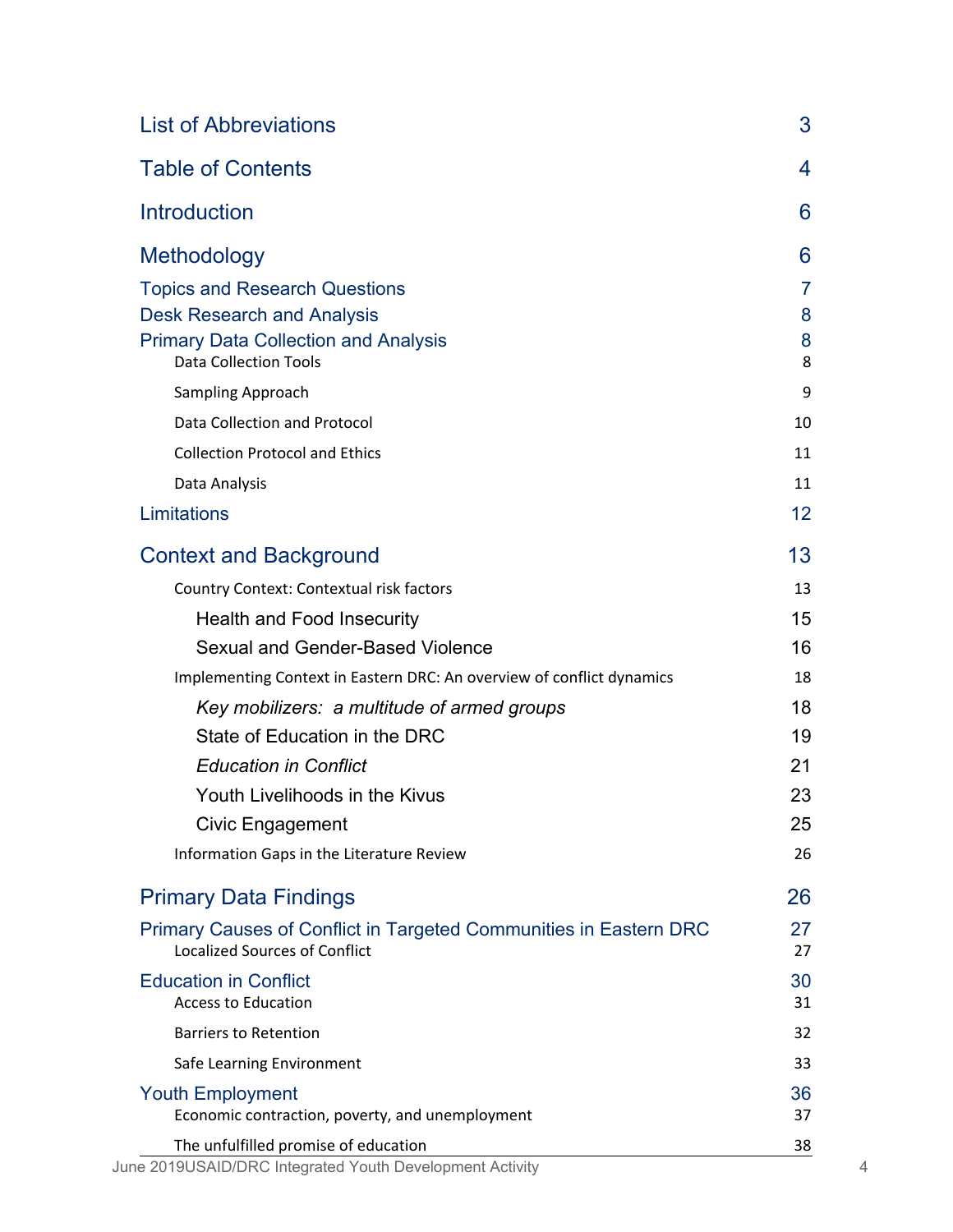| <b>Stressors and Vulnerabilities</b>                                                                              | 39       |  |
|-------------------------------------------------------------------------------------------------------------------|----------|--|
| Mitigating Factors and Connectors in Targeted Communities<br>Local Capacities for Peace: Systems and Institutions | 41<br>41 |  |
| Values and Interests                                                                                              | 41       |  |
| <b>Shared Experiences</b>                                                                                         | 41       |  |
| Youth Civic Engagement                                                                                            | 42       |  |
| <b>Symbols and Occasions</b>                                                                                      | 42       |  |
| Recommendations/Implementation Strategy                                                                           | 42       |  |
| Annexes                                                                                                           | 45       |  |
| Annex I. Bibliography                                                                                             | 45       |  |
| <b>Annex II. IBR Determination</b>                                                                                | 49       |  |
| Annex III. Consent and Data Collection tools<br>I. Consent Forms                                                  | 50<br>50 |  |
| II. Focus Group Discussion Tools                                                                                  | 53       |  |
| III. Key Informant Interview Tools                                                                                | 75       |  |
| IV. In-Depth Interviews                                                                                           | 102      |  |
| V. Community Meeting Discussion                                                                                   | 105      |  |
| VI. Focus Group and Interview Discussion Protocol                                                                 | 107      |  |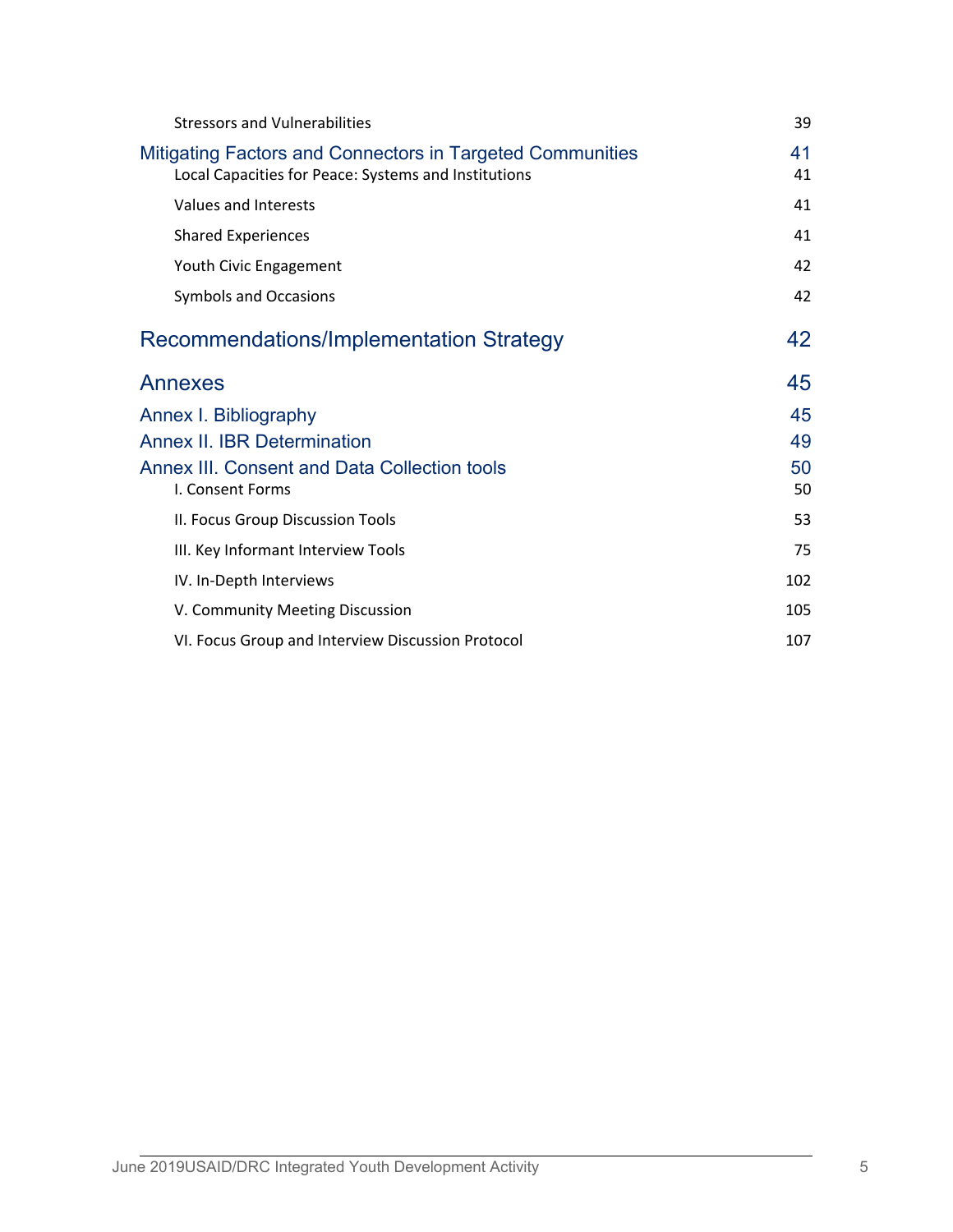# **Introduction**

The USAID/DRC Integrated Youth Development Activity (IYDA) is funded by the U.S. Agency for International Development (USAID) and implemented by Education Development Center (EDC) and its consortium of partners: Family Health International 360 (FHI 360), Catholic Relief Services (CRS), and Souktel. The Goal of IYDA is to increase the resilience of youth to conflict and violence in eastern DRC. Over the course of the next three years, IYDA will provide vulnerable youth with learning pathways and inclusive economic opportunities as well as a network of services to support these pathways in the North and South Kivu regions of the Democratic Republic of the Congo (DRC), specifically in the cities of Goma and Bukavu and in the South Kivu districts of Kalehe, Kabare, and Walungu.

The project works with existing structures to implement these activities – education and vocational training centers, governmental officials, the private sector and local youth-serving organizations. In particular, IYDA works with accelerated learning programs/ALP (*Centres de rattrapages Scolaires – CRSs*), vocational training centers (*Centres d'apprentissage professionnel – CAPs*) and community literacy programs. Vulnerable youth receive one academic year of basic education followed by 6 months of livelihoods and employment support.

Over the course of three years, IYDA will increase the self-efficacy of 10,000 vulnerable youth; provide basic education to 12,000 youth; support 8,000 youth in gaining work experience; and strengthen the capacity of approximately 960 teachers, facilitators, school directors, and youth literacy volunteers. As a whole, IYDA supports USAID's Country Development and Cooperation Strategy ("Long-term transition to more effective and empowering development in the DRC supported") as well as USAID Education Strategy Goal 2, "improved relevance of workforce development programs," and Goal 3, "increased equitable access to education in environments affected by crisis and conflict" and by degrees Goal 1, "improved reading skills for 100 million children in primary grades by 2015."

As part of the project start-up activities, EDC in partnership with FHI 360 conducted a joint Rapid Education and Risk Analysis and Do No Harm Conflict Sensitivity Analysis (RERA/DNH). The purpose was to identify the specific contextual risks of most relevance to this activity; the "connectors" (i.e., local conflict prevention and resolution resources/local mechanisms, events/institutions that support peace in the targeted communities, norms); and the "dividers" (i.e., norms, practices, drivers of tensions and conflict); current education needs, capacity, opportunities, vulnerabilities, and access for children and youth in the targeted regions; and the entry points and strategies for IYDA to leverage local connectors and resources for peace.

The project team analyzed the results from the RERA/DNH in order to consolidate a list of recommendations and implications, which will serve to inform IYDA's integration of conflict sensitivity within IYDA's activities, based on the context-specific needs of youth and the project objectives of equitable access to education, especially in accelerated learning programs (ALPs), and building resilience to conflict. The RERA/DNH outlines key triggers and mitigating factors, which IYDA will undertake to address gaps or monitor implementation to ensure that all youth benefit equally from activities and that the project fosters equitable access and safe learning environments and does no harm.

# **Methodology**

Developed by the USAID Education in Crisis and Conflict Network (ECCN), the Rapid Education and Risk Analysis (RERA) tool is designed to capture information about how education systems, learners, and their communities interact with a dynamic, multiple-risk environment, and how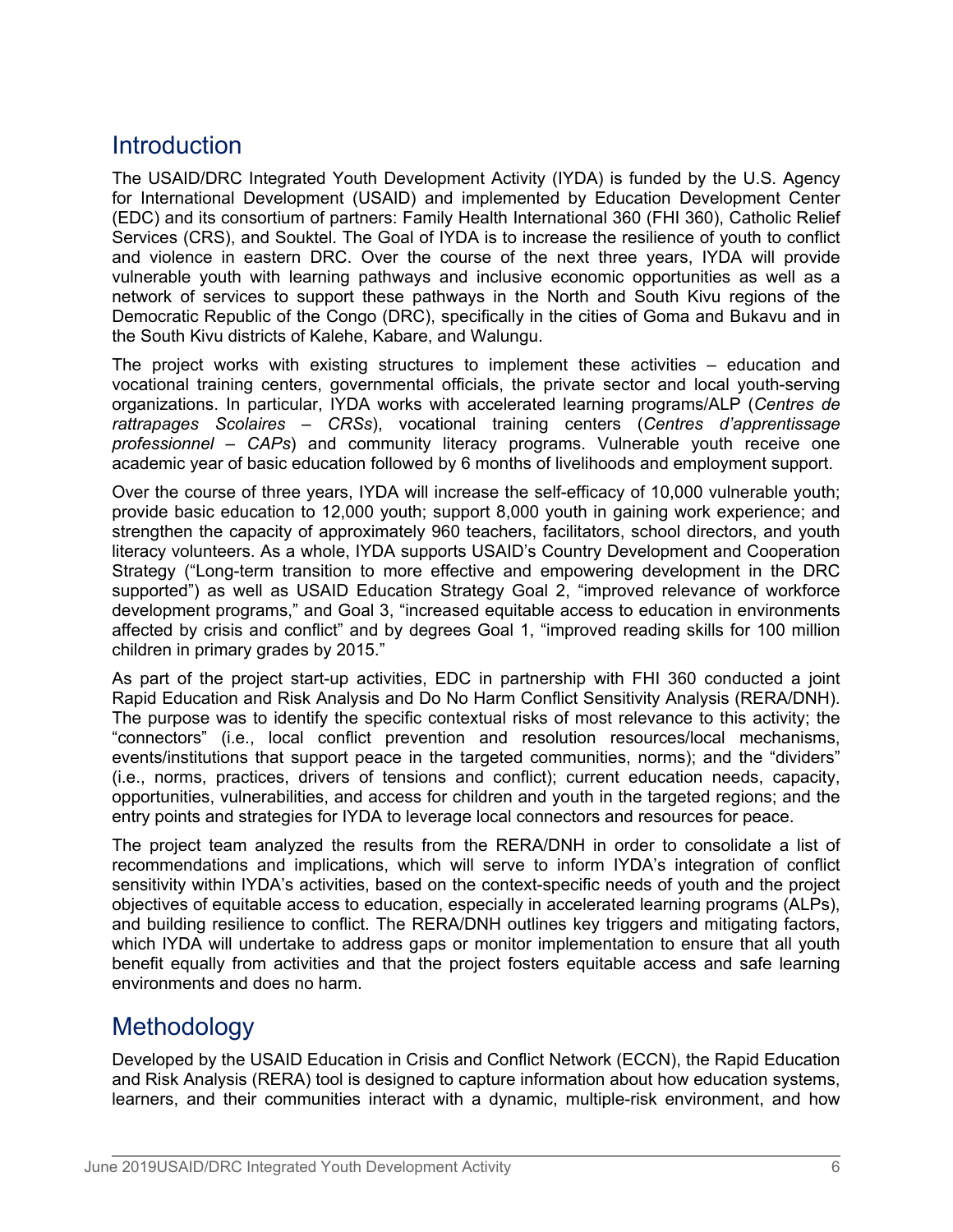those risks in turn affects project activities and outcomes. In the framework of IYDA, the purpose of the RERA is to:

- Highlight the main barriers that hinder access, retention, and success in school or accelerated learning programs (ALPs), or technical vocational education training for youth;
- Understand the impact of the conflict on girls and boys and understand the dynamics of conflict as they relate to education programming;
- Identify the factors of resilience that positively influence access, security, and quality of education and the existing resources, capabilities, and priorities of the education system;
- Make recommendations for specific interventions to address issues, mitigate risks, and/or increase resiliency within IYDA's scope.

To meet its objectives, the USAID/DRC IYDA team expanded the RERA framework to include a Do No Harm (DNH) analysis. The DNH framework was applied in tool development and analysis to better understand community dynamics that may contribute to external risk factors on the education system. Community actors such as religious leaders, women leaders, security sector actors, and community members were therefore included as part of the sample. The DNH framework also considered issues of gender equality and social inclusion by streamlining these principles in all questions used in the instrument, ensuring that all questions had sufficient probes in order to collect nuances of how contextual, conflict dynamics as well as school and workplace risk factors may affect individuals of different genders, abilities, and socioeconomic groups.

This joint RERA/DNH includes a context review, findings from primary data collection in communities where IYDA will be implemented; as well as recommendations for program implementation.

# Topics and Research Questions

The overall research question was, "What are the main barriers and risks that hinder access, retention, and success in school for youth in Eastern DRC, as well as what factors contribute to youth employment, civic engagement, and resiliency?"

In our desk review, we sought to answer this question within the context of the DRC's recent history and societal circumstances by focusing on:

- Identifying the causes, characteristics, consequences, and interactions of the main contextual risks in the country;
- Identifying connectors (i.e., local conflict prevention and resolution resources, local mechanisms, and events/institutions that support peace in the targeted communities) and dividers (i.e., norms, practices, drivers of tensions and conflict);
- Determining current education needs, capacity, opportunities, and access for children and youth
- Identifying the most vulnerable and underserved based on gender, religion, ability/disability, ethnicity, language, and exposure to natural disaster risk;
- Determining the two-way interaction between contextual risks and the education sector, particularly at the school and community levels.

The information gaps identified during the desk review informed the research questions for our primary data collection. Broadly, primary data collection sought to address the following topics:

● **Sources of conflict and division**. What are the main sources of conflict in communities that affect youth access to education, jobs, and civic engagement? Who are the most vulnerable? Are there differences in perception among different communities or respondent groups? How does access to education and livelihoods perpetuate divisions within the community?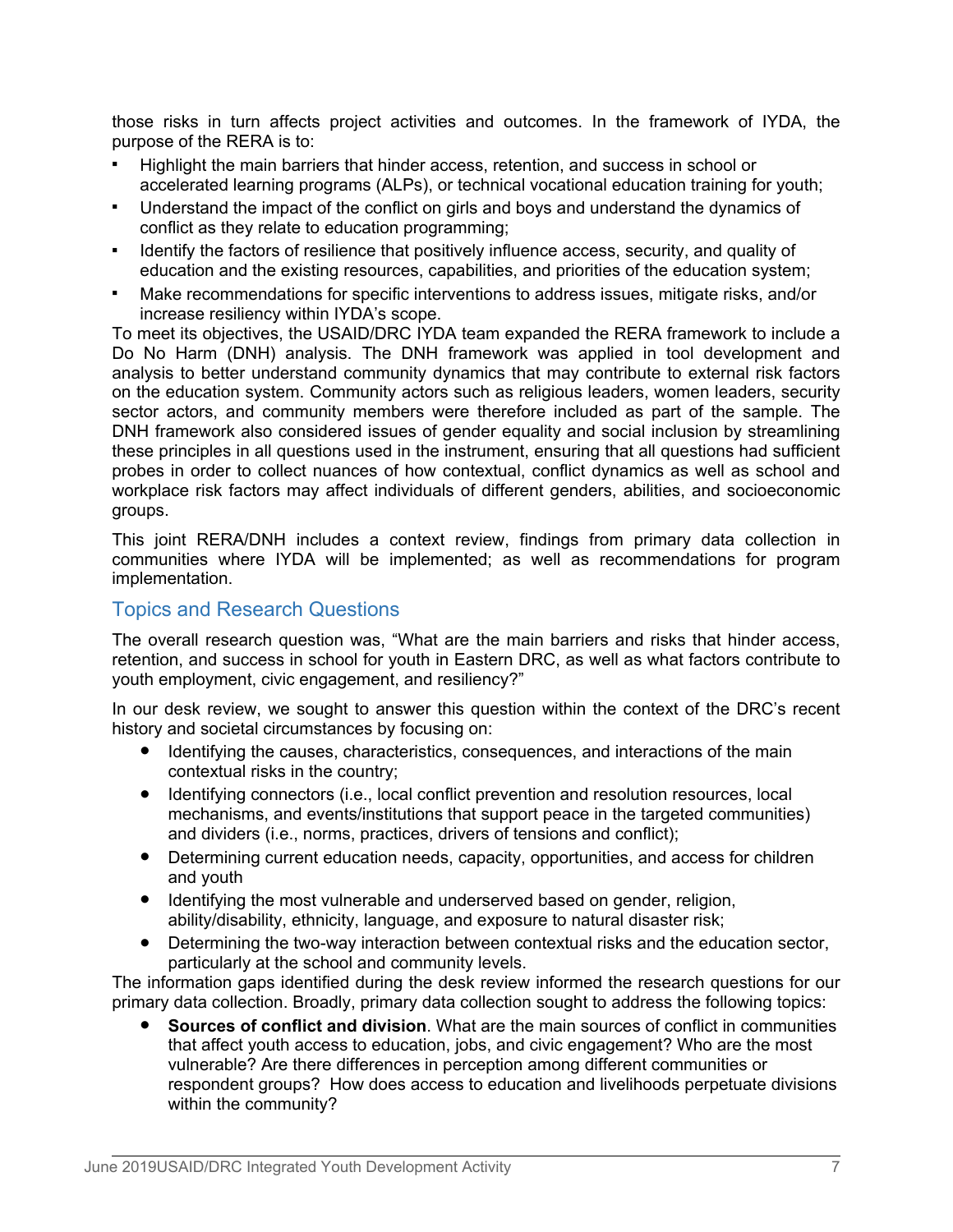- **Access to and retention in education programs**. What are the most common reasons why youth never enter schools or ALPs, drop out, or have intermittent access? What factors might influence their access and retention in education programs? What is the impact of risks on out-of-school (OOSC) children?
- **Education in conflict.** What kind of social or emotional learning or psychosocial support is provided to youth? How does trauma impact youth well-being and learning within the school setting? What are the ongoing tensions that are or could be exacerbated by education? Are there ways they could be reduced?
- **Youth employment**. What are the barriers to youth to transition to employment? Who are the most vulnerable?
- **Civic engagement.** To what extent do youth participate in civic life? Who is the most/least likely to participate? What are the barriers? What are the supportive factors? Are there differences in perception among different communities or respondent groups? What recommendations do respondents have to improve youth access to education, jobs, and civic engagement?
- **Mitigating factors**. What are the main resources (people, institution, or practices) that the community may count on to address or mitigate conflicts? What are the possible entry points and strategies for IYDA to leverage local connectors, resources for peace, and synergies with other development projects and public-sector partnerships?

# Desk Research and Analysis

The context review was conducted over the course of several weeks in preparation for the primary data collection. The team compiled reports and documents in an online, internal database for ease of access during the review process. Once this information had been carefully analyzed, the team synthesized the key findings to determine the risks and challenges in the DRC education sector, including barriers to education access, retention, and success; history of conflict; and risk in DRC. These included sociocultural, health, economic, schoolrelated, gender, and political factors. Once this phase of the desk review was completed, the team discussed the analysis on country context and implementing context to identify the gaps in the analysis to determine what primary needed to be collected in the field for analysis of community-level dynamics. A full list of the reports and sources referenced in the context review is included in the annex.

# Primary Data Collection and Analysis

Primary data collection targeted both rural and urban sites in four communities in the North and South Kivu region of Eastern DRC representing four of the five project intervention zones. These communities comprised a mix of urban, peri-urban, and rural communities selected following desk research, a scoping trip by the field-based team, and collaboration with the provincial ministerial divisions of Social Affairs (DIVAS) and Youth and New Citizenship (DIVIJEUNESSE). Data collection began on October 6, 2018, ending on October 22, 2018.

#### Data Collection Tools

To capture the RERA aspects of this report, tools were developed based on the ECCN toolkit to focus on the gaps from the desk review. These include the barriers to access and retention, risks to safety within and on route to and from school, and school and community mitigation efforts, as well as the impact of conflict on student learning and well-being. The following Do No Harm aspects were incorporated in the tools for all respondent groups to triangulate responses: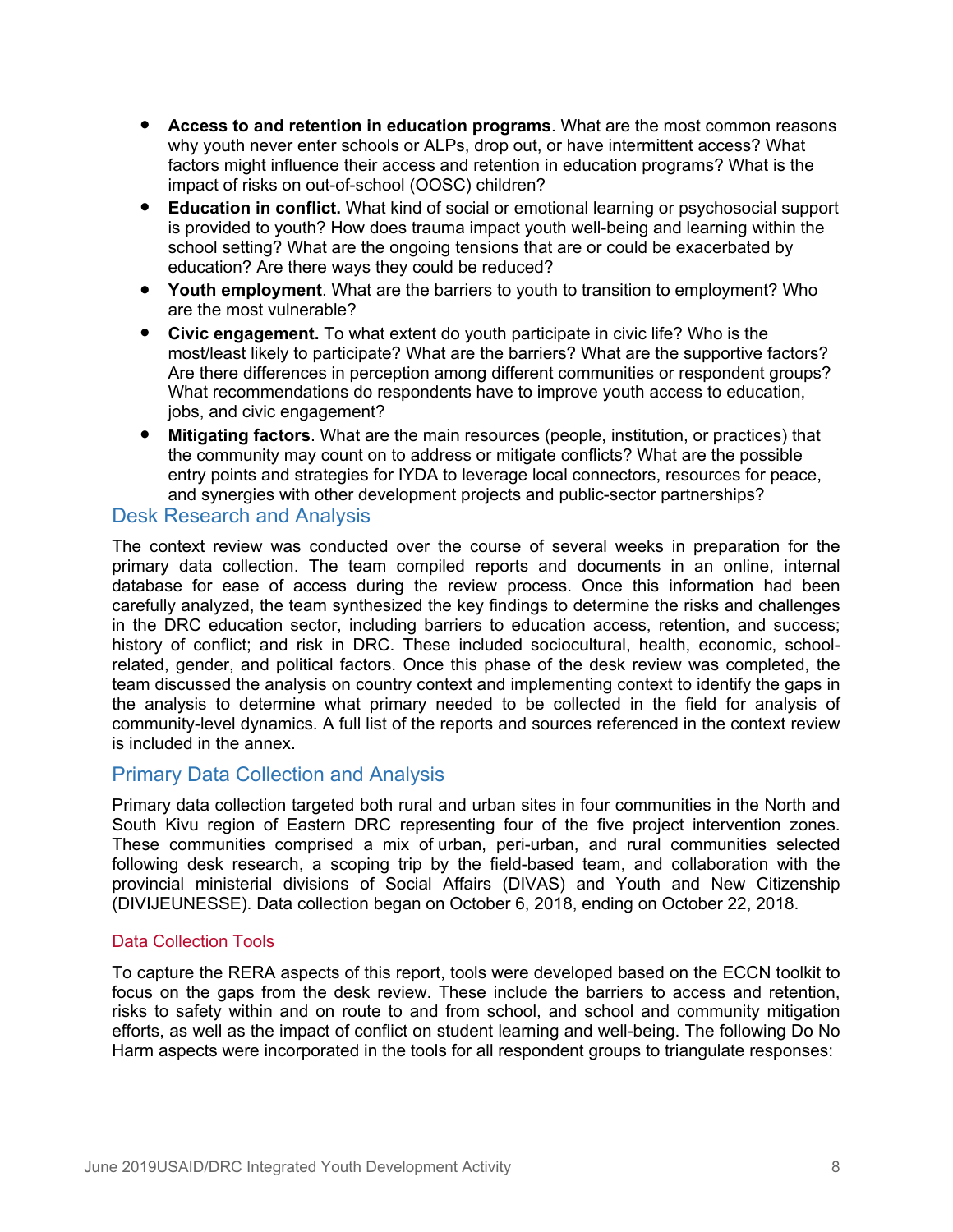- Exploration of the perception of education and vocational training in a conflict context, barriers and risks to access, retention and completion as well as the two-way interaction of education and conflict within a community
- Detection of the presence of conflicts or tensions within a community, including descriptions of incidences, frequency, involved actors, motivations, and impacts on youth
- Identification of the actions taken by the community, including conflict resolution mechanisms and conflict resolution leaders
- Discussion of reaction and endorsement of responses taken, including an exploration of perspectives held by a focus group or interviewed participants
- Exploration of the status of youth integration within communities, asking questions to gauge youth participation in civic and social activities, youth involvement in decisionmaking, and youth perspectives of their status in their communities
- Collection of recommendations of how this program could enter and engage the community on a youth development project

A full set of instruments is included in the annex.

#### Sampling Approach

We designed our sampling approach to include a range of communities based on the following criteria:

- Ensure the representation of beneficiaries in urban, peri-urban, and rural communities as well as communities that had agriculture and mining as main livelihood sources.
- Represent communities with a range of experiences in conflict from more to less recent experience of armed conflict and other forms of violence.
- Represent in-school youth, OOSC youth, teachers, administrators, education provincial leaders, business owners and entrepreneurs, civic movement leaders, government and local authorities, religious and community leaders, and program implementers in our sample,
- Represent both ALP and CAP targeted by IYDA.

With these established criteria, we used the initial list of ALP and CAP targeted for IYDA's interventions in Year 1 as the basis to select the sample communities.

| <b>Territory</b>                    | <b>Village/Quartier</b> | Urban/Rural/Peri-Urban |
|-------------------------------------|-------------------------|------------------------|
| <b>Bukavu</b>                       | Bagira/Quartier A       | Urban                  |
| <b>Bukavu</b>                       | Kadutu/Cimpunda         | Peri-Urban             |
| Goma                                | C.Himbi1 /C.Goma        | Urban                  |
| Goma                                | C. Karisimbi/Katindo    | Urban                  |
| <b>Kalehe</b>                       | Minova                  | Rural *Agricultural    |
| Walungu                             | Ikoma                   | Rural *Agricultural    |
| Walungu                             | Mushinga                | Rural *Mining          |
| *Most recent experience of Conflict |                         |                        |

Table 1. Communities selected for data collection

The USAID/DRC IYDA team spoke to a total of 409 individuals through focus groups and interviews across IYDA target intervention zones. In addition, Community meetings intended to provide a voice to community members who were not included in education-centered focus group discussions were held with self-selecting members of the community to provide a better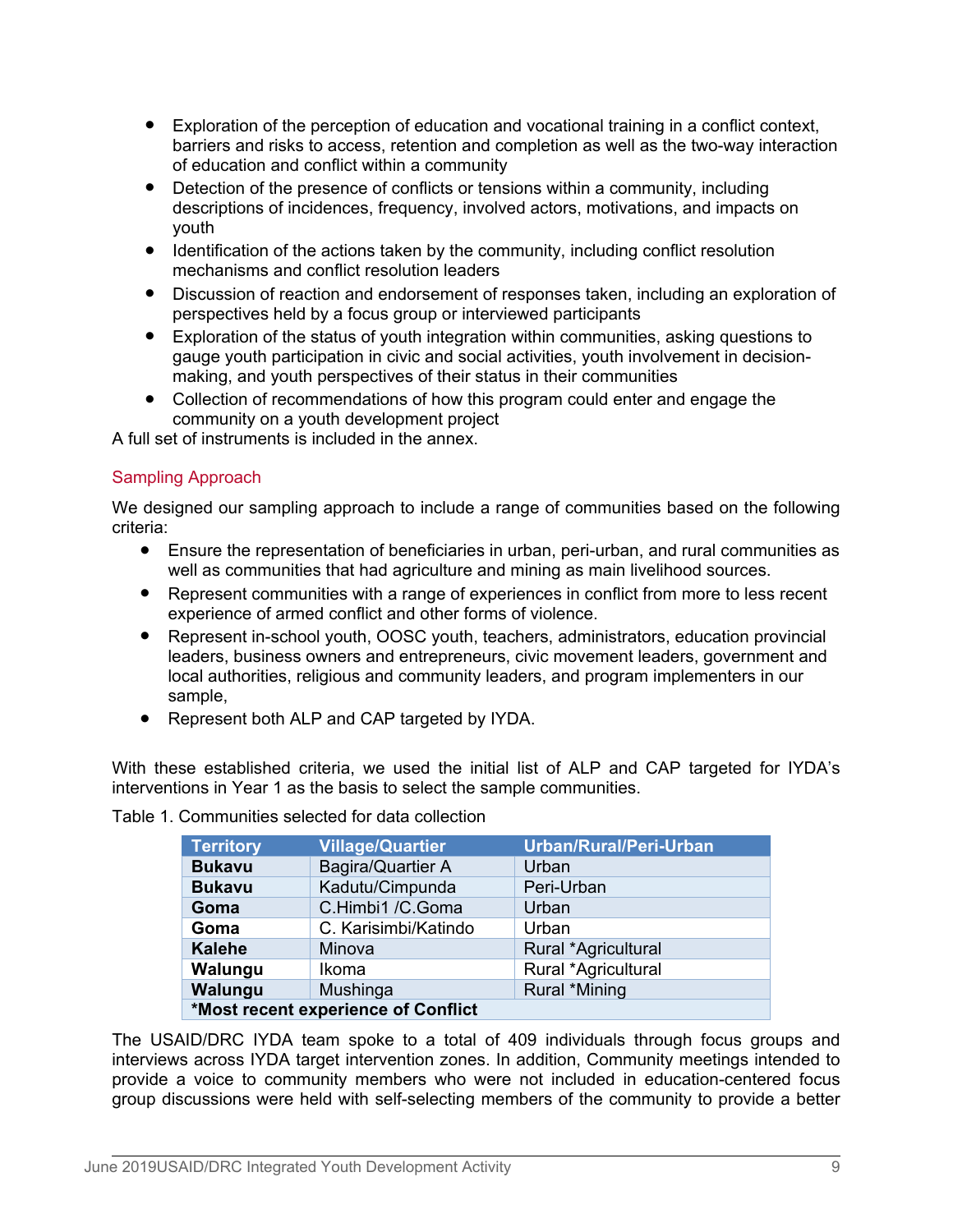understanding of community dynamics, inclusive of gender equality and social inclusion norms, community tensions, and conflict dynamics

| <b>School Actors</b>                   | <b>Bukavu</b>           | Walungu                 | Kalehe         | Goma           | Total          |
|----------------------------------------|-------------------------|-------------------------|----------------|----------------|----------------|
| Academic Inspector                     | 3                       | $\overline{2}$          | $\overline{2}$ | 3              | 10             |
| Administrators                         | $\overline{2}$          | $\overline{2}$          | $\overline{2}$ | 3              | 9              |
| <b>Teachers</b>                        | $\overline{\mathbf{4}}$ | $\overline{\mathbf{4}}$ | 4              | 6              | 18             |
| Parents (FGD)                          | 20                      | 20                      | 20             | 20             | 80             |
| Students (FGD)                         | 40                      | 40                      | 40             | 40             | 120            |
| Subtotal                               | 69                      | 68                      | 68             | 71             | 237            |
| <b>Community Actors</b>                | <b>Bukavu</b>           | Walungu                 | Kalehe         | Goma           | Total          |
| Out-of-school Youth                    | 19                      | 21                      | 24             | 30             | 94             |
| <b>Community Members</b>               | 10                      | 7                       | 10             | 11             | 38             |
| Religious Leaders                      | $\mathbf{1}$            | 2                       | $\overline{2}$ | 2              | $\overline{7}$ |
| <b>Female Leaders</b>                  | 1                       | 1                       | 1              | 1              | 4              |
| <b>Security Sector Representatives</b> | $\mathbf{1}$            | 1                       | 3              | 1              | 6              |
| Youth Movement Leaders                 | 1                       | $\mathbf 0$             | 1              | 1              | 3              |
| Youth Entrepreneur                     | 1                       | 1                       | 1              | 1              | $\overline{4}$ |
| <b>Business Leader</b>                 | 1                       | 1                       | 1              | $\overline{2}$ | 5              |
| <b>Local Associations</b>              | $\overline{2}$          | $\overline{2}$          | $\overline{2}$ | 1              | $\overline{7}$ |
| Subtotal                               | 37                      | 36                      | 45             | 50             | 168            |
| <b>Thematic Experts</b>                | <b>Bukavu</b>           | Walungu                 | Minova         | Goma           | Total          |
| International Organizations            | 1                       | $\mathbf 0$             | $\overline{2}$ |                | 4              |
| Subtotal                               | 1                       | 0                       | 2              | 1              | 4              |

**Table 2. Total number of participants in RERA and DNH data collection activities**

# **Table 3. Data collection method**

| <b>Respondent Group</b>                       | Data collection method |
|-----------------------------------------------|------------------------|
| In School Youth                               | FGD                    |
| Out-of-school Youth (15-<br>24 years old)     | FGD                    |
| Teachers                                      | KII                    |
| Administrators                                | KII                    |
| <b>Provincial leaders</b>                     | KII                    |
| Local and/or Government<br><b>Authorities</b> | KII                    |
| <b>Religious Leaders</b>                      | KII                    |
| <b>Women Leaders</b>                          | KII                    |
| <b>Business Leaders</b>                       | KII                    |
| <b>Youth Entrepreneurs</b>                    | KII                    |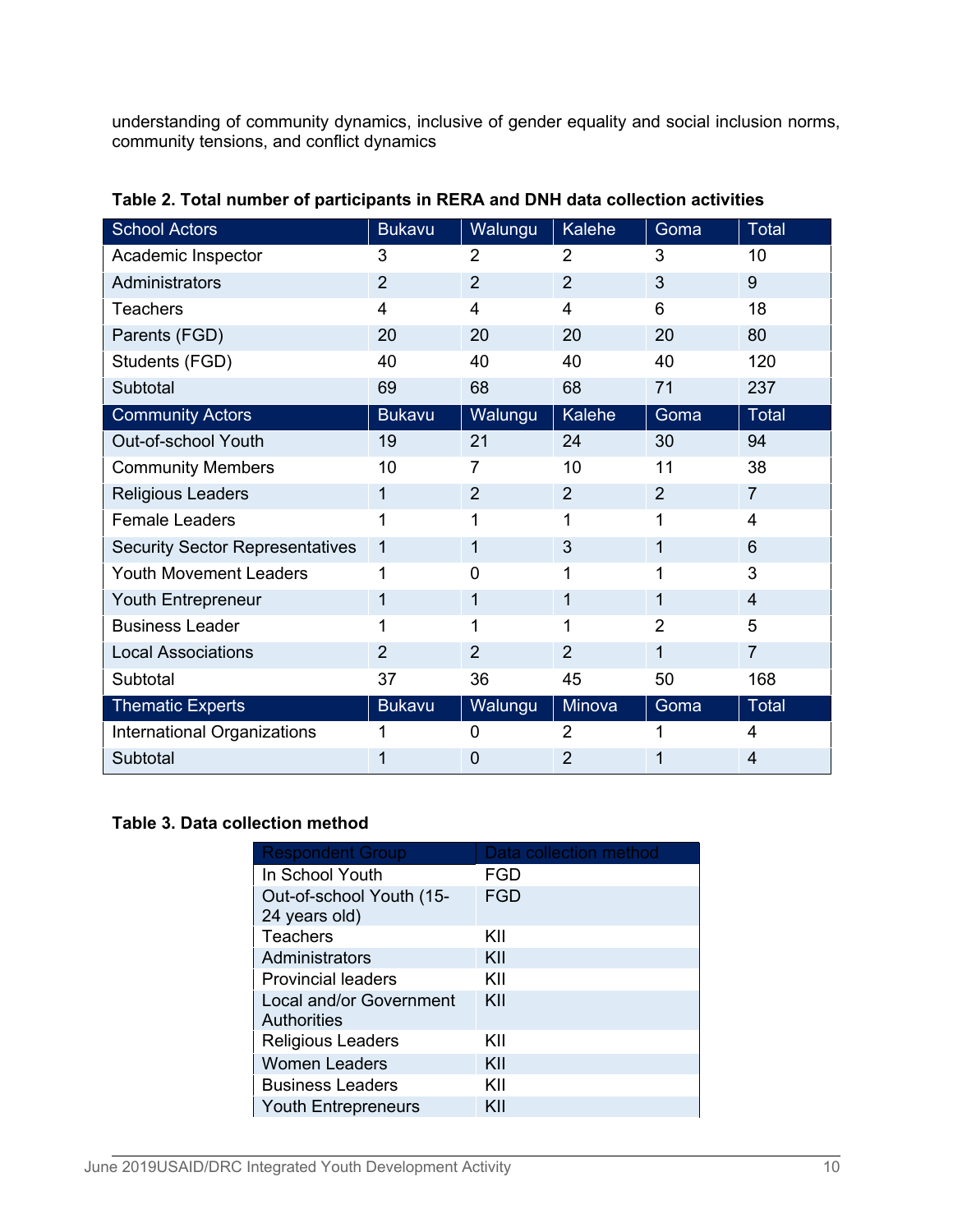| Youth Movement Leaders        | KII |
|-------------------------------|-----|
| Int'l Program<br>Implementers | KII |

#### Data Collection and Protocol

In addition to EDC and FHI 360 staff, IYDA engaged 16 enumerators through a local firm (Research Initiatives for Social Development – RISD) to provide data collection support. IYDA also included ten youth as a community-based team recommended by DIVAS/DIVIJENEUSSE and recruited from the target communities. This team conducted the process of recruiting the community participants for the FGDs. For KIIs and mixed focus groups, the data collection members were grouped in teams of two including one male and one female, with one enumerator serving as the lead moderator and the other as a note taker. For gendered focus groups, the enumerators were grouped to reflect the gender of the participants. During the data collection process, the youth identified from the target research sites assisted in the recruitment of focus group participants and identified key respondents for interviews in each community.

Prior to data collection, all enumerators including the community-based team of 10 youth attended a four-day long training session and orientation. This training included an orientation on the Integrated Youth Development Activity; the research frameworks; a translation workshop; piloting of the tool; and several modules on implicit bias, ethics, conflict sensitivity, and gendersensitive approaches. Following the four-day training session, enumerator teams conducted two weeks of data collection visiting all sampled communities, spending approximately four days in each. Following data collection day, the enumerators and community-based team met in an evening debrief of the day's findings as part of the process of the synthesizing the notes and strategize to improve the methodology of data collection. At the completion of data collection, the enumerators returned to Bukavu for an analysis workshop to consolidate and synthesize notes taken and provide a preliminary, field-validated synthesis of findings.

| <b>Date</b>   | <b>Activity</b>                                          |
|---------------|----------------------------------------------------------|
| $2-5$ Oct     | Enumerator training, including field validation of tools |
| 6–9 Oct       | Data collection in Baguira and Kadutu (Bukavu)           |
| $10 - 13$ Oct | Data collection in Mushinga, Ikoma (Walungu)             |
| 14–17 Oct     | Data collection in Minova (Kalehe)                       |
| 18–21 Oct     | Data collection in Karisimbi and Goma (Goma)             |
| 22–24 Oct     | Review of notes and completion of a preliminary analysis |

#### **Table 4. Enumerator Schedule**

#### Collection Protocol and Ethics

All data collection protocols, including the consent statements, were submitted to EDC's and FHI 360's internal institutional review boards (IRB) for review. The study met the criteria for exemption.<sup>1</sup> Oral consent was obtained from all adults, as well as from the primary caregiver of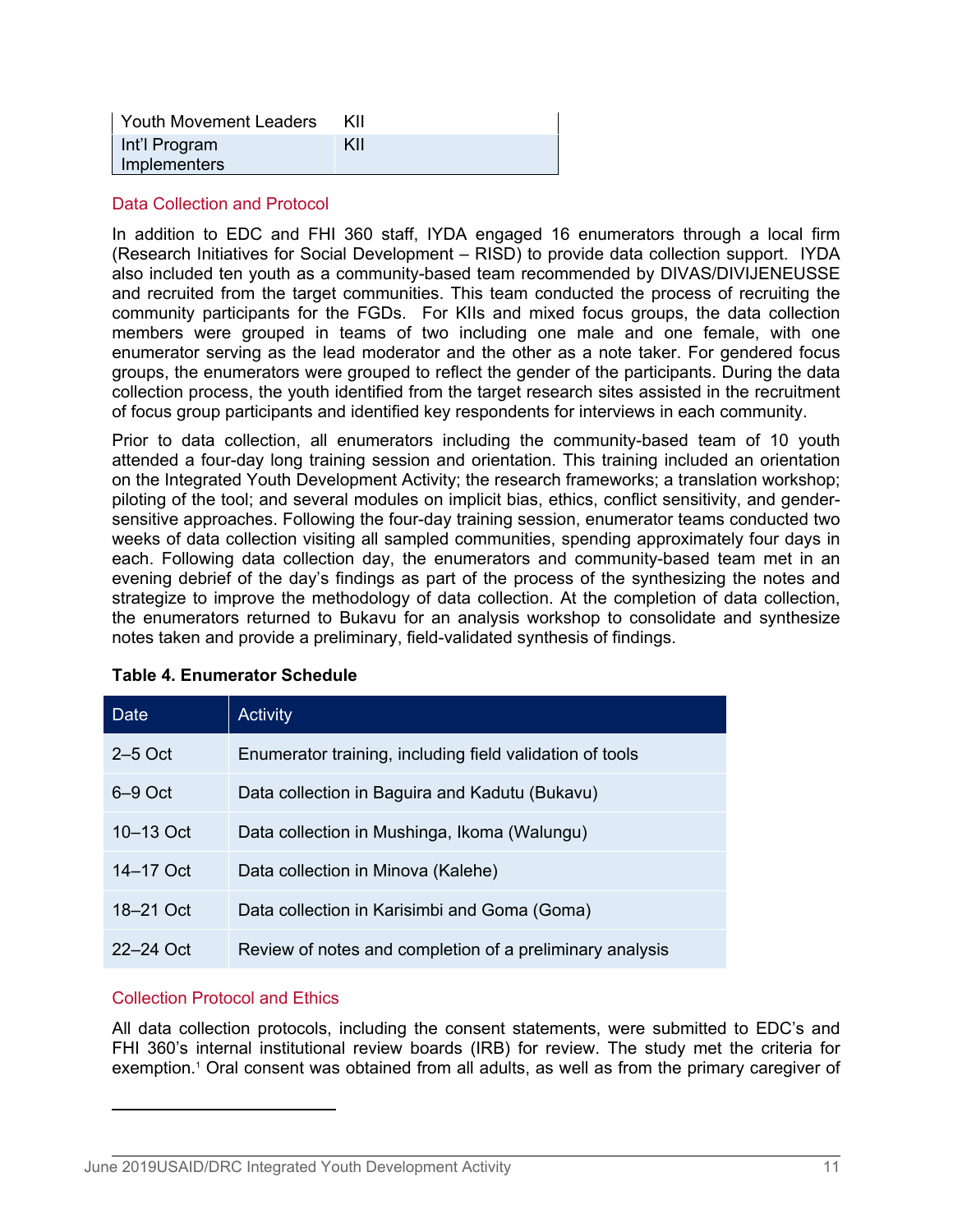youth participants. Participants were also connected with community-based organizations and individuals that provide psychosocial support and counseling<sup>2</sup>. A copy of FHI 360 and EDC's IRB research determinations can be found in the annex to this report.

#### Data Analysis

The approach to data analysis began with reviewing the preliminary analyses completed in the field and reading through all notes to create a joint qualitative code book based on our research questions so that common themes could be extracted from the text. The community-based data were analyzed using NVivo Pro 12 software, and the school-based data was analyzed using QDA Miner. Both sets were analyzed with all codes, and Excel files for each code were merged during the writing process.

# **Limitations**

As the RERA/DNH is a "good enough" analysis to ensure it can be done fairly rapidly, deliberate trade-offs were made during the design process:

- **Purposeful, not representative, sampling.** The purposeful sample was not intended to be representative of all school communities across the country but rather was aimed at providing in-depth insights into the dynamics of risk and education at selected locations in which IYDA would be implemented in its first year.
- **Limited data collection period.** The data collection period was limited to four days per site. Although enumerators were able to divide into groups of two for the key informant and in-depth interviews, the short time in each community resulted in a potential inability to conduct all focus group discussions and interviews. As a result, the interviews and focus group discussions were prioritized in the design phase to ensure that the key respondent groups were spoken to in case not all respondents were available during the limited time in each community.

Additional limitations were encountered during the data collection in the field, including:

**Unwillingness of some key respondents to participate in the study.** Certain key respondents were unwilling to participate in the study. In Bukavu and Goma, several targeted respondents from the Catholic Church refused or were very reluctant to meet with enumerators<sup>3</sup>, resulting in their nonparticipation in these particular communities. This impacted triangulation during analysis as the opinion of the Catholic Church was thus not considered for the locations of Bukavu and Goma for the DNH analysis. It is worth mentioning that this reluctance was very limited to two parishes / communities targeted by the study; in other communities, representatives of the Catholic Church fully participated in the study.

 $1$  The study was found to meet the criteria for Exempt Category 2: Research involving the use of educational tests (cognitive, diagnostic, aptitude, achievement), survey procedures, interview procedures or observation of public behavior, unless: (i) information obtained is recorded in such a manner that human subjects can be identified, directly or through identifiers linked to the subjects; and (ii) any disclosure of the human subjects' responses outside the research could reasonably place the subjects at risk of criminal or civil liability or be damaging to the subjects' financial standing, employability, or reputation.

 $2$  A list of International Organizations and community-based organizations that provide psychosocial support, counseling and other SGBV related assistance was compiled by RISD and IYDA's technical team and given to each participant including the contact details of the key researchers in the event of additional questions.

<sup>&</sup>lt;sup>3</sup> The cause of the refusal to participate is unknown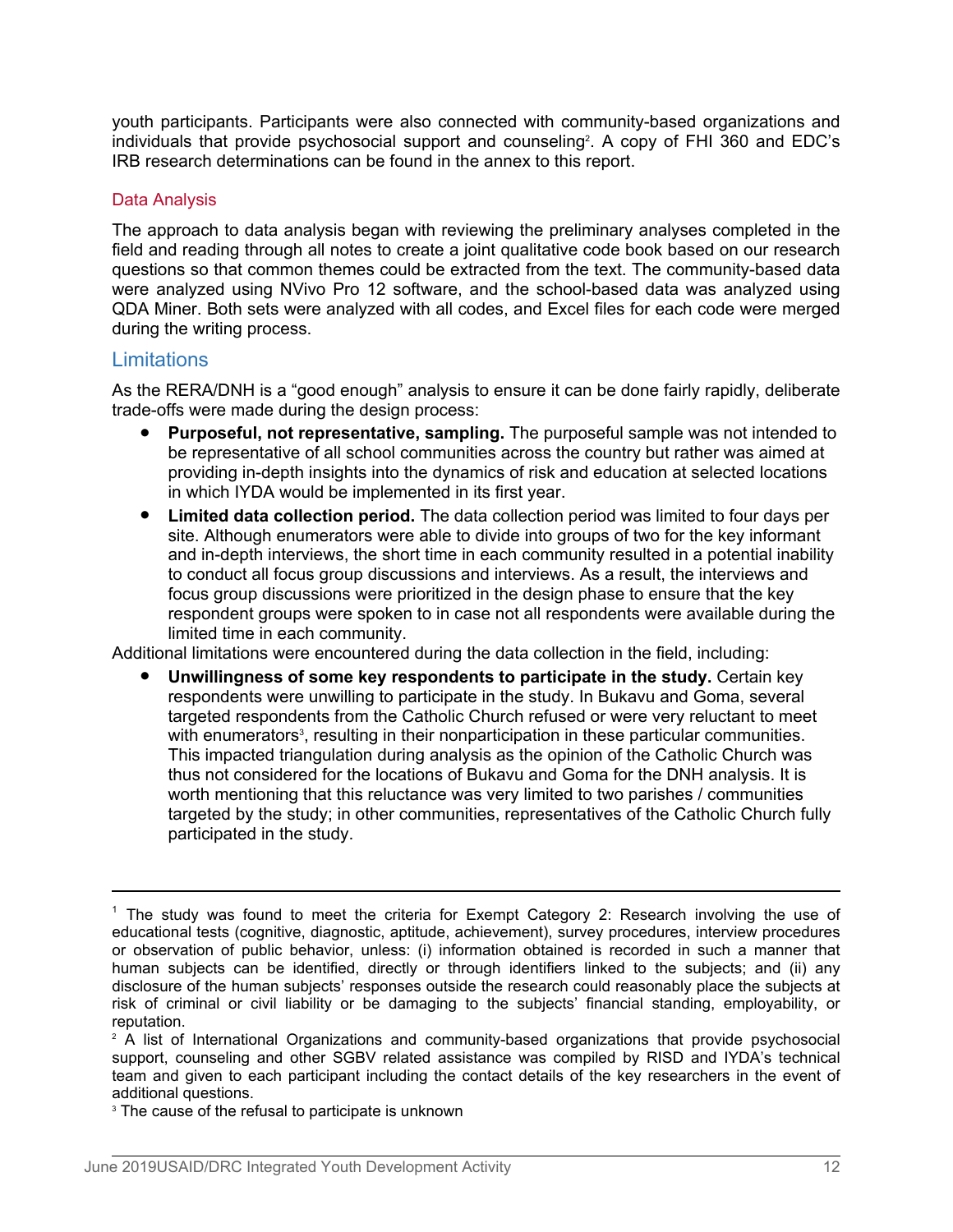- **Influenced respondent recruitment process.** While the youth community-based team were trained on the data collection process and procedure, they did not always randomly recruit parent focus group participants in the rural area, but instead, they often elicited the participation of their friends and/or family members so that their acquaintances would receive the small transportation stipend provided. This approach to recruitment resulted in non-diverse community focus groups that were not always representative of the community in terms of age and sex as intended in the sampling design and protocol – which was never going to guarantee full representation of all important categories of community voices. To mitigate this, the IYDA enumerators often recruited additional individuals to participate in the focus group discussions, did secondary focus groups with self-recruited participants, or recruited alongside the youth leaders for focus group discussions the next day. We interpreted data from those focus groups in light of our understanding of the respondents' specific profile and perspective.
- **Low support of local authorities**. There was generally low support of the political and administrative authorities in facilitating the data collection exercise at the field level. In Minova and Goma, for example, some team members were disturbed by the police, despite having all of the mission-approved orders from the local government. To mitigate this, we made an adjustment to our data collection team and had further discussions with the local government to ensure all approvals were communicated and documented. The low support of local authorities can be corroborated to the general skepticism, resentment directed to international nongovernmental and humanitarian aid organizations examined immediately below under General Political Instability and Localized Sources of Conflict of the primary data findings. This is in addition to the general sensitivities with the continuing presence of armed groups in the region, which required a greater purview over activities by foreigners in the region.

# Context and Background

The context and background is the product of a desk review of existing literature and data. This context review provides insights into the implementing context in the DRC, the challenges of the education sector and the risk to youth resilience. This context review allowed the DRC IYDA team to identify the information gaps for primary data collection.

# Country Context: Contextual risk factors

The Democratic Republic of the Congo (DRC) is a deeply fragmented political space in which a wide range of actors, including state officials, armed groups, customary chiefs, church leaders, civil society members, and international organizations, compete to assume public authority over people and resources.<sup>4</sup> Against high levels of anxiety provoked by chronic political instability, the fragmentation of the political space has led to weak governance structures with chronic capacity deficits, corruption, exclusion, elitism and competition over resources and power.

As the second largest country in Africa in terms of land area, the DRC had an estimated total population of 83 million in 2017, which was highly youth-based—approximately 41.7 percent of the population was comprised of youth between the ages of 0 and 14 and 21.5 percent of the population was between the ages of 15 and 24.<sup>5</sup> It is estimated that 63 percent of the country lives below the poverty line—ranking it 227 out of 230 countries in the world, with the vast

<sup>4</sup> Hoffmann, K., Vlassenroot, K., & Marchais, G. (2016). Taxation, stateless and armed groups public authority and resource extraction in Eastern Congo. Development and Change International Institute of Social Studies., 47(6), 1434–1456

<sup>5</sup> IBID. Landis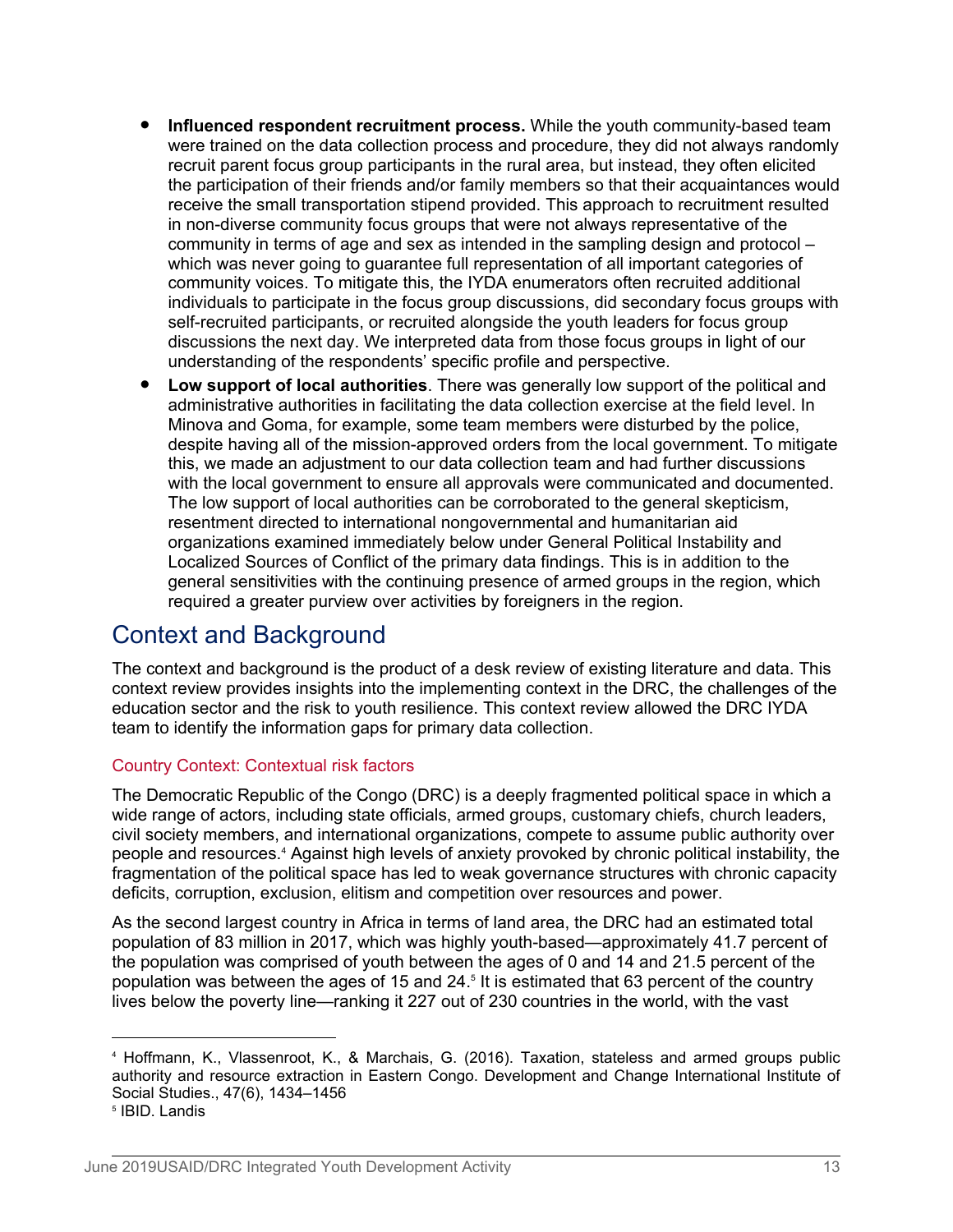majority of the population having limited access to basic services.<sup>6</sup> On the Gender Inequality Index (GII) which measures disparities between men and women in the areas of economic opportunities, reproductive health, and empowerment, the country is also ranked among the highest in the world.<sup>7</sup> While, DRC is rich in natural resources—which represents a substantial share of the country's total domestic production—it was ranked 176 out of 188 countries on the Human Development Index (HDI) in 2018—the HDI is 'a summary measure of average achievement in key dimensions of human development: a long and healthy life, being knowledgeable and have a decent standard of living'.<sup>8</sup>

The humanitarian needs in the DRC doubled over the last year, as the population continue to face high levels of vulnerability to fragile subsistence livelihoods with limited access to water, energy and social services and high exposure to violent conflict and natural disasters. The instability at the national level and failure to address these issues, or in some cases cynically stoking the tensions, furthers insecurity that these long-simmering conflicts could erupt without warning<sup>9</sup>. A recent escalation of armed conflict culminated in the displacement of more than 2.2 million Congolese in 2017, doubling the total number of displaced persons in the country. According to the United Nations Office for the Coordination of Humanitarian Affairs (UN OCHA), more than 13.1 million people, including 7.9 million children, in the DRC are in need of humanitarian assistance, and approximately 744,000 refugees and asylum seekers have fled the country<sub>10</sub>. This has led to widespread humanitarian crisis and displacement throughout the country.

While the dynamic and protracted conflict in the DRC has been complicated by decades of political instability, unstable neighborhood, and socioeconomic insecurities<sup>11</sup> the country is at a political impasse to set up and conduct peaceful, free, fair, and credible elections.12 Meanwhile, tensions at the provincial and local level are further impacted by socio-economic insecurities, ethnic tension, inequity, economic contraction, poverty, and unemployment.

#### *General Political instability*

Political uncertainty at the national level, and tensions at the provincial and local levels, have also increased as a result of the 2015 decentralization and decoupage process that divided the country's 11 provinces into 26 newly created provincial units. The creation of smaller provinces and the devolution of power from the national to provincial level for sectors such as health, education, and agriculture—intended to bring government structures closer to the people—has led to confusion about the roles of newly created provincial-level positions, and disputes about who will provide which services. This confusion has also exacerbated conflicting power dynamics in the country.13 Specifically, the opaque rules on tax collection has led to duplication

<sup>6</sup> IBID. Landis

<sup>7</sup> Landis, D. (2018). Examining participation in formal education and exposure to violence among girls in the Democratic Republic of the Congo (DRC). Columbia University, 1–265.

<sup>8</sup> United Nations Development Programme. (2018). Human Development Reports DRC. Retrieved from http://hdr.undp.org/en/2018-update

<sup>9</sup> Ibid. DAI/USAID. (2017).

<sup>&</sup>lt;sup>11</sup> DAI/USAID. (2017). Democratic Republic of the Congo (DRC) integrated governance activity (IGA) – Conflict sensitivity analysis & implementation strategy: An annex to the year 1 work plan.

 $12$  United Nations Security Council. (2018). Children and armed conflict in the Democratic Republic of Congo: Report of the secretary-general. New York, NY: UNDC.

<sup>&</sup>lt;sup>13</sup> DAI Global, LLC. (2017). USAID/Democratic Republic of the Congo (DRC) integrated governance activity (IGA) – Conflict sensitivity analysis & implementation strategy: An annex to the year 1 work plan. Kinshasa – Gombe/DRC: USAID.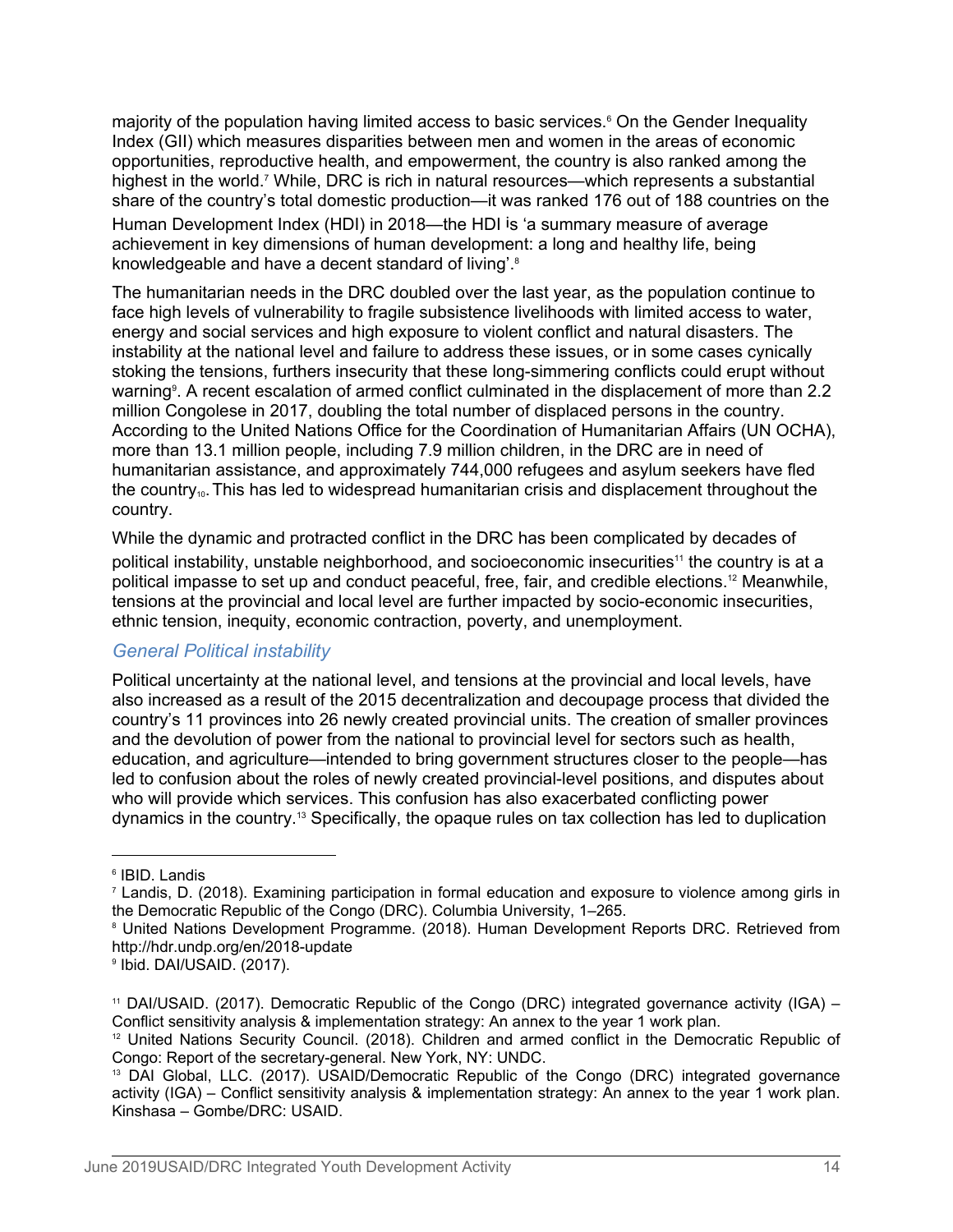of actions and a government that is stretched thin. According to Iwerks and Toroskainen (2017), "Découpage has created many new provincial-level official posts, meaning the relatively small corps of well-equipped Congolese public servants is spread even more thinly. The change in revenue distribution could also create new political or economic risks, possibly leading to political tensions between some of the provinces or overall tax increases as officials in new provinces try to collect taxes in their borders."<sup>14</sup>

### *Unstable neighborhood*

The DRC shares porous borders with Rwanda, Uganda, and Burundi, leading to substantial populations in the Kivus of those originating particularly from Rwanda and Burundi. Combined with changes in politics and laws over who was entitled to Congolese nationality in the early 1980s, inter-ethnic rivalries were triggered that were instrumental in the 1990s crises and are far from settled in the present day. The civil wars in Rwanda (1990–1994) and in Burundi (from 1993), and the 1994 genocide in Rwanda and consequential refugee movement into eastern DRC, added new ingredients of instability to an already explosive context in the Kivus between the indigenous groups and immigrant populations who claim Congolese citizenship.15 According to Ndahinda (2016), "With more than two million Hutus, including many militiamen responsible for the genocide, fleeing into the region, renewed violence between ethnic groups have resulted in socio-economic underdevelopment, including lack of education, limited economic activity and inadequate health care to address sexual violence, despite the region being rich in minerals and fertile soil."16 This conflict related to social belonging is often seen through the lens of 'autochthony' or the claim of being the original, first inhabitants of an area, as opposed to foreigners or newcomers.17 This tying of ethnicity to geographic locations has inscribed itself in the discussion about 'who belongs where' in the DRC and is now a primary conflict driver in the region and nationwide.18 Thousands continue to be displaced by pockets of tension and ethnic clashes nationwide.<sup>19</sup>

*Socio-economic insecurities* In recent years, reports of domestic violence, rape, and other forms of sexual and gender-based violence (SGBV) have increased as women and children remain highly vulnerable in conflict zones. The delivery of basic services is worsening due to violent conflict and a growing population, heavily impacting vulnerable communities. Major vulnerabilities are related to access to basic services and gender-based violence. These vulnerabilities are discussed below.

#### Health and Food Insecurity

The country also faces a variety of humanitarian concerns, including malnutrition, food insecurity, and disease, all of which have a greater impact on the most marginalized members of society. Food security in the DRC has worsened over the years and according to a recent USAID report, "As of late 2017, nearly 7.7 million Congolese were experiencing acute food insecurity, a 30 percent increase from the 5.9 million reported in June 2016.<sup>"20</sup> Food insecurity

<sup>14</sup> Iwerks, R., & Toroskainen, K. (2017). Subnational revenue sharing in the DRC after découpage: Four recommendations for better governance. New York, NY: National Resource Governance Institute. <sup>15</sup> Ndahinda, F. M. (2016). Collective Victimization and Subjectivity in the Democratic Republic of Congo: Why Do Lasting Peace and Justice Remain Elusive? International journal on minority and group rights. 23.137-178

<sup>16</sup> Ibid Ndahinda.

<sup>17</sup>Verweijen, J. (2018). Civilian resistance against the military in Eastern DR Congo: A combined social navigation and structuration approach. Qualitative Sociology, 41(2), 281–301.

<sup>&</sup>lt;sup>18</sup> Vogel, C. (2017). Between tags & guns: Fragmentations of public authority around eastern Congo's artisanal 3T mines. Journal of Political Geography, 94–103.

<sup>19</sup> Ibid. Verweijen.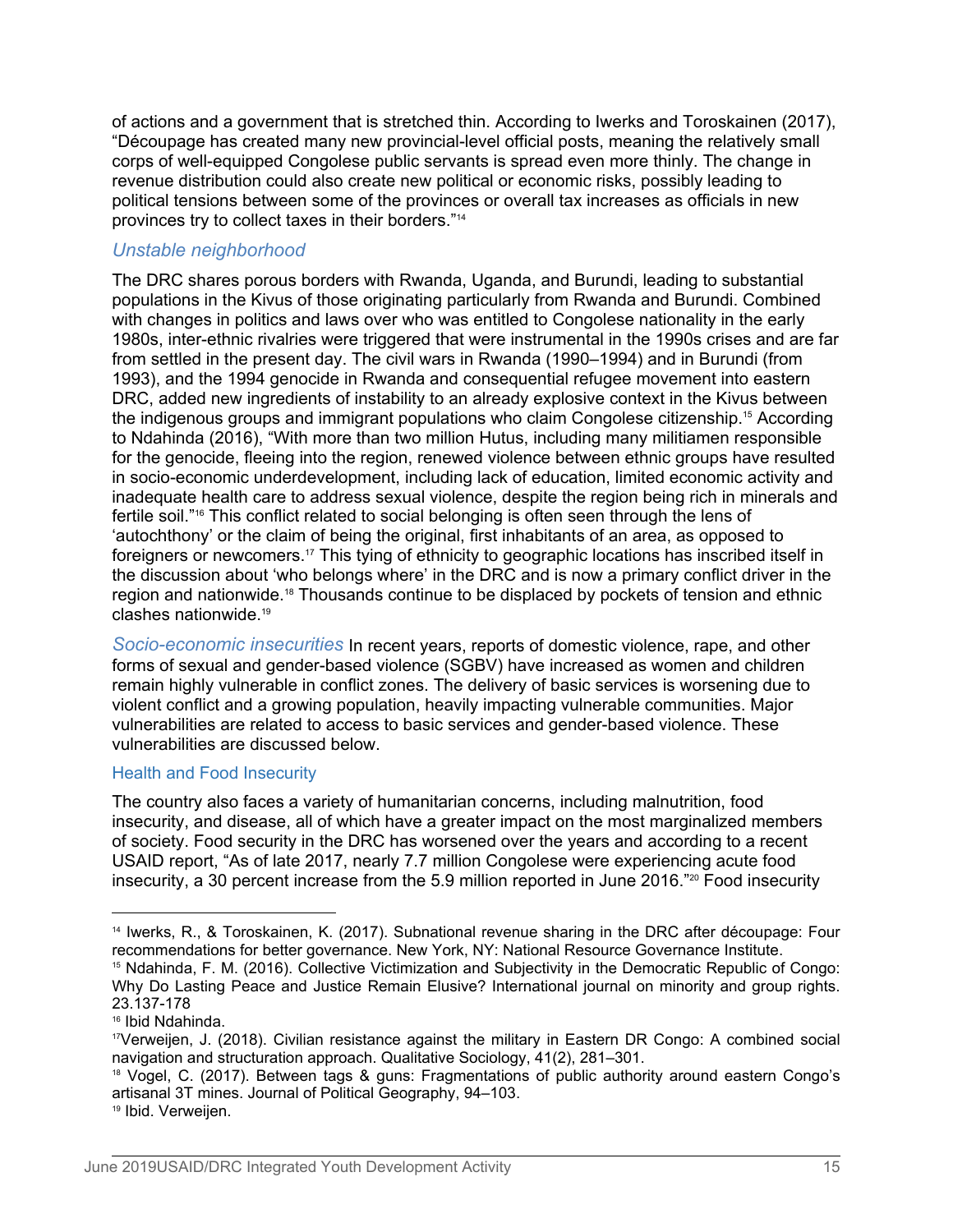contributes to poor nutritional status of many in the country. A 2018 UN report found that one out of every five people in the DRC is not getting enough to eat, especially in several eastern provinces where armed militias are in power. In towns like Beni, the paralyzing fear of being killed by armed groups has led hundreds of farmers to refuse to go to their fields to cultivate. Many people have resorted to increasingly desperate coping mechanisms to feed themselves and their children, including driving women into prostitution and young men into voluntarily joining armed groups. In the northeastern border provinces of North Kivu and Ituri, displacements related to the conflict were cited as the main reason why people are food insecure in these regions.<sup>21</sup>

The DRC also faces a multitude of health crises that are further intensified by its political, economic, and social conflicts. According to a recent USAID report, "An estimated 70 percent of Congolese have little or no access to health care. In 2013, with only 8 percent of women using one form of contraceptive, the fertility rate in the DRC remains among the highest in the world at 6.6 children per mother. Nearly 39 percent of women of childbearing age are anemic and 14 percent are underweight. Rates of malnutrition have remained very high for two decades: 43 percent of children under age 5 are stunted, an indication of chronic malnutrition, and 8 percent are wasted, an indication of acute malnutrition."<sup>22</sup> Protests, unrest, and attacks on healthcare workers in the country are making it increasingly difficult to contain and treat a recent Ebola outbreak in eastern DRC. As of December 2018, the WHO had recorded 543 confirmed cases and more than 350 deaths had been reported as a result of Ebola. Making up 62 percent of reported cases, women and children have been disproportionately affected by the outbreak. With recent security concerns related to the elections, there is a great fear that the disease will continue to spread beyond the affected areas in North Kivu.<sup>23</sup>

#### Sexual and Gender-Based Violence

Sexual and gender-based violence (SGBV) has been a defining feature of the ongoing conflict in the country. Specifically, with the large presence of armed groups, the war-torn country has been called the 'rape capital of the world'.<sup>24</sup> While there are cases of male victims of SGBV, women and girls are far more likely to suffer from sexual violence. Sexual violence against women and girls has been prevalent throughout two decades of conflict in eastern DRC, with an estimated 40 percent of the female population reporting lifetime experiences of sexual assault.<sup>25</sup> According to a 2018 UN Security Council report, "Women and girls, especially in the east, had been weakened by a number of violent acts: massacre, carnage, killings, permanent displacement, rape, kidnapping for ransom, trafficking, house burning, militancy, proliferation of foreign and local armed groups, natural resource looting, a lack of strategies to encourage

<sup>20</sup> USAID. (2018, April). Democratic Republic of the Congo: Food assistance fact sheet. Retrieved from https://reliefweb.int/report/democratic-republic-congo/democratic-republic-congo-food-assistance-factsheet-april-13-2018

<sup>&</sup>lt;sup>21</sup> efe-epa. (2018, October 16). Violence has doubled hunger rate in DR Congo to 15 million, NGO warns. Retrieved from https://www.efe.com/efe/english/world/violence-has-doubled-hunger-rate-in-dr-congo-to-15-million-ngo-warns/50000262-3781974

<sup>22</sup> Ibid. USAID.

<sup>&</sup>lt;sup>23</sup> Ducharme, J. (2018). Security Concerns Are Threatening the Ebola Response in the DRC. Here's What to Know. Time.

<sup>24</sup> Ingelaere, Bert; Willen, Nina. (2017 August 31). War-torn Congo has been called the 'rape capital of the world.' Here is how fighters think about sexual violence. The Washington Post. Retrieved from https://www.washingtonpost.com/news/monkey-cage/wp/2017/08/28/what-do-rebels-think-about-sexualviolence-in-congo-we-asked-them/?utm\_term=.1382d46c6020

<sup>25</sup> Rouhani, S., Scott, J., G, B., MA, O., S, H., A, G., . . . SA, B. (2016). A quantitative assessment of termination of sexual violence-related pregnancies in eastern Democratic Republic of Congo. Journal of Conflict and Health, 10(9).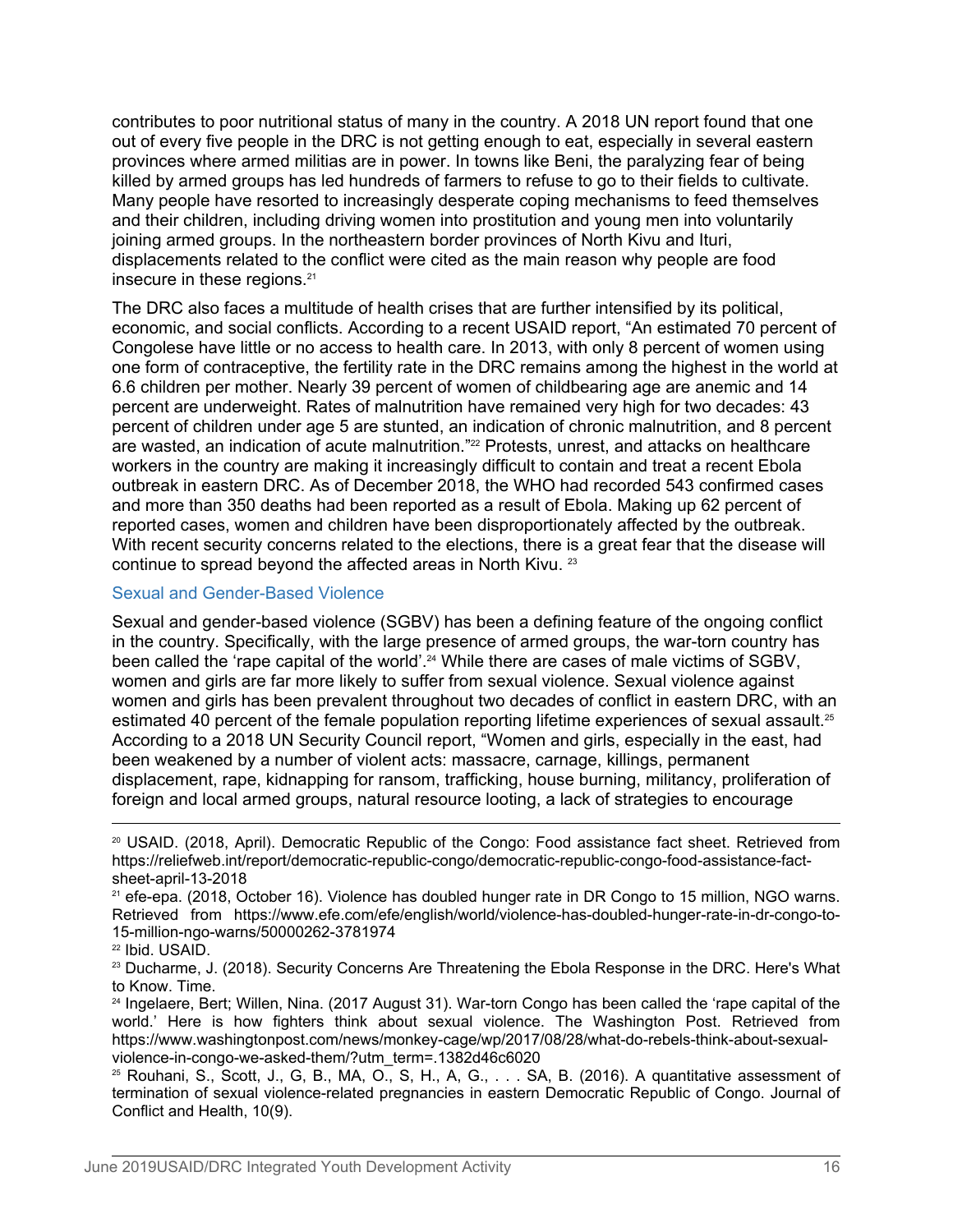development and education and the illegal hoarding of weapons."26 A retrospective cohort of 1,021 female survivors of sexual violence who received care from a hospital in South Kivu in 2006 found that almost half (47.8 percent) identified their perpetrators as either soldiers or men in uniform. Records of survivors of sexual violence in Goma found that among child survivors, the majority (75 percent) were between the ages of 11 and 18.<sup>27</sup>

The DRC has one of the highest incidences of rape in the world. According to a 2011 study in the American Journal of Public Health an average of 1,152 women and girls are raped every day – a rate equal to 48 every hour in the DRC. While the highest numbers of rapes were found conflict zones of eastern DR Congo, North Kivu specifically, the study found sexual violence was spreading outside of war zones and into DR Congo's civilian society<sup>28</sup>. SGBV by civilians in recent years has become a problem in its own right in the DRC. According to a 2018 report produced by the United Kingdom government, "With the widespread impunity for such crimes, especially in the east, increasing incidents of sexual violence are perpetrated by civilians, including family members of the victim."<sup>29</sup> Among child survivors between the ages of 11-18, their perpetrators were identified as primarily civilians (81 percent), followed by members of armed forces (13 percent). Child survivors also reported that 74% of perpetrators were known individuals as compared to strangers.<sup>30</sup> These incidences of gender-related violence occurred in every space, from unregulated natural spaces, such as riverbanks and forests, to semiprivate spaces, such as communal homes or public latrines, to unregulated spaces, such as roads, to semi-regulated and public spaces, such as market and schools.<sup>31</sup> The country's rape crisis largely attributed to the longstanding conflict in the east of the country; however, the root cause runs much deeper than the conflict. In a recent BBC report, male toxic masculinity, rooted in the way men are socialized as boys; and to their inability to live up to the strict rules of traditional African masculinity was highlighted as the direct link to gender-based violence in the country. With the country's ongoing economic hardships, the inability of men to provide and support their families—a signifier of manhood—had to many of them compensating for this 'failure' at manliness in frequently toxic and violent ways against women in the home, in the community, and in other spheres of socialization<sup>32</sup>. .

Unintended pregnancies are one of the many public health, political-legal, and socioeconomic consequences of sexual violence. While laws exist to protect women from sexually based violence, they are not always effectively enforced, as reported incidents are unlikely to be investigated, and specific penalties against perpetrators of SGBV are hardly ever levied. While protocols for post-assault medical care exist, many women cannot or do not seek care after sexual violence in the DRC.<sup>33</sup> A 2013 study found that less than half of survivors of sexual

<sup>26</sup> United Nations Security Council. (2018). Children and armed conflict in the Democratic Republic of Congo: Report of the secretary-general. New York, NY: UNDC. <sup>27</sup> Ibid. Landis.

<sup>28</sup> BBC. (2011 May 12). DR Congo: 48 rapes every hour, US study finds. BBC World News https://www.bbc.com/news/world-africa-13367277

<sup>&</sup>lt;sup>29</sup> UK Government. (2018 September). Country Policy and Information Note Democratic Republic of Congo (DRC) Gender Based Violence. Retrieved from https://assets.publishing.service.gov.uk/government/uploads/system/uploads/attachment\_data/file/74259 0/DRC.\_GBV.\_2018.v2\_ext\_\_003\_.pdf

<sup>&</sup>lt;sup>30</sup> Ibid. Landis.

<sup>31</sup> Sommer, M., Munoz-Laboy, M., Wilkinson Salamea, E., Johanna Arp, K. L., Rudahindwa, F., & Stark, L. (2017). How narratives of fear shape girls' participation in community life in two conflict-affected populations. Violence Against Women, 24(5), 565–585.

<sup>32</sup> Akinyemi, Aaron. (2019). 'No sex without fighting' - tackling toxic masculinity in DR Congo. BBC World News. Retrivred from https://www.bbc.com/news/world-africa-48094438?fbclid=IwAR1W\_QJUQA6a0blhhJE9V60R84v3FGPG\_hJLqD-Fi14My0CBGWMOg7t3pKE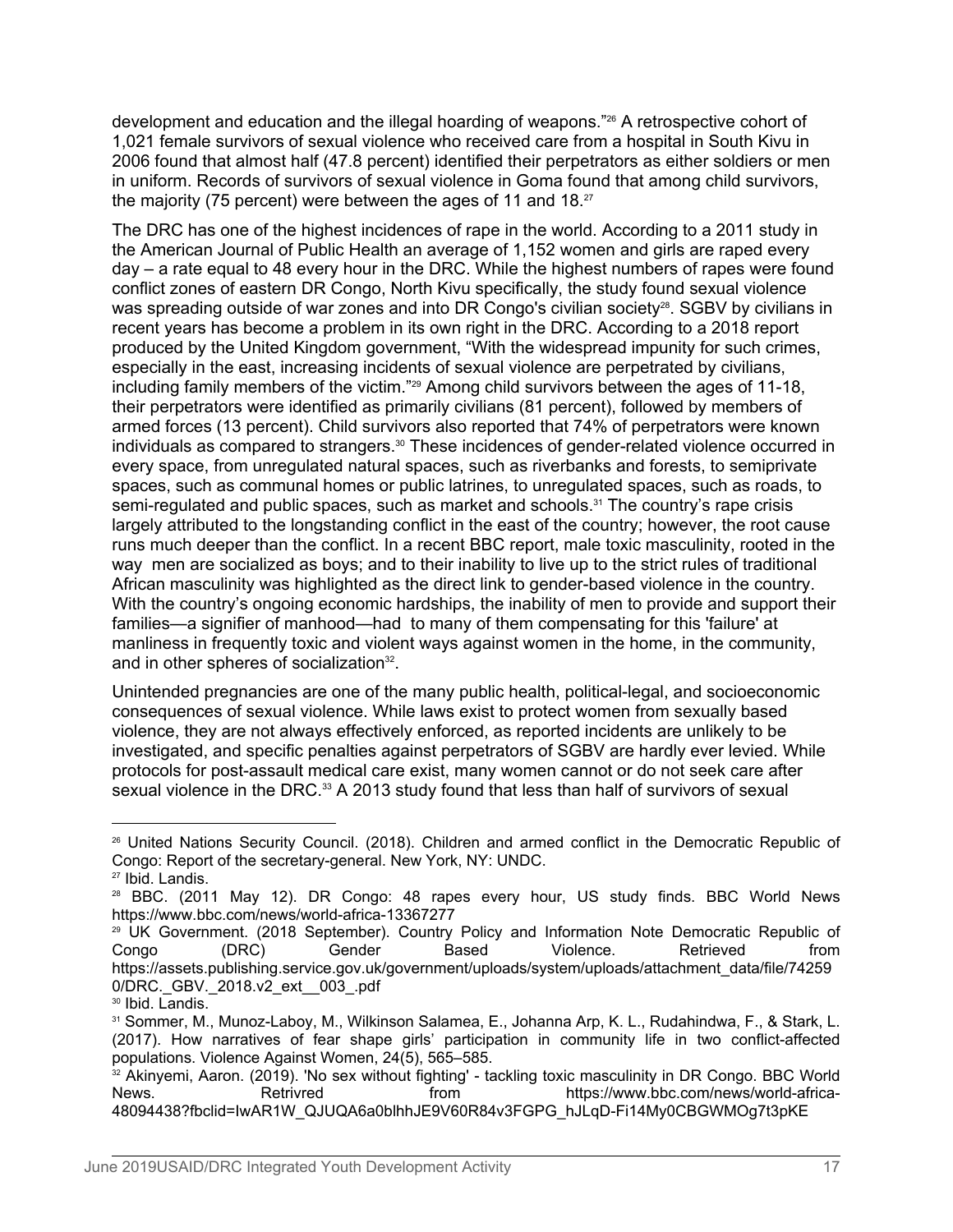violence reported access to medical care following their abuse, and 81 percent reported no access to mental health services. While the majority of respondents expressed a preference for prosecuting their cases through the formal justice system, 61 percent reported being forced to use community mediation as an alternative.<sup>34</sup>

Shame, stigma, and other negative social factors such as rejection by intimate partners and low prospect for marriage have been reported to significantly interfere with the willingness of survivors to report their cases, and detrimentally affect their recovery and rehabilitation."35 In South Kivu, for example, only four courts have the ability to judge a crime of rape. Across the DRC, courts are very poorly equipped to adjudicate sexual crimes. The Congolese authorities (police officers, magistrates, and judges) are still ridden with preconceived notions of victims, and this affects the processing of their complaints. Victims, often intimidated or threatened for having dared to file a complaint, lack a reasonable and supportive environment in which to demand justice. The lack of access to legal assistance, fear of reprisals and inducement to accept amicable settlements are other reason why victims say they do not seek justice.<sup>36</sup>

The contextual risk factors and the vulnerabilities they generate continue to deteriorate despite multiple interventions both form the government and the international community through development aid and the presence of the United Nations Peacekeeping forces and agencies. Unfortunately, there no other places in DRC where these trends are further pronounced ad exacerbated than Eastern Congo, where the IYDA will be implemented.

#### Implementing Context in Eastern DRC: An overview of conflict dynamics

While North and South Kivu are two of the few provinces that remained intact during decoupage, they have a long history of ethnic tension, elite interest, and conflict. Despite rich soil, lake access, and mineral deposits, conflict and insecurity have persisted over the last 20 years in the region. As stated in a DAI report for USAID, DRC has a population that is "young, unemployed, and poor; many have turned to the market of violence."37 Competition for power, land, and resources by local political elites has exacerbated tensions, and armed groups have capitalized on existing ethnic and political divisions between indigenous Congolese groups and Rwandophone, Tutsi, and Hutu groups. As a result, North Kivu and South Kivu remain two of the most resource driven conflict-affected provinces in the country, with high levels of intercommunal tension. Below we briefly discuss the conflict dynamics in both North and South Kivus, focusing on the type and structure of key mobilizers and grievances.

#### *Key mobilizers: a multitude of armed groups*

The presence of multiple armed groups, often fighting along ethnic lines, coupled with weak state presence, results in armed clashes being a constant occurrence in the Kivus. The latest report from the Council on Foreign Relations' Kivu Security Tracker identifies more than 120 armed groups operating in North and South Kivu. Though it has decreased in size in recent

<sup>33</sup> Ibid.Rouhani.

<sup>34</sup> Scott, J. P.-G. (2013). A mixed-methods assessment of sexual and gender-based violence in eastern Democratic Republic of Congo to inform national and international strategy implementation. International Health Planning and Management, e188-e216.

<sup>&</sup>lt;sup>35</sup> Ibid. Landis.

<sup>36</sup> TRIAL International. (2017 October 12). Trial International. Retrieved from https://trialinternational.org/latest-post/sexual-violence-in-the-drc-why-is-impunity-so-persistant/ (2018 December 1)

<sup>&</sup>lt;sup>37</sup> DAI Global, LLC. (2017). USAID/Democratic Republic of the Congo (DRC) integrated governance activity (IGA) – Conflict sensitivity analysis & implementation strategy: An annex to the year 1 work plan. Kinshasa – Gombe/DRC: USAID.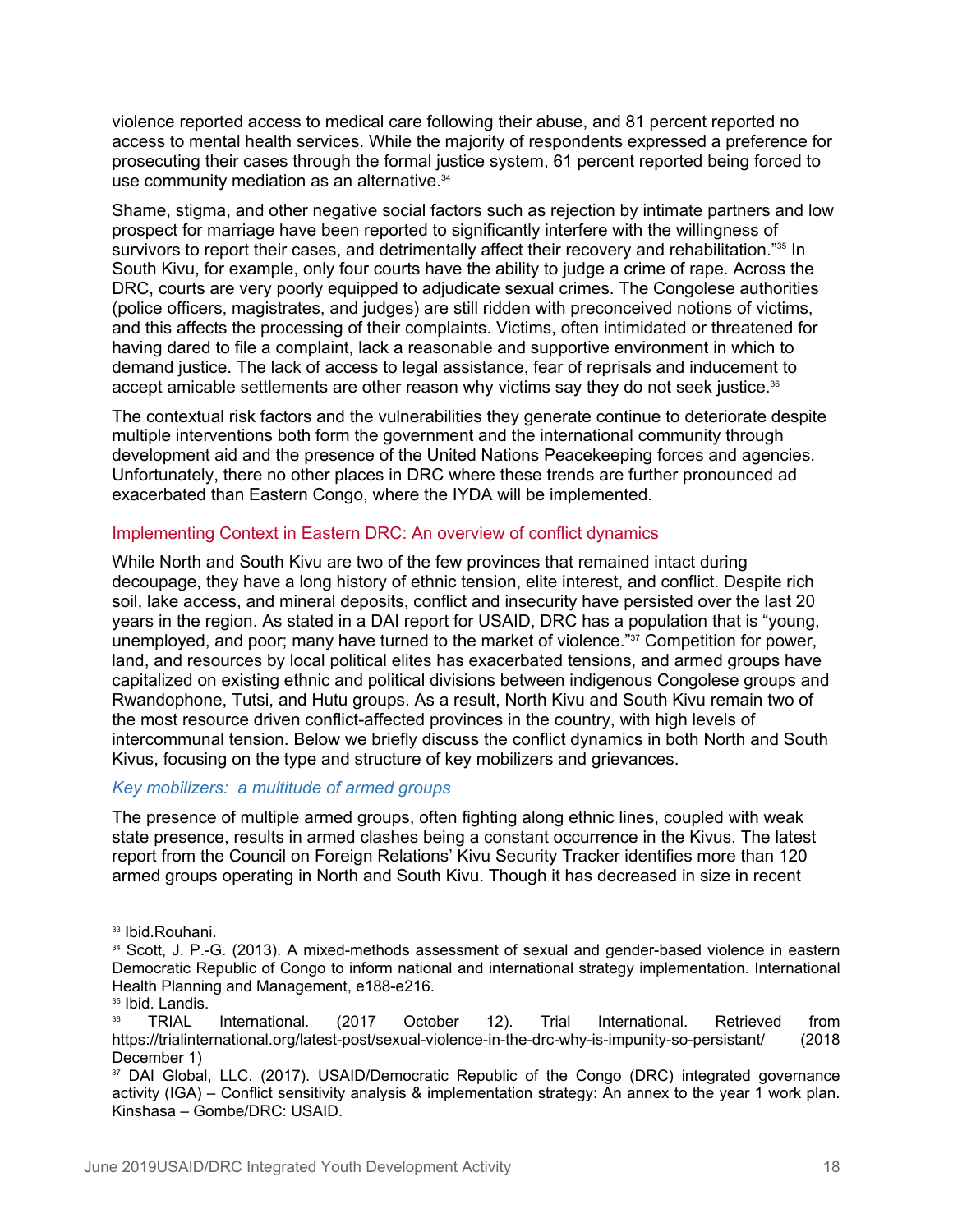years, the *Forces Démocratiques pour la Libération du Rwanda* (FDLR), mostly comprised of Hutus, remains the largest militia group at approximately 1,000 members, with other local militias and Mai-Mai groups, remaining much smaller. These smaller groups are highly fragmented and based on ethnic ties, with some having connections to wider political or business networks. The use of children as soldiers, commonly known as the Kadogo (little ones), has been ongoing since 1996 during the campaign led by the Alliance of Democratic Forces for the Liberation of Congo/Zaire (AFDL) that ousted President Mobutu. With socioeconomic constraints, the lack of livelihood opportunities, and ethnic marginalization, many youth and children in the Kivus and the DRC at-large are more likely to engage in soldiering activities.38 Land and natural resource extraction sustain DRC's armed groups financially and provide an incentive to continue participating in violent conflicts. Political turmoil surrounding the uncertainty of upcoming general elections (presidential, gubernatorial and senatorial) has accelerated the formation of coalitions for some groups, which has been compounded by the Congolese Army (FARDC) coming increasingly under strain as conflict increases in other regions. While political uncertainty and illegal exploitation of natural resources fueled the groups, ethnic loyalties, a deep sense of marginalization and lack of political opportunities provide these key mobilizers with the fulcrum for mobilization and recruitment.

#### *Grievances: Youth lack of economic opportunities and general sense of marginalization*

The grievances that drive the conflict context in Eastern Congo are multiple and complex. There result from a combination of mismanagement of natural resources, real lack of opportunities for youth and disruptive social patterns such as mistrust of and resistance to security forces. The analysis of each of these drivers go beyond the scope of this assessment; however below is a brief discussion of the few that are relevant to the project; and throughout the report, particularly during the discussion of the findings, some of the drivers will be discussed in detail.

The United Nations Economic Commission for Africa (UNECA) sees youth unemployment as one of the most challenging developmental and political problems facing the country, with unemployment at 73 percent overall and highest among youth aged 15-24 years.<sup>39</sup> In the 1990s, the youth unemployment situation was not only a contributing factor to the conflict but also a recruitment factor for armed groups that saw children and youth as captive cheap labor and combatants. While the DRC has undergone several demobilizations of child soldiers, youth lacking skills and tools to enable their socioeconomic reinsertion as well as insufficient measures to protect former child soldiers after their reinsertion into the community often result in recidivism.

#### *Mistrust of security forces and resistance*

Manifestations of civilian resistance and civilian opposition to the military are also a source of conflict in the region. Despite widespread compliance with army personnel's demands, Kivu civilians from all layers of the population frequently resist the military in various ways to ensure socioeconomic safety. Resistance includes bargaining, collective protest, and mob justice against FARDC soldiers and other armed groups.<sup>40</sup> These collective actions are often spurred by the need to resist the patronage networks that permeate the state apparatus, including the armed forces, where the lack of security and state-provided services push armed forces to extract resources and tax civilians for protection.<sup>41</sup>

<sup>38</sup> Kiyala, J. C. (2015). Challenges of reintegrating self-demobilised child soldiers in North Kivu Province: Prospects for accountability and reconciliation via restorative justice peacemaking circles. Human Rights Review, 99–122.

<sup>39</sup> UNECA. (2015). Conflicts in the Democratic Republic of Congo: Causes, impact and implications for the Great Lakes region. UN Economic Commission for Africa, 4–126.

<sup>40</sup> Ibid. Verweijen.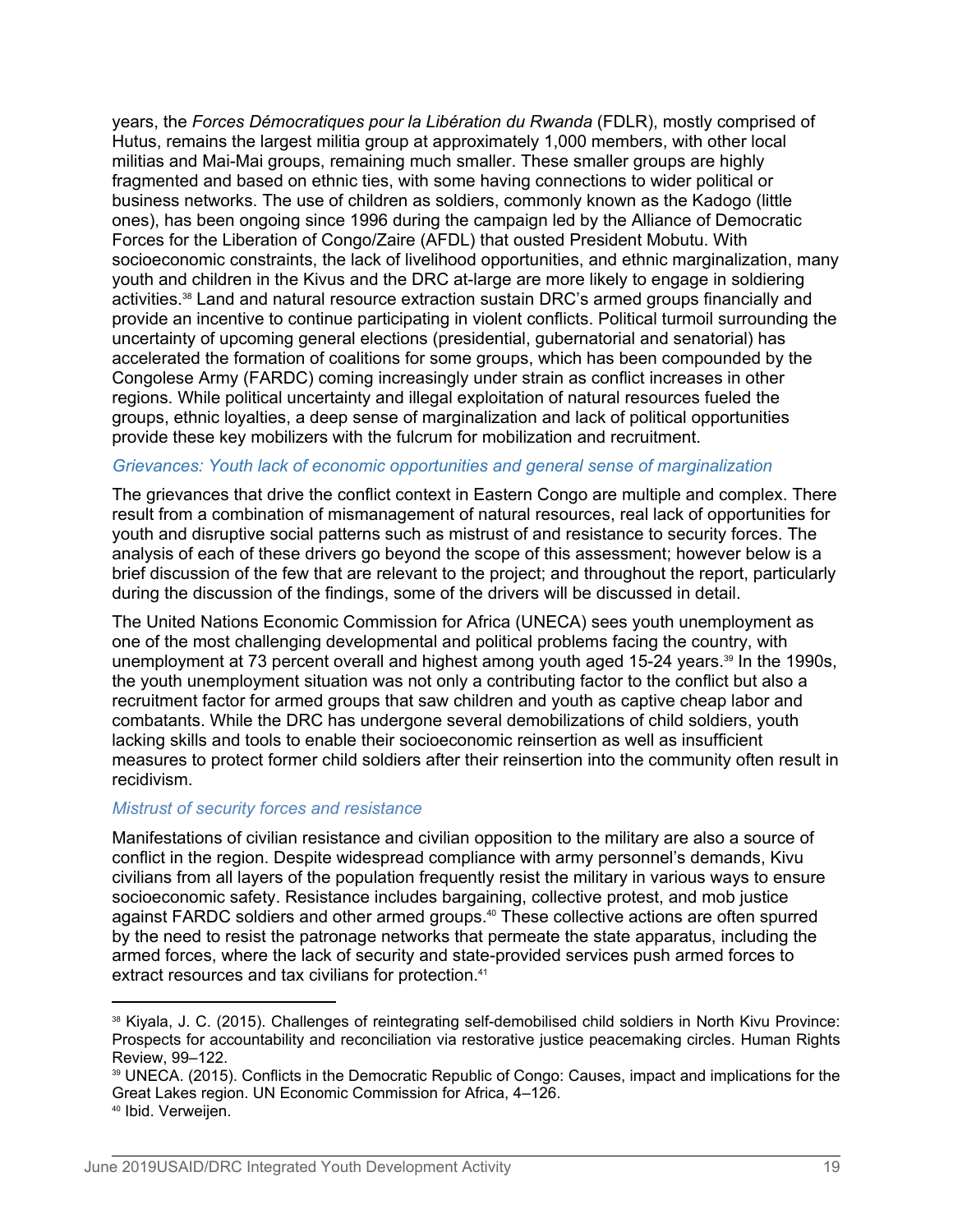The general context in DRC and in the Eastern Congo present IYDA with important risks. These risks do not only intersect to create a complex and challenging programmatic environment, but they also posed direct challenges in achieving individual result of IYDA. That is why a further analysis of the programmatic context of each component of IYDA is discussed below.

#### State of Education in the DRC

Over the last two decades, the DRC has experienced prolonged and actuate conflicts that has forced more that 3.8 million people to flee their homes. Of the 3.5 million children of primary school age that are out of school in the DRC, an estimated 2 million children are in urgent need of education as a result of conflict.<sup>42</sup> As examined in the next section, ongoing conflicts in the country play a detrimental role in the state of education. However, the DRC's education woes are further compounded by a weakened education system marked by government ineffectiveness, lack of accountability, corruption, and decentralization. While the DRC 2004 Constitution declares, "education in primary public schools is free and compulsory," this promise is unmet due to a lack of finances. In 2015, only 1.5 percent of the DRC's GDP was spent on education, which is far behind other sub-Saharan countries in financing its education system. Teachers remain insufficiently remunerated and poorly supported; school fees are unregulated; basic pedagogical materials are widely lacking, and infrastructure is broadly inadequate.43 While the DRC recognizes education as the key for a prosperous country, it lags behind in increasing equitable access to education for both the formal and non-formal education sectors. In the face of the interaction of conflict and education in the DRC, ensuring inclusive and quality education for all is a Goliath challenge. It is estimated that 3.5 million children of primary school age are out of school in the DRC as a result of various reasons including ongoing conflicts, the direct, indirect and opportunity costs, as well as discrimination and gender inequity. Of those who do attend, 44 percent start school late, after the age of six. Only 67 percent of children who enter first grade complete sixth grade. Of those who reach sixth grade, only 75 percent pass the exit exam. Disaggregated by gender, out-of-school rates are higher among girls, and by region, higher in conflict-affected regions.<sup>44</sup>

According to the 2006 constitution, education in DRC is both a central and provincial government responsibility. The central level is responsible for setting norms, school inspection, and national statistics. The provinces are responsible for the administration of the education system within those norms. There are also shared responsibilities around the creation of schools and educational statistics. However, the decentralization framework is only partially implemented. As such, local structures of the central government's Ministry of Primary, Secondary, and Professional Education (MEPSP) remain responsible for most of the day-to-day operation and management of the Congolese Primary, Secondary, and Professional Education (PSPE) system. The school system is comprised of "public" schools that include both state ("*écoles non conventionnées*") and confessional schools ("*écoles conventionnées*"). Confessional schools are run by faith-based organizations (FBOs). In practice, confessional schools account for seven out of ten primary schools. State schools account for fewer than two out of ten schools, while private schools account for the remainder.45 The "*écoles non* 

<sup>41</sup> Hoffmann, K., Vlassenroot, K., & Marchais, G. (2016). Taxation, stateness and armed groups public authority and resource extraction in Eastern Congo. Development and Change International Institute of Social Studies., 47(6), 1434–1456.

<sup>&</sup>lt;sup>42</sup> Global Coalition to Protect Education from Attack. (2018 May 11). Education Under Attack 2018 - Democratic Republic of the Congo. Retrieved from https://www.refworld.org/docid/5be94311a.html <sup>43</sup> USAID ECCN. (2016). USAID ECCN alternative education in the DRC: Final research report. Waltham, MA: Education Development Center.

<sup>44</sup> USAID. (2018, June). DRC edcuation fact sheet. Retrieved from https://www.usaid.gov/democraticrepublic-congo/education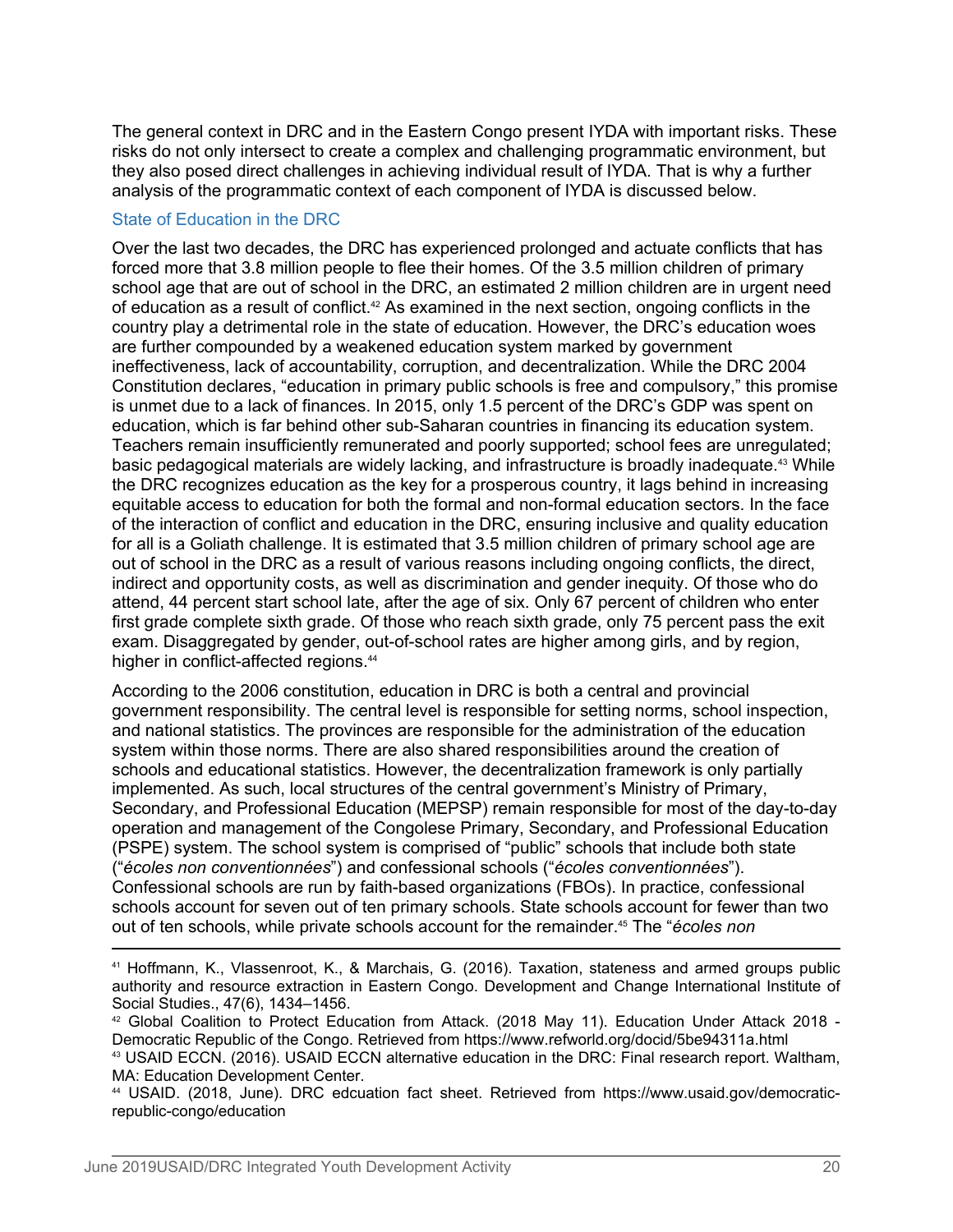*conventionnée*" and '*écoles conventionnées*' alike suffer from a lack of state financing leaving them dependent on funding from international NGOs and donors, as well as private actors.<sup>46</sup>

The ineffective regulatory framework between the province and the national government impacts the quality of education in the country. A new school can already start operating without a quality check of its physical infrastructure, its organization, or the level of education of its teachers.47 The dearth of qualified teachers to run education programs—especially accelerated learning programs (ALPs)—lack of pedagogical materials and limited access to a comprehensive syllabus at the local level that is aligned with the national formal education syllabus means the education system is extremely limited and insufficient to meet the education needs of the students.<sup>48</sup>

The inefficiencies and lack of resources in the education sector has also led to the preponderance of school fees in the DRC. To date, there are no laws that have been passed to change the local structures of the central government's MEPSP position and prerogatives to regulate school fees nationally. The ambiguities in the legal framework result in school fees fixed in several stages, starting at the national level, moving down to school level, with each level imposing partial limits on lower levels in sometimes complicated ways. As a result, the amount of fees paid by parents is estimated to be an amount that is higher than the entire government budget for primary education for the country, thereby turning schools into de facto taxation units.<sup>49</sup> Primary school fees represent a significant education access issue for parents, significantly contributing to the number of OOSC children in the DRC. According to Herdt and Titeca (2016), the "average estimated fees per student per year in DRC can range from 26,300 to 59,900 CDFs (from \$16 to \$36), depending on the source. When considering that 81 percent of households earn less than 1,080,000 CDFs (\$662) per year and that Congolese women have up to seven children, school fees make the goal of universal primary education virtually unattainable in DRC."<sup>50</sup>

In addition to school fees, some parents are further burdened by request from schools to pay 'teacher bonus fees' (*frais de motivation*) to supplement teachers' salaries. Established by the Catholic Church and the students' parents' association, teacher bonus fees were a mechanism to address the 1992 and 1993 'white years' (*années blanches*) or the two-year-long teacher strikes in response to the state's inability to pay teacher salaries. While established as a temporary measure, it soon became an institutionalized practice. In 2004, teacher bonuses were declared illegal by the government. In reality, however, these fees were simply renamed in many provinces and incorporated into school fees. Approximately one quarter of all school fees paid by parents is eventually pocketed as salary supplements by the 'sitting teachers' (*enseignants assis*) or people working in the school administration. Approximately 54 percent of teachers in the country are registered with the state payroll nationally, meaning that almost half of all teachers have to make ends meet solely with their bonus fees. As such, today's teacher bonus fees are a major driver of the school fees born by parents.<sup>51</sup> Remedial learning centers (CRS – Centres de Rattrappage Scolaire) and the professional learning centers (CAP – Centre d'Apprentissage Professionel) are fraught with the same challenges as formal schools in

<sup>45</sup> Groleau, G. (2017). Improved Management and accountability: Conditions for better access and quality of primary education in the Democratic Republic of Congo? International Rescuse Committee, 1–40. <sup>46</sup> Ibid. USAID ECCN.

<sup>47</sup> Ibid. Herdt, T. D., & Titeca, K.

<sup>48</sup> Ibid. USAID ECCN.

<sup>49</sup> Ibid. Herdt, T. D., & Titeca, K.

<sup>50</sup> Ibid. Groleau.

<sup>51</sup> Ibid. Herdt, T. D., & Titeca, K.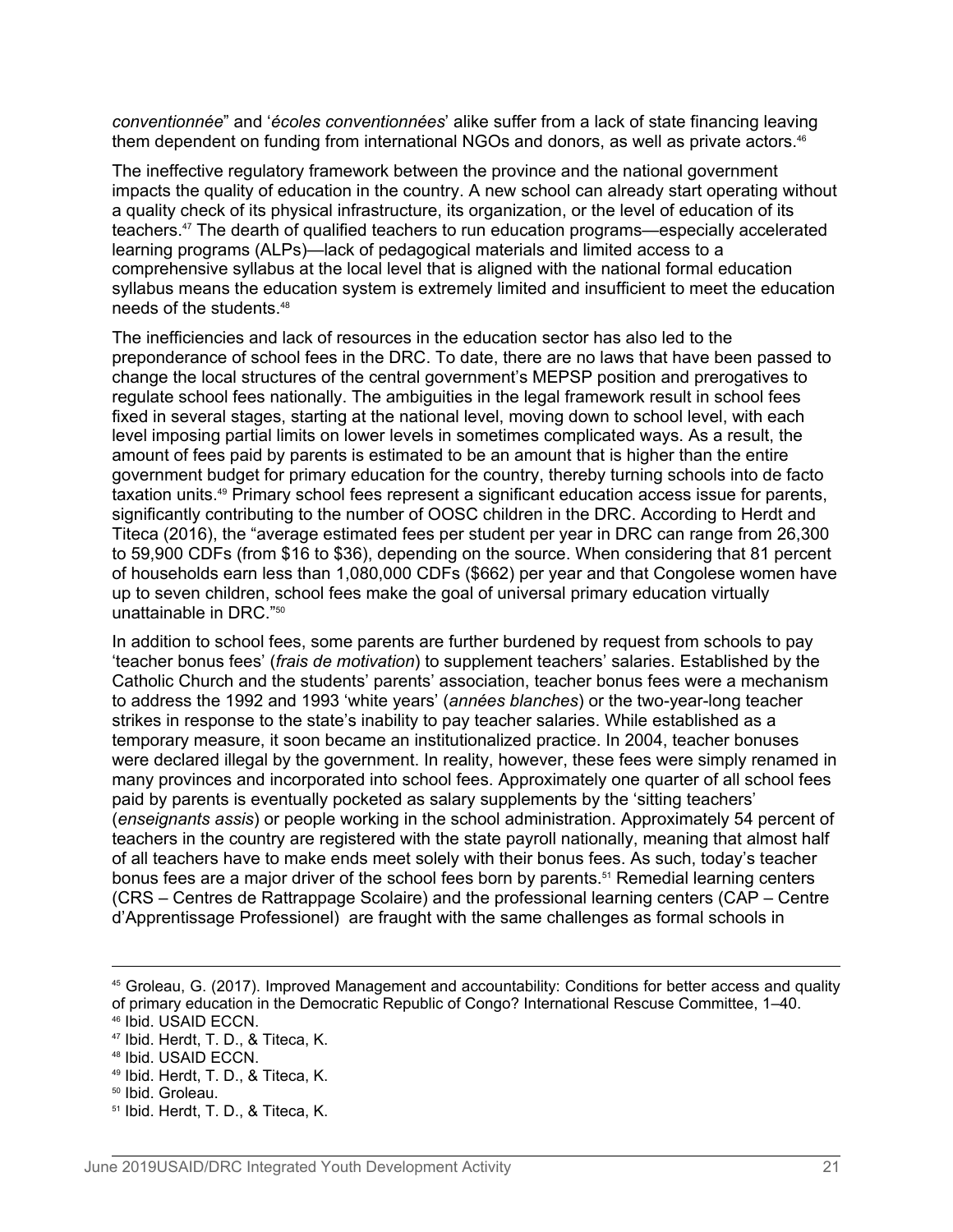regards to school fees. Therefore, access to education is limited only to those who can afford the informal school fees.

Improving access to education beyond addressing the issues of school fees also requires a paradigm shift in the gendered views on access to education and improving access to inclusive education for children with disabilities, especially girls. The general outlook for people living with disabilities in the DRC is bleak. There are roughly 9.1 million people with disabilities in Congo, which represent 11 percent of the overall population. Amongst people with disabilities, 90 percent are illiterate, 93 percent are jobless, and 96 percent live in an unhealthy and inhumane environment. While article 49 of the DRC constitution give the right to people living with disabilities the right to specific protections with regards to their physical, intellectual and moral needs, the government still doesn't get involved in resolving problems faced by the disabled.<sup>52</sup>. . Coupled with violence, abuse, and prejudice, children living with disabilities are the most vulnerable and excluded group from accessing an inclusive education in the DRC. The number of children who lack access to education is vast in the DRC, still girls are more disproportionally affected. A Demographic and Health Survey conducted in 2014 places the literacy rate at around 88 percent for males and 63 percent for females. Factors such as low family incomes, cost of education, poor school infrastructure and emphasis on boys' education, as well as the persistent danger of being targeted, raped or recruited by militias on the way to school all inhibit girls access to education<sup>53</sup>. .

#### *Education in Conflict*

While the state of education is fraught with institutional challenges, continuing conflicts across the DRC also greatly impedes the learning potential and opportunities for children to access education. In 2014, the Global Coalition to Protect Education from Attack (GCPEA) found that between 500 and 999 attacks on education took place in the DRC between 2009 and 2013 . These include everything from the military use of schools, looting, and extortion to rape and abduction of children for forced labor to torture, most of which were concentrated in the eastern provinces.54 The follow-up report by GCPEA in 2018 indicated that 2017 saw the highest number of attacks on schools of the reporting period and in eastern DRC. Attacks on schools in 2017 occurred at similar rates as in 2013, 2014, and 2015.55 Perpetrators included armed groups, including armed internally displaced persons (IDPs), bandits, and the FARDC.

In 2017 alone, armed groups attacked 101 schools, with schools burned down, destroyed, and pillaged in eastern DRC. Children were attacked inside their classrooms or on their way to school; schools were looted or destroyed; and teachers were abducted. The UN reported multiple cases of children associated with the militia, armed with sticks, machetes, and knives forcing students and teachers out of their schools while threatening to behead anyone who continued to study or teach rather than join the militia. The devastation of these attacks impacted not only children's access to education across the regions, but in some instances, an entire school year was lost as schools were used by armed groups for military purposes, including as barracks, sniper or defensive positions, command centers, and observation posts, often transforming them into targets of future attacks.<sup>56</sup>There were hundreds of reported cases

<sup>55</sup> Global Coalition to Protect Education from Attack. (2018 May 11). Education Under Attack 2018 - Democratic Republic of the Congo. Retrieved from https://www.refworld.org/docid/5be94311a.html

<sup>&</sup>lt;sup>52</sup>Bakiman ,Badylon K Inter Press Service. 2012. Disabled Left to Fend for Themselves. Retrieved from https://reliefweb.int/report/democratic-republic-congo/disabled-left-fend-themselves

<sup>&</sup>lt;sup>53</sup> Fu, Tracy. 2018. Girls' Education in the Democratic Republic of the Congo. Borgen Magazine. Retrieved from https://www.borgenmagazine.com/girls-education-in-the-democratic-republic-of-the-congo/ <sup>54</sup> Bennoun, C., van Boetzelaer, E., Rojas, L., Richard, K., Karume, G., M, N., . . . N, B. (2017). Monitoring and reporting attacks on education in the Democratic Republic of the Congo and Somalia. Disasters, 1- 22.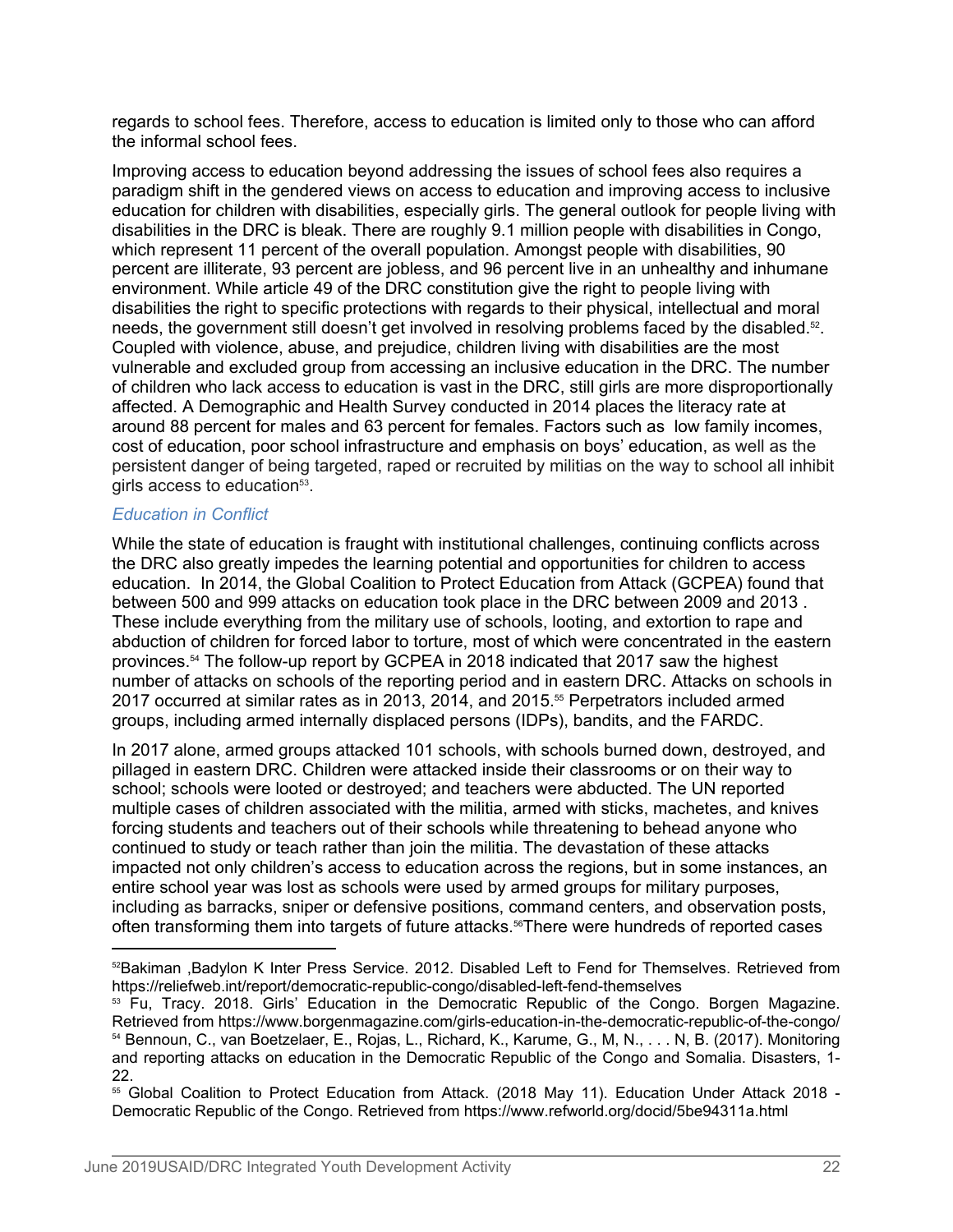of schools being disrupted or closed indefinitely due to insecurity in the village or mass population displacement.<sup>57</sup>

 The growing inter-ethnic character of violence in North and South Kivu also heavily affects children and youth resilience to conflict and violence in eastern DRC. In 2017, a total of 7,736 children (7,125 boys and 611 girls) were verified by the UN Country Task Force as having been recruited into armed groups and armed forces. Among the new cases of recruitment, 90 percent occurred in the east, mainly in North Kivu (4,609), followed by South Kivu (387). More than one third of newly recruited and used children were under the age of 15, a war crime under international law. Conflict-related violence resulted in many of these children being killed or maimed.

The barriers to access to education also mutually reinforce the risk to violence and insecurity for children in the country. With the complex political transition in the country and the presence of more than 130-armed groups in eastern DRC, an increasing number of cases of sexual violence in the east, including rape, forced marriages, and sexual slavery, often occurred in the context of violence against children.. About 30 to 40 percent of children in the armed groups are girls. Girls are often lured into joining local militias because of enticing factors like wages; however, a 2016 research study on girl's recruitment into armed groups, found that while about a third voluntarily joined an armed group, almost half of them had joined because they could no longer pay their school fees. Whether they had chosen to join voluntarily or been forcefully recruited, these girls were subsequently subjected to rape, ill-treatment and forced labor; all because their families could not afford to pay school fees. <sup>58</sup>

These factors still affect girls once they return home, as they are often unable to attend school for the same reasons.Whilst there has been a degree of success in getting children out of armed groups and into reintegration programs, some schools continue to refuse admission to children formerly associated with armed group. For girls, especially those who experienced sexual abuse or rape by armed groups, discrimination, shame, and fear of rejection keeps many out of school and isolated in their communities. While the social aspect of being with peers may help in mitigating the effects of conflict and trauma on children, schools in the DRC are not well equipped or sufficiently sensitized to provide the required access to children. Lacking access and support, the isolation of child victims of violence is further exacerbated.<sup>59</sup>

Providing access to education is crucial in protecting children from recruitment (and rerecruitment) and helping former child soldiers rebuild their lives. However, the prospect of rebuilding civilian life through the pursuit of an education for some is also unattainable due to lack of availability of schools for all children in all affected communities. In North Kivu for example, the shortage of schools acts as one of the central reasons why children of internally displaced persons are out of school, which further increases their vulnerability to violence.<sup>60</sup> Further, schools in the DRC lack the resources to provide psychosocial support, and sensitization for children's reintegration. Children previously recruited, kidnapped or victimized by armed groups are visibly traumatized by their ordeals both emotionally (depression, anxiety, withdrawal) and behaviorally (aggression, engaging in self-destructive activities). As schools are

 $60$  Ibid.

<sup>56</sup> United Nations Security Council. (2018). Children and armed conflict in the Democratic Republic of Congo: Report of the secretary-general. New York, NY: UNDC.

<sup>57</sup> Ibid. Bennoun.

<sup>58</sup> Child Soldiers International. (2016 Nov 14). "If I could go to school..." Education as a tool to prevent the recruitment of girls and assist with their recovery and reintegration in Democratic Republic of Congo. Retrieved from https://reliefweb.int/sites/reliefweb.int/files/resources/If I could go to school .pdf  $59$  Ibid.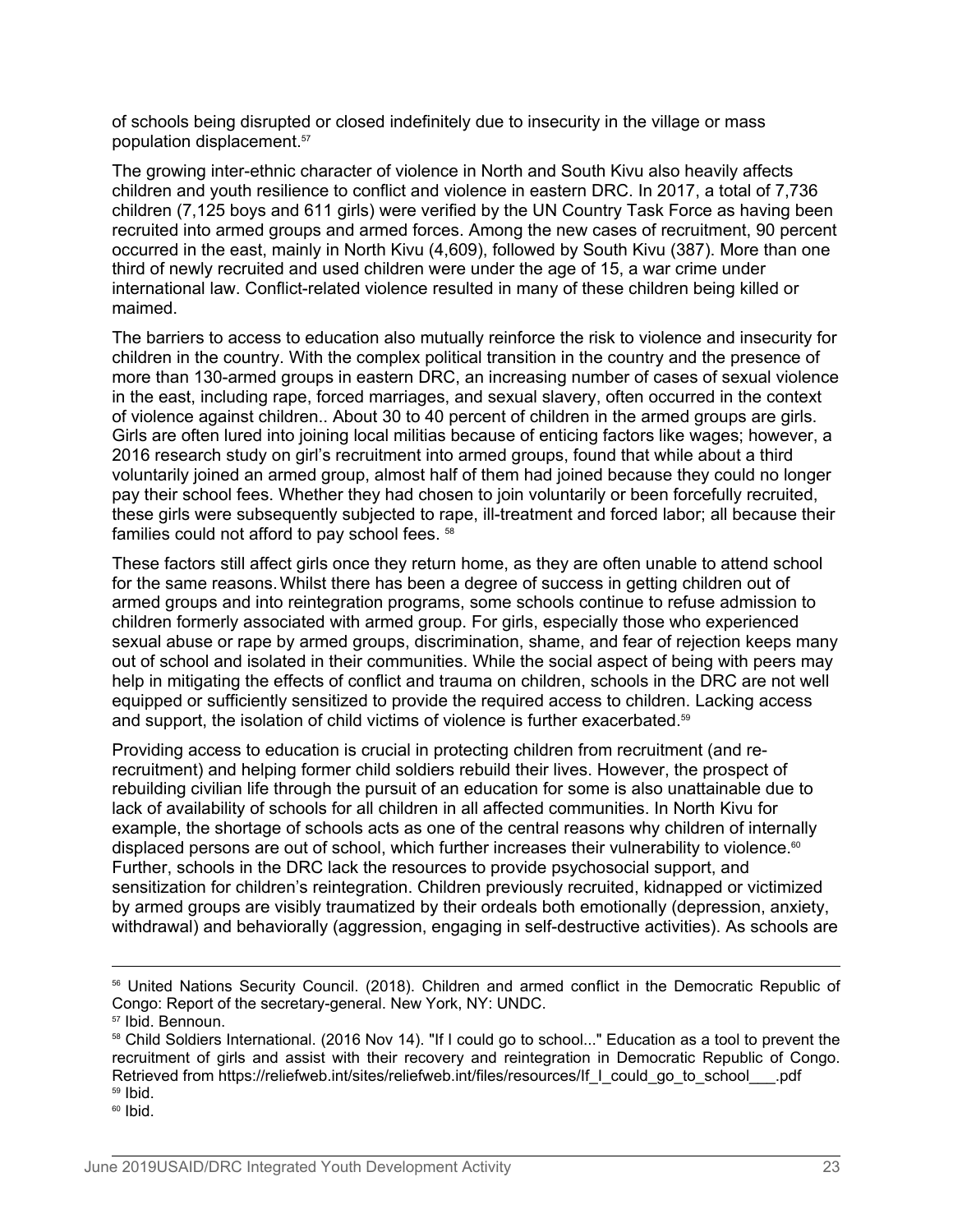not equipped with psychological counselling or therapy, the inability to cope with the experienced trauma is a culprit for many, especially boys, to dropout and reintegrate into armed groups.<sup>61</sup>

Beyond these external challenges to education, students in the DRC must also contend with the internal threats of School-related Gender-based Violence (SRGBV). Defined as "acts or threats of sexual, physical, or psychological violence occurring in and around schools, perpetrated as a result of gender norms and stereotypes, and enforced by unequal power dynamics, SRGBV is as complex as it is multifaceted."<sup>62</sup> Sexual harassment and abuse of girls at school by teachers and other school staff, for example, is particularly pronounced in the DRC. While laws exist to punish such acts of sexual violence they are not always pursued. "Parents let it happen because economically, this allows them to keep their girls in school, and for girls to be awarded grades that help them get jobs they so desperately need. Schools desperately need teachers, and many school administrators — some of whom have themselves abused students — are not often going to report their own colleagues."63 Article 57 of the Child Protection Code 2009 'confirms the right of the child to protection from all forms of violence and states that discipline in the home, schools and institutions should be administered with respect for the child's humanity but it does not explicitly prohibit corporal punishment'64. While the literature on SRGBV in the DRC is scarce, existing evidence shows that despite the detrimental impacts of corporal punishment, many teachers in schools in the DRC believe that harsh discipline helps children become better students and is thus an accepted practice. Nonetheless, SRBGV leaves a lasting impact on children from the psychosocial trauma that impacts their ability to learn due to the fear, shame, or stigma that affects their retention and completion of an education.

# Youth Livelihoods in the Kivus

In 2016, 62 percent of the population was under 24, with 21.5 of the total population between the ages of 15-24. $\epsilon$ <sup>6</sup> Despite making up a large proportion of the population, youth remain highly vulnerable and underrepresented, especially in the Kivus. Many young people in these provinces have been exposed to years of cyclical violence, instability, and economic distress. The government's inability to deliver social services has led to the displacement, armament, or death of young people who become combatants. A lack of safety and security and widespread sexual and gender-based violence (SGBV) have led to youth experiencing severe trauma. Youth in eastern DRC have become an "invisible majority." In the Kivus, both weak governance and an unstable private sector are prevalent, resulting in a lack of basic service delivery, a lack of basic economic and employment opportunities, and an environment conducive to the multiplication of armed groups.

First and foremost, destabilization within the country and region have destroyed the social infrastructure and weakened state- and civil society-run mechanisms of service provision, severely restricting the population's already-limited access to basic services. The lack of a

<sup>&</sup>lt;sup>61</sup> Oatway; James. 2019. Kidnapping and terror in DRC. New frame. Retrieved from https://www.newframe.com/kidnapping-and-terror-drc

<sup>&</sup>lt;sup>62</sup> UNESCO. 2015. School-related gender-based violence is preventing the achievement of quality education for all. Policy paper 17. Retrieved from <http://www.ungei.org/srgbv/files/232107E.pdf>

<sup>63</sup> Swift-Morgan, Jennifer. 2016. Making Schools Safe Across the Democratic Republic of the Congo. Chemonics. Retrieved from [https://www.chemonics.com/blog/making-schools-safe-across-the](https://www.chemonics.com/blog/making-schools-safe-across-the-democratic-republic-of-the-congo/)[democratic-republic-of-the-congo/](https://www.chemonics.com/blog/making-schools-safe-across-the-democratic-republic-of-the-congo/)

<sup>64</sup> UNICEF. 2017. Corporal punishment of children in the Democratic Republic of the Congo. Retrieved from http://www.endcorporalpunishment.org/wp-content/uploads/country-reports/DRCongo.pdf 65 CIA World Factbook.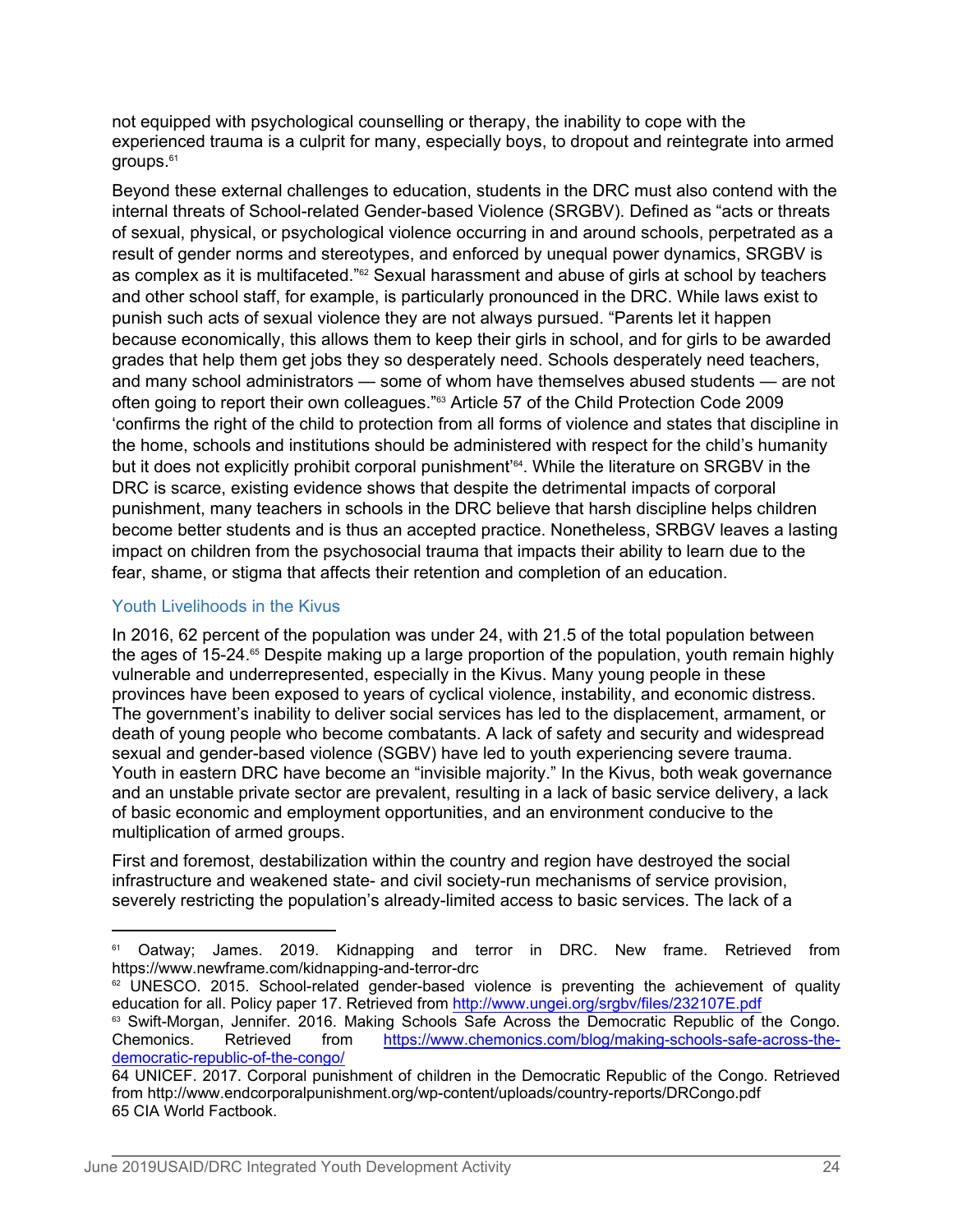strong government presence in the face of immediate threats from neighboring Uganda, Rwanda, and Burundi has led to the Kivus becoming the historical birthplace of a multitude of armed groups, including a growing Islamist insurgency.<sup>66</sup> Militias often serve as enforcers of peace and justice, as well as arbitrators of basic service delivery. Militias also represent one way to access power for a generation of youth denied access by traditional means—namely through land ownership and economic power. The militias thereby represent one of few opportunities for youth livelihoods—and capitalize on it, with many militias being comprised of youth.

In an attempt to regain control of the region, the FARDC have increased recruitment efforts in the Kivus, particularly among youth. This targeting of youth recruits falls under a new "framework of rejuvenation and reform" being implemented by military authorities.67 But the recruitment into militias and the armed forces is a far cry from the creation of sustainable livelihoods and does not solve the underlying socioeconomic issues related to the lack of livelihoods in the region, primarily the vast macroeconomic mismanagement and lack of local governance.

In the Kivus, another main driver of the instability of livelihoods is the lack of economic and employment opportunities in the formal sector. Despite making up 51 percent of the workforce, 40 percent of people between the ages of 15 and 24 are unemployed. Unemployment rates continue to rise despite increasing GDP and labor force participation rates. As the population is growing at a similar rate to that of labor force participation, and without an increase in opportunities, the lack of opportunity for youth remains cyclical. The lack of opportunity is also indiscriminate, prevalent across all levels of educational achievement.<sup>68</sup>

The opportunities that do exist for youth 15-24 are largely in the extractive industry, which has been widely accused of exploitative practices and a historic lack of national regulation. However, new regulations passed in March 2018 include an increase in royalties, taxes, and contractual obligations for foreign mining companies and the removal of a "ten-year stability clause" that previously protected firms that had invested in the DRC from tax increases and economic regulation.69 In light of these changes, international companies are threatening to reduce their operations in the DRC, favoring neighboring countries with more limited resources but the promise of a less-regulated market<sup>70</sup>. Though the reforms could make way for increased government investment in local infrastructure and eventual restoration of livelihoods, the lack of accountability and transparency in national government calls into question the potential impact of this reinvestment.

# Civic Engagement

Traditionally, young people in the DRC are seen as either victims of violence and conflict or violent actors; they are not often seen as agents of positive change within communities.<sup>71</sup> Despite recent improvements in youth civic engagement in the Kivus, young people remain largely disenfranchised and marginalized within their communities. Cultural practices, including

<sup>&</sup>lt;sup>66</sup> Gettlemen, J. (2016, April). In Congo, wars are small and chaos is endless. *The New York Times*.<br>Retrieved from https://www.nytimes.com/2016/05/01/world/africa/in-congo-wars-are-small-and-chaos-isendless.html

<sup>&</sup>lt;sup>67</sup> June 2016. Plus de 300 jeunes recrutés par l'armée au Nord-Kivu.

<sup>68</sup> Sanchez-Reaza, Javier. 2018. *Jobs diagnostic: Democratic Republic of Congo (English)*. Jobs Series; issue no. 12. Washington, D.C. : World Bank Group

<sup>69</sup> Shah, Sachin. June 2018. "What the New Mining Code Can Mean for the Congo."

<sup>70</sup> Ibib. Shah, Sachin.

<sup>71</sup> Global Partnership for Children & Youth in Peacebuilding 2015. Evaluation of Child and Youth Participation in Peacebuilding.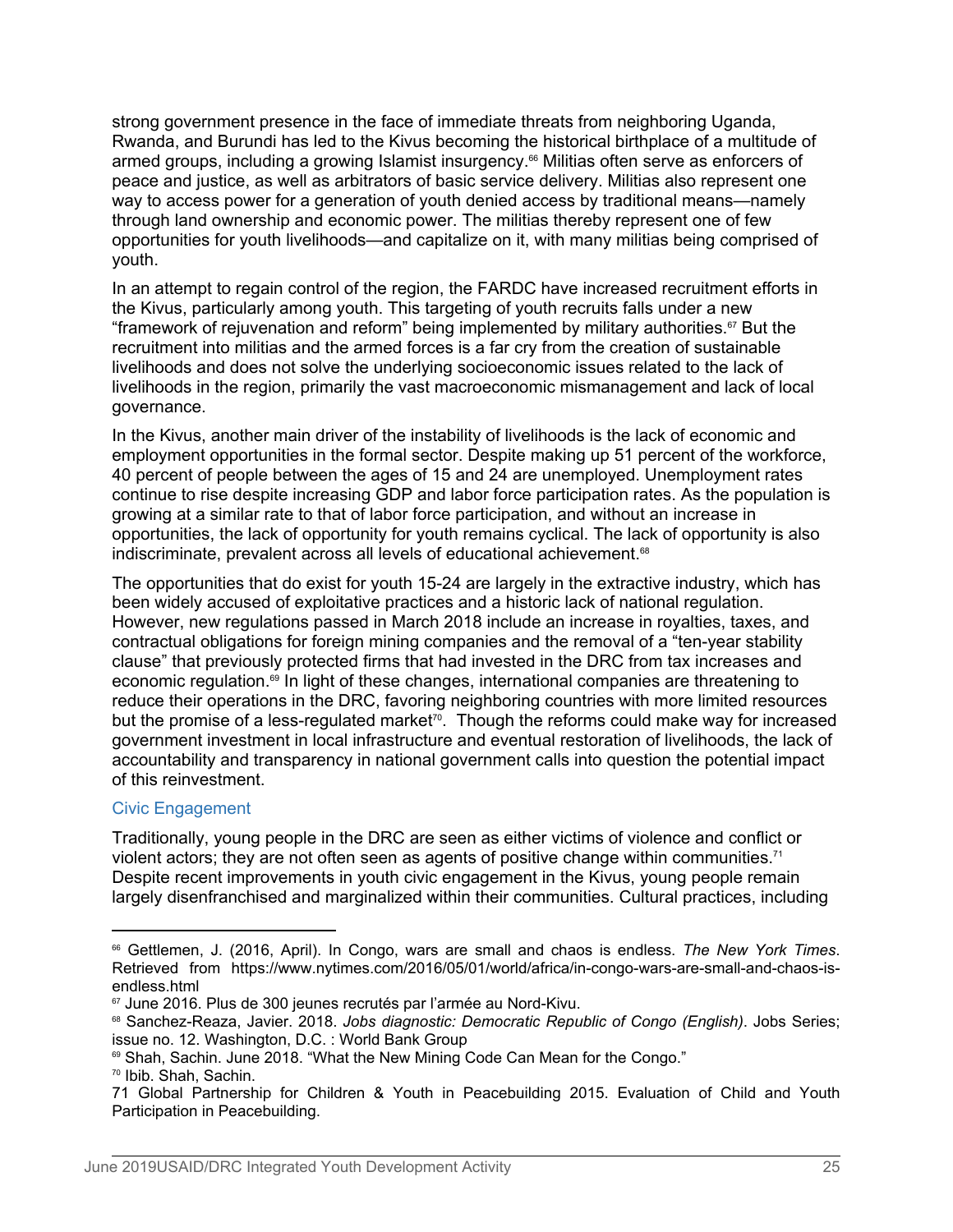*droit d'aînesse* (the rights of elders to make decisions), limit the decision-making power of young people, especially for women who also lack decision-making power within households due to standard familial norms.72 Even as government initiatives and donor-funded efforts to promote youth civic engagement emerge, young people are generally not included in the planning and implementation of policies, laws, and programs that impact their well-being.<sup>73</sup> Additionally, limited freedom of expression is a barrier to youth civic engagement and political participation.

According to a 2013 youth mapping activity, over 50 percent of young people reported that they participate in civic engagement activities and religious activities. Historically, the most active of religious actors is the Catholic Church, choosing to engage in formal national and local dialogues as well as organizing an ongoing series of non-violent demonstrations.74 This era of activism began in 1992 when the Church planned the non-violent "March of Christians" to end a nationwide workers strike, a march that ended in a blood bath.<sup>75</sup> The Church has since created the Collective 16 February, a group of evangelical Christian denominations who have united under the date of the 1992 march to work in solidarity to promote the organization of national reconciliation dialogues and peaceful elections. However, the group refuses to be seen as an opposition group, choosing instead to maintain its neutrality, and in turn, affecting its appeal to youth across the nation.<sup>76</sup>

As the Church chooses to focus primarily on advocating for issues that generally uphold, rather than demand more of the Constitution, several youth political movements have emerged—many of them in the Kivus. The most popular is *Lutte pour le Changement* (Struggle for Change, or La Lucha). Formed in 2012 in the capital of North Kivu, La Lucha is a "non-violent, non-partisan, citizen movement" spreading advocacy campaigns for good governance and service delivery, especially of water, electricity, health, education, and security.<sup>77</sup> Although technically an unregistered association, the movement has over 3,000 members and has opted for a nonhierarchical, decentralized leadership structure to ensure equality among all members and strategic protection of the movement. Since establishing themselves in North Kivu, they have increased their presence and operations to four other regions in the DRC.

Similar to La Lucha, Filimbi is a national movement that takes its name from the Swahili word for "whistle." Filimbi is a pro-democracy and civil society movement that advocates against poor governance and human rights abuses. In addition to promoting freedom of expression and freedom of association, especially for youth, Filimbi members organize peaceful protests, sit-ins, debates, and other demonstrations in eastern DRC.<sup>78</sup> Along with other civil society groups, Filimbi conducts workshops and panels on democracy and respecting constitutional principles. Youth movements like Filimbi and La Lucha have faced push back from the government as many activists have been arrested or detained at events hosted by these movements.<sup>79</sup> In addition to La Lucha and Filimbi, other youth movements include Ujana, which is a platform of young people involved in defending the achievements of the DRC, and Cojedep, a collective of young people for the defense of the homeland.

 $72$  USAID 2013. Congolese Youth: Assets and Opportunities. YouthMap Assessment Report.  $73$  Ibid

<sup>74</sup> Ligodi Patient, Feb 2018: "At least two killed in crackdown on march against Congo's Kabila."

<sup>75</sup> Institut français de relations internationales (IFRI), May 2016: La nouvelle opposition en RDC: Les mouvements citoyens de la jeunesse, 7

<sup>76</sup> Ibid, 19

<sup>77</sup> Ibid

<sup>78</sup> Front Line Defenders. "Filimbi."

<sup>79</sup> Human Rights Watch 2015. "DRC Congo: Free 'Filimbi' Activists."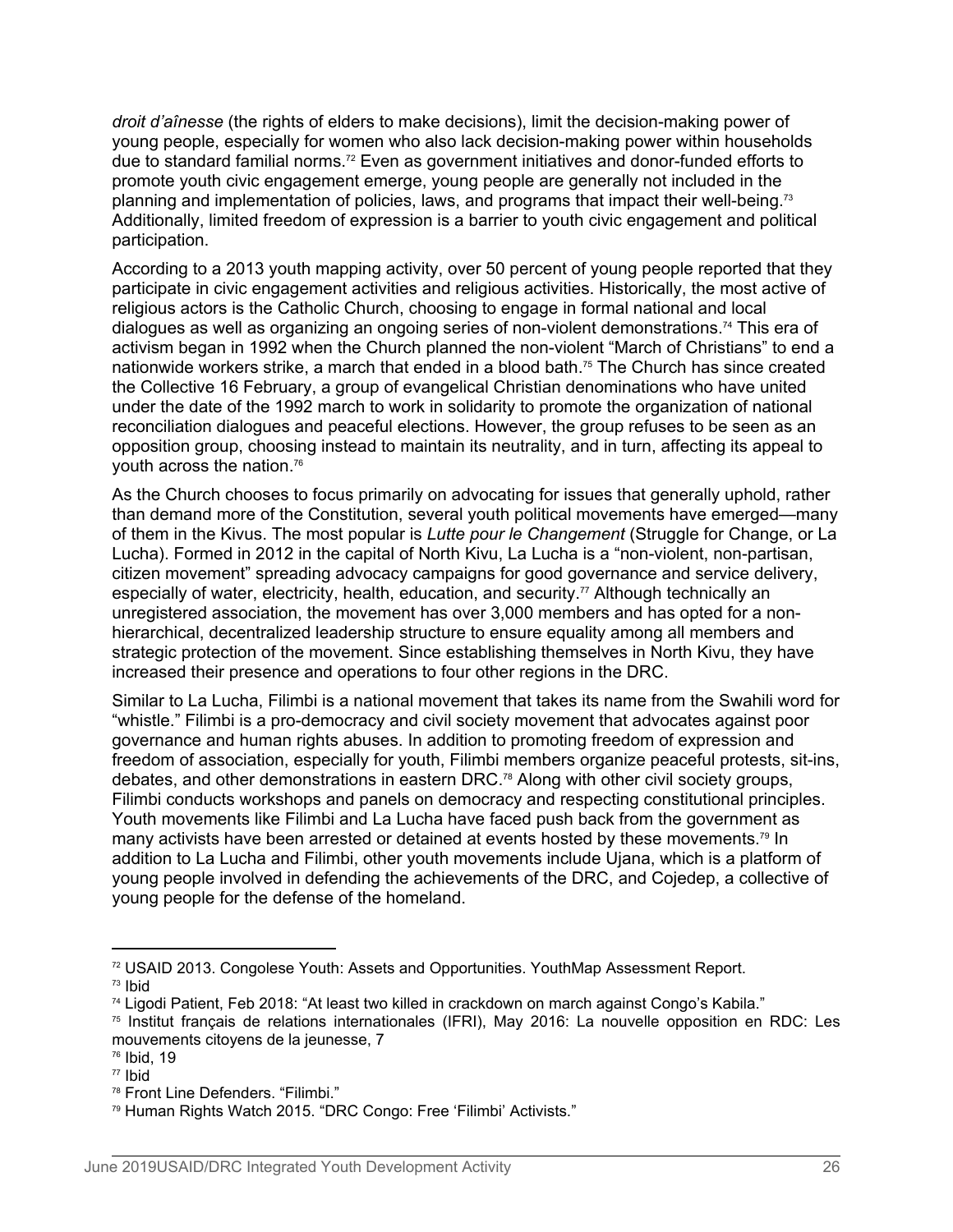However, despite the movements that exist, youth view political participation as a civic duty and not a right, and a sense of political victimization exists among youth as a majority of young people feel manipulated or pitted against one another by politicians.<sup>80</sup> The dismissal of young people, lack of tools and financial resources to support youth, and exclusion from local decisionmaking and political processes means that young people are more likely to approve of and engage in political violence and less likely to support peace processes.<sup>81</sup> The multiplicity of youth actors results in a lack of coordination and collaboration between them, reducing their potential impact and exacerbating existing conflict.

#### Information Gaps in the Literature Review

From analysis of the existing literature on the context and background, the team identified several gaps that required the collection of community-level information and data. The primary data collection allowed the team to collect information about parents', teachers', and communities' perceptions about education and the conflict dividers and connectors. The primary data collection also corroborated and expanded on the causes and norms relating to school dropout and exclusion of vulnerable groups, responses to GBV and SRGBV, mechanisms and institutions that exist for conflict resolution, patterns of youth 15-24 civic engagement, and youth access to a safe learning environment (SLE) and opportunities to gain long-term soft skills.

# Primary Data Findings

This section focuses on the findings of the primary data collection, which were gleaned from focus group discussions (FGDs) and key informant interviews (KIIs) with in-school and OOSC youth, parents, teachers, administrators, community members, religious leaders, female leaders, security sector representatives, youth movement leaders, youth entrepreneurs, and business leaders. While the desk review uncovered a plethora of themes related to the conflict interactions with education, IYDA's guiding questions for data collection focused on a selection of themes, including equity and access to education, school-related gender-based violence, and the dividers and connectors in conflict. The qualitative data provided additional insight into the challenges and barriers that youth face in the intervention zones of the Eastern DRC. Additionally, the findings delve into attitudes and norms about school safety and security, as well as gender-based violence (GBV) in school and in the community and the mechanisms through which it is addressed.

# Primary Causes of Conflict in Targeted Communities in Eastern DRC

Localized Sources of Conflict

|                                                                                                       | Often, the father provides |
|-------------------------------------------------------------------------------------------------------|----------------------------|
|                                                                                                       | the inheritance to a       |
|                                                                                                       | younger son instead of to  |
|                                                                                                       | an older son, who the      |
|                                                                                                       | father may have judged as  |
|                                                                                                       | irresponsible, and this    |
|                                                                                                       | creates hatred between     |
|                                                                                                       | children. Fights and death |
|                                                                                                       | quickly follow. Others     |
| 80 USAID 2013. Congolese Youth: Assets and Opportunities. YouthMap Assess Intentifie benefit, to harm |                            |
| <sup>81</sup> Search for Common Ground 2015. DRC Youth Strategy.                                      | and poison the life of the |
|                                                                                                       | beneficiary or heir.       |
|                                                                                                       | <b>Male OSSY FGD</b>       |
| June 2019USAID/DRC Integrated Youth Development Activity                                              | participant (Gomá)         |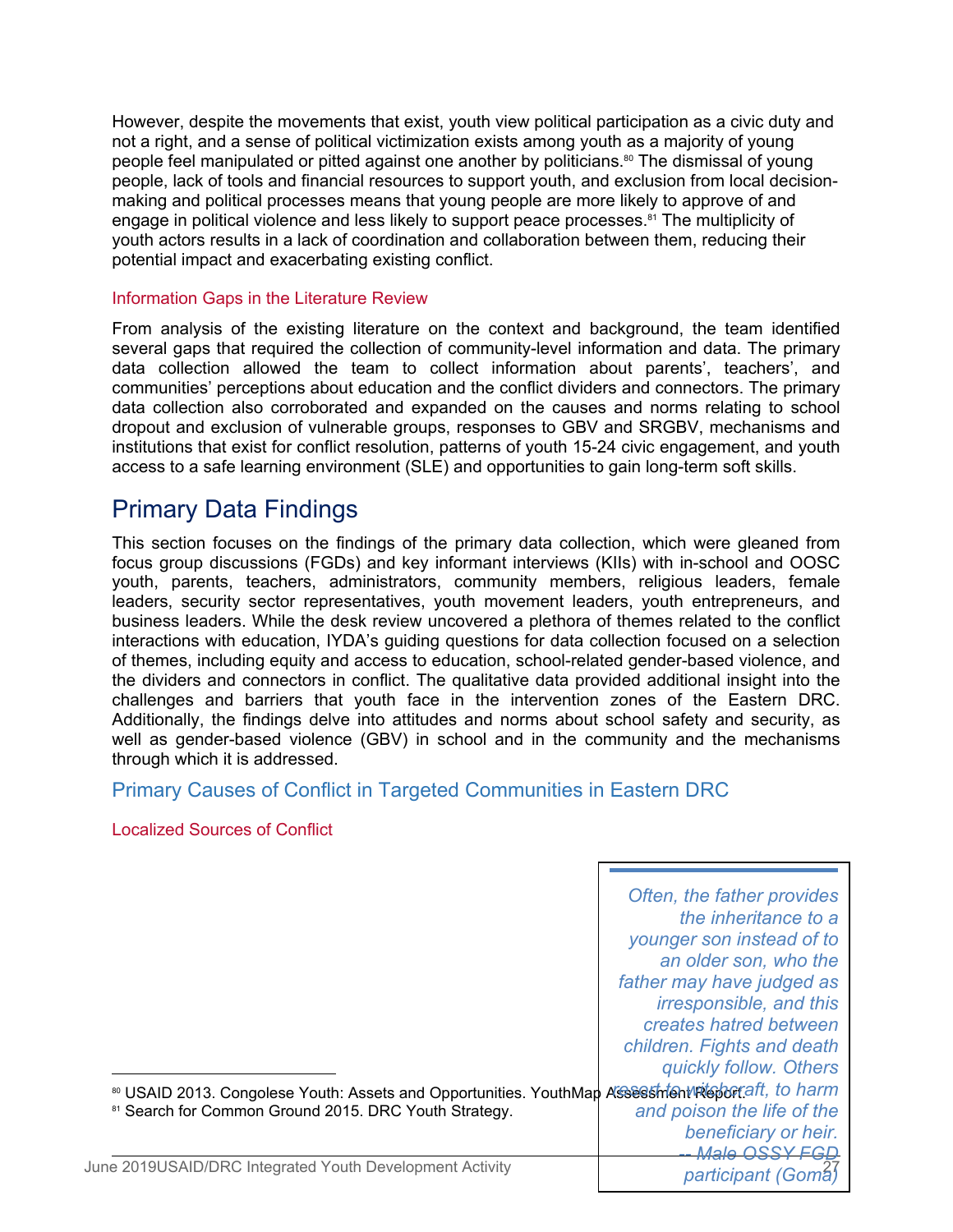**Issues of inheritance.** Primary data collection confirmed the presence of disputes over inheritance as a conflict driver in Eastern DRC. Separate from intergenerational conflicts stemming from the stress placed on parents to support their children for an increased amount of time with limited resources, issues of inheritance are related to the Congolese tradition mandating that only the eldest male heirs receive an inheritance. In large families, inheritance creates friction between siblings, often escalating to violence. Inheritance law specifically contributes to interfamilial insecurity, in which siblings not chosen to receive an inheritance from their families resort to witchcraft, enlist the support of armed groups or gangs, or engage in physical violence or systemic sexual rape as a form of retaliation against their situation. "Fights and death quickly follow," stated one participant**.** "Others resort to witchcraft to harm and poison the life of the beneficiary or heir." These reactions were echoed in all study sites by different respondent types, with witchcraft, or *sorcellerie*, referring to the use of black magic (often by females) to perform actions that would be otherwise impossible. Examples include the use of rare herbs to create poisons or the use of incantations or black magic to result in swelling or enlargement of body parts resulting in death.

However, the conflict over inheritance does not affect all community members in the same way. Parents are implicated, especially when a child decides to retaliate, and this source of conflict most directly affects female youth. "Conflicts arise because most people do not understand this law," shared a police officer in Bukavu, "and the largest number of victims in conflicts of

*The effects related to inheritance—the destitution of the older son, the exclusion of women and children in inheritance—can push most into mines, and still others to join gangs or armed groups to take revenge on their brothers; there is also witchcraft that intervenes in such cases, resulting in sudden and inexplicable deaths in our communities* 

inheritance are female, who make up an estimated 80 percent of victims." While male potential heirs are the most likely to retaliate, females receive no inheritance at all and are consistently the first victims of systemic sexual violence at the hands of gangs and armed groups enlisted by their brothers for vengeance. While this issue was reported in all study sites, there was a heightened level of intensity of the conflicts around inheritance in the rural sites in Walungu and Kalehe, contexts in which land has more mineral or agricultural value and access to weapons is much easier due to the presence of demobilized armed group members (Walungu) or the proximity to active armed groups (Kalehe.)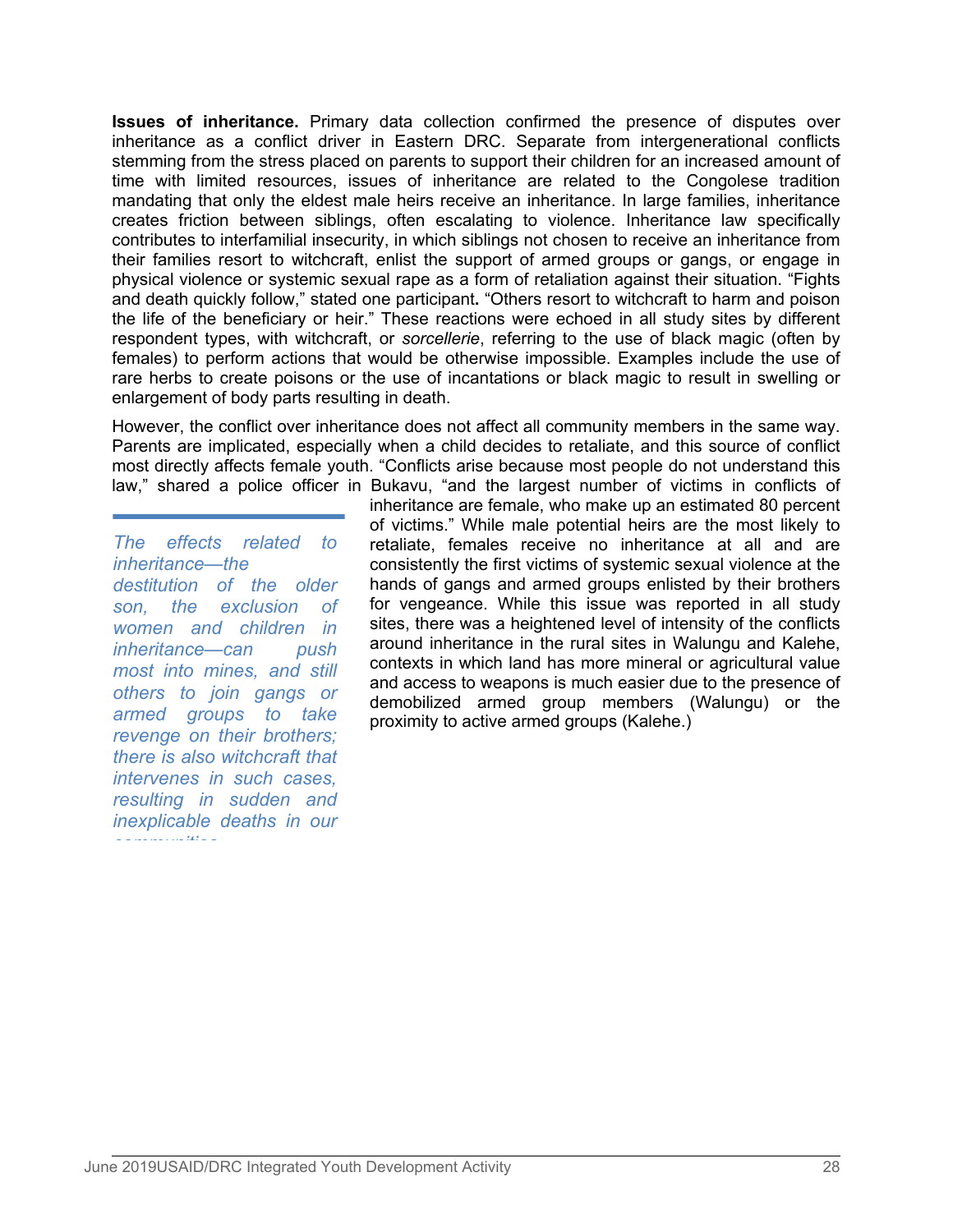In Walungu, a secondary conflict emerges from this issue of inheritance: **sexual extortion at the hands of females.** Female youth focus group participants explained a new trend emerging in which females engaged in open, consensual sexual relations with males—particularly males in line to receive an inheritance—and after some time would claim that her male partner raped her. Known as *"viol conventionel,"* the claim of rape would be investigated like any other rape would be, with many females insisting that the Church resolve the issue in hopes that the male would marry her and that she would be able to benefit from his inheritance<sup>82</sup>. Male focus  $\begin{bmatrix} 1 & 0 \\ 0 & 1 \end{bmatrix}$ group participants in Walungu confirmed this occurrence, and a heated conversation on this issue occupied nearly half an hour of the mixed gender focus group in Mushinga (Walungu.) Examples were cited in all durinistrated in the Walungu region in all communities in Goma as speaking. three communities in the Walungu region, in all communities in Goma, as well as in the one community visited in Minova. In fact, the only place where we did not hear of this issue was in Bukavu, perhaps because the chosen data collection site was in Baguira, a periurban community with fewer inheritance issues due to the [current] availability of land.

**Land disputes.** Whereas issues of inheritance are intrafamilial, land disputes, the second most mentioned source of conflict, are interfamilial and intercommunal. An issue in both urban and rural contexts, the and and intercommunal. An issue in both urban and rural contexts, the conflict manifests itself between families, different villages, or landowners and tenants/prospective buyers.

As explained by security sector officials in Bukavu, Walungu, and Kalehe, land disputes between families often erupt due to unequal division of the lands by the chefferie or due to fertile or mineral-rich lands that have lands by the *chefferie* or due to fertile or mineral-rich lands that have historically traded hands between a set of families. In the words of one security sector representative in Minova (Kalehe), "In mining communities, these conflicts are resolved with the law of the fittest. There are a lot of problems with the areas of land to be exploited. In fact, three families can argue for ownership of a mining estate. And while they argue, we witness [related] kidnappings, even murders." The lack of formal, legitimately perceived conflict resolution mechanisms perpetuates families' use of violence to resolve these issues. This issue is not limited to mineral-rich areas; leaders of two different local associations in Minova explained that the same applied to fertile land for agriculture. Although informal and communal dispute resolution mechanisms exist (further

| THF.            | <b>MUSIHINGA-</b> |
|-----------------|-------------------|
| <b>MUKUNGWE</b> | I AND             |
| DIODI ITE       |                   |

The Musihinga-Mukungwe land dispute originated from the discovery of gold in Maroc. This area, administratively and legally is under the control of the head of the group of Mushinga who in Madaka. This person had handed over the land to a family and requested payment of land customary taxes without knowing that the subsoil contained the minerals. When gold was found in large quantities, groupement leader began to claim the land underground, in which the gold could be found, still belonged to him on the pretext that he had sold the land but not what lay below eye-level. This land dispute has led to repeated attacks

explored in the LOCAL CAPACITIES FOR PEACE: SYSTEMS AND INSTITUTIONS section of this report), these mechanisms are not used as often to resolve more serious issues of inheritance and prefer to resolve smaller community disputes.

These familial land disputes are exacerbated by the Congolese law stating that while citizens may own any land above ground, all that is below the ground, including any associated wealth, belongs to the state. Ownership of mineral-rich land, therefore, becomes a matter of the family or persons' relationship with the *chefferie*, the *chefferie*'s relationship with the *chef de groupement*, and the *chef de groupement's* relationship with the state (focus group discussion with male youth in Walungu.) For example, in Walungu, there is a conflict between the heads of

<sup>&</sup>lt;sup>82</sup> This was triangulated between three sources after being cited in focus group discussions with females only: in focus group discussions with males only, in in key informant interviews with female leaders who were also seen as conflict resolution resources to families, and in mixed-gender youth focus groups as described at the end of this paragraph.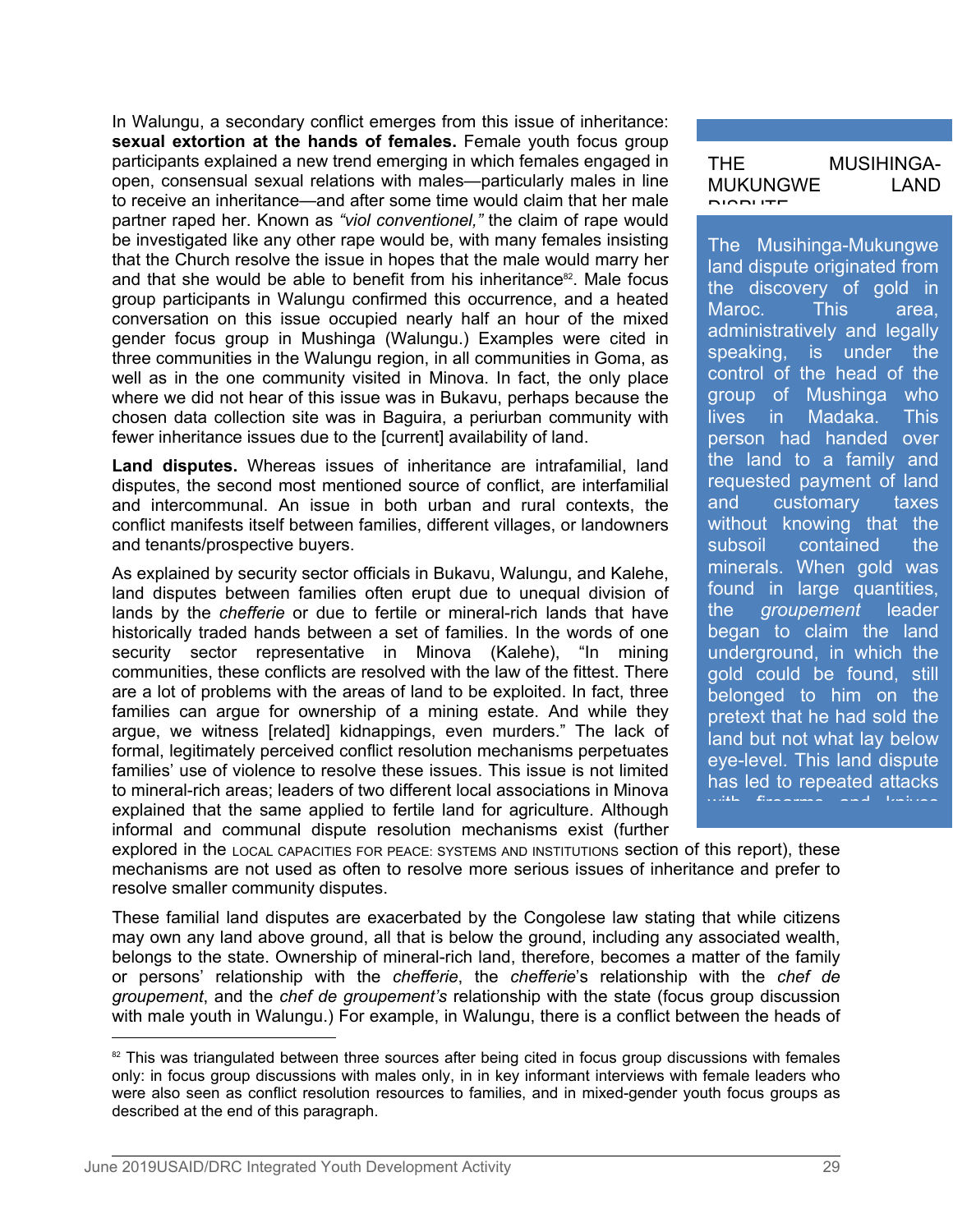two groupements, Mushinga and Mukungwe, over land rights associated with mineral wealth (see text box above).

Meanwhile, in urban contexts, existing land disputes are equally "perpetuated by commissionaires who often allow themselves to sell the parcels, sometimes at high prices" (interview with security sector official in Bagira.) Rather than serve as a mitigating factor, landlords increase conflict between families and profit from the land by buying and reselling the land from one of the conflicting parties, creating a cycle of displacement and aggravating the already poor economic status of community members to their personal benefit.

*Youth think that our country is just for a very small group of people: politicians. And this is because the wealth—both material of our nation is not shared with our people. -- Leader of a youth movement in Bukavu*

**Chronic political instability and weak governance structures.** Although political instability and weak governance are accepted as status quo and were not mentioned as sources of conflict by most community members, youth movement leaders, youth-led associations, and security sector officials all cited weak governance structures as a source and driver of conflict in communities. "Youth are the victim of weak governance in our country," stated the director of a youth-led organization in Bukavu, some recognized the lack of economic and human—**And included** development, employment, and inequitable provision of quality education as a specific grievance that fuels tension and potentially conflict. Leaders of youth movements interviewed explained how the lack of strong, respected, legitimate governance hampers service delivery, such as health, education, and justice, and in turn exacerbates citizens' mistrust of the

government and existing tensions in the community over access to these services.

Poor governance is one of the contributing factors to widespread corruption and the weakening of other central structures, such as the justice and security sector. All security sector officials with whom IYDA data collectors spoke admitted, at least once during the interview, to various levels of responsibility that amounted, in some cases, to complicity in insecurity in their communities. Corruption and complicity took various forms. In some regions, police and military are unable to respond to attacks by armed groups unless authorization is received from the president (interviews with security sector officials in Walungu and Kalehe). But also in Kalehe, other respondents shared that the police or military are members of the gangs and collaborate to plan for the best time to attack (interviews with female leader and pastor.) Police are known to accept bribes to either investigate or drop cases (interviews with security sector officials in Bukavu and Kalehe, focus group discussions in Walungu), but they will keep their word on their terms. "[For example], a bribe may be paid to a police officer to investigate a robbery. We catch the thief, bring him to the police station, and one day later, the police let him free," explains a male youth focus group participant in Walungu. The police then are able to collect bribes from both sides involved and increase impunity in communities.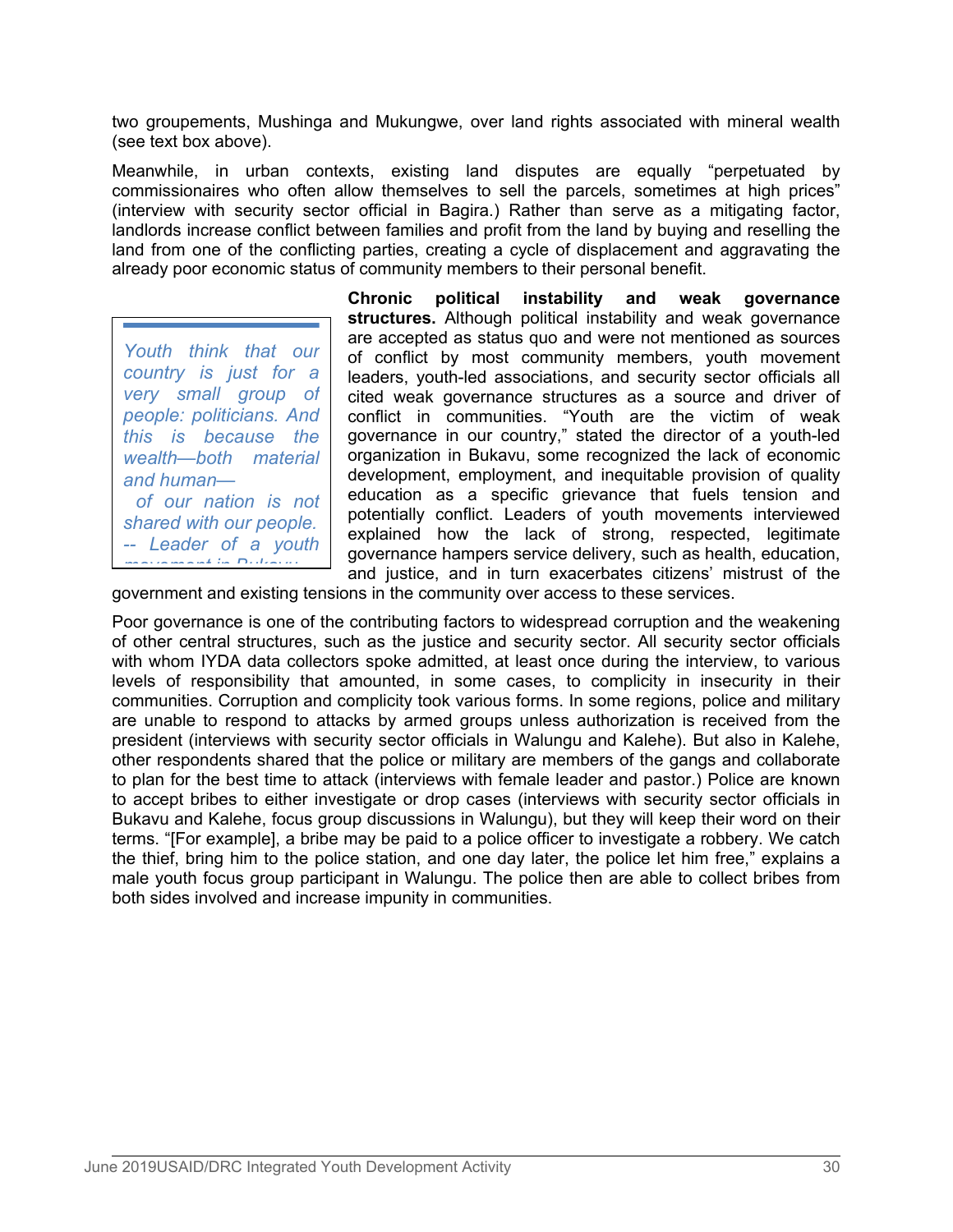*It may be barbaric and inhumane, but the community sees mob justice as the most efficient [way to get justice.] The victims of mob example to other delinquents; the number of offenders and incidences really decreases. -- Female OOSY*

Because of this rampant corruption of the security sector, **parallel systems have been set up for civilian protection, law enforcement, and justice**. "Our community is fed up with the 'justice' delivered by police, a self-serving system requiring money to have someone even listen to you, a system where the poorest are resigned," explained a female youth participant in a focus group discussion in Goma. The most common parallel system established is that of mob justice, a practice that involves the entire community "publicly humiliating"<sup>83</sup> an offender. This extrajudicial violence takes many forms from verbal to physical or sexual abuse and oftentimes *justice serve as an* results in the death of the offender. The system invokes the involvement of the entire community and is one of the few times bandits and where the community comes together. OOSC youth focus group discussion participants in Walungu and Goma were especially animated when discussing mob justice and its efficacy, but the practice is widespread and was mentioned by all respondent groups in all regions except Bukavu.

> However, mob justice itself is a source of conflict in these communities; should a victim of mob justice be innocent, there is no path of recourse for that individual. Although respondents tended to

use the term "public humiliation", probing discussions revealed that the outcome of these processes were often/usually fatal.The families of innocent victims of mob justice often seek revenge, creating yet another cycle of violence.

Even though not generalized across all communities, in Minova (Kalehe), Mushinga (Walungu), and Bagira (Bukavu), there was a strong sense of resentment directed to international nongovernmental and humanitarian aid organizations. In Bukavu, security sector officials and religious officials cited that international NGOs often under-deliver on their promises and do not keep the "deals" made with key community actors and opinion leaders who facilitated their entry into the community (interview with several security sector officials, Bukavu.) In Minova, this distrust escalated to confrontations between one international NGO and community members in protests and demonstrations led by the youth movement Congo Conscience (interview with youth movement leader, Kalehe.) The protests demanded that the INGO be more transparent with their activities and job postings, release more regular French-language reporting, and have a bigger impact on the community in a more timely fashion. Community members across the board felt that the amount of time allotted for activities in the community was too limited when compared to the actual length of presence of INGOs in their communities; in other words, communities wanted INGOs to extend the length of their activities in their communities (interviews and focus group discussions with youth movement leaders, community members, and OOSC youth in Minova, Kalehe.) Respondents in Minova (Kalehe) and Mushinga (Walungu) were also frustrated by some INGOS targeted recruitment of demobilized child soldiers for key field-based positions (interview with local associations in Minova and Walungu) The targeted selection of demobilized child soldiers who had caused insecurity in the communities was seen as threat to community cohesion.

# Education in Conflict

The impact of conflict on education resonates at every level, affecting youth access, retention, learning outcomes, safety, and overall well-being in and away from school. For those youth unfortunate enough to have lived conflict experiences firsthand as child soldiers, rehabilitation in

<sup>83 &</sup>quot;Public humiliation" is the term used by focus groups and interviews in all regions.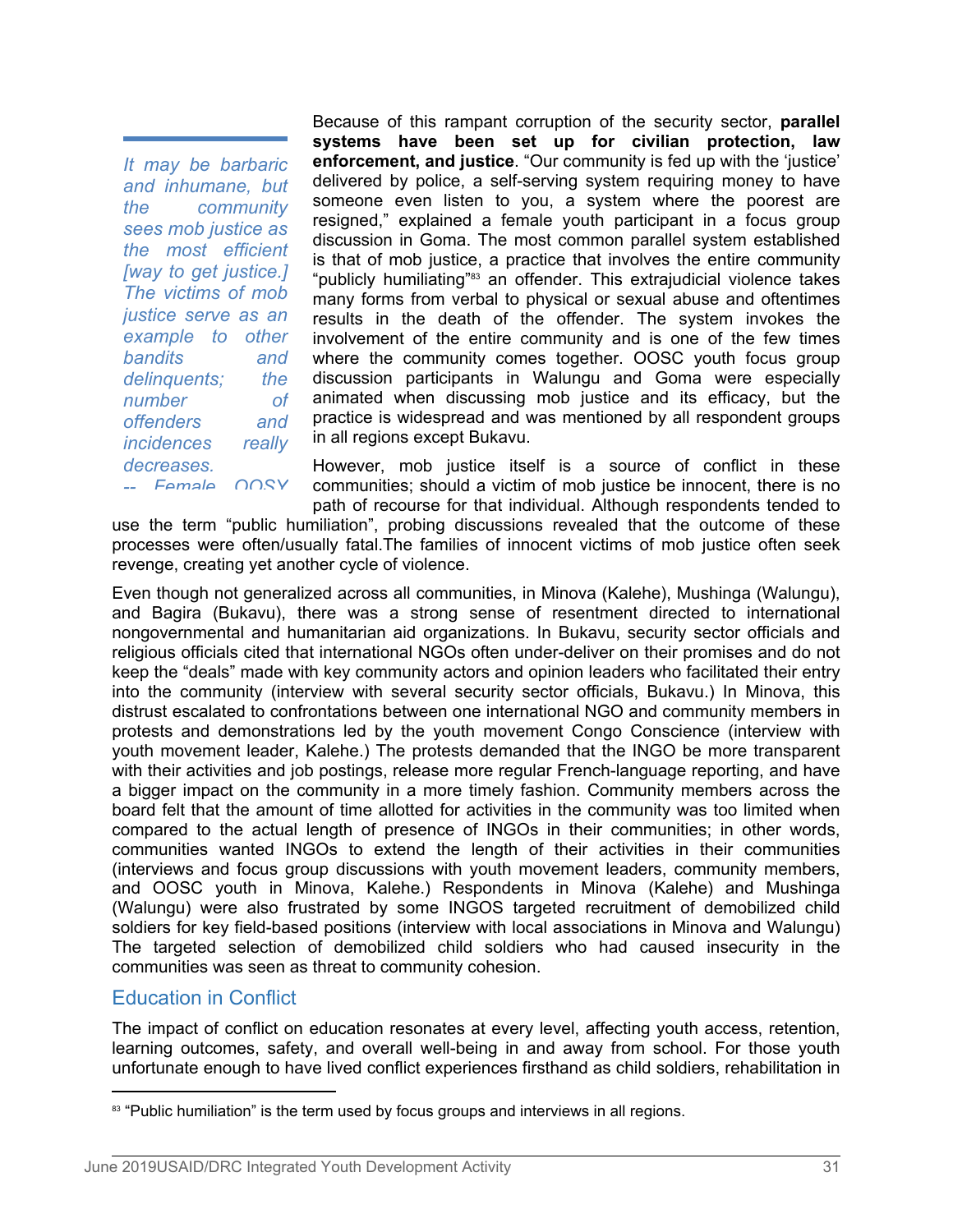a school environment is fraught with challenges. While some have serious handicaps from their experiences in combat, others are traumatized by the psychological stress of these experiences resulting in different forms of post-traumatic stress disorder (PTSD) affecting youth learning and educational outcomes. Still even in the midst of such conflict, education matters as a form of resilience and resistance by increasing youth opportunity to access better livelihood opportunities and make better choices for their overall wellbeing.

#### Access to Education

The DRC is a challenging landscape for youth's access to education. Yet even in light of the country's poverty, the importance of education is widely emphasized. Parents spoke of the value of education for their children to be in a better position to support themselves and the family in the future. Much like parents, teachers, administrators, and school inspectors support the belief that all youth regardless of gender or handicaps should have the opportunity to go to school and study whatever field they desire. Still, all respondents universally agreed that access to education is fraught with challenges. The first of these challenges are the direct costs associated with school fees or the "*prime*," uniforms, and school supplies, as well as the indirect costs that include transportation and the loss of additional income to the family.

As noted previously, inefficiencies in the education sector has led to the preponderance of school fees in the DRC. Depending on the number of kids to enroll, the total cost of an education can at times represent the total living income of a family per year. In the face of such scarcity, several parents interviewed noted that they most often have to prioritize who will go to school among their children. This decision was noted as being more prevalent within singleparent homes and polygamist families. In calculating the cost of school fees coupled with gendered notion that a girl's future largely centers on her ability to marry and start a family, parents often choose to prioritize boys' education over that of girls'. Especially given the value attached to a marriage dowry, which for some represents a transformative wealth for the family, parents have a higher incentive to marry their daughters instead of enrolling them in school. Conversely, when speaking on the importance of education for the girls the value added to their ability to marry into a better family or receive a higher dowry was also as reason that parents noted on why they choose to send girls to school. Give the societal inequalities that does not afford girls and boys the same opportunities, parent also prioritize boy's education based on their prospect for greater earned income in the future. The opportunity to access an education is widely diminished for girl in the evet where they are living with relatives due to the death of both parents.

In agricultural communities, across teachers and parents of in-school youth interviewed, many noted that for families living in rural areas, or subsisting off the land such as banana farming, enrolling their youth in school often means the loss of an additional source of income for the family. Specifically, for families who are land dependent, having the extra hands in the field or in a small entrepreneurial venture is of a higher value in the face of stark poverty and increasing needs. These sentiments were also noted by out of school youth interviewed.

In line with the contextual analysis, children living with disabilities, notably those who have low mobility and are low functioning are even less likely to attend school. While some respondents saw the value of education for children with disabilities, the higher direct cost associated with their education and the lack of facilities to accommodate their needs were even greater barriers to their access to an education. Compared to their counterpart, the investment in the education of children with a disability is generally viewed as a wasted investment given their low prospect for employment or an independent future. These internalized stigmas around people living with disabilities not only means a lack of representation in school but in society overall given the lack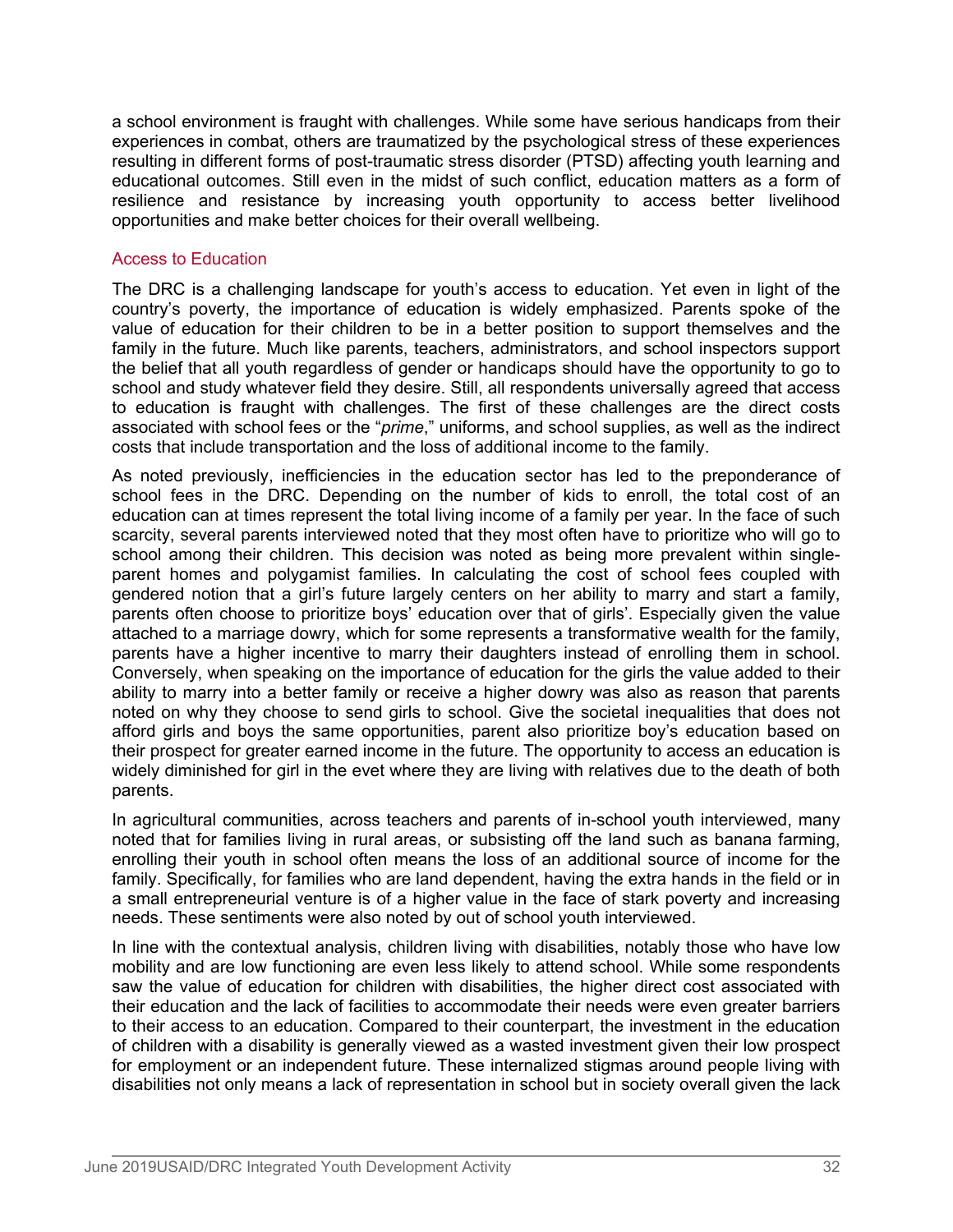of protection or opportunities for employment and self-sufficiency. These barriers to education and vocational training opportunities fuel ongoing resentment among parents and youth alike.

#### Barriers to Retention

Youth who are fortunate enough to start school, are also plagued by the same barriers to stay in school as youth who are out-of-school. Lacking financial means, parents' inability to pay the school fees often leave their children in a state of insecurity until they are expelled, are removed

from the school voluntarily by their parents or guardians, or drop out. In addition to the lack of finances, youth and parents also emphasized the impact of negative influences as a barrier to  $There$ youth retention. Specifically, for young boys, once they fall prey to the influences of friends and involvement with gangs, they are more prone to delinquency. For parents especially, once youths become involved in gangs, parents no longer pay for their studies, leading to the youths dropping out of school. In the face of poverty, youth are also lured from pursuing an education by factors such as the attractiveness of making an income by working in the mines. In the Bukavu region, opportunities for employment in the mines of Burega were mentioned by teachers as luring many youths, specifically boys, to the mines instead of  $he$ pursuing an education.

*source of income. For example, to marry a girl, you must give the family the dowry of 14 goats and 2 cows, which is a big fortune. Boys are not able to earn this for marriage also makes girls very vulnerable. All of these causes reduce girls' opportunities to go to school and reach the end of their studies. They do not have the same opportunities as young boys.* 

While many boys do find small jobs or start a small enterprise to to stay home. *support themselves* and their *discription are considered a* support themselves and their family, parents noted that, many

*There are students who start the year, but just when you start asking for the first month's premium, the parent is not able to pay for it. When the student is expelled from school every day, he becomes discouraged, feels ashamed, and decides* 

turn to drugs, alcohol, delinquency, or involvement in gangs. Often these activities create internal family conflicts between parents and youth, leading the latter to leave the house to live on the streets voluntarily or involuntarily. In high-risk areas, young boys in the street are more susceptible to recruitment by armed groups.

*the* family. Early In the face of the direct and indirect cost, when parents prioritize education access for boys, OOSC girls become more vulnerable to risk. For those youth who are able to finish their studies in a CRS or CAP, they often face the same barriers in continuing their education in high school. The increased cost of high school is the most prominent reason for dropping out or lack of enrollment. Some teachers in the CRS noted the transition exams from CRS and for CAPs, the lack of socio-professional kits, workshops, and equipment often dissuade youth from continuing to advance in their professional studies. These challenges are the same for boys, girls, and youth with disabilities.

All respondents on the potential results observed early pregnancy, early marriage, and high-risk behaviors for OOSC girls. In many contexts in Eastern DRC, school itself is perhaps the highest risk setting for sexual exploitation for girls, both from boys, teachers, and other adults (e.g., in exchange for passing grades, or in lieu of fees, further examined in the next section) that results in early pregnancy, early marriage and school dropout. Nonetheless, the high level of poverty and unemployment in the region and the dearth of a quality education that builds youth resilience compound their exposures to these risks outside of school. Specifically for girls,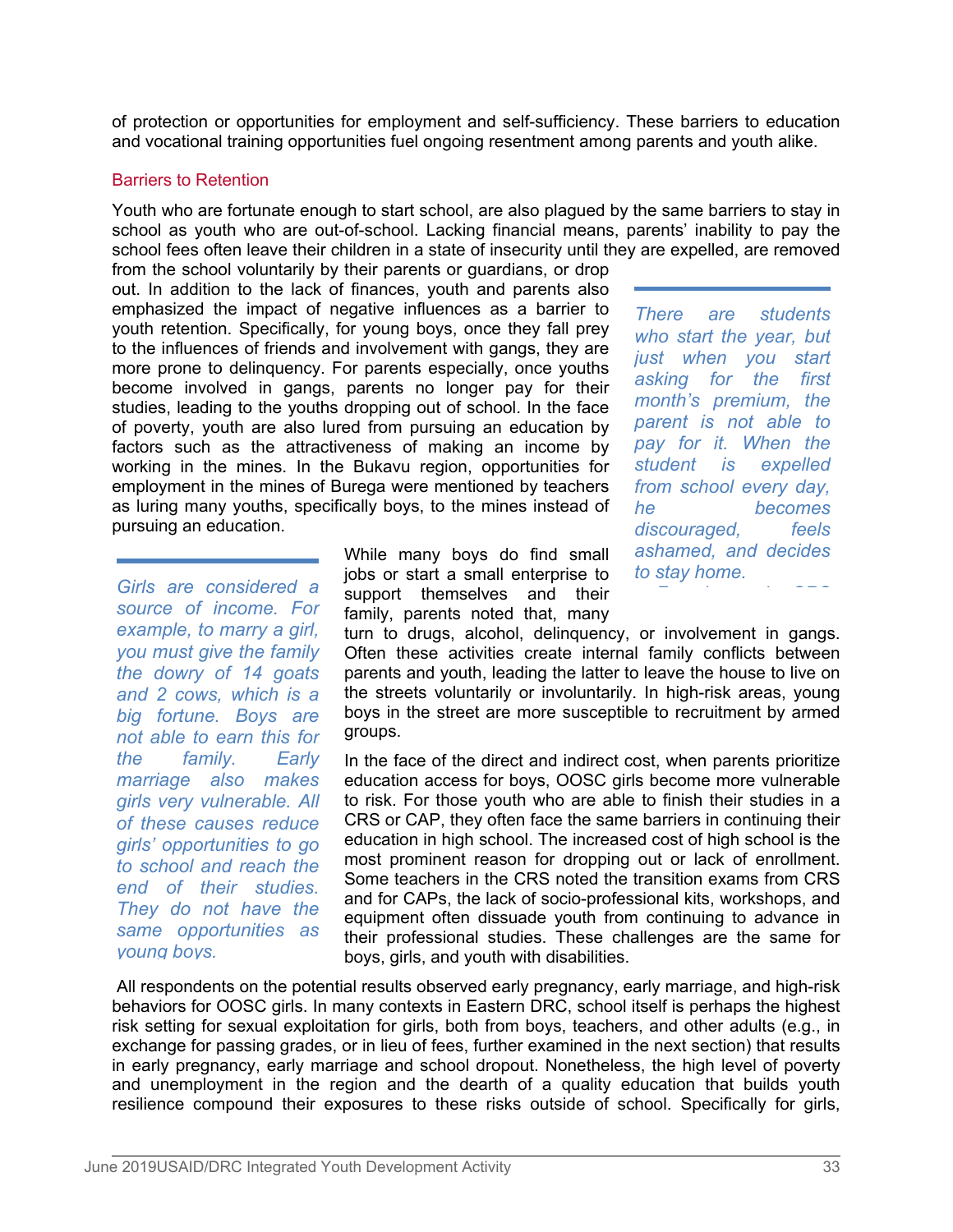summer vacations in the dry seasons and short holiday breaks increase their susceptibility to risky behaviors. In focus group interviews with young girls and boys in Walungu, Bukavu, and Goma, youth emphasized that during the school breaks, many young girls become pregnant or engage in activities resulting in early pregnancy and or early marriage that leads to dropout. Often these are the result of a transactional relationship with boys to fulfill a financial need or the result of poor planning and lack of sexual health knowledge. As explained by a female teacher interviewed in Goma, "Early pregnancy occurs mainly during the dry season when young people are on vacation that corresponds to the big holidays and during exams. The young people are out of control, the girls want to go out with their friends, go to "karaoke", and braid their hair.... Due to poverty, girls are carried away by the current. They fall victim to prostitution, AIDS, early pregnancy, and all the other evils that eat away at society. Girls and children are more victims from their early pregnancies because boys or men continue their normal lives. Boys and men here (Goma) know that if they get a girl pregnant, you have to accept that you are the author and the case ends there. But it is not like in Bukavu. The people of Goma are very soft. If the men refuse, we leave him free. In Bukavu they are forced to take responsibility."

Given the stigma attached to pregnancy outside wedlock, pregnant girls often lose their ability or willingness to continue their education. As a female CAP student in Walungu explained "They are rejected and despised by society in such a way that they isolate themselves. It is atrocious when a girl is pregnant. Nobody can look at her anymore, or go to talk with her or anything". The shame attached to early pregnancy is also a cause for many girls to dropout out of shame. Young girls interviewed in Kalehe explained, that parents who feel ashamed by their daughter's pregnancy outside of marriage would stop paying their school fees forcing the latter to dropout. Many girls just dropout due to shame before the pregnancy is discovered at school, and others are automatically chased out of school once the pregnancy is discovered. Early pregnancies not only affect the girl but may also affect her siblings. As explained by focus group respondent of girls in a CRS in Goma, "In the family, if a big sister has a child early; you are forced to help her with the baby for a school year. If she finds herself pregnant again, your studies stops there."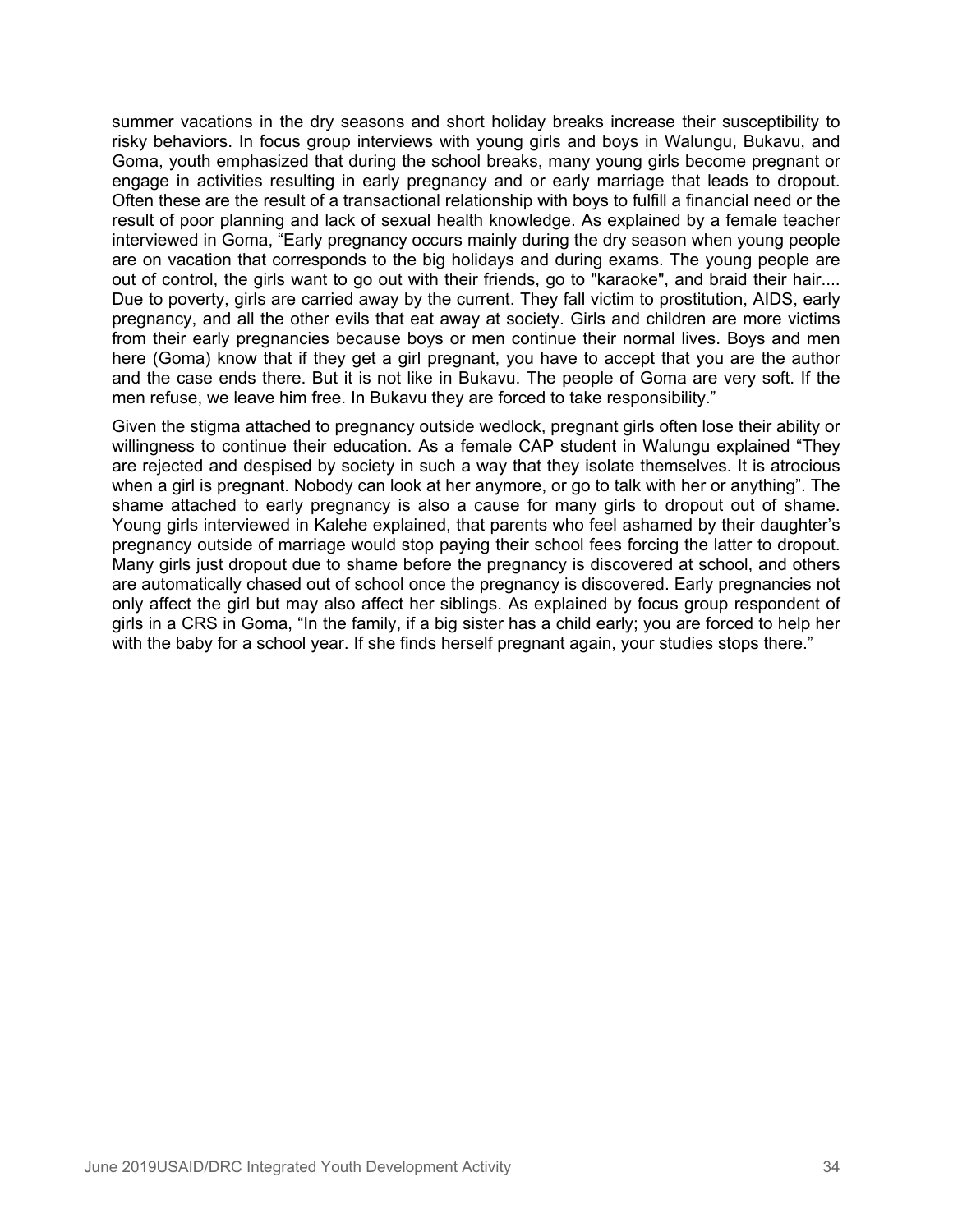Early marriage thus becomes a last resort for girls and parents to salvage their future but often does not salvage girls' ability to continue their education. In some communities, as explained by youth and parents interviewed in Bukavu, under threat of imprisonment, boys may be compelled by the parent to marry the girl against his will. Facing these options, the boy will often also drop

*Student bullying is common here at the CAP since students differences. Those who are adults and those who are bigger intimidate others but always in the sense of trainer asks an older learner to demonstrate learner is unsuccessful. When the trainer asks a young boy and the latter passes, there will be mockery from the older youth that will translate it into dispute and intimidation.* 

out of school and run away. Facing such circumstances, as explained by CAP girls interviewed in Kalehe, the girl might secretly seek an abortion in an unsafe manner that can result in her death. While some out-of-school girls may often find small jobs at a restaurant to support themselves depending on the working environment they become more susceptible to sexual have large age harassment and violence. They may also turn to prostitution to support themselves, which leave them more exposed to the health risk or HIV/AIDS, and gender based violence.

#### Safe Learning Environment

Exposure to risk within or on the way to and from school varied harming. Ex: The across respondent groups, especially when responses were disaggregated by the categories of: the general safety in school; the safety on route to school; social and emotional well-being in a lesson and the school; and level of vulnerability among youth. While nearly all respondents' interviewed perceived their respective school to be generally safe, youth and parents agreed that youth are not always safe at school. Overall, girls, including those with disabilities, are more likely to fall prey to school-related genderbased violence; boys are more likely to receive corporal punishment; and children with disabilities are more likely to face bullying and harassment. Perpetrators of this violence include school administrators, teachers, and students themselves, who are often the source of bullying and harassment of other *MA l* **<b>***l l l students. Especially as many CAP and CRS include overage* students, cases of bullying, intimidation, and harassment by

older youth is common.

In regards to physical safety in school, the majority of inspectors and parents interviewed emphasized the roles of teachers and administrators in ensuring youth safety. Specifically, for youth in CRS and CAP that have enclosures, unauthorized access to the school are limited. However, youth in learning centers lacking such measures often do not feel physically secure. Youth described their experiences with street children walking into the school to cause trouble with students, including by throwing stones at them while they are in class as a form of entertainment. While all youth are exposed to these risks, girls more so than boys expressed that these fears are heightened when they stay late to study in school. Especially for girls who attend schools where courses are held in the afternoon, staying in the afternoon or evening after classes are dismissed leaves them more vulnerable to the external risk of SRGBV from strangers entering the school premise but also internal risk from older male students or adult staff from the schools.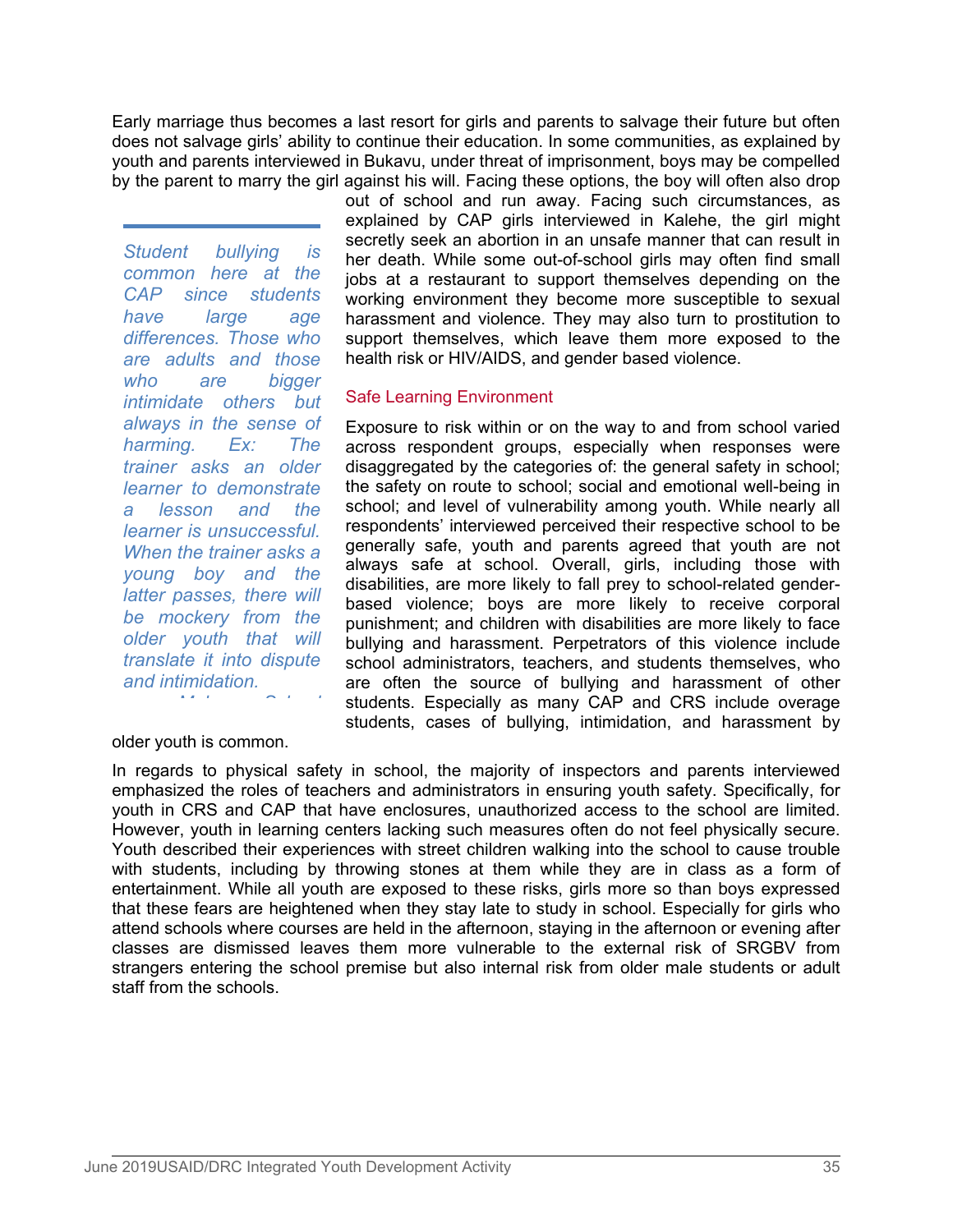Compared to their perception of safety in school, all respondents universally agree that youth face higher exposure to risks on route to and from school. Intimidation by other students, bullying, harassments, and sexual violence, especially for girls, road insecurity including from motorbikes and drivers, police harassment, general robbery, recruitment into gangs, and armed groups were all highlighted as risks for youth en route to and from school. At times, the very pursuit of education adds to the youth's insecurity. The ability to speak French or being able to attend school regularly can make some the target of jealousy, harassment, and violence from other youth in the community who are in the street or do not attend school.

Overall, the exposure to these risks varies by youth level of vulnerability. Already marginalized and discriminated in their community, youth with disabilities are more often the target of harassment and bullying en route to and from school from other youth. Meanwhile, girls, including those with disabilities, are *"Girls and boys are not at the same risk of violence. Boys do not have many risks like girls. We release girls early to avoid rape or embezzlement for sexual abuse, for example. The boys can return home late without too much risk." – Male school* 

more likely to face sexual harassment and other forms of gender violence compared to boys who are more at risk to banditry, gangs, and armed group recruitment. As an outlier, a few teachers and administrators mentioned that they are also subject to the same insecurities on the way to and from school. While the sources are primarily external, sometimes they are students seeking retribution for a bad grade or a punishment in class. Nonetheless, no formal mechanism seems to exist across all of the communities sampled to mitigate these risks. An informal network of information of family members in armed groups or gangs is usually the most common means to gain early warning on potential risks from these groups' activities on routes to and from school.

The majority of school administrators and teachers interviewed shared that their school has a code of conduct for teacher and staff. While youth and parents interviewed did not always demonstrate knowledge or access to these codes, teachers and administrator mentioned their training to follow and implement these codes of conduct. However, all respondents unanimously agreed that teachers and other school staff are often the highest source of insecurities to youth's well-being while at school.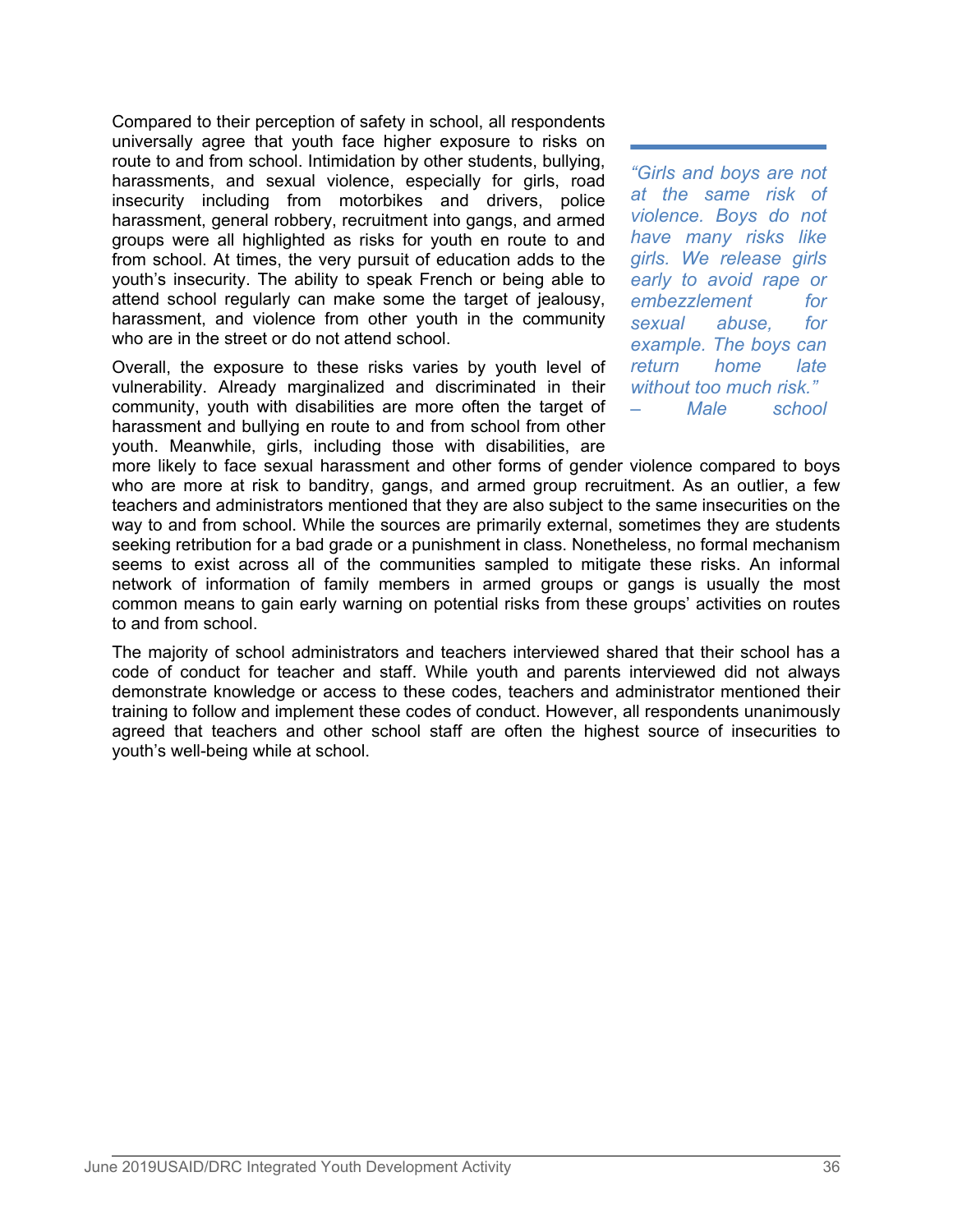*We do not always feel safe here at school. Me personally, when the teacher calls me to do an activity, I do not feel comfortable. He often gives us annoying nicknames and makes fun of us just for a little teachers who insult students with harsh words, telling them they*

Parents and youth alike raised concerns about the abuse inflicted by teachers, administrators, and other school staff on children. The most-often mentioned forms of school-related gender based violence include emotional and verbal abuse, corporal punishment, and transactional/coercive sex. In both CAP and CRS, youth are equally vulnerable to verbal abuse, mocking, and intimidation from teachers, especially during lessons in class. Girls and children with disabilities are more often subject to denigration, insults, and verbal abuse, and often find themselves unable to endure this trauma in what they consider humiliation and shame. Hence, they are more likely to error. There are drop out of school as a result. For physical violence, boys are the most exposed to corporal punishment. A simple conjugation error

in class can often mean several severe lashes. Beyond the potential physical scars, the "There mental trauma and fear creates a *could never succeed." – Female Youth, CAP* perception of an unsafe school environment for learning

dissuading youth from continuing their studies.

While gender violence happens everywhere, youth and parents alike agree that it most often happens at school. With the representation of overage youth in both CRS and CAP, youth are likely to engage in sexual activities with each other either willingly, forced, or as a transaction. In terms of SRGVB by other students, it often includes the use of profane and sexually explicit  $\frac{1}{10}$ language, engagement in inappropriate physical touch,  $^{10}$  sd solicitation of sex, and in some cases, to the rape of girls on school grounds. Several young girls in focus groups in Goma, for pearliers are not in the starting late at school to the example, mentioned avoiding toilets or staying late at school to study in fear of becoming a victim to SRGBV by other students in their school. However, most youth interviewed noted that girls are more often the victims of SRGBV at the hands of teachers and other adults in the school. Several girls mentioned hearing of teachers or other school adults trying to coax girls into a sexual

 $are$  students *who drop out of school because of physical, psychological and sexual harassment. There are teachers who harass girls sexually, who are sentimental and biased towards certain students; that is*  say, that makes *some students lack peace or exaggerate in the types of punishments to the students like whips until they submit to their*

relationship. Often teachers use sexual coercion through emotional manipulations, verbal abuse, tampering with grades, and corporal punishment as a means to pressure girls to comply with their advances.

However, transactional sex as a form of SRGBV is also common. Young girls lacking the resources to support their studies or facing possible failure in school will often offer their teachers sex in exchange for money or a better grade. In situations of SRGBV involving transactional sex, the student is less likely to report this abuse to the administration or their parents. In situations of SRGBV involving rape or sexual coercion, however, students seldom report these unless they result in pregnancy due to fears of being stigmatized. Once notified, the parents will report this to the school, and at times local police, to fire, imprison, or force the perpetrator to pay the girl's dowry price and even marry her.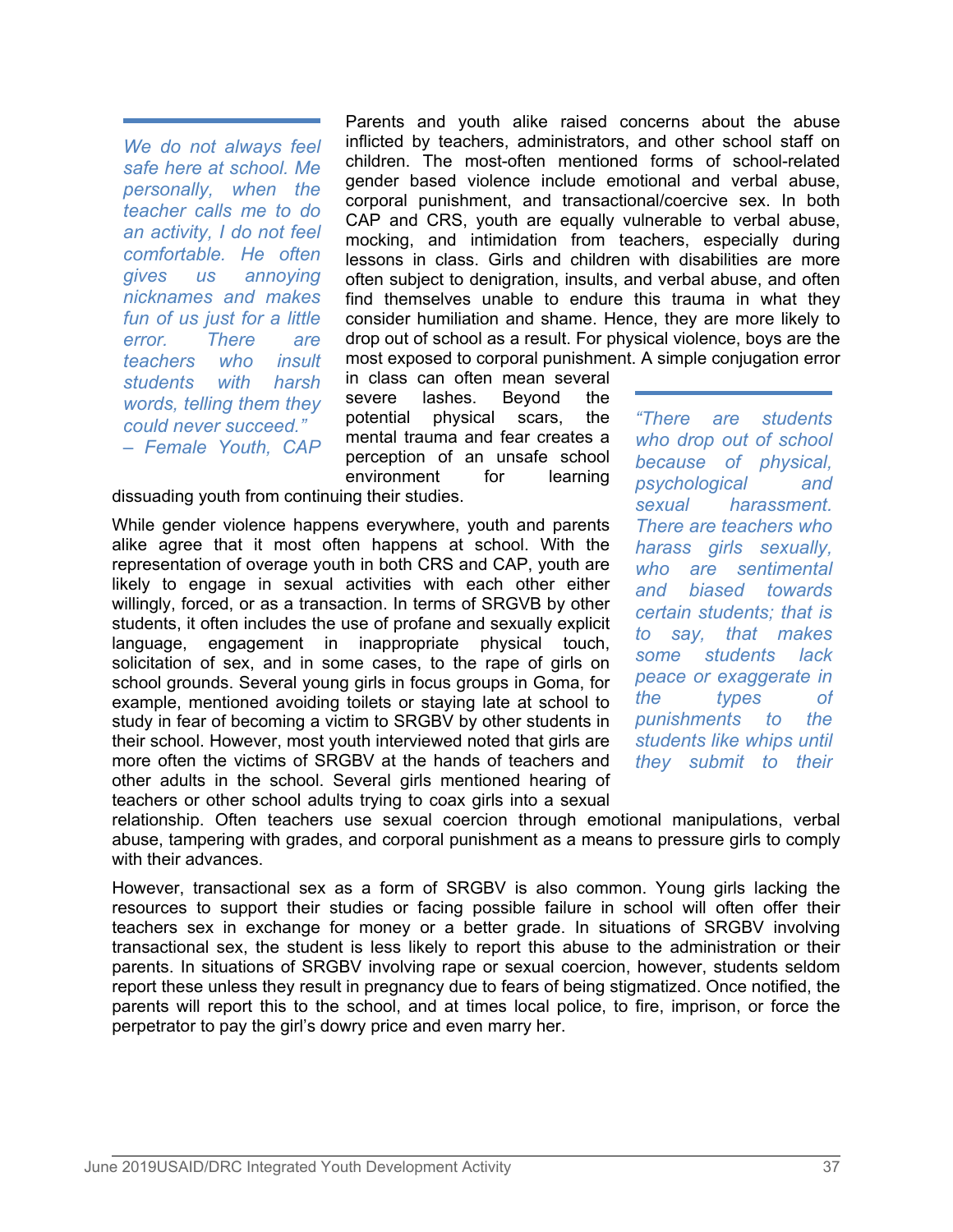Still, most cases of SRGBV are never reported or are dealt with privately. Nonetheless, the trauma from these forms of violence significantly affect student's well-being. Teachers interviewed noted the psychological impact of SRGBV on student learning, with some showing indifference or psychological and emotional stress in school that prevents them from learning as well as showing lack of trust in teachers, administrators and the school system. Others drop out of school, as there are no specific provisions made by the majority of schools to support children who have experienced such cases of violence and trauma. Youth and parents alike mention a lack of knowledge of resources to support youth who have experienced such traumas in school or on route to and from school. Moreover, while school codes exist, school administrators explain they do not have counselors who can support youth through such traumas. Many teachers emphasized that for the most part youth having experienced these traumas rely on advice and encouragement from others, including teachers, parents, and friends, as forms of psychosocial support. With the lack of these holistic systems of support to nature, support and protect youth, they become more

*"One day in my old school, a trainee told my friend that he lets her touch her breasts to give him answers to a question. Even here, the teachers are flirting with us. We also heard girls who had sex with their teachers because of grades or for the teacher to pay them for schooling or if they find the teacher just cute." – Female youth, CRS (Goma)*

vulnerable to additional internal (in-school) and external (out of school) risks.

# Youth Employment

For youth who navigate the aforementioned challenges and finish their education, the transition from school to work presents another set of barriers that they must overcome. As observed by the school inspectors in Bukavu, youth who complete their studies at the CAP rarely find employment after graduation. Girls especially face more difficulties in finding employment due to restrictions from their families and the lack of employment in their community. While some may start their own entrepreneurial ventures, several teachers, administrators and school inspectors interviewed noted that of those who begin an entrepreneurial venture, fewer than 60% are able to make a living from these ventures. Opportunities for employment for OOSC youth who have either dropped-out or never entered school and who lack productive skills are even more marginal. Unemployment was ranked by all OOSC youth participating in focus group discussions as the single problem most affecting their daily lives; a change to their employment status would most directly impact and relieve other conflicts existing in their communities. The lack of a formal occupation presents a vector in a repetitive cycle: due to unemployment, youth 15-24 engage in destructive behaviors and occupations. Boys are more likely to engage in activities including but not limited to vandalism, and consumption of drugs, while girls are more prone to engage in prostitution. Engaging in these destructive behaviors increases boys' vulnerability to recruitment in gangs and armed groups and girls' vulnerability to early pregnancy, gender based violence as well as recruitment and voluntary enrollment in gangs and armed groups. Overall, these destructive barriers increase insecurity and obstacles to economic development for youth.

#### Economic contraction, poverty, and unemployment

*So many of us are without a jobs or any occupation. Some youth pass their time*

Economic contraction, poverty, and unemployment have given way to an exodus of youth in many communities. Specifically, in the agricultural communities visited, where young people are numerous, unemployed or underemployed or "landless

June 2019USAIDDRC Integrated Youth Development Activity 38 *morally and physically. -- OOSY FGD Participant (Goma)*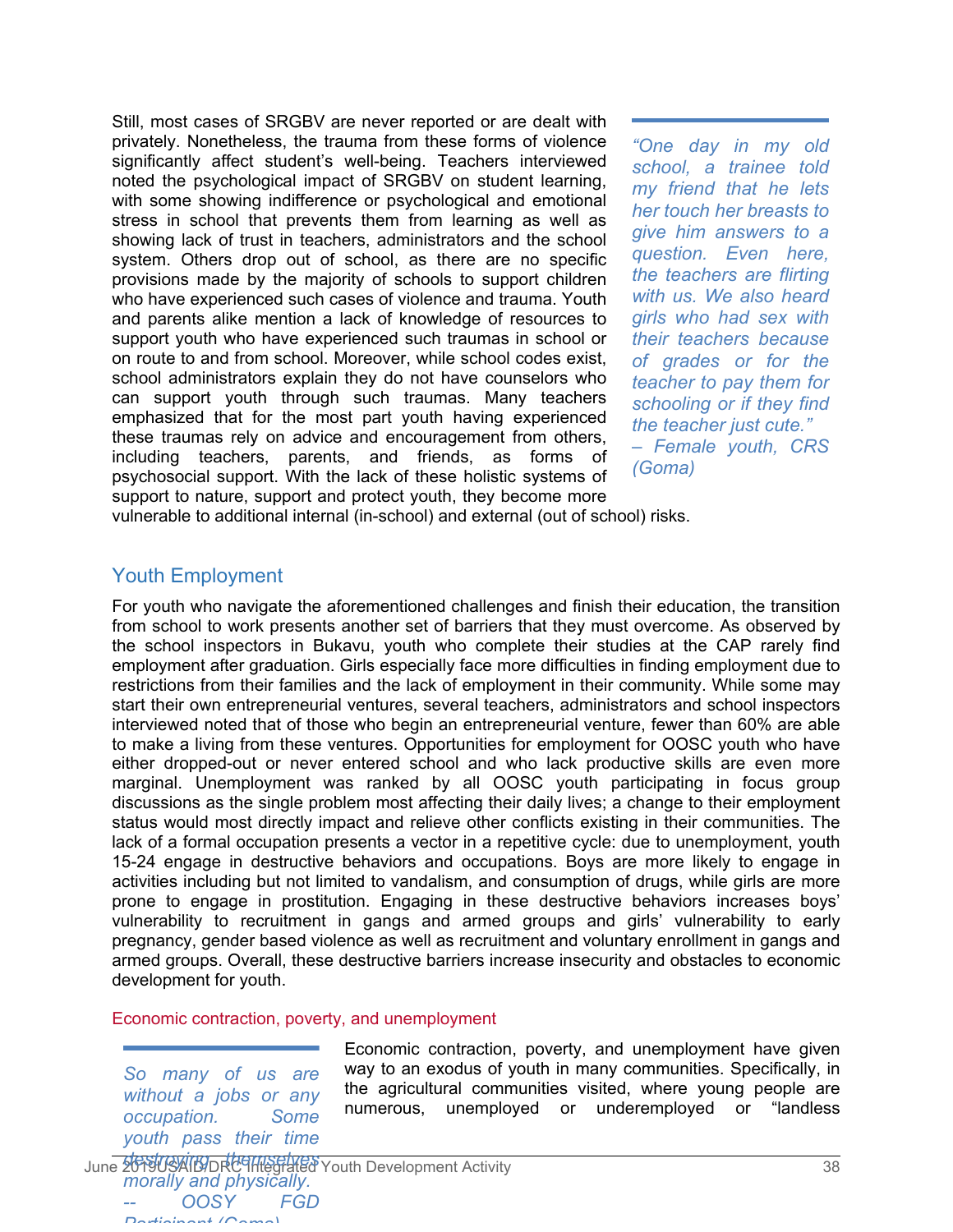peasants"—lacking of agricultural processing machinery, facing land conflicts, diseases or epidemics of livestock and plants—these communities are seeing an exodus of youth to larger cities (Goma, Kamituga, Misisi, Bukavu, Walungu, …) to look for ways to earn a living. While many young people, migrate to serve in restaurants or start small businesses, which is more common for girls, or find employment in the mines, which is more common for boys, most do not know how to survive or find occupation.

While there is truth to the limited job opportunities, non-youth respondents highlighted that **youth unemployment can be a self-fulfilling prophecy as youth refuse to take available jobs** in agriculture, commerce, or the mines because youth feel those jobs are beneath their level of education (community meetings in Bukavu, Walungu; interviews with religious leaders in all sites; interview with female leader in Bukavu and Minova.) "Youth refuse to work in the field and have become accustomed to waiting for rare opportunities to work in the mines, forgetting all the work their ancestors have done. Youth do not accept to work and be paid \$1.00 a day as they are used to smoking \$1.00 worth of cigarettes daily," explained an agricultural business owner in Walungu. When confronted with this sentiment, only male OOSC youth focus group participants in Walungu and the leader of a youth movement in Goma admitted that there was some truth to the sentiments of elder community members. But the leader of the youth movement further explained, "There is strong indignation within the [youth] community," which explained the reaction of the male youth in Walungu: "Those sorts of jobs are for uneducated, like our parents, not for us who have studied."

Youth migrate with expectations of improving their condition, however observations at all data collection sites undeniably point to extreme cases of poverty in these towns. In Mukungwe (Walungu), for example—the location to which members of the region flock for employment due to the presence of the Maroc mine—the only formal structures present were those of the police station and the housing complex of the owner of the Maroc mine. In Minova (Kalehe), the only formal structures were two makeshift camps housing internally displaced persons recently relocated from neighboring villages with active armed groups to the town hereties. A vith limitesh se prospects of finding employment in the formal sector, the informal sector represe<del>nts the majority the</del> of the work in which OOSC youth 15-24 who participated in focus group telis analy were engaged. Those who were employed were engaged in small commerce, hawking, or inform*aluth* tailoring. OOSC youth respondents also indicated that they would go to extraordinary lengths to *movement (Goma)*make ends meet. Often boys noted engaging in illicit activities, such as petty theft, or taking on dangerous employment, such as entering the mines, in hopes of income generation while girls noted prostitution. This lack of formal socioeconomic integration for youth presents a second vector in the possibility for economic development by isolating an entire generation of workers.

For those youth in-school who aspired to be entrepreneurs, they lack the financial means to purchase the machines and materials to create their own ventures. Many CAP youth interviewed confessed that they did not know where to find information, or financing to start their own business. To provide more opportunities for their children, parents interviewed, specifically those living in rural areas lacking education and employment opportunities for youth or in areas with a higher degree of risk will at times send their children to live with host families—family members or close family friends—living in a city or town with more resources and opportunities. While host families can be a safety net for parents, they can also be a barrier to youth, specifically girls' access to new opportunities for an education or work. Among the young girls interviewed, several noted that girls living with host families are not always allowed to work and are often required to take care of the home to be 'be useful to host families'.

Across all the responses from youth, nonetheless, access to a network of resources or agents of friends or family to support their access to a job or to create their own venture was nonexistent. These challenges are also impacted by the ongoing conflict. Regionalism, tribalism,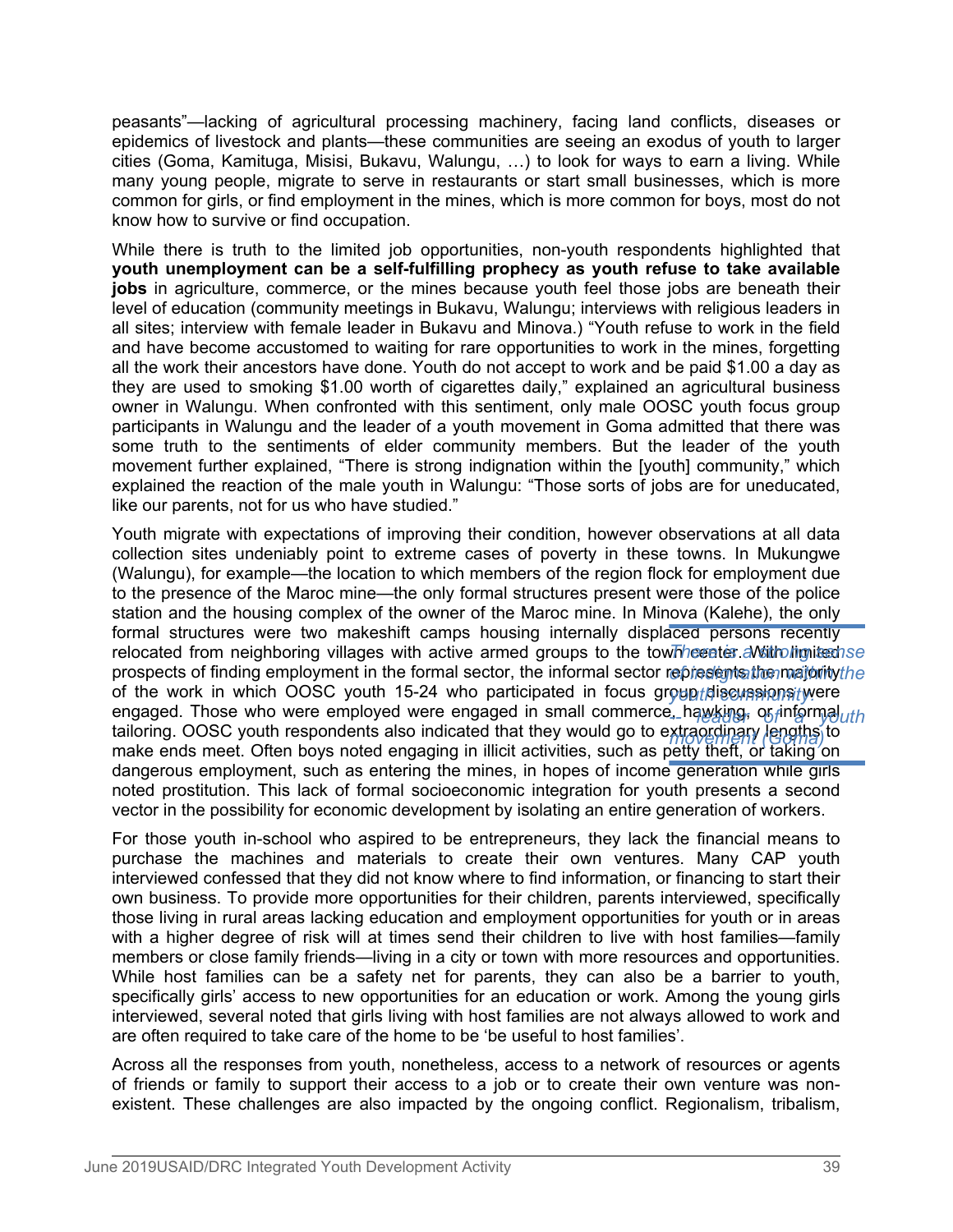and ethnicity as a premise for discrimination and or segregation in hiring practices were noted by respondents as another barrier that affects youth access to employment. In both Goma and Bukavu, in relation to access to work, respondents noted that when there is conflict between people from different tribal groups, 'young people do not get to work when the recruiting officer is from the enemy tribal group.'

# The unfulfilled promise of education

While in-school youth interviewed explained the importance of education in terms of its impact on their potential to improve their lives due to the high unemployment in their communities, they also saw no valued added in pursuing an education. The lack of available jobs, elevated rates of unemployment, and extreme poverty have all created deep-seated grievances held by youth, which came out in all discussions with OOSC youth. All of the youth with whom IYDA engaged through the study had some level of education; even OOSC youth had completed some level of education, usually through 5ème for females and 4ème for males (aggregate data from focus group discussions with OOSC youth.) In some OOSC youth discussions, such as those in Goma, all students had their state diplomas, and yet only 1 in 8 was employed. Despite higher levels of education attained by youth in this generation compared to their parents, access to employment is perceived as more limited. However, several non-youth actors pointed to the availability of certain types of employment. "There are jobs in the fields if our kids would take them," shared a pastor in Minova (Kalehe), "but they refuse. So you will continue to see their mothers toiling in the fields and capable youth at home." This sentiment was echoed by religious leaders in Bukavu and Walungu; a female leader in Minova (Kalehe); and business leaders and entrepreneurs in Bukavu, Minova (Kalehe), and Walungu.

Another perspective raised by two respondents, a local association and an international nongovernmental organization in Bukavu, is that the education system is not responding to the job market needs: "Universities should train students according to the market needs. Otherwise, who will use the products of universities?" Adding to this frustration is that attractive employment (described by youth focus group participants as clerical or specialized work) is secured only through connections and networking and is never tied to merit. "The job openings posted by organizations are fictitious, but they still demand professional experience and a very high level of educational achievement; you need to have a B.A. to have a job," explained a youth entrepreneur in Minova who instead opted to open his own solar power and engineering firm. In the words of a community meeting participant in Walungu, "the only people who easily secure employment are the children of *chefferies* or [the children of] community leaders," which contributes to the overall grievances felt by youth and creating an oppressive sense of relative deprivation. Still, the lack of professional training or apprenticeship was nevertheless often cited as a barrier to employment.

For youth who complete some vocational training, teachers especially emphasized that the challenges faced in the job market is that many have only the theory and not the practice of their vocational skill. Especially in the CAPs, the lack of didactic materials (equipment) for practice leaves student graduates with trainings in specialties like sewing with insufficient practices on

an actual machine. Support for tools or practice kits was expressed across in-school respondent groups as a recommendation to support the reinforcement of youth professional training. A few youth interviewed in a CAP in Walungu shared the story of how a teacher brought their own sewing machine to help with training, as students could not have their own machines. 'We found ourselves in a situation where about 80 people were learning at the same time on one machine'. Because many technical sectors are taught in the CAPs, such as carpentry and mechanics, lack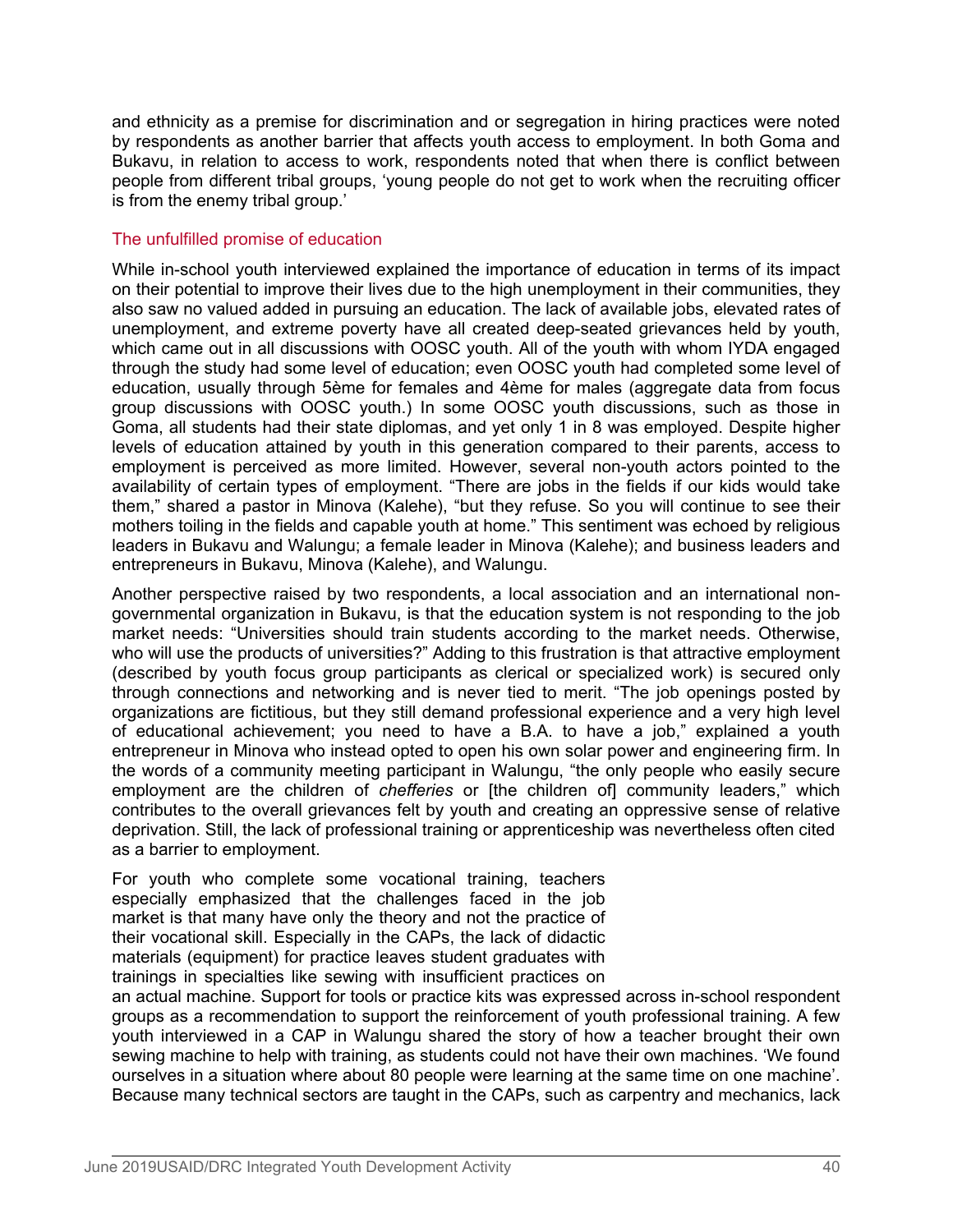trainers and didactic materials to teach students practical work, students are insufficiently trained. To this is added a lack of space for students to practice what they have learned under the guidance and tutelage of experienced professionals through internships or apprenticeships. The compounding effects of these educational challenges are the ineptitude of both young girls and boys to face the skills demand of the labor market. In Bukavu, for example, youth interviewed noted that most who finish a professional training at the CAP rarely find a job in their trained field.

For the many youth unemployment begins once they finish their studies. Predictably, as reported by teachers and parents alike, this is the start of delinquency, high-risk behaviors, and vulnerability to the very barriers they supposedly overcame by completing their education. However, for those youth—primarily males—who complete their education in CAPs, and succeed in their learned trade either through gainful employment or in creating their own business, for the most part they are appreciated, encouraged and respected in their communities. Their success allows some to take charge of the studies of their siblings who are out of school due to lack of funds. Some parents use these youth as examples for other young people in the community. While this is a means to provide a positive role model to other youth, it often leads to jealousy, harassment, and conflict for these young people. In focus groups with OOSC young girls in Goma talking about the successful youth in their community, they noted that they are less appreciated; they are seen as prideful for their success. Nonetheless, youth success in the trades benefits the community through the value addition of these services. Even if these youth make little income, they rejoice in their ownership of their own business and the possibilities for the future.

#### Stressors and Vulnerabilities

As the majority of youth are unable to support themselves in the current economic context, youth remain under the responsibility and care of their parents for longer than is customary—beyond the marriageable age of the 20s—in Congolese culture. As youth are defined by their marital status, this new pattern has changed the demographics of youth in society as understood by youth activity coordinators and service providers. "Our children do not marry anymore; where will they find their dowry?" explained a pastor in Bukavu. "Next thing you know, they will start stealing cows," laughed a female leader in Minova (Kalehe.)

*A young person is any person who is capable, not yet married, and without children. Interview with Catholic priest in Minova*

*We have enrolled in school, we have our state diplomas, but we are without jobs, without occupation. We are all in the care of our parents. -- Male OOSY FGD ti i t (G )*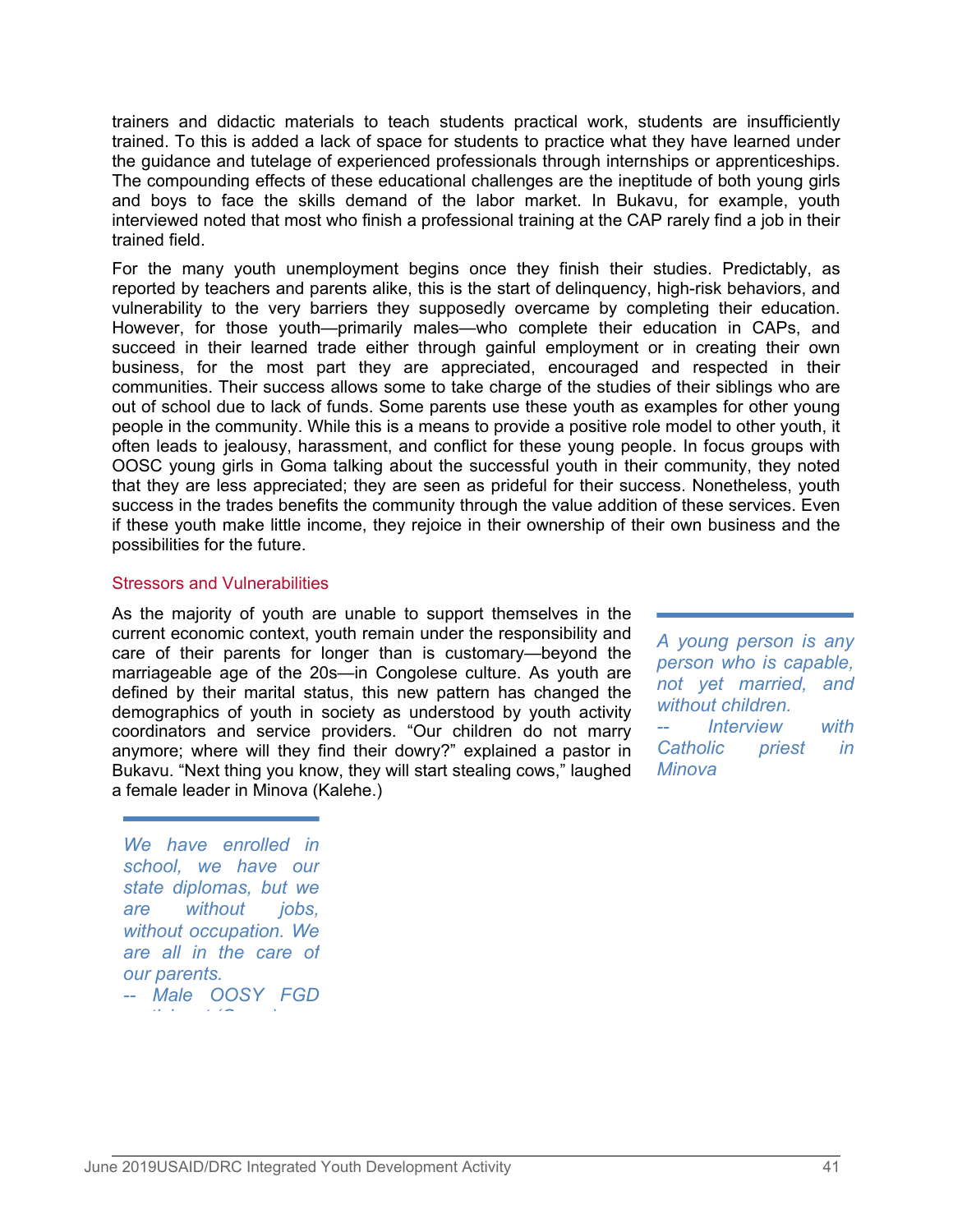In the eyes of parents who are forced to provide for their children longer than expected with minimal resources, the extended duration of responsibility for children is an "unexpected burden" (participant in a community meeting in Bukavu) creating new intergenerational conflicts. "The biggest problems I am asked to solve are between parents and their children," explained a pastor in Minova (Kalehe.) Religious leaders, female leaders, and security sector officials in all regions but Walungu cited these tensions; youth focus group participants, on the other hand, only cited this source of tension in focus group discussions in Walungu and Goma.

Youths' increasing vulnerabilities are likened to a pressure cooker ready to explode. "Young people are unemployed, and their grievances grow on a daily basis, developing into latent

conflicts that may erupt at any given moment," shared a security sector official in Walungu. This eruption can take several paths based on the actors present in the community and the youth's  $Y<sub>ound</sub>$ grievance: manipulation by politicians, recruitment to a local gang under the premise of financial security and physical protection, or recruitment to an armed group.

Because of poor employment opportunities, youth often search for guides who will assist them in securing employment should a position open. These guides are prominent, respected figures within the community who are most usually politicians or others  $\frac{1}{2}$ within the local or central government structure (including *chefferies* and *chefs du groupement)* perceived with power to secure youth jobs. Often times, due to "lack of knowledge and

*people are unemployed, and their grievances grow on a daily basis, developing into latent conflicts that may erupt at any given moment.*

*interview with security sector official (walungu)*

wits, these youth specifically OOSC youth become the easy prey of politicians who use the [vulnerability] of youth to their advantage and manipulate [youth's situation] without mercy," explained a security sector official in Kalehe. These politicians often engage youth to "commit

*So many of us are without a jobs or any occupation. Some youth pass their time destroying themselves morally and physically. -- OOSY FGD Participant (Goma)*

atrocities and avenge their interests in their home territory." Because youth are reliant on networking and connections, they fulfill these demands, often to no reward. Youth admit to taking these jobs for lack of other means; "youth are pushed to do these tasks because we are flexible and vigorous, but do not have any financial means" (male participant in OOSC youth focus group in Goma).

The implicit involvement of politicians in perpetuating violence and unrest and the resulting corruption of the security sector, thereby providing impunity to those politicians and their cronies, results in the arrival of gangs and armed groups in these communities, both of which can be attractive to youth for different

reasons. Depending on the region, gangs or armed groups may be more prevalent. In Bagira, Essence, and Mushinga, gangs were more prevalent. In Mukungwe, the outskirts of Minova, and Goma, armed groups were more prevalent, but there was still a high presence of gangs and associated violence.

Understanding the key groups that are in place is important as it informs a youth's decision to join; a youth can get "vaccinated" by a gang or armed group for protection. OOSC Youth focus group participants were unwilling to describe the vaccination process, but an enumerator explained that this vaccination process involved complicity in a smaller crime to someone close to them. Overall, respondents cited gang violence and delinquency as the more pressing threat to insecurity due to the frequency of the attacks and the targeted nature of attacks, robberies, and rapes. The violence of gangs is more frequent, and due to their knowledge of the neighborhoods and villages in which they are operating, often more lucrative. As a result, youth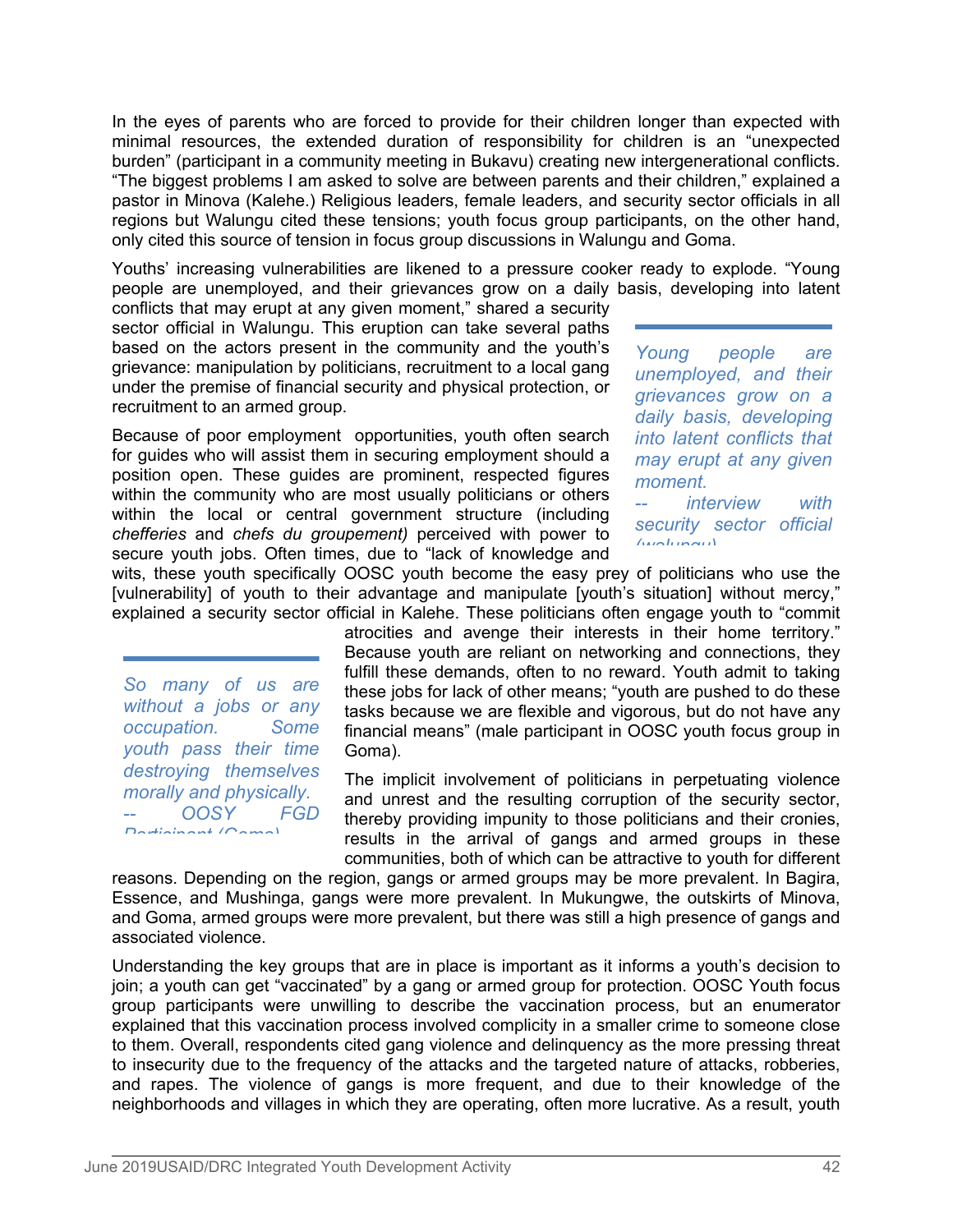are often drawn to join these smaller gangs instead of armed groups (aggregate data from male OOSC youth focus groups). Armed groups, on the other hand, were often a method of recourse by males who did not receive their inheritance and who were particularly in search of a wife or land in a nearby village. Recruitment is a more prevalent risk for males in Kalehe than elsewhere, although instances of active recruitment efforts were higher in Goma. Often, but not always, armed groups result in only the provision of basic needs – stolen food, clothing, enough to get by – that members would otherwise not have including a wife among the women within the group. Above all, getting 'vaccinated' offers protection from future attacks of those armed groups on your home. Because the groups are large, they do not always know who is in their network. Being vaccinated can prevent an attack on you by being able to essentially show your membership card.

# Mitigating Factors and Connectors in Targeted Communities

# Local Capacities for Peace: Systems and Institutions

There are limited formal pathways to conflict resolution in all regions. Formal routes include involving the police or military to assist in conflict resolution; however, due to the perceived corruption of the security sector, respondents across all sites suggested alternate pathways to conflict resolution through local associations run by women or the Church. As explained by OOSC youth participants in all sites, local associations usually handled issues of sexual violence and conventional rape, malnutrition, or employability; the Church was called to handle issues regarding land conflict, inheritance, and marriage. Local associations run by women were cited by all actors as the most effective way to mitigate conflicts except for the Church. These associations run by "*mamans"* were seen as the most impartial, inclusive, and helpful to youth and families, relying on people-to-people conflict resolution tactics but knowing when to escalate the resolution to other sources, such as the police force. Though several non-youth respondents mentioned the Church as a supportive actor, all youth rejected the Church for conflict resolution citing the Catholic Church's corruption, issues of excommunication, and collusion with security and government actors. The security sector was not seen as a first resort by either the community or members of the security sector themselves. Security sector officials in each region shared their implication in the perpetuation of impunity—directly and indirectly.

# Values and Interests

While the Catholic Church as an institution may not be trusted by all respondents, there is an undeniable reverence for religion and a strong sense of spirituality among all communities visited. However, due to the high rate of excommunication of nearly a quarter of youth from Catholic churches, spirituality is often practiced in more informal channels (interviews with a pastor in Bukavu, a priest in Minova).

A common interest found across sites was an unbridled passion for soccer. A pastor in Minova laughed as he retold a story of how he had to resolve a heated conflict between a local farmer and his two neighbors whose boys would sneak onto the farmer's field to play soccer in the evenings. Although soccer was cited as an interest and passion by all male OOSC youth respondents, formal opportunities to play or participate in tournaments are limited; in all communities, participation is linked to enrollment in school. In Bagira, there was an informal soccer pick-up culture established by males because they wanted to have their friends play on their teams. "[My friend] is just better than the boys in my class and I want to win," the son of a female leader in Bagira explained in an informal interview. Only in Minova did the Catholic Church sponsor "official" soccer tournaments for the community.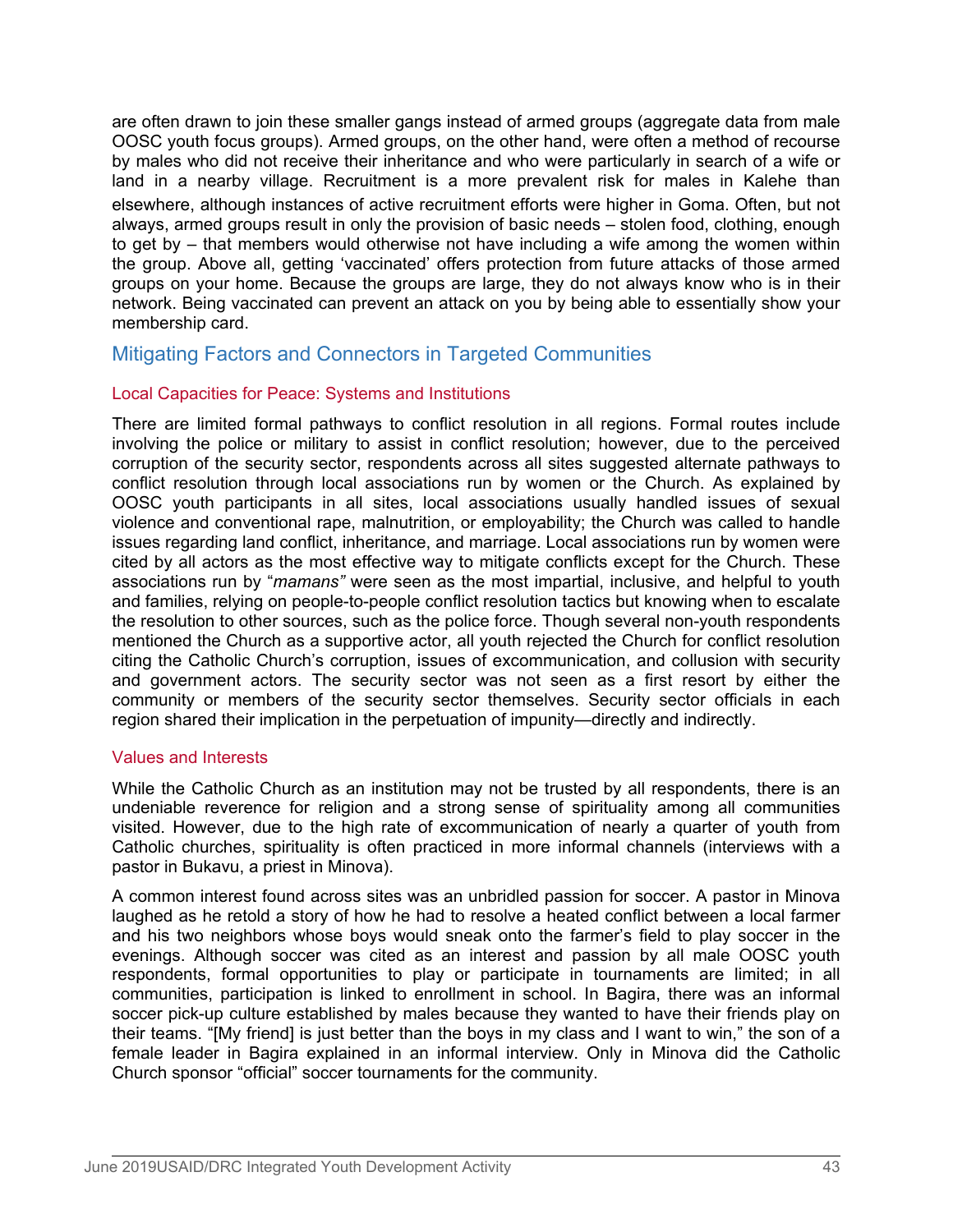#### Shared Experiences

Participation in economic activities, whether meeting at the market or selling bananas or fish with others alongside the road, were cited most often as ways in which the community was brought together.

## Youth Civic Engagement

All sites cited the existence of community volunteer projects, or *les travaux communautaires*, in which youth worked together to improve their communities. Financed through crowdsourcing, community projects provide "one of the only opportunities for youth to hold visible leadership positions" (interview with a female leader in Bukavu.) The projects range from roadwork to construction of homes and group harvesting. These activities are intergenerational and are one of the few opportunities outside of the Church in which schooled and OOSC youth are able to work side by side (focus group discussions with female OOSC youth in Bukavu.) However, in certain locations, community work also helps bring up some deep-seated grievances. A male OOSC youth focus group participant in Minova asks, "Why to pave and clear a road so that the one person who owns a car can drive down the road today and steal from you while hidden by the night?"

## Symbols and Occasions

Female leaders were the only respondent group to reference special events and occasions when asked about opportunities for social cohesion in their community. Due to the rampant insecurity and heightened poverty, female leaders explained that large weddings were increasingly rare and that there were fewer special occasions and events around which people gathered. "And deaths? Deaths have become too frequent," shared a female leader in Walungu.

# Recommendations/Implementation Strategy

In light of the dividers and connectors, the implementation of the following recommendations will strengthen and help IYDA leverage local capacities for peace and other connectors to mitigate potential sources of conflict and risks as a result of project activities.

**Promote Access and Retention—**While the direct and indirect cost of education cannot be completely eliminated, IYDA will also provide training to teachers on PYD to help teachers understand the importance of encouraging youth in a positive way rather than punishing or making fun of them for mistakes. By making the home and school context a more positive and supporting environment, youth will have an improved chance of staying in school and being successful. IYDA should conduct social mobilization campaigns to emphasize the benefits of education and the benefit of educating girls and children with disabilities.

In addition to IYDA's planned peer-to-peer information campaigns, through which the project will encourage youth to reach out to ten of their friends about the importance of education, these same messages can be provided to parents through the Positive Youth Development (PYD) parent discussion groups the project will support. In addition, IYDA's Youth Literacy Volunteers will work with teachers to identify youth that are struggling in school or who are at risk of dropping out to provide additional tutoring and retention support to them within their community as positive role models and mentors.

**Improve Safety in learning environments**—The study shows the importance of ensuring that learning standards promote a youth-friendly, learner-centered environment that meets safety standards, especially for adolescent girls and youth with disability. Therefore, through the planned trainings with teachers, literacy volunteers and administrators, IYDA will include gender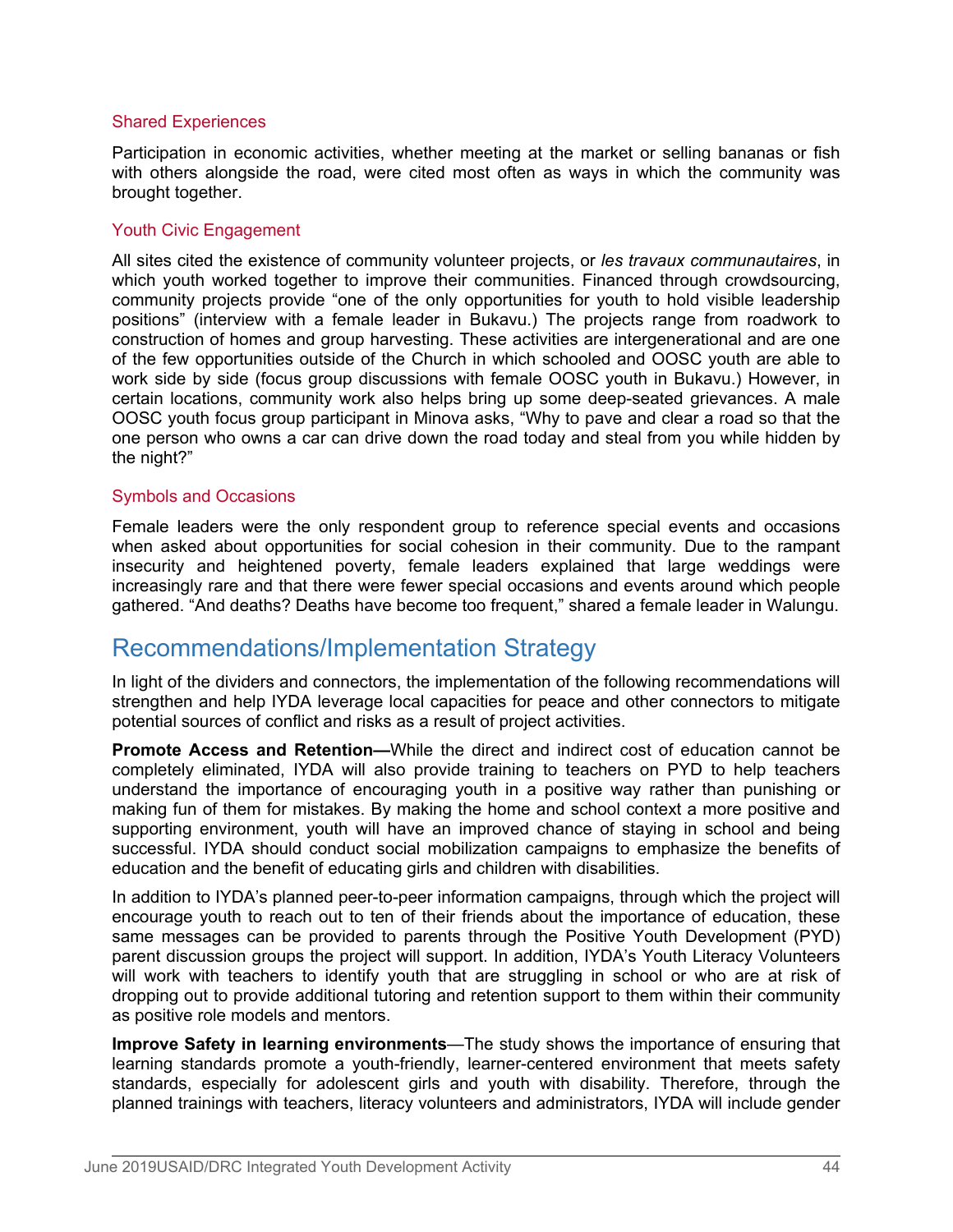awareness and inclusive pedagogy to promote equity, safety, and inclusion in the classroom. IYDA will work with the regional representatives of the MoE, teachers, and parent teacher associations to review, adapt and enforce the school Code of Conduct to improve safety and reduce SRGBV, including raising awareness about the contents of the Code of Conduct among youth, parents and other community members. IYDA will also facilitate discussions between youth, parents, learning center representatives and community leaders about methods for ensuring youth safety during the school commute.

**Strengthen capacities for peace** – Women-led associations have been recognized as a resource for peace and social cohesion at the local level. While not initially targeted by the project, IYDA can involve them in community-led activities, strengthen their conflict resolution skills, and consult them, especially during the Whole System in the Room (WSR) activity. IYDA will also engage men and boys in SRGBV prevention and response; challenge harmful definitions of masculinity by identifying male "gender champions" in schools, communities, and within education administration. In addition, more conflict resolution and self-management elements can be integrated into the Work Ready Now curriculum, as has been done in other countries.

**Conduct stakeholders mapping to identify resources for youth** – Soccer clearly has a mobilizing effect among youth, both in and out of school. Soccer tournaments are organized by a variety of stakeholders—coaches, league managers, churches and players to name a few. Through the planned community youth mapping (CYM) activity, youth mappers should seek to identify key individuals that could or do serve as coaches and referees: individuals that youth trust and who are not necessarily in a position of authority. IYDA can engage these individuals to coach, mentor, and work with youth during youth-led community activities or community service learning activities that are inclusive or girls.

Additionally, the mapping exercise should also identify local organizations providing GBV services and share data or reports with target schools, parent and teacher organizations, and student organizations. IYDA can also engage these organizations in the development of the referral system in cases of violence to be able to manage GBV incidents and provide psychosocial support to youth.

**Leverage and build on community volunteer projects** – The study showed youth enthusiasm across regions for community volunteer projects. Therefore, IYDA should look to these community volunteer projects as a way to mobilize and encourage youth—both in and out of school—to contribute in their communities. The community service learning activities IYDA will support will provide youth the opportunity to identify, plan and participate in community volunteer activities, including providing leadership roles as part of these activities. As part of this, the project will encourage youth to look at community activities that can provide opportunities to bring community members, particularly various categories of youth, together. The Youth Citizen Reporters activity will ensure youth report on these types of community activities and provide youth implementing them the opportunity to reflect and discuss on their impact on strengthening their communities.

**Create space for intergenerational dialogues** – Through field agents (trained by IYDA in facilitating community dialogue), IYDA should create safe spaces where youth and adults in the community can come together to discuss difficult issues linked to local norms and practices that could drive conflict, including, but not limited to, traditional rules for inheritance, sexual extortion, and expectations for success. The Youth Development Alliances should be designed and implemented to ensure these forms of intergenerational dialogues take place, highlighting the aforementioned issues and others identified through the community youth mapping.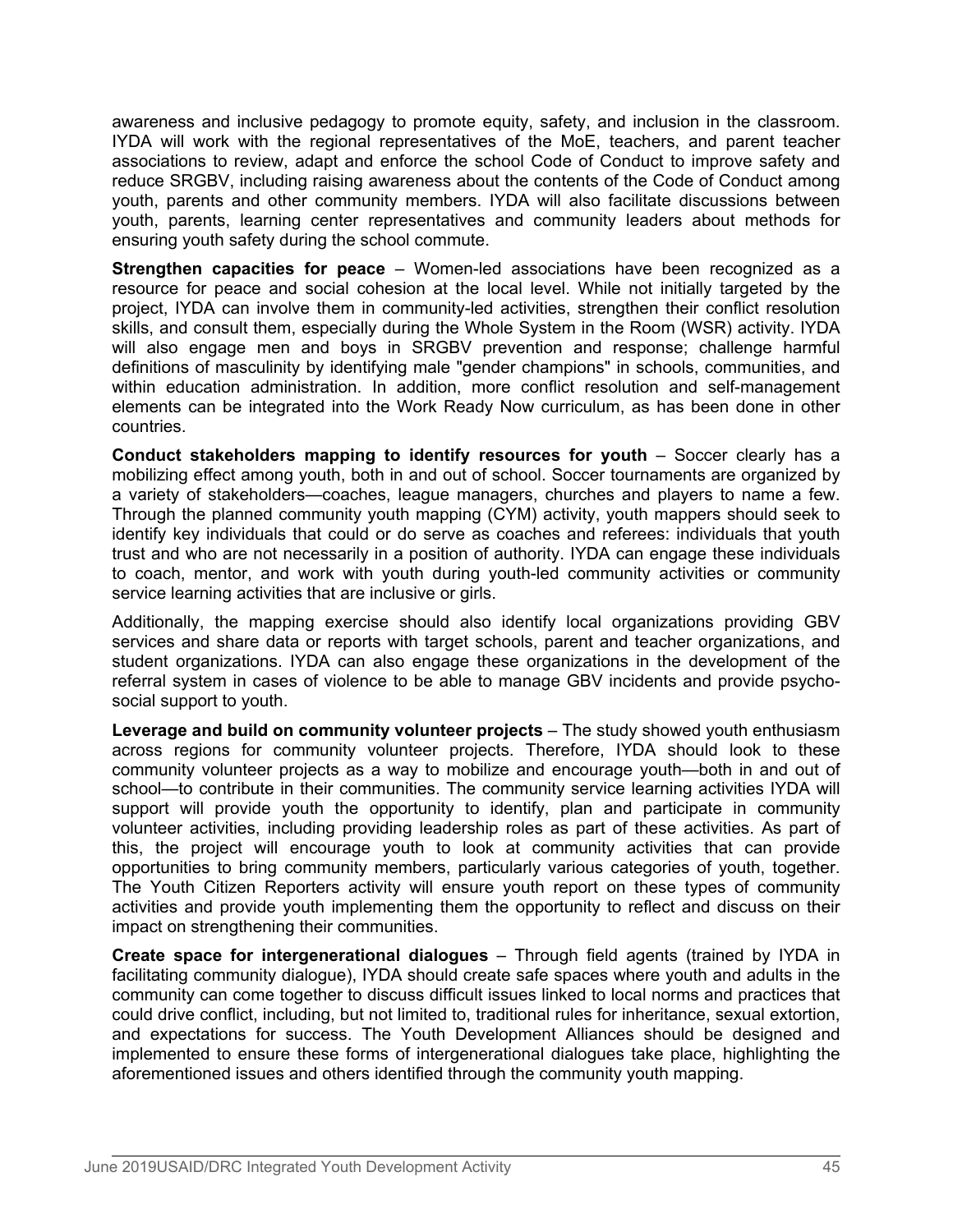**Distinguish "youth civic engagement" from "youth political mobilization"** – There has been a fine line between youth civic engagement and mobilization of youth for political activities. This has led to a general suspicion of youth civic engagement. It is important to communicate clearly with various stakeholders about the importance and relevance of youth civic engagement in their communities and help them understand that youth can be engaged civically without getting involved in specifically political activities. In addition, IYDA should include additional training modules for Youth Citizen Reporters and community youth mappers on what constitutes youth civic engagement and the variety of activities and skills needed for civic engagement. This approach will help build community buy-in of IYDA and open new avenues for youth civic engagement and contribution in their communities.

**Youth Development Alliances (YDA)—In promoting youth civic engagement, IYDA is well** poised to encourage the interactions between youth and community leaders through the inclusion of youth voices in YDAs, as well as the promotion of youth involvement in civic and economic activities. IYDA can work through YDAs to identify public and private sector "champions" who can serve as mentors and role models for youth within their communities.

Second, in addition to opportunities for youth identified through YDAs, the project will create a network of private sector champions and potential employers who will assist with identifying opportunities for IYDA youth to gain work experience and offer products, services and skills to local economies.

**Facilitate employment opportunities**—It was found that if youth have employment or economic activities, in most instances they will not turn to gangs, armed groups or criminality. Lack of economic opportunities comes from various sources – including lack of trust in youth by employers, lack of youth knowledge of where to find viable economic opportunities, a labor market reliant on networks for recruitment and lack of appropriate skills among youth. IYDA will provide employability skills to youth, as well as entrepreneurship skills to those who choose that path, to help improve their chances of attaining improved employment. The project will work with a network of private sector employers to ensure linkage of youth to Work-Based Learning opportunities and direct employment. In addition, we will work with these employers to become more comfortable targeting and hiring youth that do not necessarily come through their own relationship networks. As part of this, IYDA will survey private sector partners to identify existing gaps between the education youth receive through CRS and CAP and the skills needs of the private sector, and work to bridge this gap, to the extent possible, through additional training.

**Include sexual reproductive health modules in life skills trainings** – The study has shown there is a lack of available, reliable resources and support for youth regarding sexual reproductive health, specifically in regards to early pregnancy. Abstinence is the most common, if not only, method discussed by youth, but is not practiced in communities, resulting in the opportunity for sexual relations to be used by both males and females for advancement, such as through the claims of conventional rape by females. IYDA has included training in sexual and reproductive health as a part of its Work Ready Now curriculum. This material will help youth better understand their rights and the consequences related to sexual relations and thus to their reproductive health, and that early pregnancy is a reason girls and boys (when led to early marriage) may drop out of school. The project will create linkages to health projects that can further support capacity building of teachers to effectively and appropriately discuss these issues with students. In addition, IYDA will collaborate with health and SGBV projects in the Kivus to help raise awareness of teachers and other stakeholders of the health and psychosocial services available to youth.

**Support linkage to psycho-social support** – Youth throughout the intervention zones suffer from trauma stemming from a variety of sources. IYDA should train teachers to be able to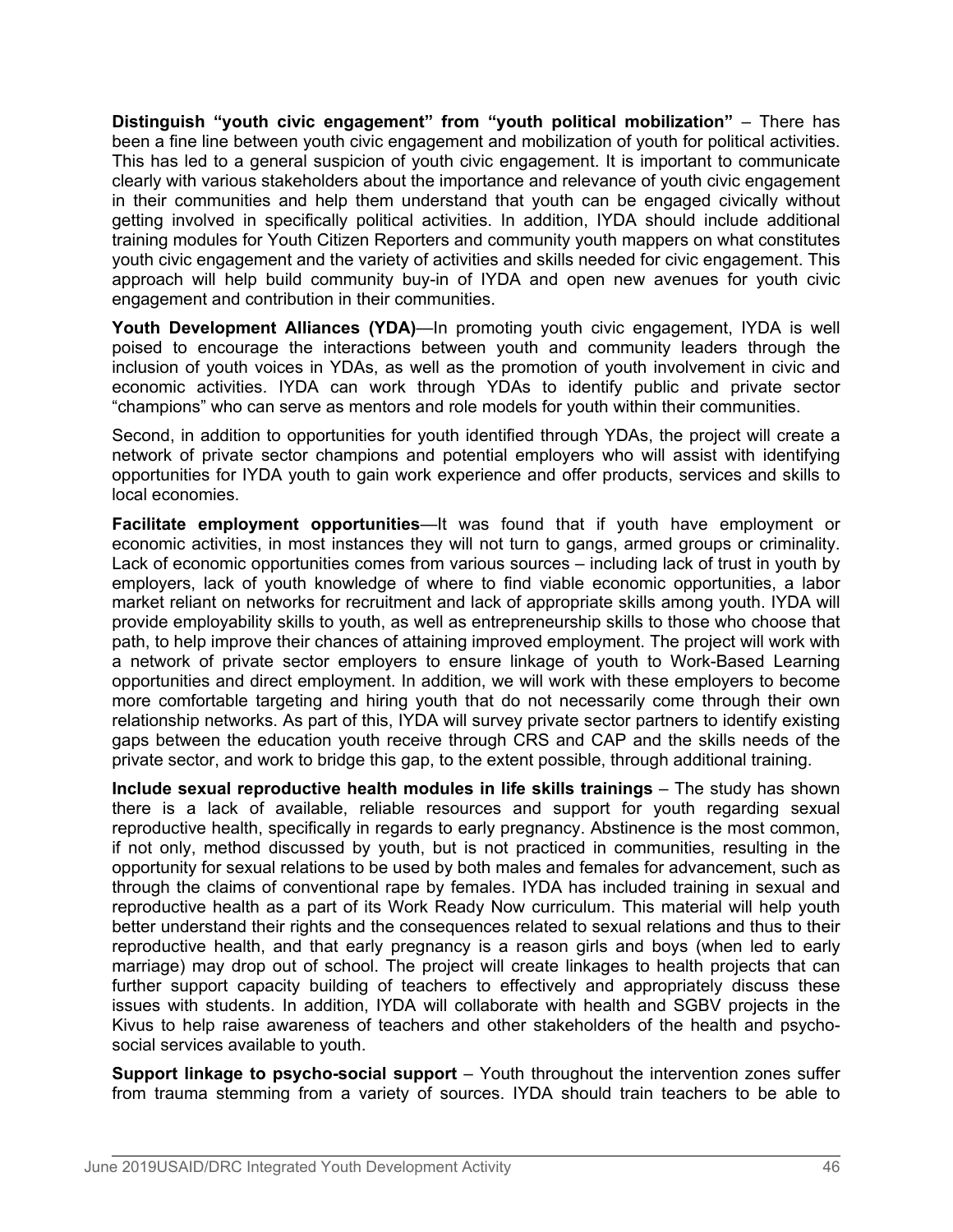identify signs of trauma in their students and should provide them with lists of local resources and contacts they can refer students to for youth-friendly and appropriate health and psychosocial services.

**Best practices throughout the LOP**—In addition to the interventions addressed above, IYDA should train all project staff on the principles of gender, disability and other vulnerability awareness and integration best practices. This includes training in the culture of resilience and psychosocial support. Implement a knowledge sharing approach to ensure the two-way feedback look between beneficiaries and IYDA including through workshops with engaging community leaders, parents, teachers, administrators, and youth. Maintaining open communication channels will ensure that IYDA maintains a positive community influence in the goal to build youth resilience to conflict.

IYDA will also facilitate access to all reports, resources, and tools for all staff; and conduct ongoing assessment of gender specific and gender disaggregated indicators and include updates in annual and quarterly reports on progress and performance of interventions described above to assess whether all youth are equally benefiting from project activities. Over the next three years, IYDA will incorporate the findings of this and subsequent reports into the operational research agenda and monitoring and evaluation activities to track progress and target specific aspects of vulnerability towards building youth resilience.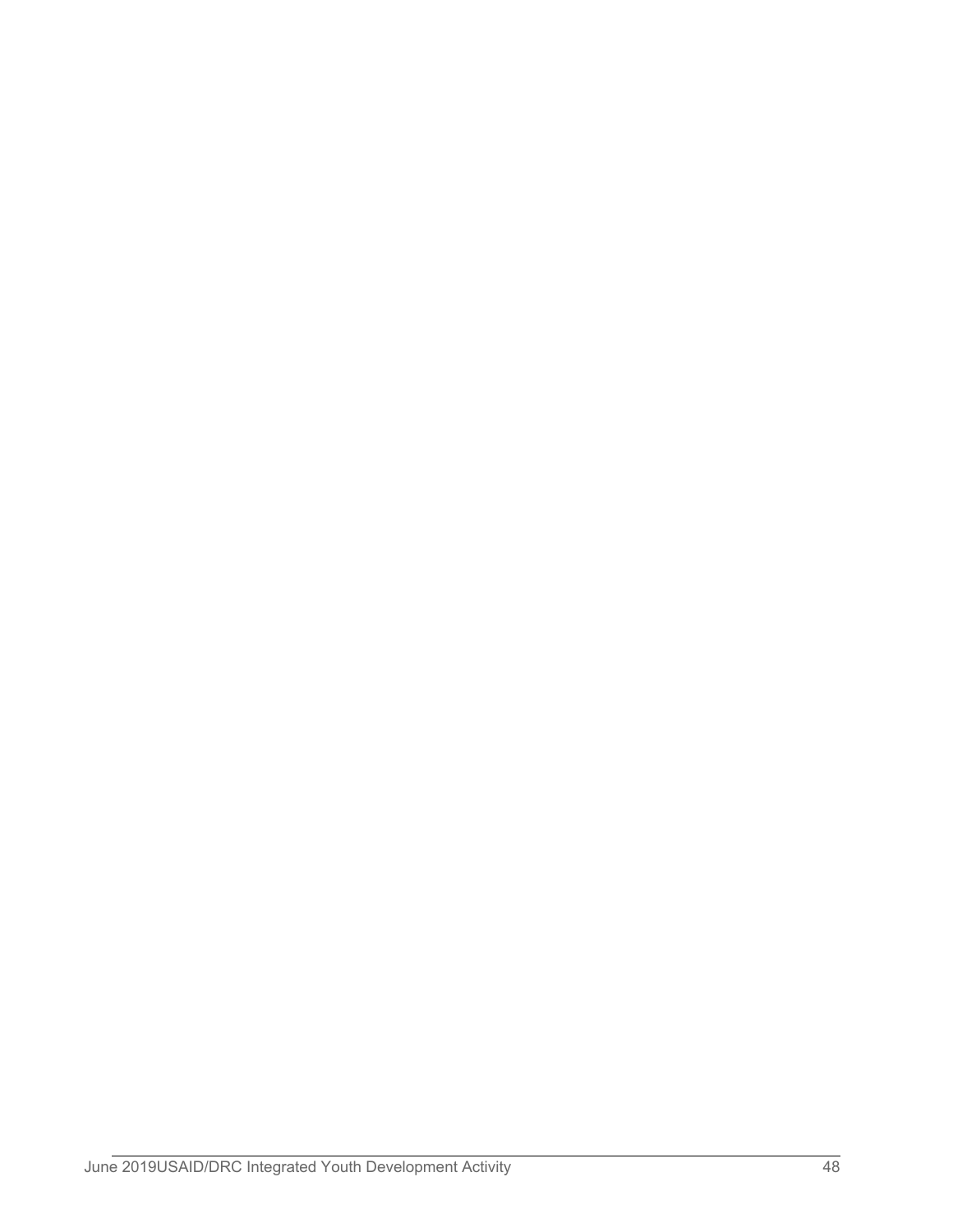# Annexes

# Annex I. Bibliography

Akinyemi, Aaron. (2019). 'No sex without fighting' - tackling toxic masculinity in DR Congo. BBC World News. Retrieved from https://www.bbc.com/news/world-africa-48094438?fbclid=IwAR1W\_QJUQA6a0blhhJE9V60R84v3FGPG\_hJLqD-Fi14My0CBGWMOg7t3pKE

Bakiman ,Badylon K Inter Press Service. 2012. Disabled Left to Fend for Themselves. Retrieved from https://reliefweb.int/report/democratic-republic-congo/disabled-left-fendthemselves

Bangre, H. (2016). La nouvelle opposition en RDC: Les mouvements citoyens de la jeunesse. Paris, FR: Institut français des relations internationales (IFRI).

BBC. (2011 May 12). DR Congo: 48 rapes every hour, US study finds. BBC World News https://www.bbc.com/news/world-africa-13367277

Bennoun, C., van Boetzelaer, E., Rojas, L., Richard, K., Karume, G., M, N., . . . N, B. (2017). Monitoring and reporting attacks on education in the Democratic Republic of the Congo and Somalia. Disasters, 1-22.

Child Soldiers International. (2016 Nov 14). "If I could go to school..." Education as a tool to prevent the recruitment of girls and assist with their recovery and reintegration in Democratic Republic of Congo. Retrieved from

https://reliefweb.int/sites/reliefweb.int/files/resources/If\_I\_could\_go\_to\_school\_\_\_.pdf

CIA World Factbook. (2018). Africa: Democratic Republic of the Congo. Retrieved from https://www.cia.gov/library/publications/the-world-factbook/geos/cg.html

DAI Global, LLC. (2017). USAID/Democratic Republic of the Congo (DRC) integrated governance activity (IGA) – Conflict sensitivity analysis & implementation strategy: An annex to the year 1 work plan. Kinshasa – Gombe/DRC: USAID.

Ducharme, J. (2018). Security Concerns Are Threatening the Ebola Response in the DRC. Here's What to Know. Time.

efe-epa. (2018, October 16). Violence has doubled hunger rate in DR Congo to 15 million, NGO warns. Retrieved from https://www.efe.com/efe/english/world/violence-hasdoubled-hunger-rate-in-dr-congo-to-15-million-ngo-warns/50000262-3781974

Front Line Defenders. (2018, January 15). Democratic Republic of Congo: Heavy repression of pro-democracy youth civil society movements following protest. Retrieved from https://www.frontlinedefenders.org/en/statement-report/democratic-republic-congoheavy-repression-pro-democracy-youth-civil-society

Fu, Tracy. 2018. Girls' Education in the Democratic Republic of the Congo .Borgen Magazine. Retrieved from https://www.borgenmagazine.com/girls-education-in-thedemocratic-republic-of-the-congo/

Gettlemen, J. (2016, April 30). In Congo, wars are small and chaos is endless. The New York Times. Retrieved from https://www.nytimes.com/2016/05/01/world/africa/in-congowars-are-small-and-chaos-is-endless.html

Groleau, G. (2017). Improved Management and accountability: Conditions for better access and quality of primary education in the Democratic Republic of Congo? International Rescue Committee, 1–40.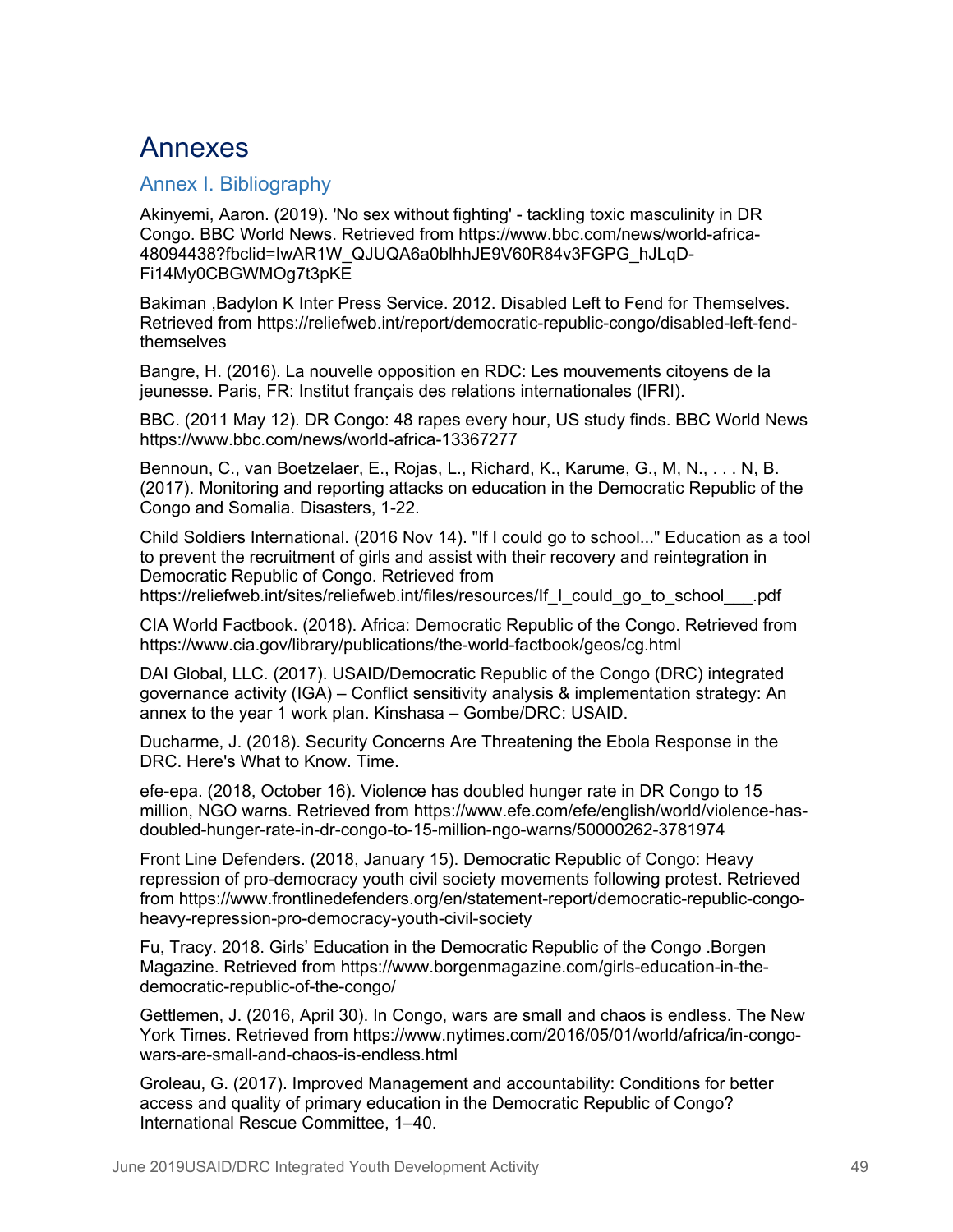Global Coalition to Protect Education from Attack. (2018 May 11). Education Under Attack 2018 - Democratic Republic of the Congo. Retrieved from https://www.refworld.org/docid/5be94311a.html

Global Partnership for Children & Youth in Peacebuilding. (2015 July). Evaluation of Child and Youth Participation in Peacebuilding. Retrieved from http://unoy.org/wp-

content/uploads/3M-Evaluation-Global-report-Child-and-Youth-Participation-in-Peace-builing.pdf

Herdt, T. D., & Titeca, K. (2016). Governance with empty pockets: The education sector in the Democratic Republic of Congo. Journal of Development and Change 47(3), 472–494.

Hoffmann, K., Vlassenroot, K., & Marchais, G. (2016). Taxation, stateness and armed groups public authority and resource extraction in Eastern Congo. Development and Change International Institute of Social Studies., 47(6), 1434–1456.

Human Rights Watch. (2015). DR Congo: Free 'filimbi' activists. Retrieved from https://www.hrw.org/news/2015/06/15/dr-congo-free-filimbi-activists.

Ingelaere, B., & Willen, N.. (August 31, 2017). War-torn Congo has been called the 'rape capital of the world.' Here is how fighters think about sexual violence. The Washington Post. Retrieved from https://www.washingtonpost.com/news/monkey-

cage/wp/2017/08/28/what-do-rebels-think-about-sexual-violence-in-congo-weasked- them/?utm\_term=.1382d46c6020

Internal Displacement Monitoring Centre. (2018). Democratic Republic of the Congo. Retrieved from http://www.internal-displacement.org/countries/democratic-republic-ofthe-congo

Iwerks, R., & Toroskainen, K. (2017). Subnational revenue sharing in the DRC after découpage: Four recommendations for better governance. New York, NY: National Resource Governance Institute.

Kivu Security. (2018, May). Mapping and analyzing the conflict in eastern Democratic Republic of Congo in real time: Monthly Report: May 2018. Retrieved https://kivusecurity.org/

Kiyala, J. C. (2015). Challenges of reintegrating self-demobilised child soldiers in North Kivu Province: Prospects for accountability and reconciliation via restorative justice peacemaking circles. Human Rights Review, 99–122.

Landis, D. (2018). Examining participation in formal education and exposure to violence among girls in the Democratic Republic of the Congo (DRC). Columbia University, 1–265.

Ligodi, P. (2018). At least two killed in crackdown on march against Congo's Kabila. Reuters.

McGill, D. M., & O'Kane, C. (2015). Evaluation of child and youth participation in peacebuilding. Global Partnership for Children & Youth in Peacebuilding. Retrieved from http://unoy.org/wp-content/uploads/3M-Evaluation-Global-report-Child-and-Youth-Participation-in-Peace-builing.pdf

Ndahinda, F. M. (2016). Collective Victimization and Subjectivity in the Democratic Republic of Congo: Why Do Lasting Peace and Justice Remain Elusive? International journal on minority and group rights. 23.137-178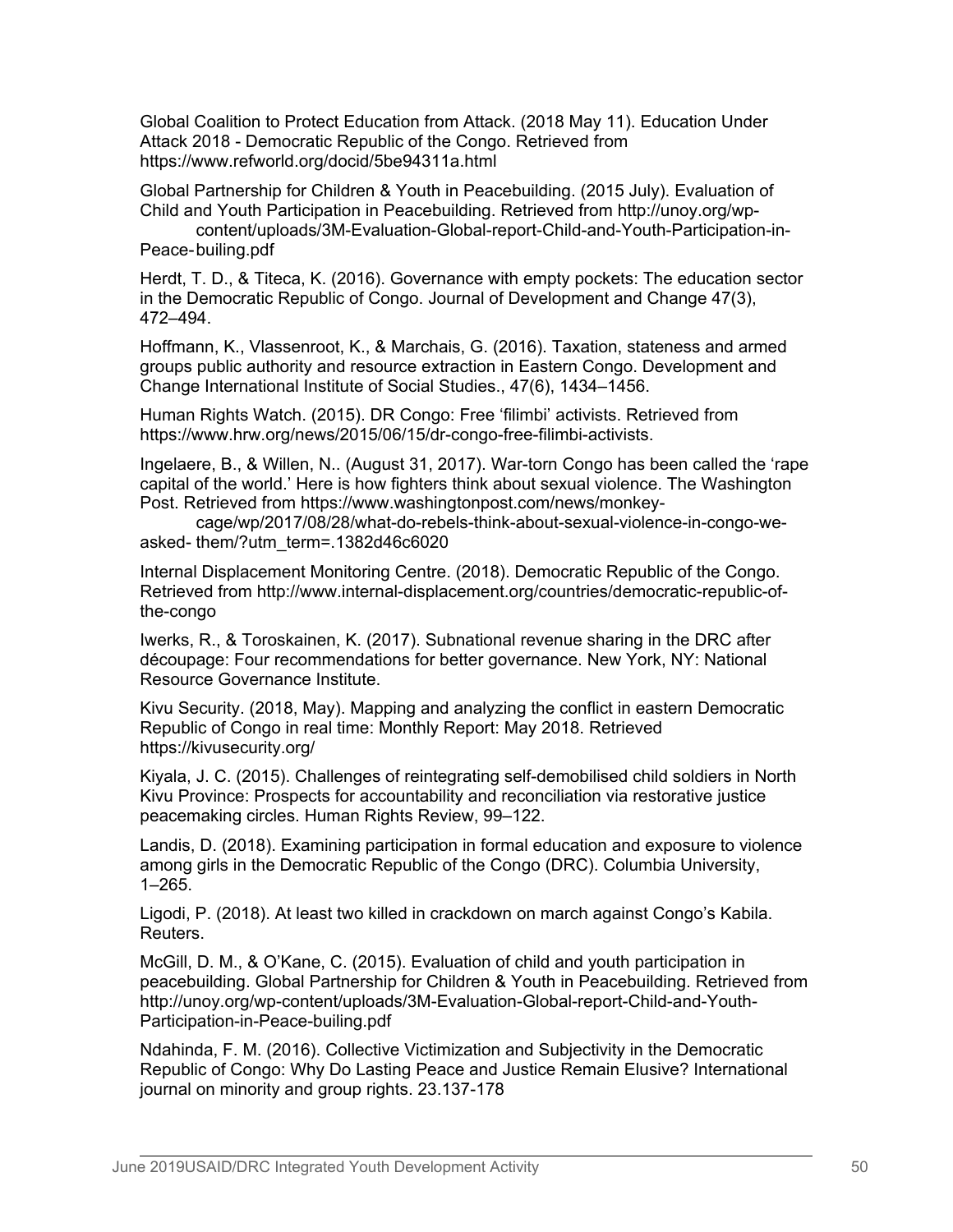Rouhani, S., Scott, J., G, B., MA, O., S, H., A, G., . . . SA, B. (2016). A quantitative assessment of termination of sexual violence-related pregnancies in eastern Democratic Republic of Congo. Journal of Conflict and Health, 10(9).

Sanchez-Reaza, J. (2018). Jobs diagnostic : Democratic Republic of Congo (English). Jobs series, 12. Washington, DC: World Bank Group.

Scott, J. P.-G. (2013). A mixed-methods assessment of sexual and gender-based violence in eastern Democratic Republic of Congo to inform national and international strategy implementation. International Health Planning and Management, e188-e216.

Search for Common Ground. (2015). DRC youth strategy. DRC Youth Strategy. Retrieved From https://www.sfcg.org/wp-content/uploads/2015/11/SFCG-DRC-Youth-Strategy-Report.pdf

Shah, S. (June, 2018). What the new mining code can mean for the Congo. Retrieved from https://themarketmogul.com/new-mining-code-congo/

Sommer, M., Munoz-Laboy, M., Wilkinson Salamea, E., Johanna Arp, K. L., Rudahindwa, F., & Stark, L. (2017). How narratives of fear shape girls' participation in community life in two conflict-affected populations. Violence Against Women, 24(5), 565–585.

Stearns, J., & Vogel, C. (2017). The landscape of armed groups in Eastern Congo: Fragmented, politicized networks. Kivu Security Tracker (Series). Retrieved from https://www.zora.uzh.ch/id/eprint/145352/1/2017 Landscape of Armed Groups Essay \_KST.pdf

Swift-Morgan, Jennifer. 2016. Making Schools Safe Across the Democratic Republic of the Congo. Chemonics. Retrieved from https://www.chemonics.com/blog/makingschools-safe-across-the-democratic-republic-of-the-congo/

TRIAL International. (2017 October 12). Trial International. Retrieved from https://trialinternational.org/latest-post/sexual-violence-in-the-drc-why-is-impunity-sopersistant/ (2018 December 1)

UK Government. (2018 September). Country Policy and Information Note Democratic Republic of Congo (DRC) Gender Based Violence. Retrieved from

https://assets.publishing.service.gov.uk/government/uploads/system/uploads/attachment \_data/file/742590/DRC.\_GBV.\_2018.v2\_ext\_\_003\_.pdf

UN Security Council. (2018). Humanitarian crisis in Democratic Republic of Congo will worsen without political transition, end to violence, speakers warn security council. New York, NY: UN Security Council.

UNECA. (2015). Conflicts in the Democratic Republic of Congo: Causes, impact and implications for the Great Lakes region. UN Economic Commission for Africa, 4–126.

UNESCO. 2015. School-related gender-based violence is preventing the achievement of quality education for all. Policy paper 17. Retrieved from <http://www.ungei.org/srgbv/files/232107E.pdf>

UNHCR. (2018). The Democratic Republic of the Congo regional refugee response plan January-December 2018. Geneva, CH: Author.

UNICEF. 2017. Corporal punishment of children in the Democratic Republic of the Congo. Retrieved from http://www.endcorporalpunishment.org/wpcontent/uploads/country-reports/DRCongo.pdf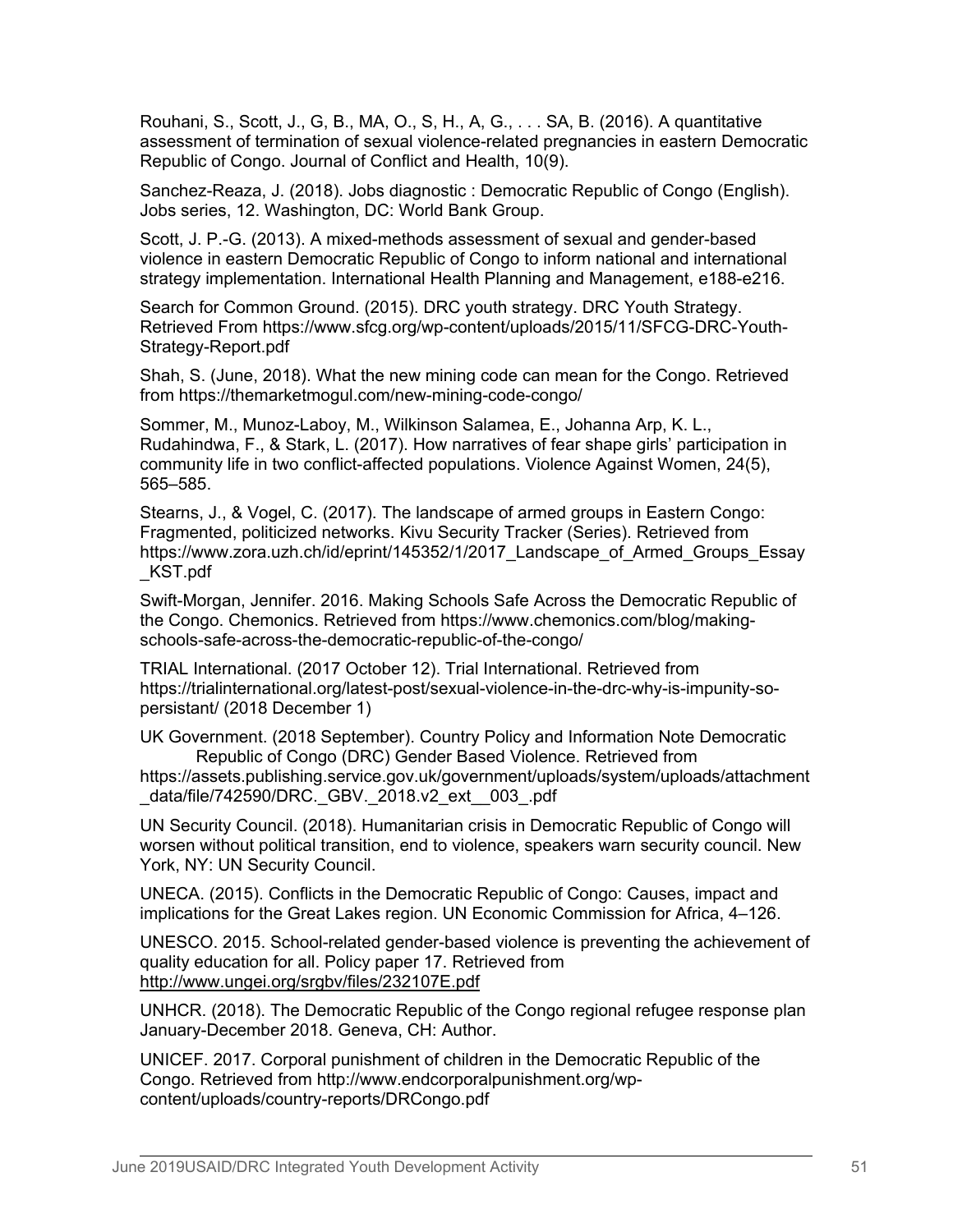United Nations Development Programme. (2018). Human Development Reports DRC. Retrieved from http://hdr.undp.org/en/2018-update

United Nations Security Council. (2018). Children and armed conflict in the Democratic Republic of Congo: Report of the secretary-general. New York, NY: UNDC.

USAID . (2013). Congolese youth: Assets and opportunities YOUTHMAP assessment report. Washington, DC: USAID.

USAID. (2018, April). Democratic Republic of the Congo: Food assistance fact sheet. Retrieved from https://reliefweb.int/report/democratic-republic-congo/democraticrepublic-congo-food-assistance-fact-sheet-april-13-2018

USAID. (2018, June). DRC education fact sheet. Retrieved from https://www.usaid.gov/democratic-republic-congo/education

USAID. (2018, August 13). DRC health fact sheet. Retrieved from https://www.usaid.gov/democratic-republic-congo/fact-sheets/usaiddrc-fact-sheet-health

USAID ECCN. (2016). USAID ECCN alternative education in the DRC: Final research report. Waltham, MA: Education Development Center.

Verweijen, J. (2018). Civilian resistance against the military in Eastern DR Congo: A combined social navigation and structuration approach. Qualitative Sociology, 41(2), 281–301.

Vogel, C. (2017). Between tags & guns: Fragmentations of public authority around eastern Congo's artisanal 3T mines. Journal of Political Geography, 94–103.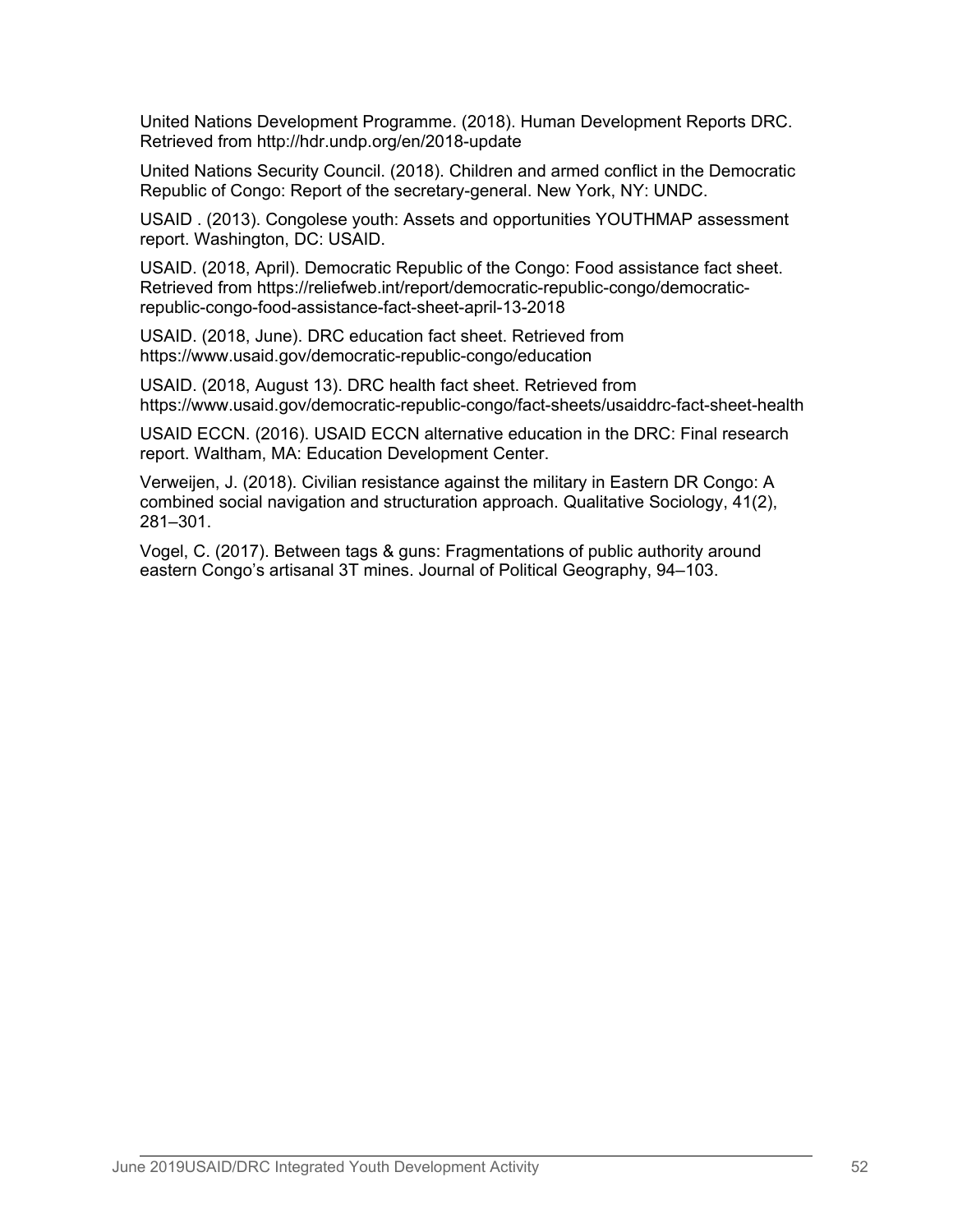# Annex II. IBR Determination



#### **HUMAN PROTECTIONS PROGRAM**

Education Development Center, Inc., 43 Foundry Avenue, Waltham, Massachusetts 02453-8313 Telephone 617-969-7100 x2971 + Fax 617-969-3401 + E-Mail humanprotections@edc.org

Principal Investigator: Laura Dillon-Binkley (Education Development Center)

| <b>Project Title</b>  | USAID/DRC Integrated Youth Development Activity (IYDA) |
|-----------------------|--------------------------------------------------------|
| (Track# / Project #): | (P2017-0394 / 12265)                                   |
| Protocol (Number):    | DRC IYDA-RERA and CSA (1861)                           |

#### A. Type of Submission and Review

**New Protocol** 

**Administrative Review** 

#### **B.** Determination

It has been determined that the activities do not involve human subjects and/or research as defined by the federal Protection of Human Subjects regulations, 45CFR46: §46.102(d) Research means a systematic investigation, including research development, testing and

evaluation, designed to develop or contribute to generalizable knowledge.

§46.102(f) Human subject means a living individual about whom an investigator (whether professional or student) conducting research obtains: (1) Data through intervention or interaction with the individual, or (2) Identifiable private information.

#### **C. Reviewer Comments**

The goal of the activity is to increase the resilience of youth to conflict and violence. The activity is designed to serve the populations providing information to quide program implementation. The goal is not generalizable research.

#### **D. Responsibilities**

Project staff conducting work that has been determined not to meet the regulatory definition of human subjects research are nevertheless responsible for:

- safeguarding privacy and confidentiality;
- when applicable, ensuring that participation is informed and voluntary;
- complying with all applicable laws and regulations, including applicable institutional policies;
- obtaining approvals and permissions from collaborating institutions when required; and  $\bullet$
- requesting IRB review and approval of any proposed change that might invalidate the current determination.

**E. IRB Chair Signature** 

Alan Stockdale, Ph.D.

September 20, 2018

Rev: 08/21/12

Page 1 of 1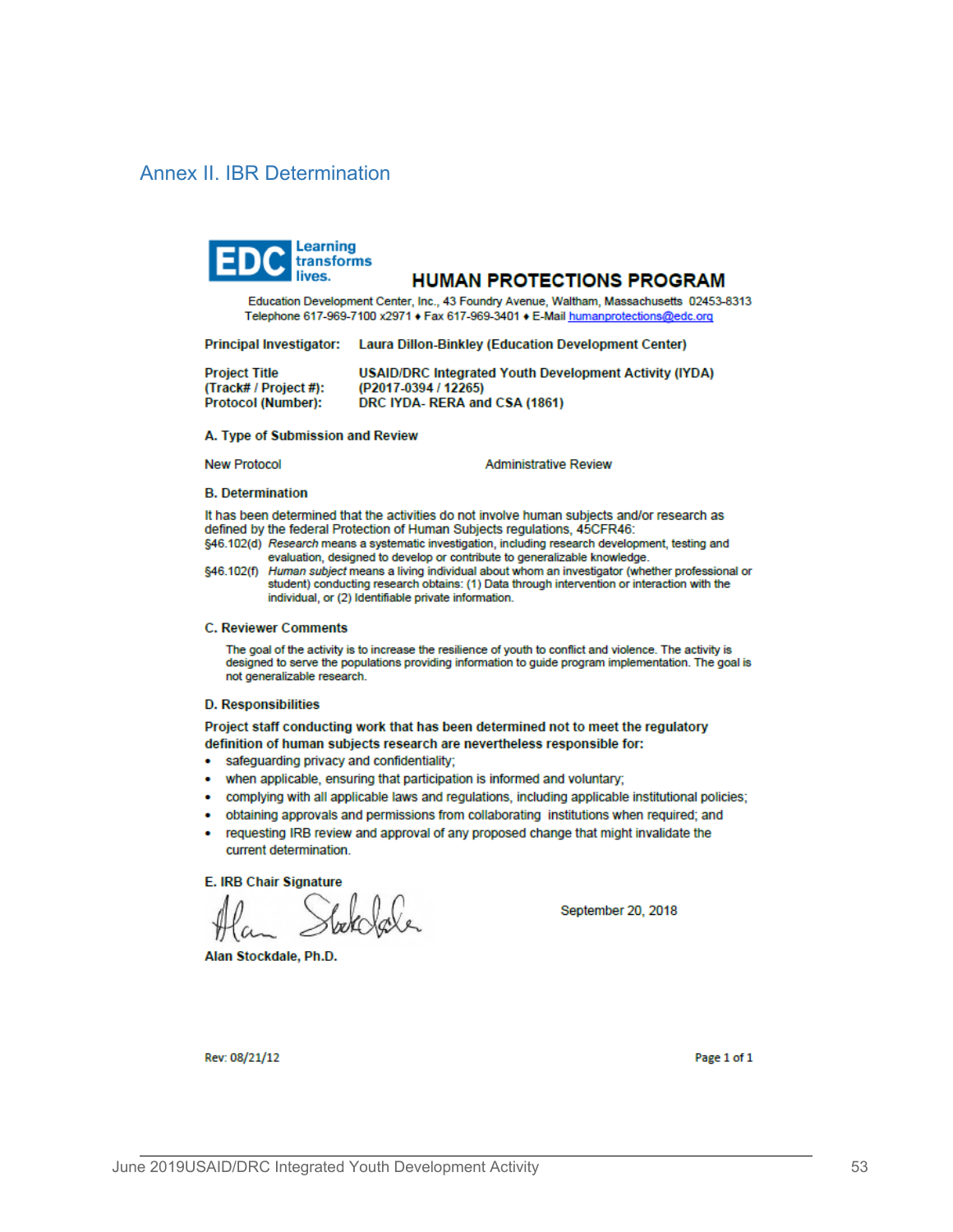# Annex III. Consent and Data Collection tools

# I. Consent Forms

Research with Adults (18+): Statement of Informed Consent

Project Title: Rapid Education and Risk Analysis –Democratic Republic of Congo

Lead Field Researcher Names: Lisa Hartenberger-Toby and Meriam Sassi

Hello, my name is Theorem is the same is the same conducting a study for USAID/DRC Integrated Youth Development Activity (IYDA a project that will work to increase the resilience of youth to conflict and violence in eastern DRC. The purpose of the study is to help us understand how to better support youth to gain skills to improve their educational and employment outcomes as well as positively engage in their community. This information will allow us to better understand how we might help.

We would like to invite you to participate in an INTERVIEW/FOCUS GROUP. It will take approximately 90 minutes. During the interview you will be asked to provide your opinions on the conflict in the region, how it affects youth access to education, economic livelihood, the types of challenges faced by the community, more specifically young people, as well as a topic around school safety and gender-based violence in school. There are some potential emotional risks for those who have witnessed or experienced gender-based violence. If you feel uncomfortable discussing this topic, you can choose not to participate.

Your participation is completely voluntary. You have the right to refuse to participate in the study if you wish. If you become uncomfortable or no longer wish to participate in the study, you can stop me at any time. It's okay. There is no penalty. It is also okay to skip questions that you do not wish to answer.

We will be recording this conversation and taking notes. If you agree to participate, the information you provide us will remain confidential. We will keep your participation secret, and your name will not be used anywhere in the research. The audio recording and notes will be destroyed after the research is finished.

We do not have any money or gifts to give you for your participation, but we know that your participation may provide information that can help improve programs for your community.

If we hear allegations of child abuse or mistreatment, we are under obligation to report it to Lead Researcher, who will decide what to do about the issue.

If you have any questions about the study, you may contact INSERT NAME & INFO.

**Do you have any questions?** If yes, please answer any questions. If none, then ask:

Would you be interested in participating?  $□$  Yes  $□$  No

If no, politely thank the person and move to the next person.

# **CONSENT**

I voluntarily agree to participate in the activities under the conditions described above.

| Signature or Thumb Print |  |  |                                  | Date |      |
|--------------------------|--|--|----------------------------------|------|------|
| Name                     |  |  |                                  | Date |      |
|                          |  |  | Name of Person Obtaining Consent |      | Date |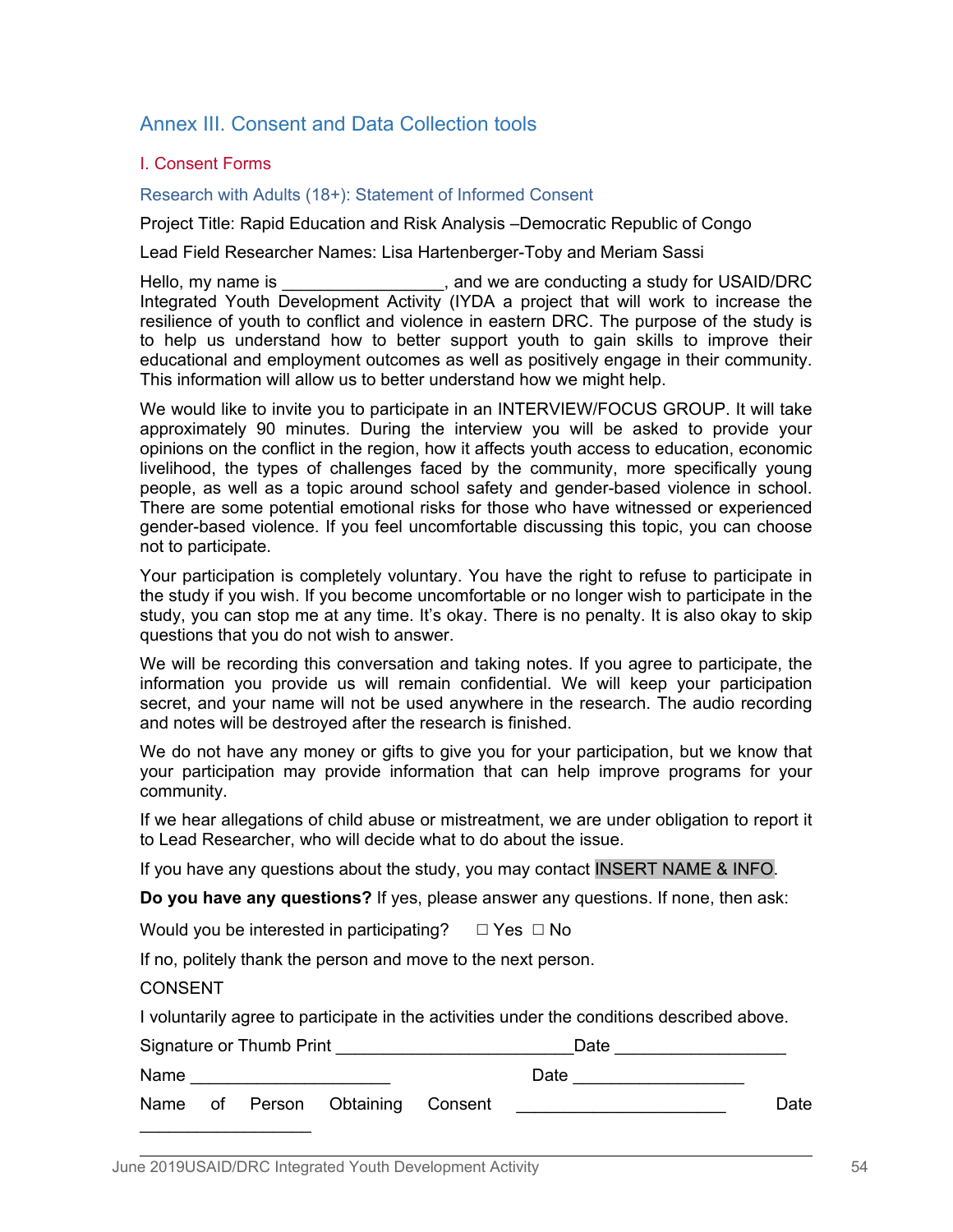#### Research with Youth (under 18 years old): Consent language for Primary Caregivers

Project Title: Rapid Education and Risk Analysis (RERA) - Democratic Republic of **Congo** 

Lead Field Researcher Names: Lisa Hartenberger-Toby and Meriam Sassi

Hello, my name is The study is the seconducting a study for USAID/DRC Integrated Youth Development Activity (IYDA), a project that will work to increase the resilience of youth to conflict and violence in eastern DRC. The purpose of the study is to help us understand how to better support youth to gain skills to improve their educational and employment outcomes as well as positively engage in their community. This information will allow us to better understand how we might help.

Your child is invited to take part in a 90 minutes discussion with a group of 10 other students at their school of the same gender including the moderator. During the discussion, we will as about their perception of the risks and conflicts in the region, how they affect youth experiences in school and out of schools as well as how they support themselves and engage with their community. We are asking the self-identified primary caregiver for the child for permission for them to participate in the discussion. We will ask you to verify your relationship to the youth and to verify that you have the authority to give permission. We will also ask the youth if they agree to participate.

Your consent and your child's participation in this study are voluntary. Your child can withdraw from the study at any time without consequences of any kind, and you can withdraw your consent at any time without consequences of any kind. We will intervene if any of the rules on privacy is violated or if we see that child exhibits discomfort or appear to be reluctant to participate. We do not have any money or gifts to give you or your child for their participation, but we know that their participation may provide information that can help improve programs for your community.

Although the focus group will be tape recorded, their answers will be confidential, unidentifiable, and secured. All recordings will be destroyed after they are written out. The report produced from these discussions will not include your name or that of your child or any other individual information by which you could be identified. If we hear allegations of child abuse or mistreatment, we do need to report it to the Lead researcher, who will decide what to do about the issue. If you have any questions about the study, you can speak with INSERT NAME & INFO. They have our contact information and can get ahold of us.

Do you have any questions?

Would your child like to participate in the group discussion? ☐ Yes ☐ No *If no, politely thank the caregiver and move to the next caregiver.*

#### CONSENT

|                                                                     |  |  | I voluntarily agree to allow my child |         |      | to   |  |
|---------------------------------------------------------------------|--|--|---------------------------------------|---------|------|------|--|
| participate in the activities under the conditions described above. |  |  |                                       |         |      |      |  |
|                                                                     |  |  | Signature or Thumb Print              |         | Date |      |  |
| Name                                                                |  |  | Date                                  |         |      |      |  |
| Name                                                                |  |  | of Person Obtaining                   | Consent |      | Date |  |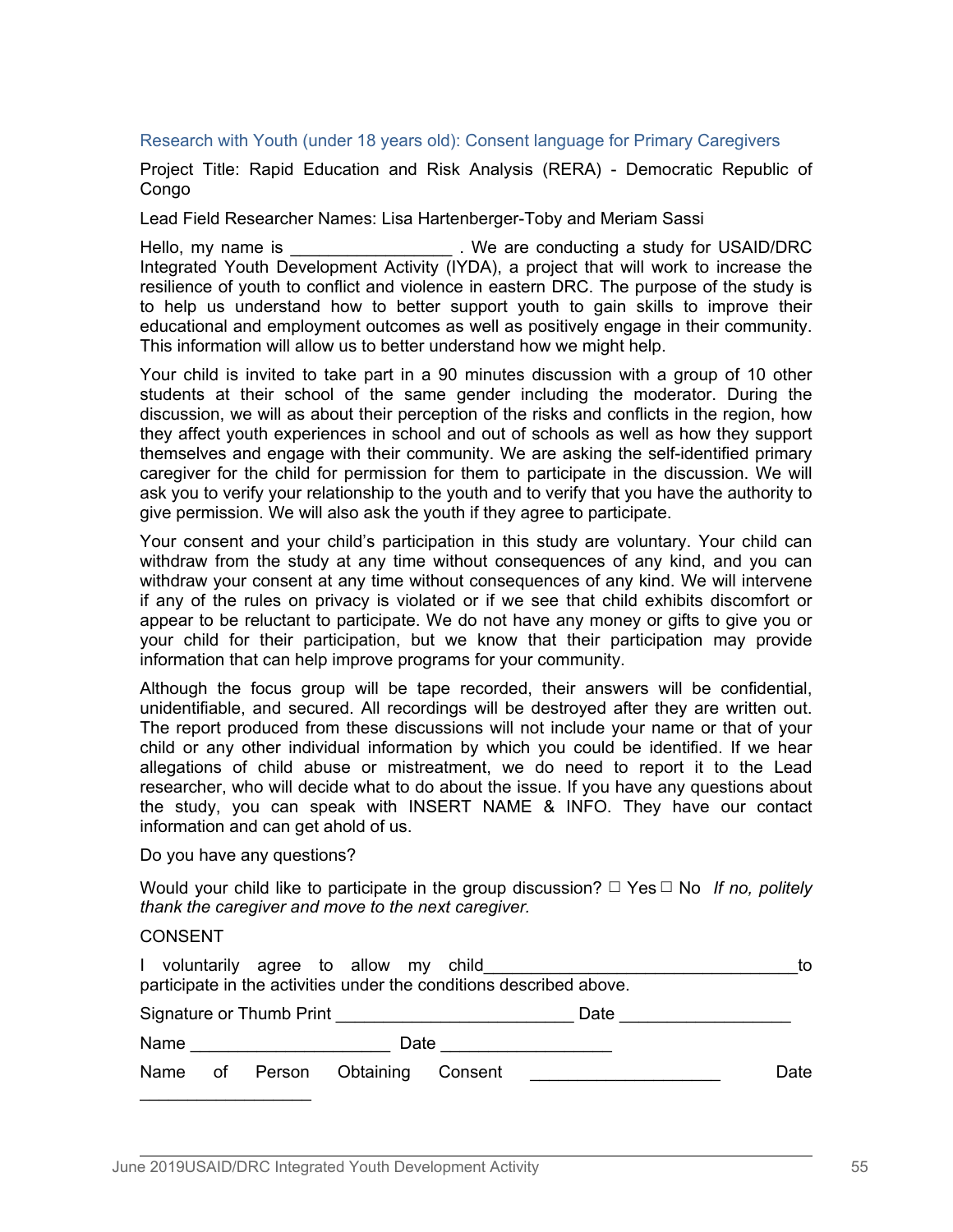#### Research with Youth (under 18 years old): Statement of Assent

Project Title: Rapid Education and Risk Analysis (RERA) - Democratic Republic of **Congo** 

Lead Field Researcher Names: Lisa Hartenberger-Toby and Meriam Sassi

Hello, my name is \_\_\_\_\_\_\_\_\_\_\_\_\_\_\_\_\_\_\_\_. We work for an American organization that provides assistance to schools in the DRC. We want to speak with you to learn more about youth experiences, in schools and in your community with the risks and conflicts in the region. This information will allow us to better understand how we might help.

We would like to speak with you and ask you a few questions in a group talk with a group of 10 other youth in your school for 90 minutes. We want to ask you about the conflict in the region, how it affects youth experiences in school and out of schools, how they support themselves, and the way they engage with their community. Your perspective will help us learn about your community and its particular needs.

Your participation is voluntary; you can choose not to participate. If you decide to help us or if you decide to say "no," your choice will not affect you in any way. There are no right or wrong answers. You can stop at any time or choose not to respond to any questions. Remember, it is your choice to participate in the group talk. No one will be upset if you do not want to be in the group talk or if you decide to stop after we begin, that is okay, too.

What you tell us will remain a secret. We will not tell your parents or teachers. Although we will tape the group talk, we will destroy the tapes once the answers are written. We will not use your name in any of the research or notes that we take.

If we hear allegations of child abuse or mistreatment, we do need to report it to the Lead researcher, who will decide what to do about the issue. If you have any questions about the study, you can speak with INSERT NAME & INFO. They have our contact information and can get ahold of us.

Would you like to participate in the group talk? □ Yes □ No *If no, politely thank the youth and move to the next youth.*

WRITTEN ASSENT

I agree to participate in the study.

| <b>Youth Signature</b> | Date |
|------------------------|------|
|------------------------|------|

OR VERBAL ASSENT

I asked the youth if he/she wishes to participate. I received youth's permission to participate in study.

| Youth Name |  |
|------------|--|
|------------|--|

Name of Person Obtaining Consent \_\_\_\_\_\_\_\_\_\_\_\_\_\_\_\_\_\_\_\_\_\_\_\_\_\_\_\_\_\_\_\_\_\_Date

 $\Box$  Date  $\Box$  Date  $\Box$  Date  $\Box$   $\Box$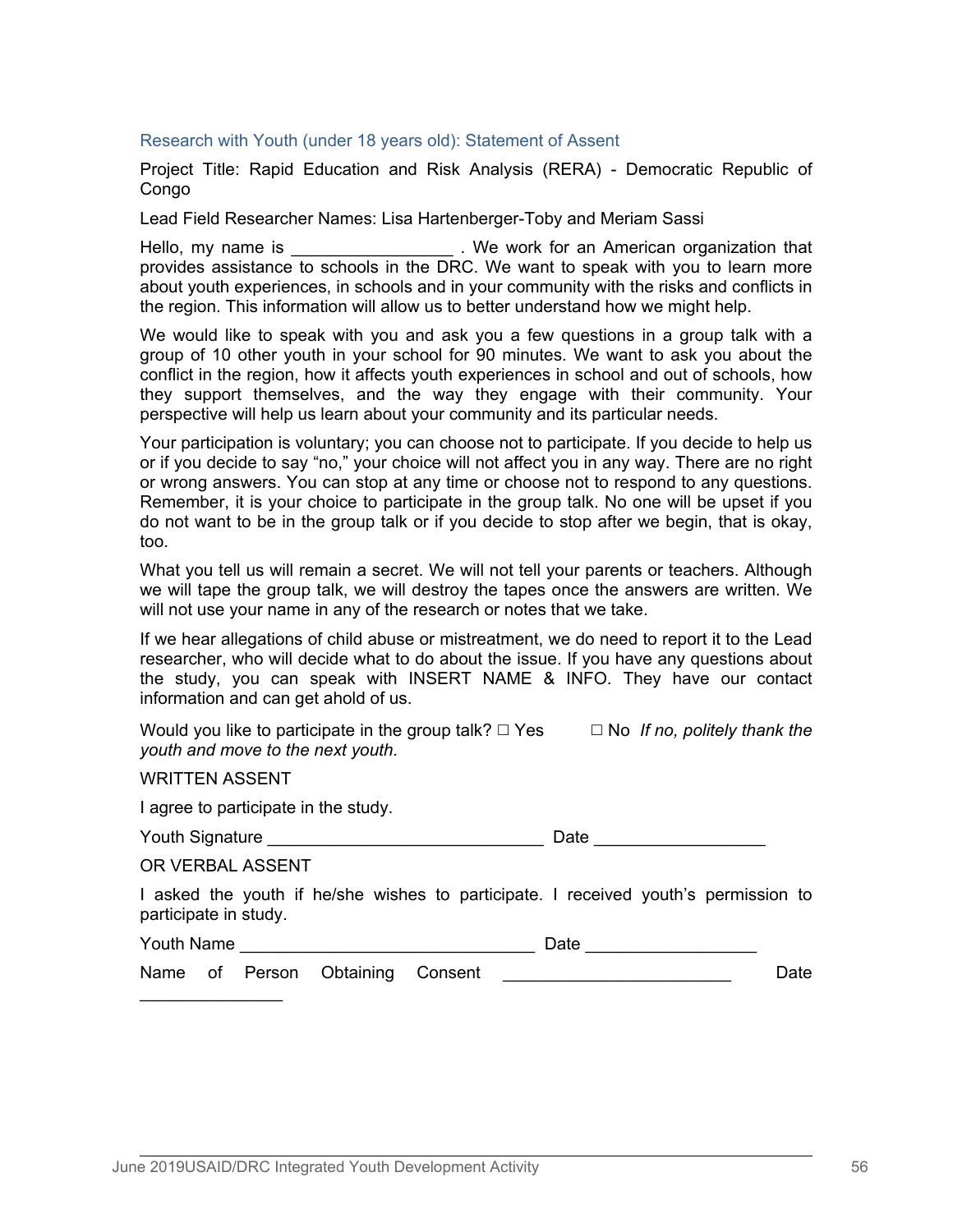# II. Focus Group Discussion Tools

# Youth Focus group Discussion CRS

Male and female CRS Youth (15-19 Years old) | ninety minutes

Begin by thanking participants for joining the focus group discussion, and briefly reintroduce yourself. Then, read the consent form, which also serves as an introduction to the discussion. Make sure to give an overview of the different sections of the interview (introductions, questions about the community, conflict dynamics, dividers in the community, connectors in the community, and the future – both as individuals and for the young people as a collective.) Pass out the contact information at the bottom of the form. Ask participants in the room to briefly introduce themselves, making sure they include their age and year of study

## Conflict Dynamics (15 -10 minutes)

Many people feel that there is a conflict going on in your communities, and the region. The next few questions are about these conflicts so that we may better understand these conflicts from your point of view. We will have a chance to talk more about the main issues in detail, but for now, I'd like to know:

- 1. In your opinion what are the most important challenges or risks to education and the school community as a result of the conflict in the region?
	- a. In your opinion, what is driving these risks and conflict in your region?
	- b. How did they develop? Who are the people involved in the conflict. Why and how are they involved in the conflict?
	- c. How are people being drawn into conflicts? Are there differences between how adults and youth are drawn into conflicts?
- 2. Are there certain places or times of the day or year that these conflicts are more significant or less significant?
	- a. What is the reason that safety risks might change from day to day over the course of the year?
	- b. Is there any way that community members may know about the risks in their area on a regular basis?

Community Dividers (5-10 minutes)

- 1. Are there norms and practices that lead to certain groups being excluded in your community n?
	- a. How does this exclusion impact the well-being of members of the excluded groups?
	- b. How does that contribute to the conflict? If recruitment by armed groups is mentioned, ask the following questions:
	- c. Do you know anyone that has been recruited by armed groups? If so, in what ways?
	- d. Are there any factors that make certain people more vulnerable to recruitment than others? Is it the same for males and females? People of certain ethnicities? IDPs? People with disabilities?
	- e. What do you do to stay safe from armed groups?

Community Connectors (5 -10 minutes)

- 1. What brings people together in your community?
	- a. Where do young people meet? What do young people do together?
	- b. Have these changed because of conflict? Why or why not?
	- c. Are you, as young people, encouraged to participate in these activities? If no, what changes would allow youth to actively participate in these activities?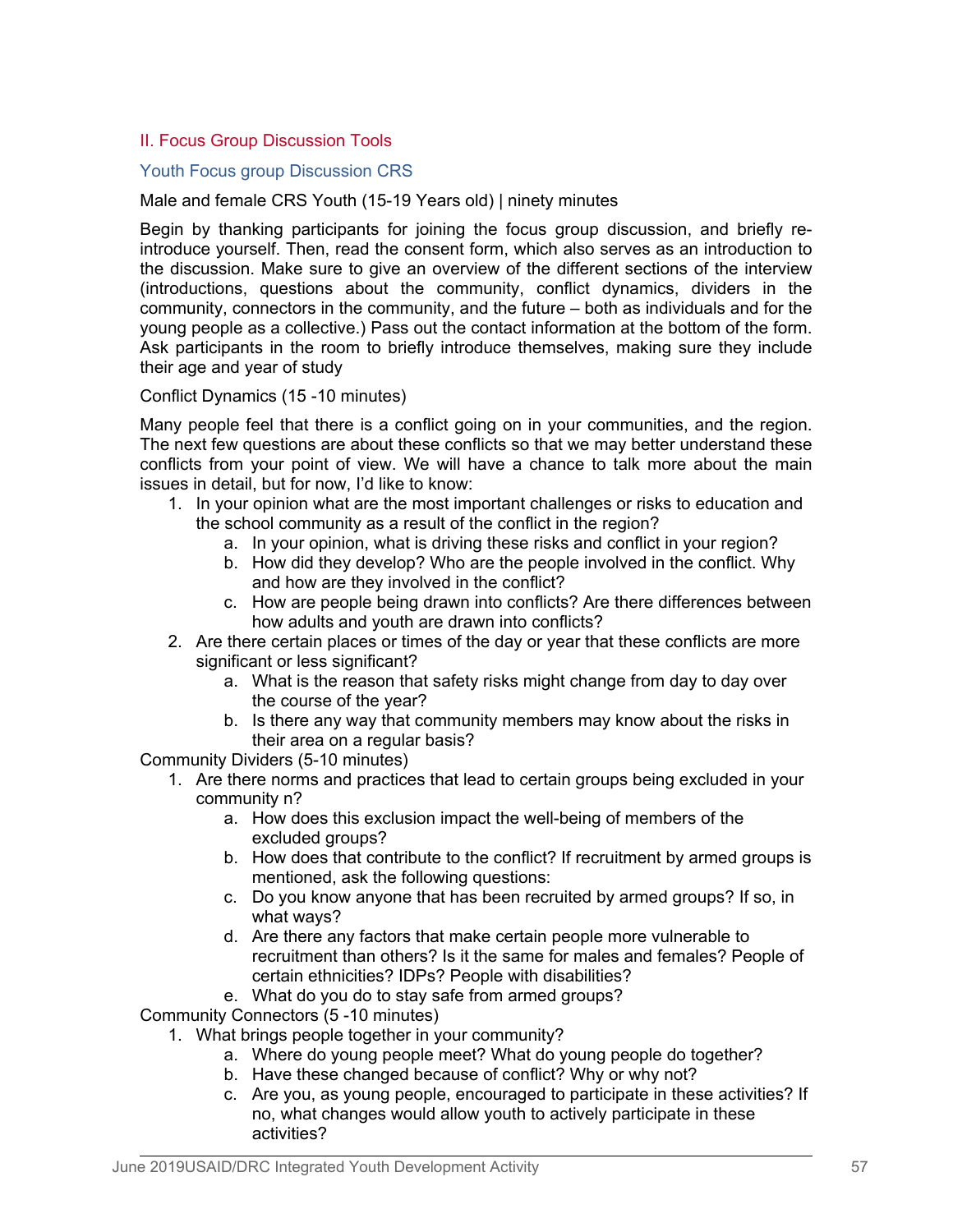- d. Are there other ways in which young people come together that are specific to only young people
- 2. Are youth voices represented in the leadership of your community?
	- a. If yes, in what ways? If, no why not?
	- b. Is having a voice in the community important to you? Why or why not? If yes, ask the following questions:
	- c. How do you hope to use your voice in the community?

Education and Conflict Interaction (10-20 minutes)

- 1. In your community, is educating youth equally important for boys and girls? Why? Why not? What about kids with disabilities?
- 2. Are there many youths who have dropped out of school in your community?
	- a. What are some of the reasons why youth might never start school? Is it the same for males and females?
	- b. What are some of the reasons why youth might start school, and then leave? Is it the same for males and females?
- 3. How do you feel about the teaching quality and learning process in your CRS compared to regular schools?
	- a. Do you have any concern about safety in your CRS as compared to regular school?
- 4. Do you hope to transition from your CRS to a regular school? What are some of the challenges a youth might face in order to move from your school to a regular school?
	- a. What are some of these challenges? Why do they exist?
	- b. Are these different for boys and girls? What about children with disabilities?
	- c. What support would make this process more possible for you?

Now I am going to ask a few questions about forms of violence and physical risks that students might face within schools. ). If you do not feel comfortable, you can choose not to respond. You MUST NOT under any circumstances use people's names or share any information about other people that might be identifiable.

- 1. Have you heard of many instances of youth being bullied by other students in your school? In what ways?
	- a. What about teachers abusing or bullying students (emotional, physical, sexual)?
- 2. How often do you hear about the existence of youth doing man/woman business (sex) with a teacher, other adults or older youth in school so they can receive benefits at school? Is it more common for girls compared to boys? Why or why not?
	- a. Whose idea is it when a youth does man/woman business (sex) so they can receive benefits at school?
	- b. Are there different benefits that come from it? [Prompt: Probe to understand what benefits they perceive or receive, cash, sex for grades, etc.]
	- c. Are these different for girls and boys?
- 3. What are the main responses when violence occurs between a young person and a teacher of other adults? What about older youth in school? *[Prompt: Community response, Parent response, School response]*
	- a. Are the responses different for boys compared to girls?
	- b. In these cases, how does it affect the student after the violence?
- c. What happens to the perpetrator/person causing the violence? Aspirations and the Future (10 minutes)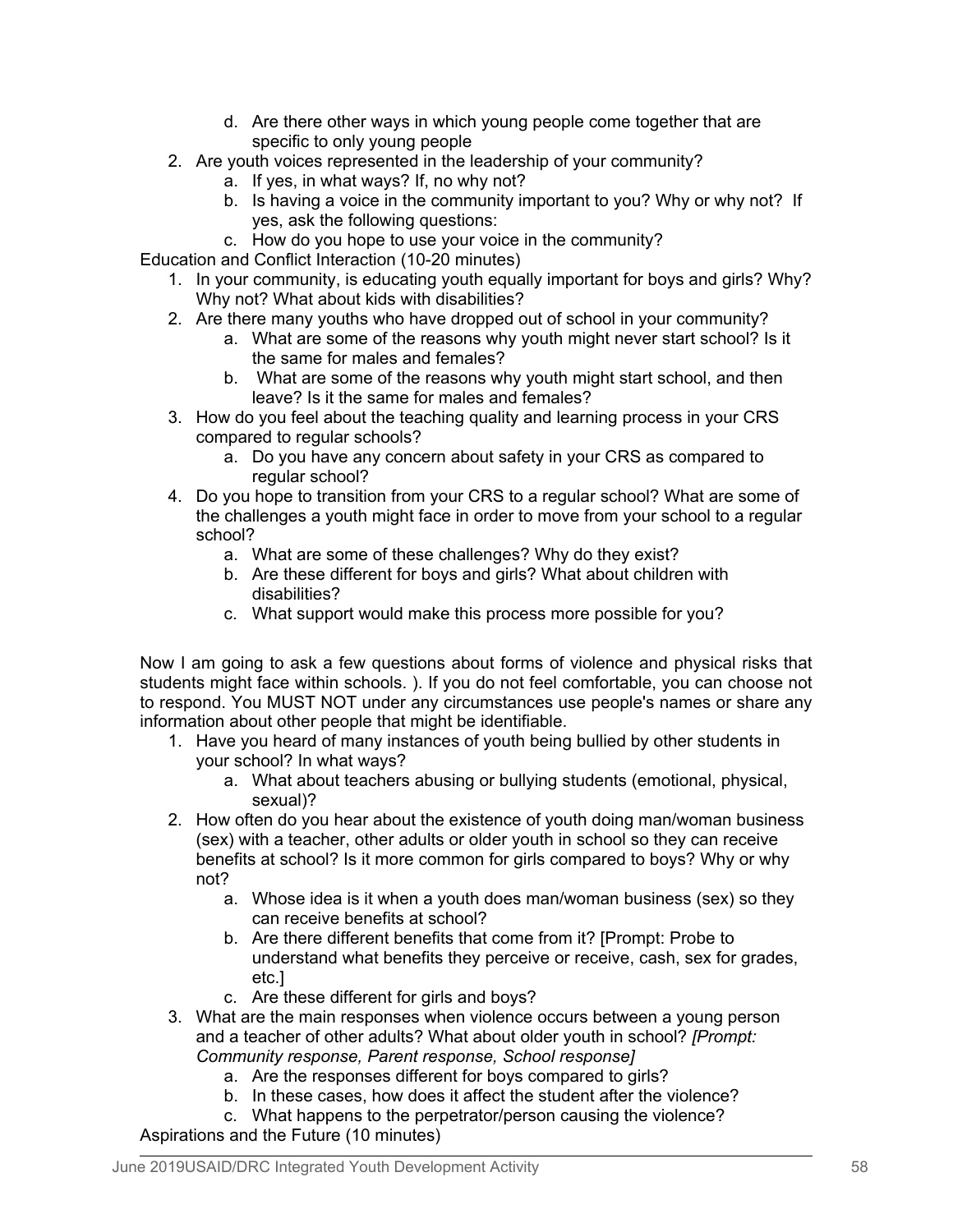- 1. What are some of your goals and dreams for the future?
	- a. What support do you feel you have to realize those goals? Who is most supportive? Least supportive? Why?
- 2. What happens to young people who succeed in terms of career, salary, and resources such as land? Probing: How are they received by the community? What are the benefits they receive from the community? What are the challenges they face? Are there any risks?

Future Programming (5-10 minutes)

- 1. What would you recommend to organizations that are working to support young people in your community? You may prompt the participants by asking them to think about past experiences if there is an instance of past international development work in this community; this prompt will be informed by the key informant and in-depth interviews. Probing: What about an education program? A training program about work readiness?
- 2. How can these organizations work with people like you to help make you reach your goals and aspirations

Thank participants for joining the discussion. You may choose to end the discussion with the last question, or by asking participants to each share the part of this discussion that either challenged them the most or that inspired them the most.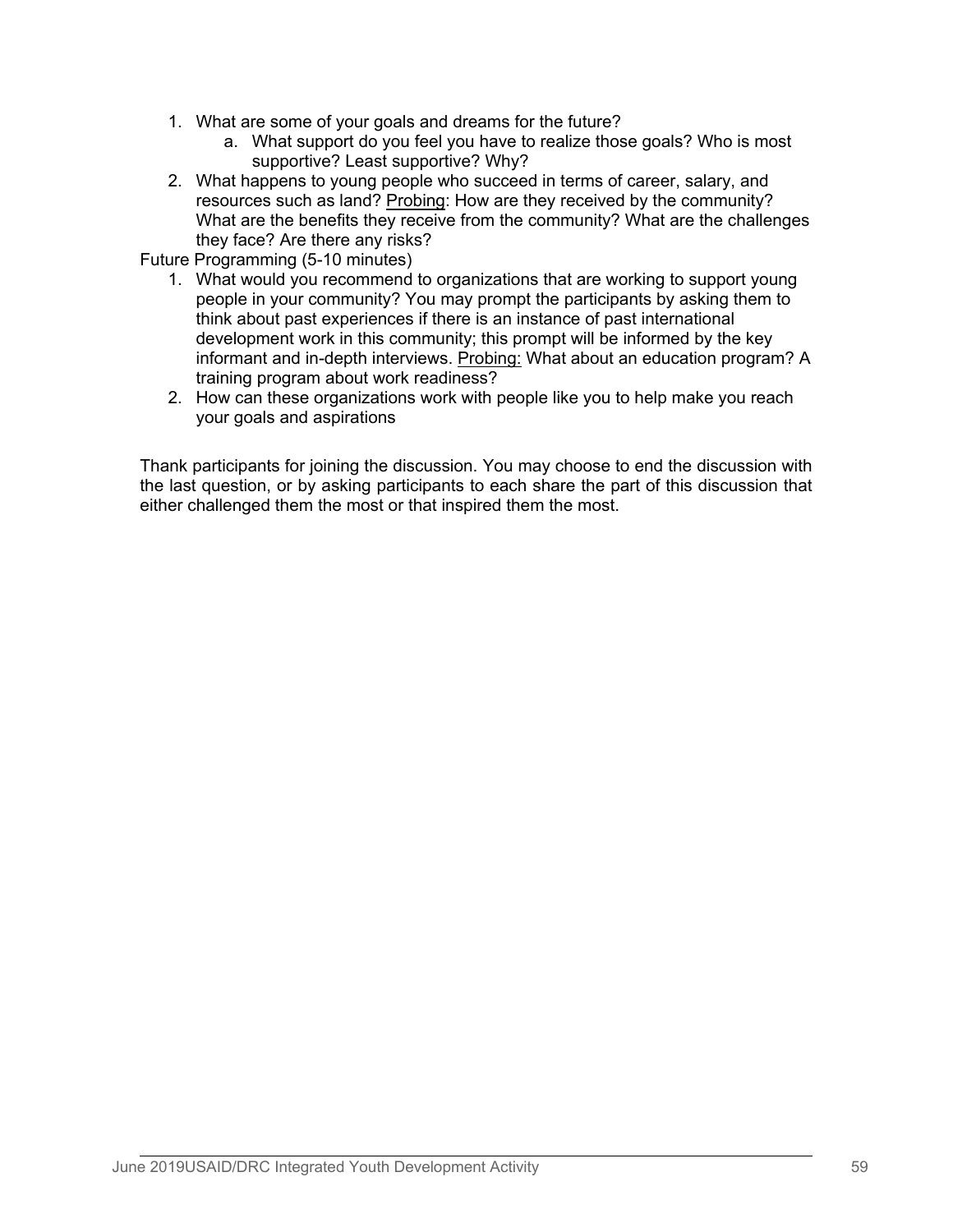# Youth Focus group Discussion CAP

Male and female CAP Youth (15-24 Years Old) | ninety minutes

Begin by thanking participants for joining the focus group discussion, and briefly reintroduce yourself. Then, read the consent form, which also serves as an introduction to the discussion. Make sure to give an overview of the different sections of the interview (introductions, questions about the community, conflict dynamics, dividers in the community, connectors in the community, and the future – both as individuals and for the young people as a collective.) Pass out the contact information at the bottom of the form. Ask participants in the room to briefly introduce themselves, making sure they include their age, year of study and vocation study

# Conflict Dynamics (15 -10 minutes)

Many people feel that there is a conflict going on in your communities, and the region. The next few questions are about these conflicts so that we may better understand these conflicts from your point of view. We will have a chance to talk more about the main issues in detail, but for now, I'd like to know:

- 1. In your opinion what are the most important challenges or risks to education and the school community as a result of the conflict in the region?
	- a. In your opinion, what is driving these risks and conflict in your region?
	- b. How did they develop? Who are the people involved in the conflict. Why and how are they involved in the conflict?
	- c. How are people being drawn into conflicts? Are there differences between how adults and youth are drawn into conflicts?
- 2. Are there certain places or times of the day or year that these conflicts are more significant or less significant?
	- a. What is the reason that safety risks might change from day to day over the course of the year?
	- b. Is there any way that community members may know about the risks in their area on a regular basis?

Community Dividers (5-10 minutes)

- 1. Are there norms and practices that lead to certain groups being excluded in your community n?
	- a. How does this exclusion impact the well-being of members of the excluded groups?
	- b. How does that contribute to the conflict? If recruitment by armed groups is mentioned, ask the following questions:
	- c. Do you know anyone that has been recruited by armed groups? If so, in what ways?
	- d. Are there any factors that make certain people more vulnerable to recruitment than others? Is it the same for males and females? People of certain ethnicities? IDPs? People with disabilities?
	- e. What do you do to stay safe from armed groups?

Community Connectors (5 -10 minutes)

- 1. What brings people together in your community?
	- a. Where do young people meet? What do young people do together?
	- b. Have these changed because of conflict? Why or why not?
	- c. Are you, as young people, encouraged to participate in these activities? If no, what changes would allow youth to actively participate in these activities?
	- d. Are there other ways in which young people come together that are specific to only young people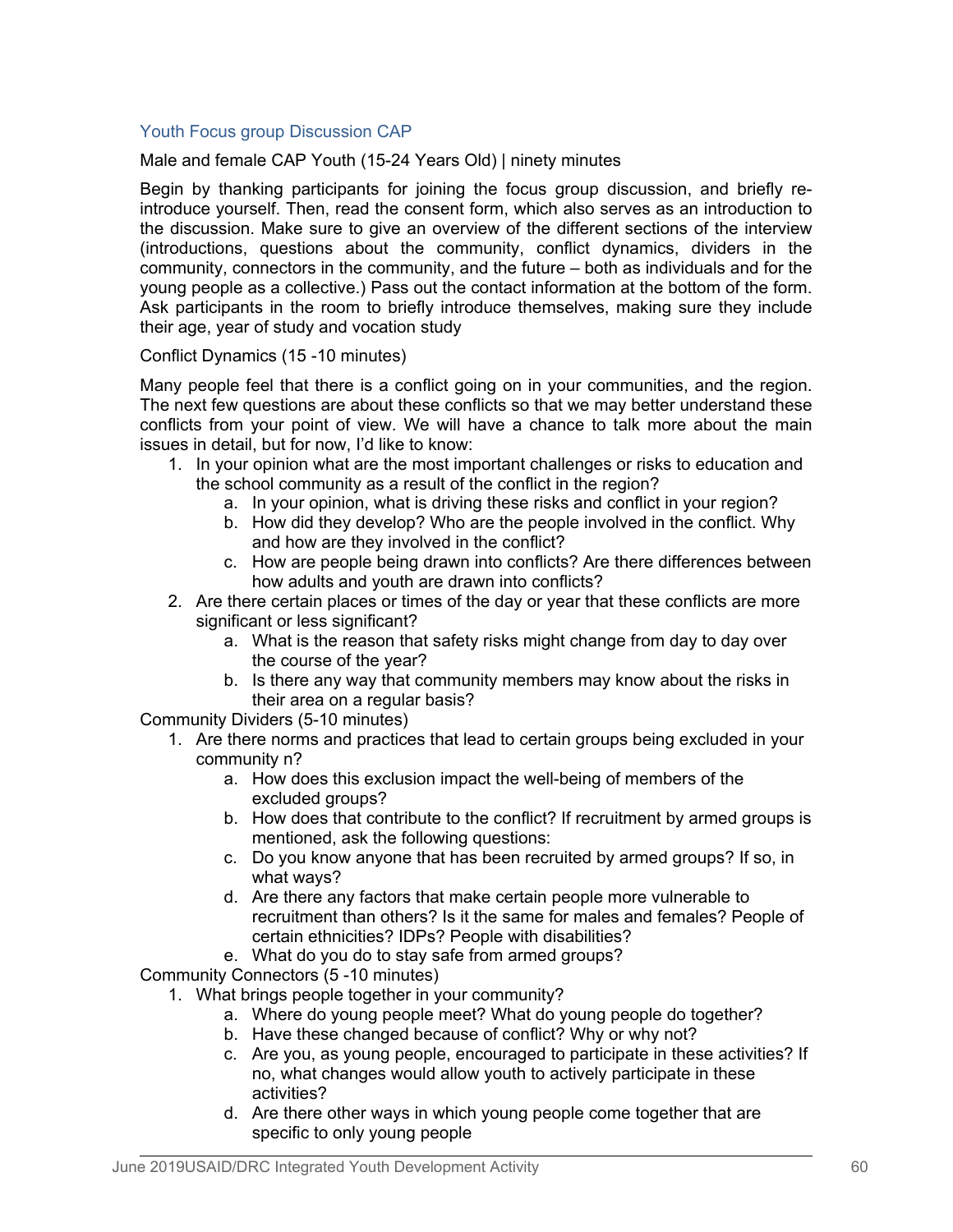- 2. Are youth voices represented in the leadership of your community?
	- d. If yes, in what ways? If, no why not?
	- e. Is having a voice in the community important to you? Why or why not? If yes, ask the following questions:
	- f. How do you hope to use your voice in the community?

Education and Conflict Interaction (10-20 minutes)

- 1. In your community, is educating youth equally important for boys and girls? Why? Why not? What about kids with disabilities?
- 2. Are there many youths who have dropped out of school in your community?
	- a. What are some of the reasons why youth might never start school? Is it the same for males and females?
	- b. What are some of the reasons why youth might start school, and then leave? Is it the same for males and females?
- 3. Why did you choose to attend a CAP compared to a regular school?
	- a. In your opinion, is there a difference in the teaching quality and learning process in your CAP compared to regular schools? If yes, how so?
	- b. Do you have any concern about safety in your CRS as compared to regular school?
	- c. Do young girls and boys have the same opportunities to learn any vocation in your school? Prompt: If no, why not? Why is there a difference between girls and boys?

Now I am going to ask a few questions about forms of violence and physical risks that students might face within schools). If you do not feel comfortable, you can choose not to respond. You MUST NOT under any circumstances use people's names or share any information about other people that might be identifiable.

- 1. Have you heard of many instances of youth being bullied by other students in your school? In what ways?
	- b. What about teachers abusing or bullying students (emotional, physical, sexual)?
- 2. How often do you hear about the existence of youth doing man/woman business (sex) with a teacher, other adults or older youth in school so they can receive benefits at school? Is it more common for girls compared to boys? Why or why not?
	- d. Whose idea is it when a youth does man/woman business (sex) so they can receive benefits at school?
	- e. Are there different benefits that come from it? [Prompt: Probe to understand what benefits they perceive or receive, cash, sex for grades, etc.]
	- f. Are these different for girls and boys?
- 3. What are the main responses when violence occurs between a young person and a teacher or other adults? What about older youth in school? *[Prompt: Community response, Parent response, School response]*
	- d. Are the responses different for boys compared to girls?
	- e. In these cases, how does it affect the student after the violence?
	- f. What happens to the perpetrator/person causing the violence?
- Aspirations and the Future (10 minutes)
	- 1. What are some of your goals and dreams for the future?
		- a. What support do you feel you have to realize those goals? Who is most supportive? Least supportive? Why?
	- 2. What happens to young people who succeed in terms of career, salary, and resources such as land? Probing: how does the community receive them? What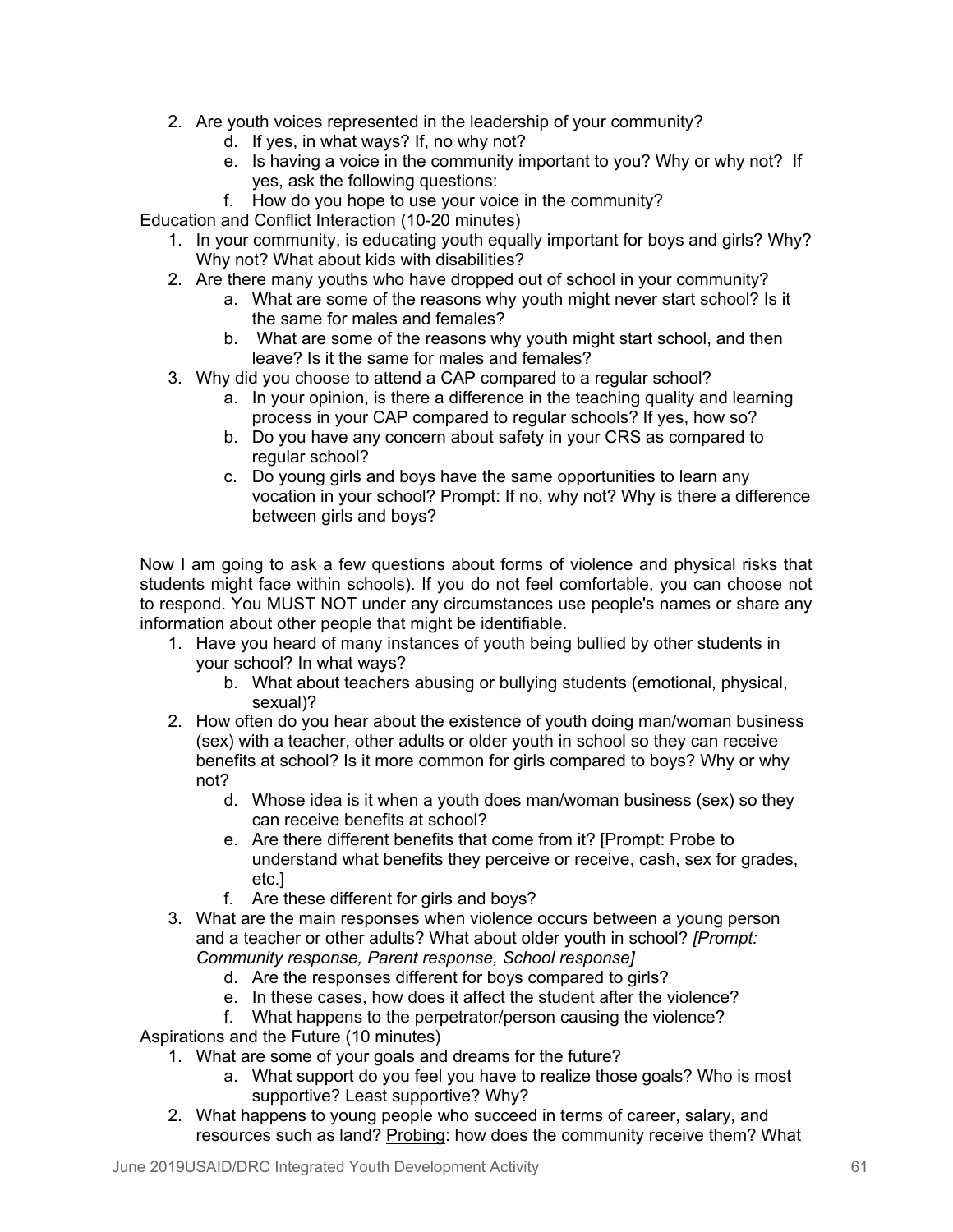are the benefits they receive from the community? What are the challenges they face? Are there any risks?

- 4. What are your hopes for earning a living?
	- a. Do you think there are any challenges to this? If so, what are the challenges?
	- b. Do you think it is harder or easier for certain people? For example, are the challenges the same for men and women? All groups?
	- c. Do you think it is harder to find a job in certain professions? Why or why not?
	- d. Are there certain people who make these challenges easier? Harder?
- e. Do you think schooling has or will help you achieve those goals? Future Programming (5-10 minutes)
	- 1. What would you recommend to organizations that are working to support young people in your community? You may prompt the participants by asking them to think about past experiences if there is an instance of past international development work in this community; this prompt will be informed by the key informant and in-depth interviews. Probing: What about an education program? A training program about work readiness?
	- 3. How can these organizations work with people like you to help make you reach your goals and aspirations? *If grants/money are mentioned, ask the following questions:*
		- a. How do we choose who receives money?
		- b. How should we monitor that money is being used?

Thank participants for joining the discussion. You may choose to end the discussion with the last question, or by asking participants to each share the part of this discussion that either challenged them the most or that inspired them the most.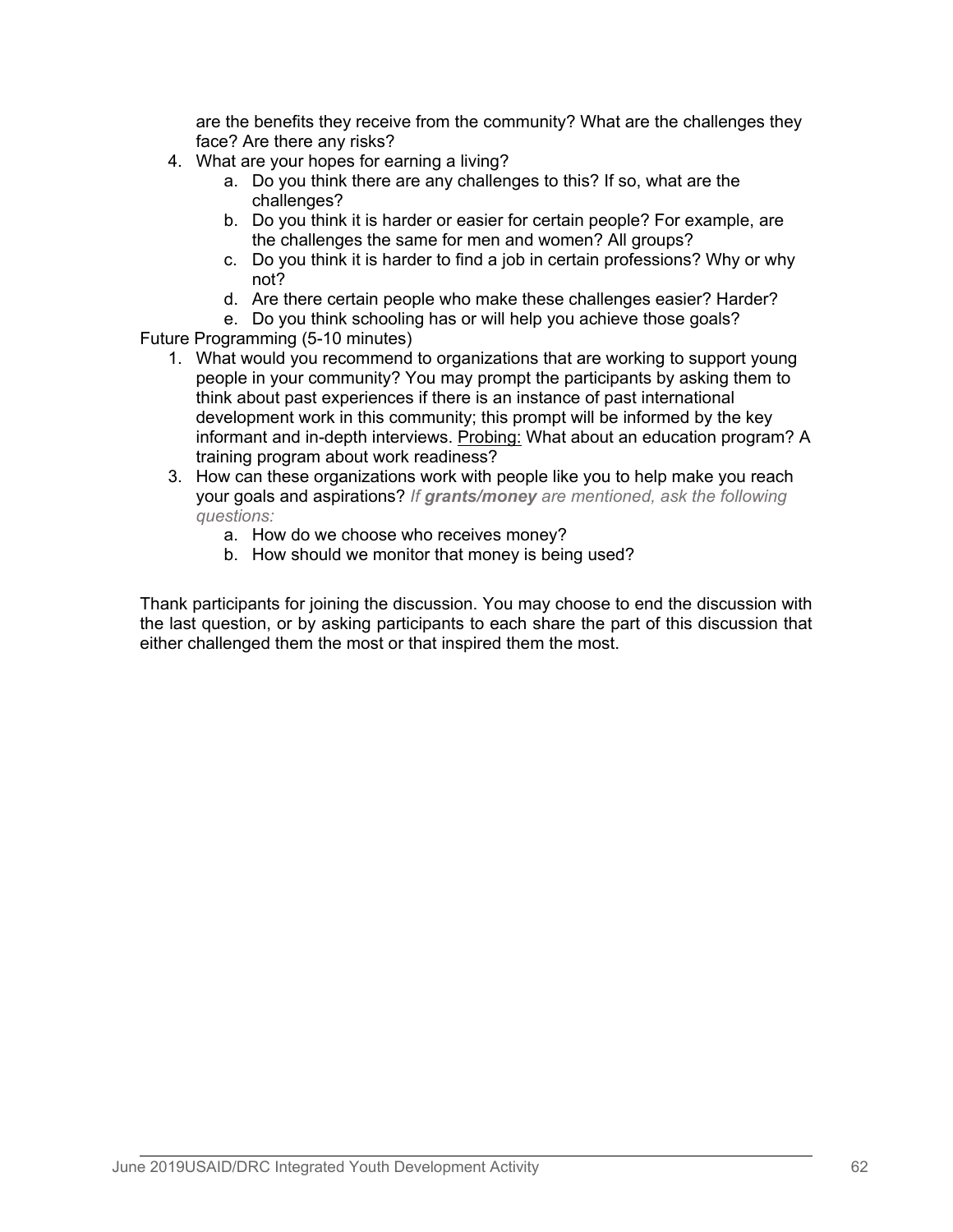# Mixed Gender Out of School Youth Focus Group Discussion Questions

male and female youth (15-24 years old) | ninety minutes | 4 flipcharts, 10 markers

Begin by thanking participants for joining the focus group discussion, and briefly reintroduce yourself. Then, read the consent form, which also serves as an introduction to the discussion. Make sure to give an overview of the different sections of the interview (introductions, questions about the community, conflict dynamics, dividers in the community, connectors in the community, and the future – both as individuals and for the young people as a collective.) Pass out the contact information at the bottom of the form. Ask participants in the room to briefly introduce themselves, making sure they include their age and what they are currently doing (i.e.: enrolled in school or not, working or not.)

#### Introduction (10 minutes)

We are going to be talking about our community a lot today, so as an introduction, we should begin by understanding what we as a group think of as "our community."

1. How do you define your community? Who is in it? Who is not? Where does it start and end?

#### Conflict Dynamics (15 -20 minutes)

Many people feel that there is a conflict going on in your communities, and the region. The next few questions are about these conflicts so that we may better understand these conflicts from your point of view.

Feel free to define "conflict" and provide examples of different types of conflict when presenting this section. Conflict may include interpersonal conflicts, such as between returnees and occupiers, or between neighbors; violent conflicts, such as between different armed groups; etc.

- 1. How would you describe the tension(s) and conflict(s) in your community? A facilitator may choose to draw a map and star and label locations of conflict as participants speak or invite participants to the map to show where the conflicts occurred.
- 2. What do you think are the key drivers of conflict? Which of these are most responsible for the conflicts continuing?
- 3. How are people being drawn into conflicts? Who are the people involved in the conflict. Why and how are they involved in the conflict? If **recruitment by armed groups** is mentioned, ask the following questions:
	- a. Do you know anyone that has been recruited by armed groups? If so, in what ways?
	- b. Are there any factors that make certain people more vulnerable to recruitment than others? Is it the same for males and females? People of certain ethnicities? IDPs? People with disabilities?
	- c. What do you do to stay safe from armed groups?

A facilitator may choose to refer back to the map and add in stick figures for the different actors participating in different kinds of conflict.

- 4. Are there certain places or times of the day or year that these conflicts are more significant or less significant?
	- a. What is the reason that safety risks might change from day to day?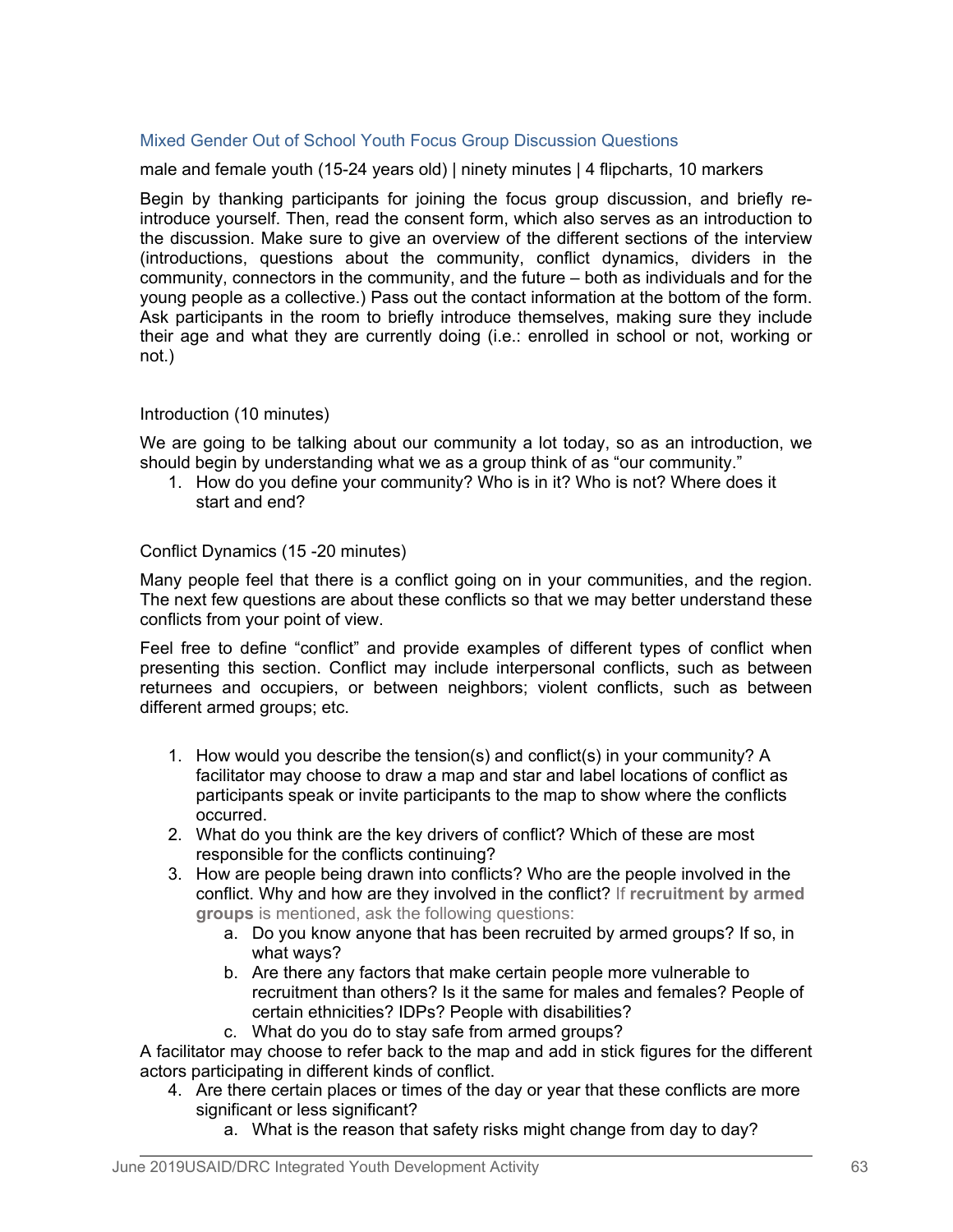- b. Is there any way that community members may know about the risks in their area on a regular basis?
- 5. How are you young people affected by these conflicts? Which aspects of the conflicts affect you as young people the most? Place a new sheet of the flipchart paper next to the map and map the responses to this question.
	- a. Do certain members of the community experience the conflicts in a different way? Males/females? People of certain ethnicities? IDPs? People with disabilities?
	- b. How do the conflicts affect education? The opportunity to find work?
- 6. How is the community responding to these local conflicts? What methods are in place for conflict resolution?

Community Dividers (10-20 minutes)

The following questions are about things, practices, events, places that divide people and create tensions in the community.

- 1. What are the things people fight over in this community? Probing: Do people fight over resources? Ideas? Traditional practices? Write down participant responses on a flip chart.
	- a. How are resources divided in your community? Do some people get more of the resources than others? Who makes these decisions? How and who controls the use of these resources? Allow participants to expand in an unstructured manner. How do people react?
- 2. Are people affected by these things that divide the community the same way?
	- a. Is there a difference in the way men, women, boys and girls react to these things? People of different ethnicities? People with disabilities?
- 3. Do you think that these reactions occur across the country, outside of your community? How are they similar or different? Refer to the flipchart during this question and identify which activities participants feel are most similar in other parts of the country (such as by starring or circling the idea.)

Community Connectors (10 -20 minutes)

The following questions are about how you and your community come together despite the conflicts you described.

1. What brings people together in these communities? Probing: Where do people meet? What do people do together? Have these changed because of conflict? Why or why not?

Write down each of the responses on the flipchart, and refer to these activities in the next question, asking how young people relate to each activity they have mentioned.

- 2. Are you, as young people, encouraged to participate in these activities? Are there other ways in which young people come together that are specific to only young people?
	- a. Are you currently involved in any organization in your community? If yes, ask: Which one(s)? What is your role in these organizations? If no, ask: Why not?
- 3. Do you think that these activities occur across the country, outside of your community? How is it similar or different?

Provide participants with the opportunity for a short, ten-minute break. Participants should be encouraged to move around. If participants do not wish to take a break, continue with the discussion.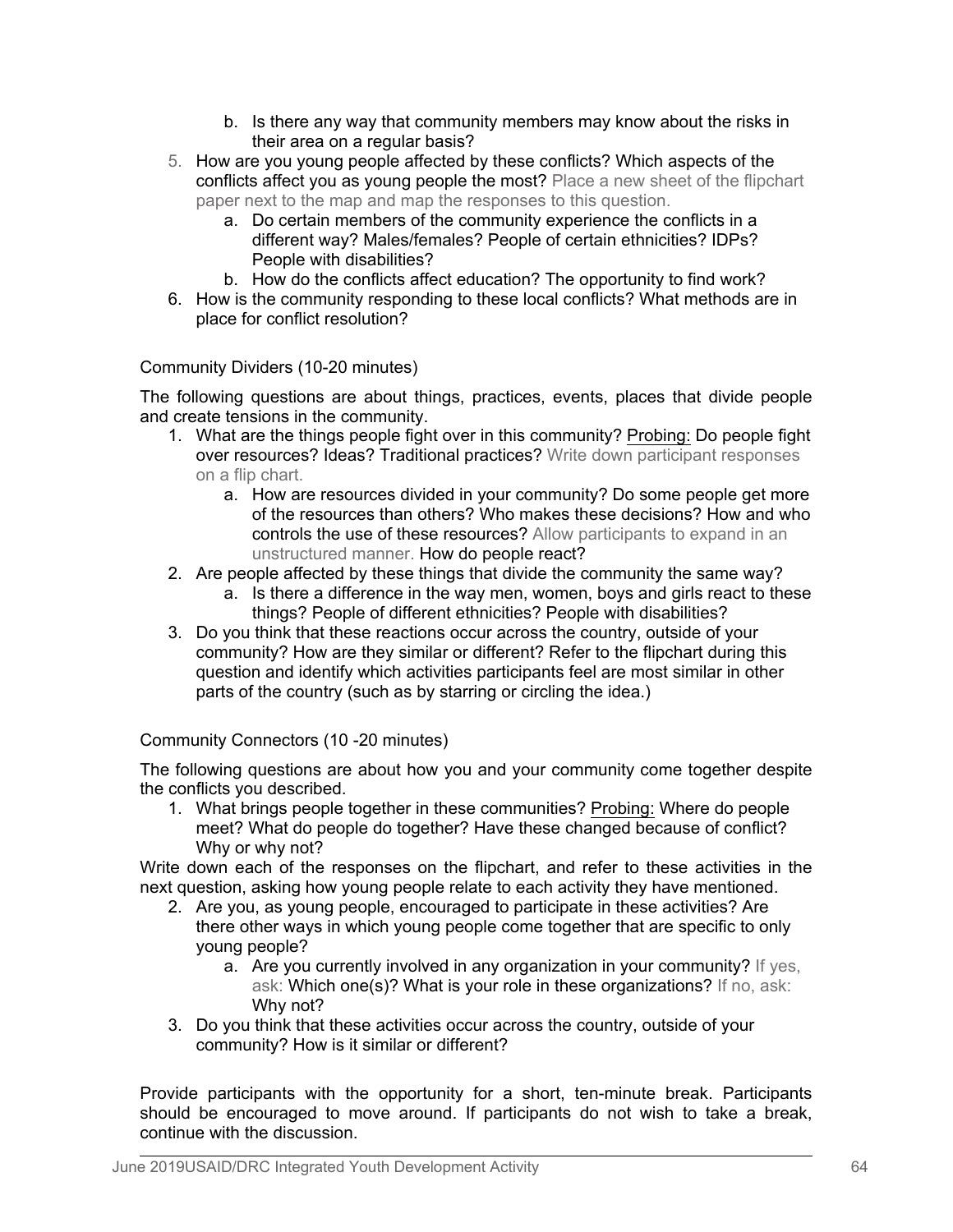Aspirations and the Future (10-20 minutes)

As we discuss the bigger picture of the DRC, we would like to look to the future of your lives. We will be asking a few questions about your goals, aspirations, dreams, and hopes for yourself in the future. We would like you to take a moment and reflect on the first question we ask.

- 1. What are some of your goals and dreams for the future? Provide participants with two minutes to reflect on the question before asking participants to share. Allow participants to write or draw their answers on paper before sharing. Write all answers on a flipchart to promote a level playing field for all respondents and anonymize the answers. Be sure to also share your response to build trust.
	- a. What support do you feel you have to realize those goals? Who is most supportive? Least supportive? Why?
	- b. What happens to young people who succeed in terms of career, salary, and resources such as land? Probing: How are they received by the community? What are the benefits they receive from the community? What are the challenges they face? Are there any risks?
- 2. What are your expectations regarding education? Probing: Do you think education is important to members of the community? For both males and females?
- 3. What are your hopes for earning a living?
	- f. Do you think there are any challenges to this? If so, what are the challenges?
	- g. Do you think it is harder or easier for certain people? For example, are the challenges the same for men and women? All groups?
	- h. Do you think it is harder to find a job in certain professions? Why or why not?
	- i. Are there certain people who make these challenges easier? Harder?
	- j. Do you think schooling has or will help you achieve those goals?
- 4. Is having a voice in the community important to you? Why or why not? If yes, ask the following questions:
	- a. How do you hope to use your voice in the community?
	- b. What are the ways in which you can already, if at all? How would you like to increase those opportunities in the future?
	- c. What about on a more national scale?

Future Programming (10-20 minutes)

As you already know, we work for an organization that hopes to be working in this community with young people like you. I would like to ask you a few questions about other organizations who may have worked here in the past, and hear what you think would be best for youth in this community.

1. What would you recommend to organizations that are working to support young people in your community? You may prompt the participants by asking them to think about past experiences if there is an instance of past international development work in this community; this prompt will be informed by key informant and in-depth interviews. Probing: What about an education program? A training program about work readiness?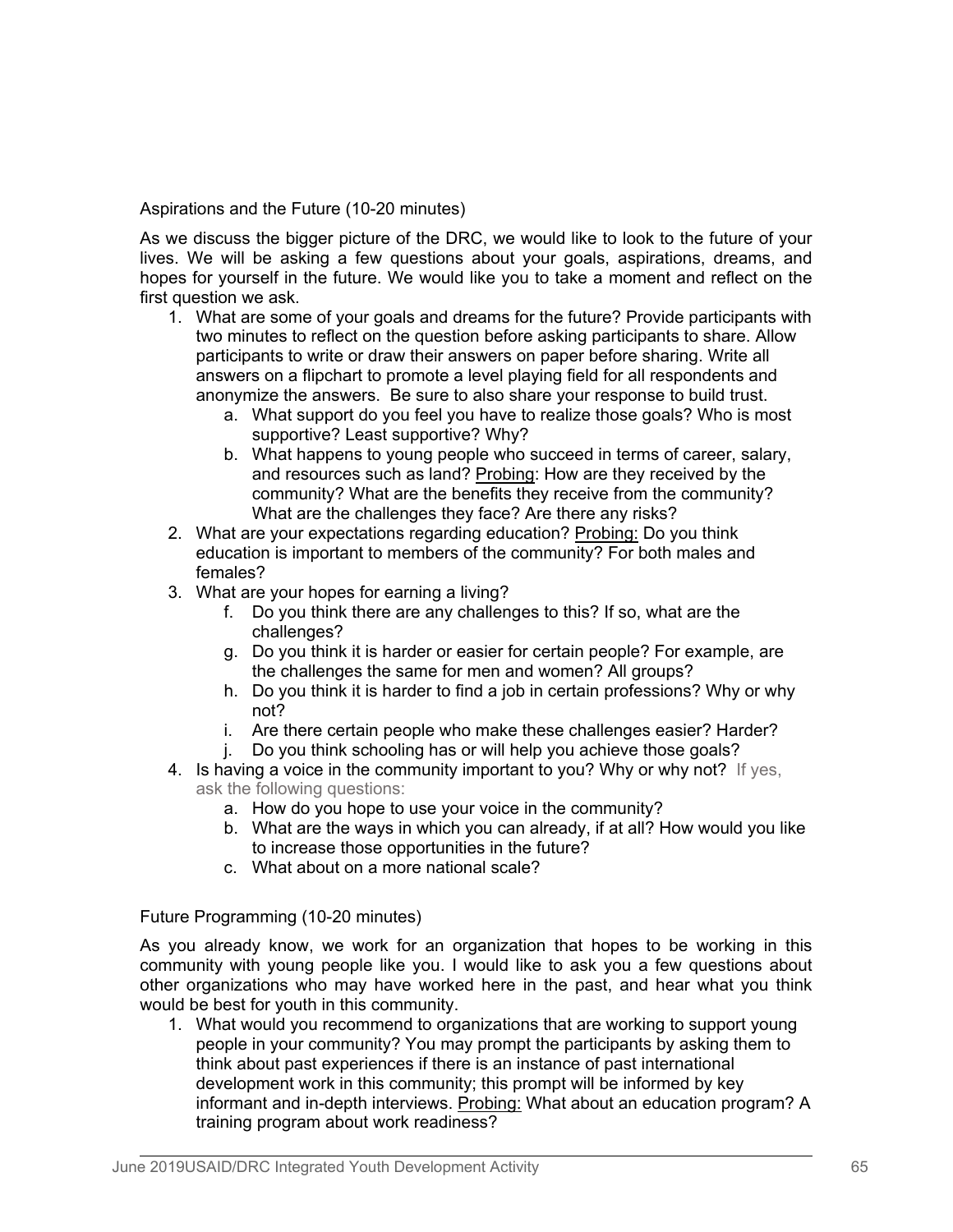- a. How can we find young people who would want to participate in these programs?
- b. How can we make such programs interesting to young people?
- 2. How can these organizations work with people like you to help make you reach your goals and aspirations? If **grants** are mentioned, ask the following questions:
	- a. How do we choose who receives money?
	- b. How should we monitor that money is being used?

Thank participants for joining the discussion. You may choose to end the discussion with the last question, or by asking participants to each share the part of this discussion that either challenged them the most or that inspired them the most.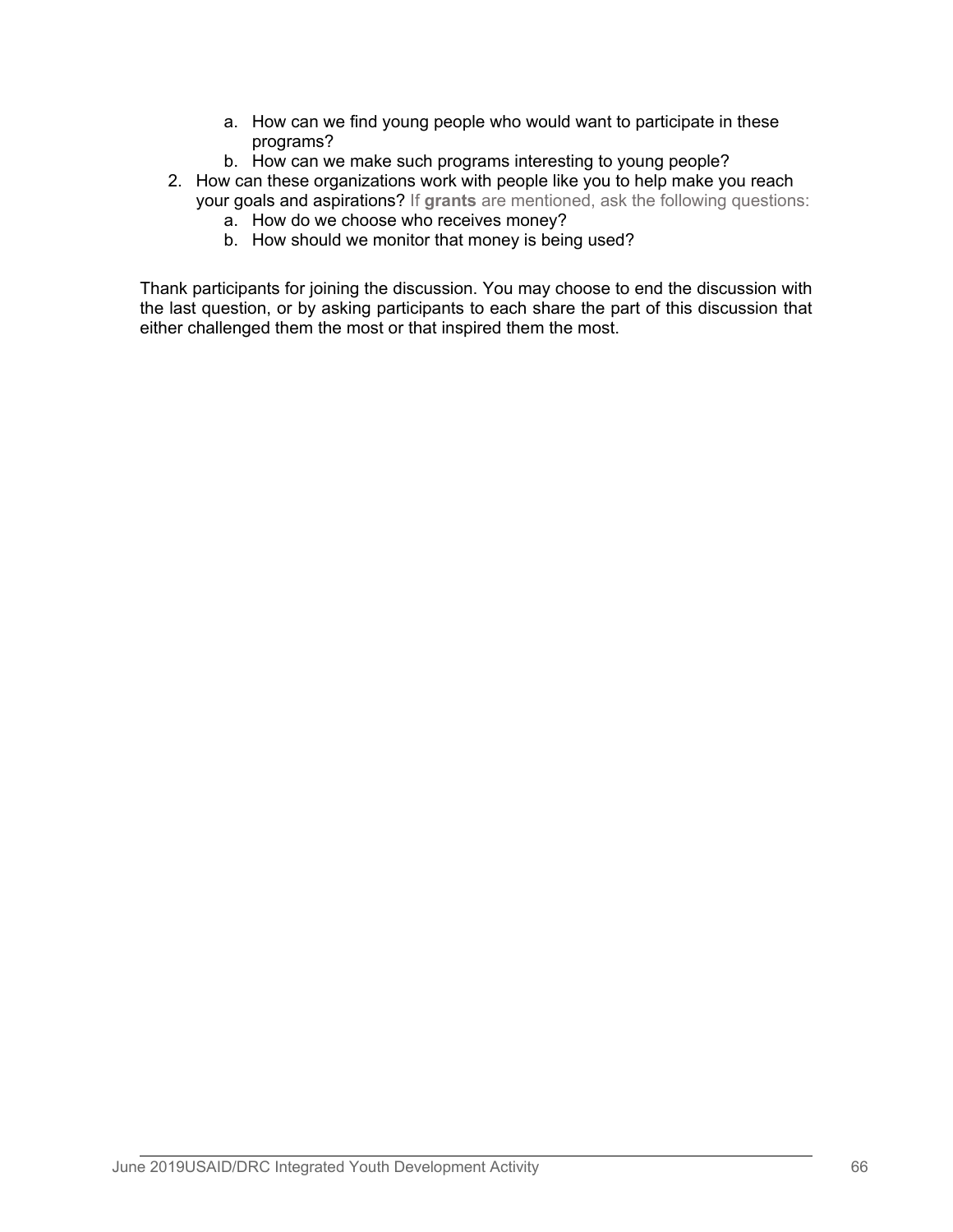# Female Youth Focus Group Discussion Questions

female youth (15-24 years old) | ninety minutes | 4 flipcharts, 10 markers

Begin by thanking participants for joining the focus group discussion, and briefly reintroduce yourself. Then, read the consent form, which also serves as an introduction to the discussion. Make sure to give an overview of the different sections of the interview (introductions, questions about the community, conflict dynamics, dividers in the community, connectors in the community, and the future – both as individuals and for the young people as a collective.) Pass out the contact information at the bottom of the form. Ask participants in the room to briefly introduce themselves, making sure they include their age and what they are currently doing (i.e.: enrolled in school or not, working or not.)

## Introduction (10 minutes)

We are going to be talking about our community a lot today, so as an introduction, we should begin by understanding what we as a group think of as "our community."

1. How do you define your community? Who is in it? Who is not? Where does it start and end?

## Conflict Dynamics (15 -20 minutes)

Many people feel that there is a conflict going on in your communities, and the region. The next few questions are about these conflicts so that we may better understand these conflicts from your point of view. Feel free to define "conflict" and provide examples of different types of conflict when presenting this section. Conflict may include interpersonal conflicts, such as between returnees and occupiers, or between neighbors; violent conflicts, such as between different armed groups; etc.

- 1. How would you describe the tension(s) and conflict(s) in your community? A facilitator may choose to draw a map and star and label locations of conflict as participants speak, or invite participants to the map to show where the conflicts occurred.
- 2. What do you think are the key drivers of conflict? Which of these are most responsible for the conflicts continuing?
- 3. How are people being drawn into conflicts? Who are the people involved in the conflict. Why and how are they involved in the conflict?? If **recruitment by armed groups** is mentioned, ask the following questions:
	- a. Do you know anyone that has been recruited by armed groups? If so, in what ways?
	- b. Are there any factors that make certain people more vulnerable to recruitment than others? Is it the same for males and females? People of certain ethnicities? IDPs? People with disabilities?
	- c. What do you do to stay safe from armed groups?

A facilitator may choose to refer back to the map and add in stick figures for the different actors participating in different kinds of conflict.

- 4. Are there certain places or times of the day or year that these conflicts are more significant or less significant?
	- a. What is the reason that safety risks might change from day to day?
	- b. Is there any way that community members may know about the risks in their area on a regular basis?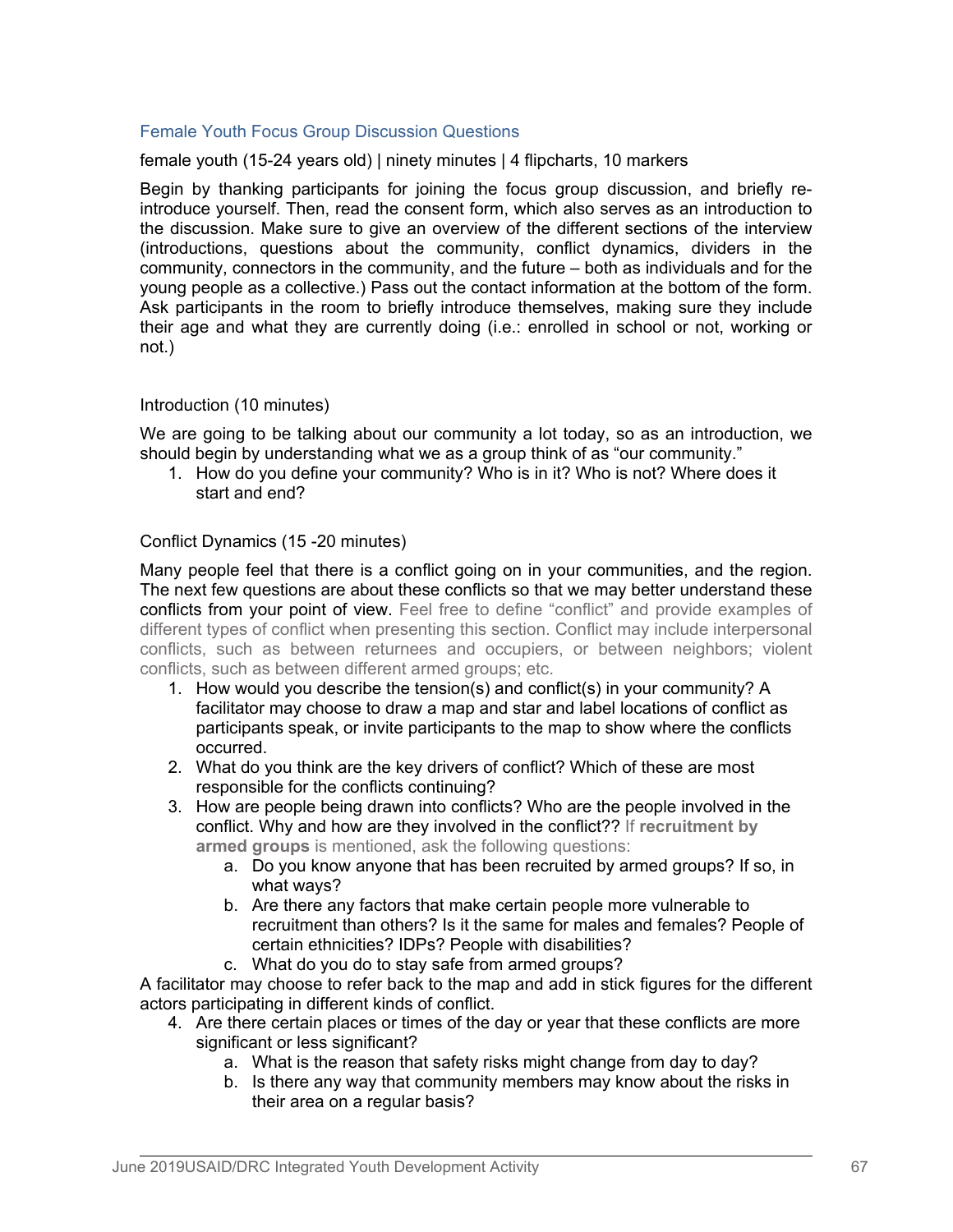- 5. How are you as young people affected by these conflicts? Which aspects of the conflicts affect you as young people the most? Place a new sheet of the flipchart paper next to the map and map responses to this question.
	- a. Do certain members of the community experience the conflicts in a different way? Males/females? People of certain ethnicities? IDPs? People with disabilities?
- 6. How do the conflicts affect education? The opportunity to find work?
- 7. How is the community responding to these local conflicts? What methods are in place for conflict resolution?

# Community Dividers (10-20 minutes)

The following questions are about things, practices, events, places that divide people and create tensions in the community.

- 1. What are the things people fight over in this community? Probing: Do people fight over resources? Ideas? Traditional practices? Write down participant responses on a flip chart.
- 2. Are people affected by these things that divide the community the same way?
	- a. Is there a difference in the way men, women, boys and girls react to these things? People of different ethnicities? People with disabilities?
- 3. Do you think that these reactions occur across the country, outside of your community? How are they similar or different? Refer to the flipchart during this question and identify which activities participants feel are most similar in other parts of the country (such as by starring or circling the idea.)

# Community Connectors (10 -20 minutes)

The following questions are about how you and your community come together despite the conflicts you described.

1. What brings people together in these communities? Probing: Where do people meet? What do people do together? Have these changed because of conflict? Why or why not?

Write down each of the responses on the flipchart, and refer to these activities in the next question, asking how young people relate to each activity they have mentioned.

- 2. Are you, as young people, encouraged to participate in these activities? Are there other ways in which young people come together that are specific to only young people?
	- a. Are you currently involved in any organization in your community? If yes, ask: Which one(s)? What is your role in these organizations? If no, ask: Why not?
- 3. Do you think that these activities occur across the country, outside of your community? How is it similar or different?

Provide participants with the opportunity for a short, ten-minute break. Participants should be encouraged to move around. If participants do not wish to take a break, continue with the discussion.

# Aspirations and the Future (10-20 minutes)

As we discuss the bigger picture of the DRC, we would like to look to the future of your lives. We will be asking a few questions about your goals, aspirations, dreams, and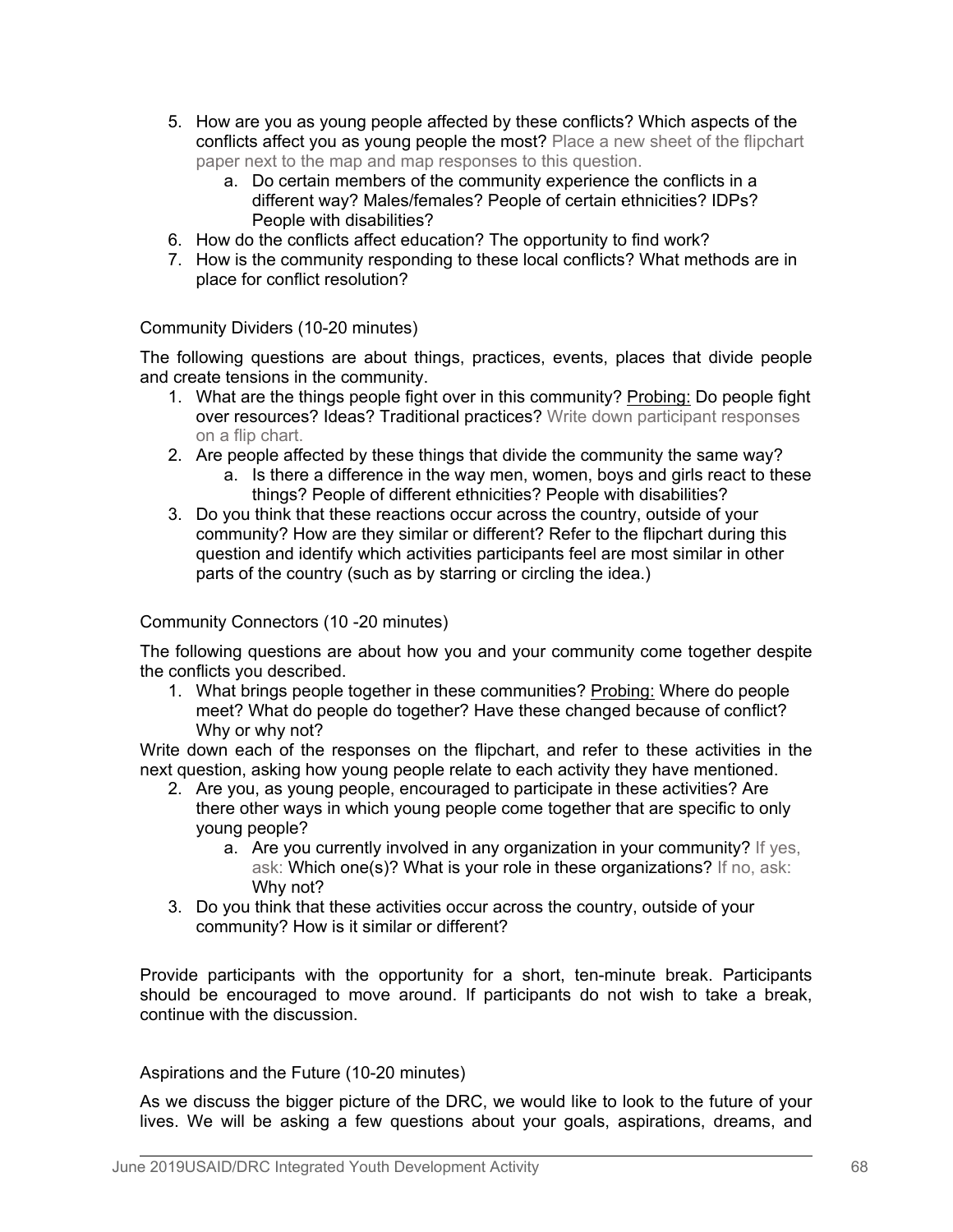hopes for yourself in the future. We would like you to take a moment and reflect on the first question we ask.

- 1. What are some of your goals and dreams for the future? Provide participants with two minutes to reflect on the question before asking participants to share. Allow participants to write or draw their answers on paper before sharing. Write all answers on a flipchart to promote a level playing field for all respondents and anonymize the answers. Be sure to also share your response to build trust.
	- a. What support do you feel you have to realize those goals? Who is most supportive? Least supportive? Why?
	- b. What happens to young people who succeed in terms of career, salary, and resources such as land? Probing: How are they received by the community? What are the benefits they receive from the community? What are the challenges they face? Are there any risks?
- 2. What are your expectations regarding education? Probing: Do you think education is important to other members of the community? For both males and females?
- 3. What are your hopes for earning a living?
	- a. Do you think there are any challenges to this? If so, what are the challenges?
	- b. Do you think it is harder or easier for certain people? For example, are the challenges the same for men and women? All groups?
	- c. Do you think it is harder to find a job in certain professions? Why or why not?
	- d. Are there certain people who make these challenges easier? Harder?
	- e. Do you think schooling has or will help you achieve those goals?
- 4. Is having a voice in the community important to you? Why or why not? If yes, ask the following questions:
	- a. How do you hope to use your voice in the community?
	- b. What are the ways in which you can already, if at all? How would you like to increase those opportunities in the future?
	- c. What about on a more national scale?

Future Programming (10-20 minutes)

As you already know, we work for an organization that hopes to be working in this community with young people like you. I would like to ask you a few questions about other organizations who may have worked here in the past, and hear what you think would be best for youth in this community.

- 1. What would you recommend to organizations that are working to support young people in your community? You may prompt the participants by asking them to think about past experiences if there is an instance of past international development work in this community; this prompt will be informed by key informant and in-depth interviews.
- 2. How can these organizations work with people like you to help make you reach your goals and aspirations?

Thank participants for joining the discussion. You may choose to end the discussion with the last question, or by asking participants to each share the part of this discussion that either challenged them the most or that inspired them the most.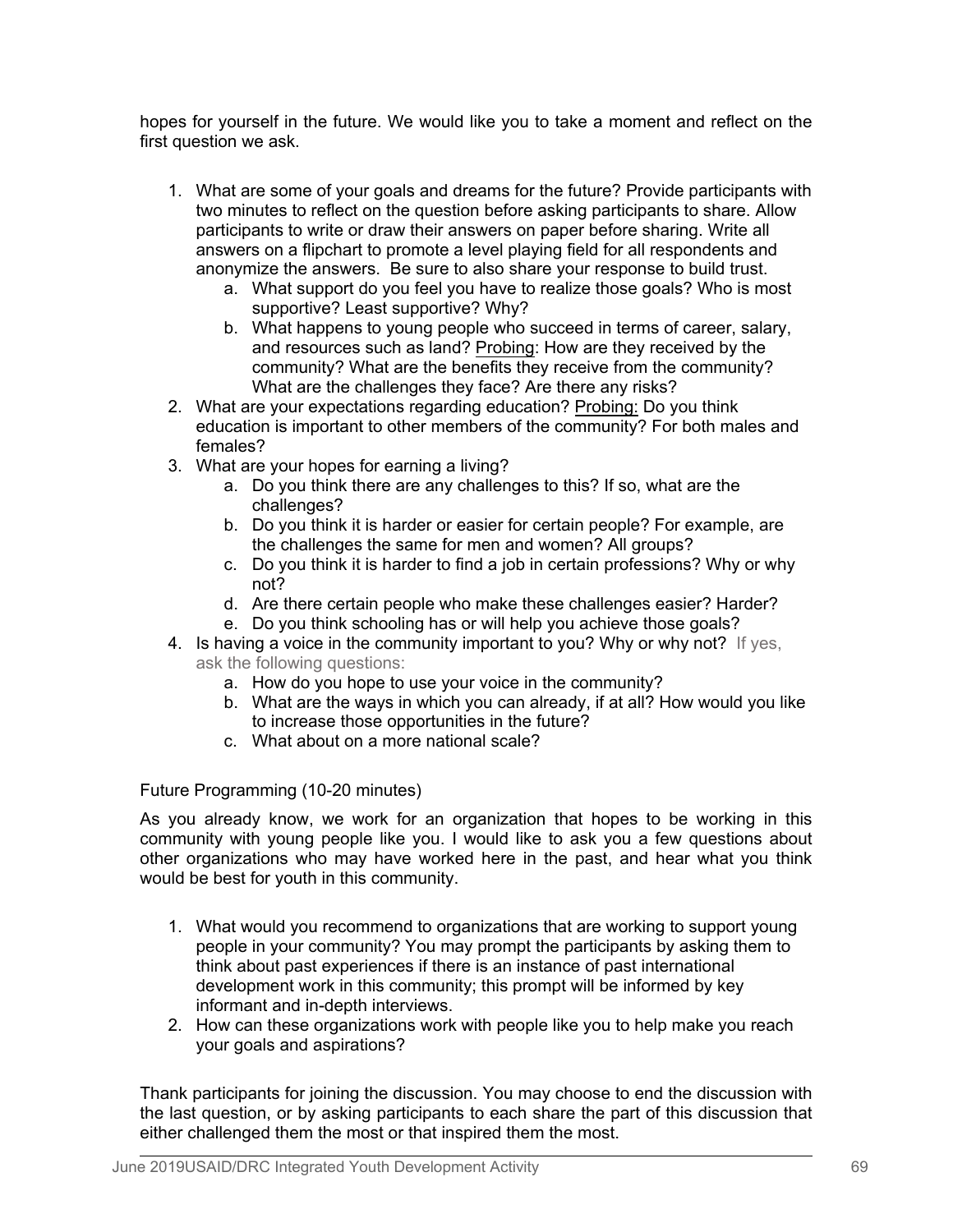# Male Youth Focus Group Discussion Questions

male youth (15-24 years old) | ninety minutes | 4 flipcharts, 10 markers

Begin by thanking participants for joining the focus group discussion, and briefly reintroduce yourself. Then, read the consent form, which also serves as an introduction to the discussion. Make sure to give an overview of the different sections of the interview (introductions, questions about the community, conflict dynamics, dividers in the community, connectors in the community, and the future – both as individuals and for the young people as a collective.) Pass out the contact information at the bottom of the form. Ask participants in the room to briefly introduce themselves, making sure they include their age and what they are currently doing (i.e.: enrolled in school or not, working or not.)

# Introduction (10 minutes)

We are going to be talking about our community a lot today, so as an introduction, we should begin by understanding what we as a group think of as "our community."

1. How do you define your community? Who is in it? Who is not? Where does it start and end?

## Conflict Dynamics (15 -20 minutes)

Many people feel that there is a conflict going on in your communities, and the region. The next few questions are about these conflicts so that we may better understand these conflicts from your point of view. Feel free to define "conflict" and provide examples of different types of conflict when presenting this section. Conflict may include interpersonal conflicts, such as between returnees and occupiers, or between neighbors; violent conflicts, such as between different armed groups; etc.

- 1. How would you describe the tension(s) and conflict(s) in your community? A facilitator may choose to draw a map and star and label locations of conflict as participants speak, or invite participants to the map to show where the conflicts occurred.
- 2. What do you think are the key drivers of conflict? Which of these are most responsible for the conflicts continuing?
- 3. How are people being drawn into conflicts? Who are the people involved in the conflict. Why and how are they involved in the conflict? If **recruitment by armed groups** is mentioned, ask the following questions:
	- a. Do you know anyone that has been recruited by armed groups? If so, in what ways?
	- b. Are there any factors that make certain people more vulnerable to recruitment than others? Is it the same for males and females? People of certain ethnicities? IDPs? People with disabilities?
	- c. What do you do to stay safe from armed groups?

A facilitator may choose to refer back to the map and add in stick figures for the different actors participating in different kinds of conflict.

- 4. Are there certain places or times of the day or year that these conflicts are more significant or less significant?
	- a. What is the reason that safety risks might change from day to day?
	- b. Is there any way that community members may know about the risks in their area on a regular basis?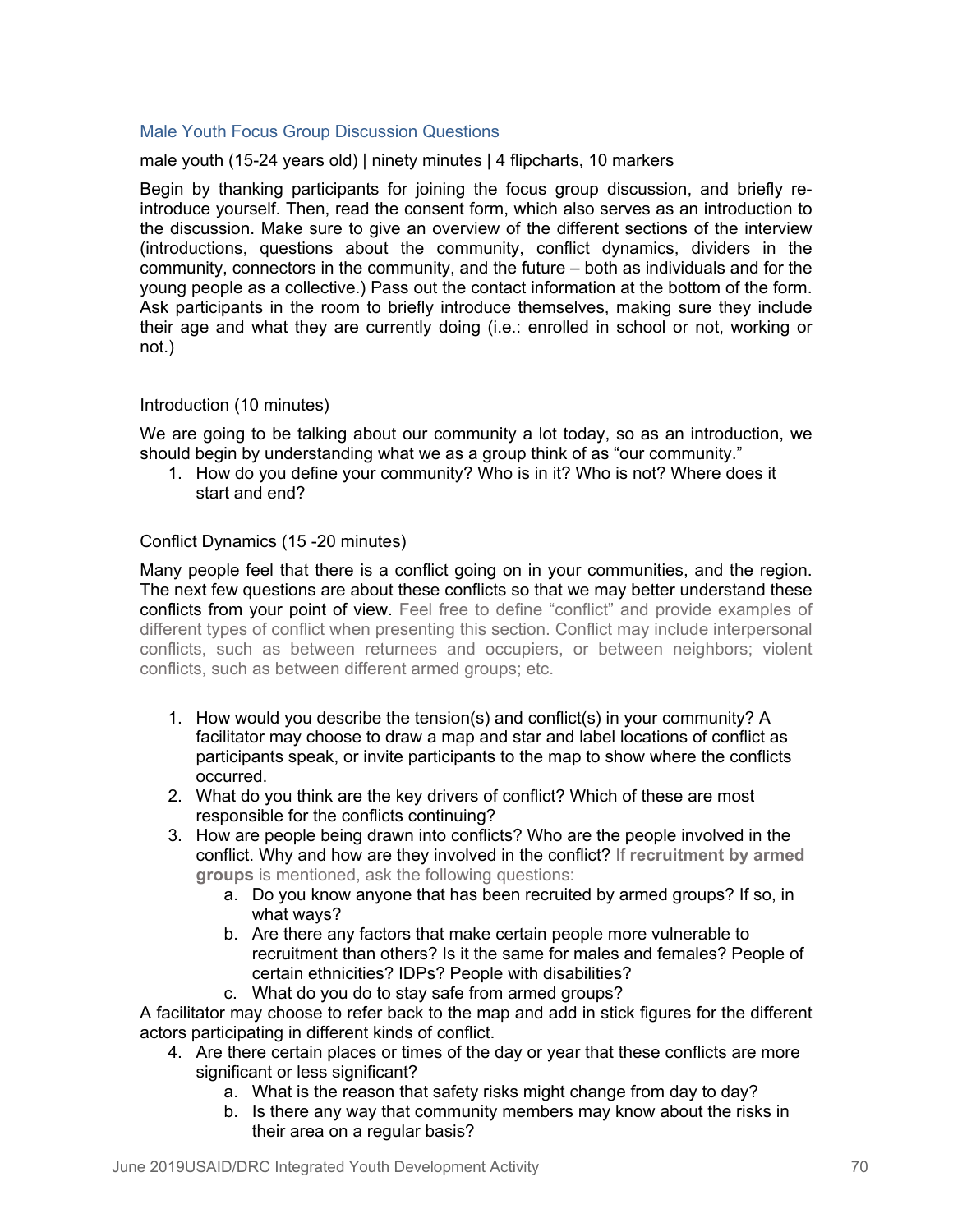- 5. How are you as young people affected by these conflicts? Which aspects of the conflicts affect you as young people the most? Place a new sheet of the flipchart paper next to the map and map responses to this question.
	- a. Do certain members of the community experience the conflicts in a different way? Males/females? People of certain ethnicities? IDPs? People with disabilities?
	- b. How does the conflicts affect education? The opportunity to find work?
- 6. How is the community responding to these local conflicts? What methods are in place for conflict resolution?

# Community Dividers (10-20 minutes)

The following questions are about things, practices, events, places that divide people and create tensions in the community.

- 1. What are the things people fight over in this community? Probing: Do people fight over resources? Ideas? Traditional practices? Write down participant responses on a flip chart.
- 2. Are people affected by these things that divide the community the same way?
	- a. Is there a difference in the way men, women, boys and girls react to these things? People of different ethnicities? People with disabilities?
- 3. Do you think that these reactions occur across the country, outside of your community? How are they similar or different? Refer to the flipchart during this question and identify which activities participants feel are most similar in other parts of the country (such as by starring or circling the idea.)

# Community Connectors (10 -20 minutes)

The following questions are about how you and your community come together despite the conflicts you described.

1. What brings people together in these communities? Probing: Where do people meet? What do people do together? Have these changed because of conflict? Why or why not?

Write down each of the responses on the flipchart, and refer to these activities in the next question, asking how young people relate to each activity they have mentioned.

- 2. Are you, as young people, encouraged to participate in these activities? Are there other ways in which young people come together that are specific to only young people?
	- a. Are you currently involved in any organization in your community? If yes, ask: Which one(s)? What is your role in these organizations? If no, ask: Why not?
- 3. Do you think that these activities occur across the country, outside of your community? How is it similar or different?

Provide participants with the opportunity for a short, ten-minute break. Participants should be encouraged to move around. If participants do not wish to take a break, continue with the discussion.

#### Aspirations and the Future (10-20 minutes)

As we discuss the bigger picture of the DRC, we would like to look to the future of your lives. We will be asking a few questions about your goals, aspirations, dreams, and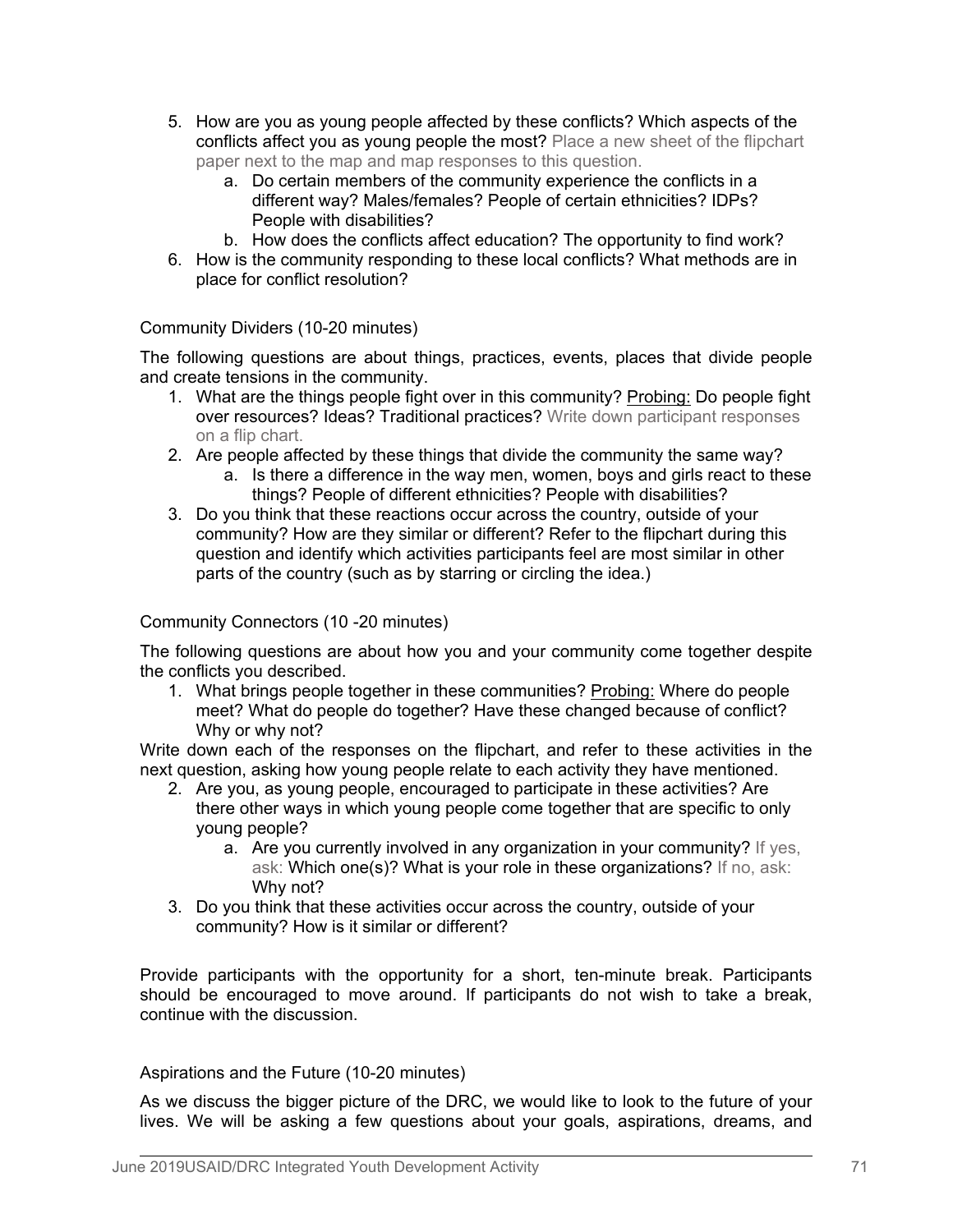hopes for yourself in the future. We would like you to take a moment and reflect on the first question we ask.

- 1. What are some of your goals and dreams for the future? Provide participants with two minutes to reflect on the question before asking participants to share. Allow participants to write or draw their answers on paper before sharing. Write all answers on a flipchart to promote a level playing field for all respondents and anonymize the answers. Be sure to also share your response to build trust.
	- a. What support do you feel you have to realize those goals? Who is most supportive? Least supportive? Why?
	- b. What happens to young people who succeed in terms of career, salary, and resources such as land? Probing: How are they received by the community? What are the benefits they receive from the community? What are the challenges they face? Are there any risks?
- 2. What are your expectations regarding education? Probing: Do you think education is important to other members of the community? For both males and females?
- 3. What are your hopes for earning a living?
	- a. Do you think there are any challenges to this? If so, what are the challenges?
	- b. Do you think it is harder or easier for certain people? For example, are the challenges the same for men and women? All groups?
	- c. Do you think it is harder to find a job in certain professions? Why or why not?
	- d. Are there certain people who make these challenges easier? Harder?
	- e. Do you think schooling has or will help you achieve those goals?
- 4. Is having a voice in the community important to you? Why or why not? If yes, ask the following questions:
	- a. How do you hope to use your voice in the community?
	- b. What are the ways in which you can already, if at all? How would you like to increase those opportunities in the future?
	- c. What about on a more national scale?

Future Programming (10-20 minutes)

As you already know, we work for an organization that hopes to be working in this community with young people like you. I would like to ask you a few questions about other organizations who may have worked here in the past, and hear what you think would be best for youth in this community.

- 1. What would you recommend to organizations that are working to support young people in your community? You may prompt the participants by asking them to think about past experiences if there is an instance of past international development work in this community; this prompt will be informed by key informant and in-depth interviews.
- 2. How can these organizations work with people like you to help make you reach your goals and aspirations?

Thank participants for joining the discussion. You may choose to end the discussion with the last question, or by asking participants to each share the part of this discussion that either challenged them the most or that inspired them the most.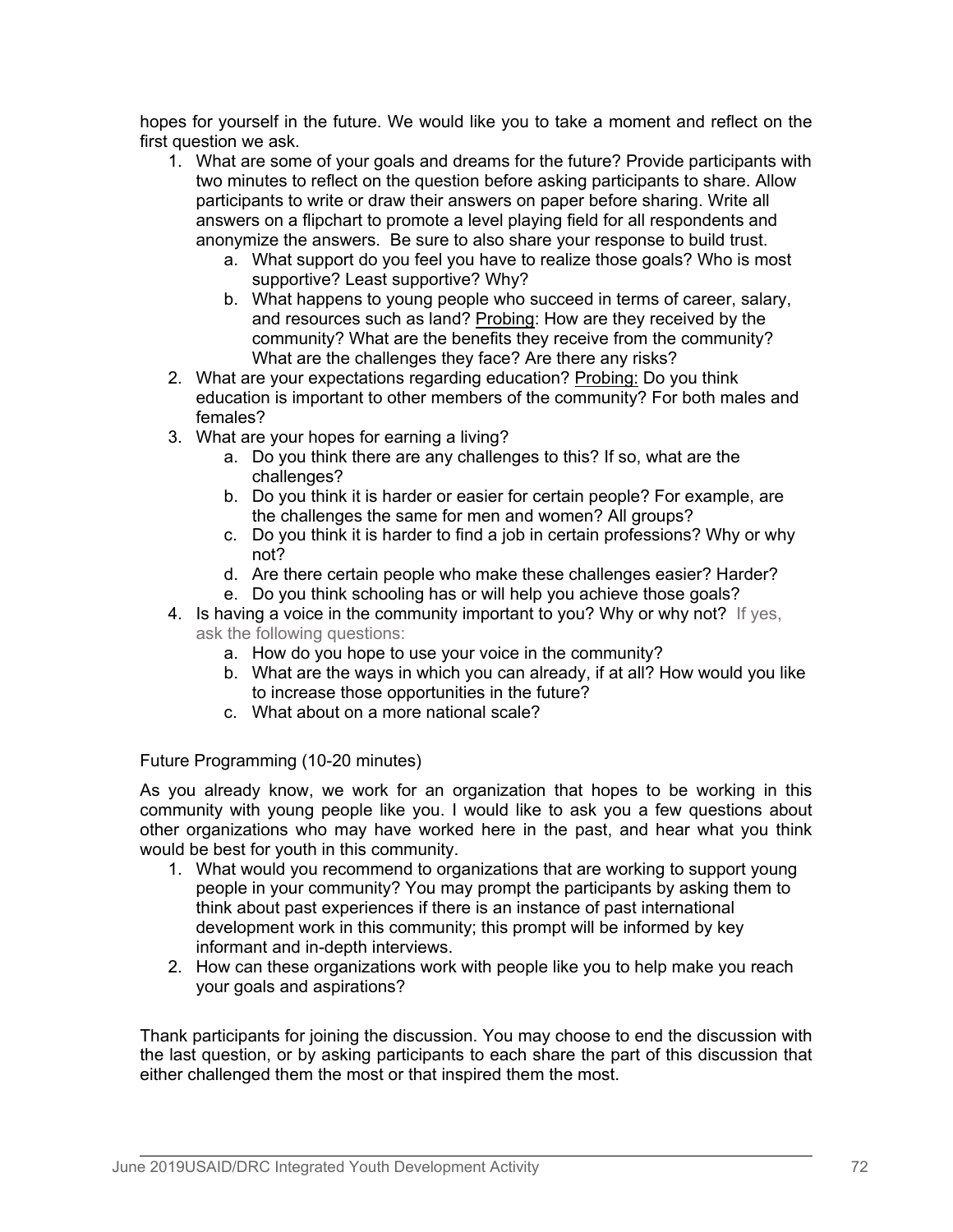## CRS Parents Focus Group Discussion Questions

Mixed gender | ninety minutes |

Begin by thanking participants for joining the focus group discussion, and briefly reintroduce yourself. Make sure to give an overview of the different sections of the interview (introductions, questions about the community, conflict dynamics, dividers in the community, connectors in the community, and the future – and what that means for the program and for youth.) Ask participants in the room to briefly introduce themselves.

## Conflict Dynamics (10-15 minutes)

Many people feel that there is a conflict going on in your communities, and the region. The next few questions are about these conflicts so that we may better understand these conflicts from your point of view.

- 1. How would you describe the conflicts(s) in your region?
	- a. What do you think are the key drivers of conflict?
	- b. Who are the people involved in the conflict. Why and how are they involved in the conflict?
	- c. How are people being drawn into conflicts? NOTE: If recruitment by armed groups is mentioned, ask the following questions:
	- d. Do you know anyone that has been recruited by armed groups? If so, in what ways?
	- e. Are there any factors that make certain people more vulnerable to recruitment than others? Is it the same for males and females? People of certain ethnicities? IDPs?
- 2. Are there certain places or times of the day or year that these conflicts are more significant or less significant?
	- a. What is the reason that safety risks might change from day to day?
	- b. Is there any way that community members may know about the risks in their area on a regular basis?
- 3. How are young people affected by these conflicts? What is the role of young people in the conflicts? Which aspects of the conflicts affect young people the most?
	- a. How is this different than how others in the community are affected? Youth? Adults? Children?
	- b. Do certain members of the community experience the conflicts in a different way? Males/females? People of certain ethnicities?
- 4. How is the community responding to these local conflicts? What methods are in place for conflict resolution? Are youth part of these community methods?

Community Dividers (10 minutes)

- 1. What are the main demographic and identity groups in this community?
	- a. In what ways are, groups treated unequal (including women, displaced and disabled people)?
	- b. Are there norms and practices that lead to the exclusion of a certain group?
	- c. How does this exclusion impact the well-being of people in the excluded groups? How does that contribute to the conflict?
	- d. Are there ongoing tensions between identity groups that could be exacerbated by policies, systems or programs to promote youth livelihoods?

Community Connectors (10-15 minutes)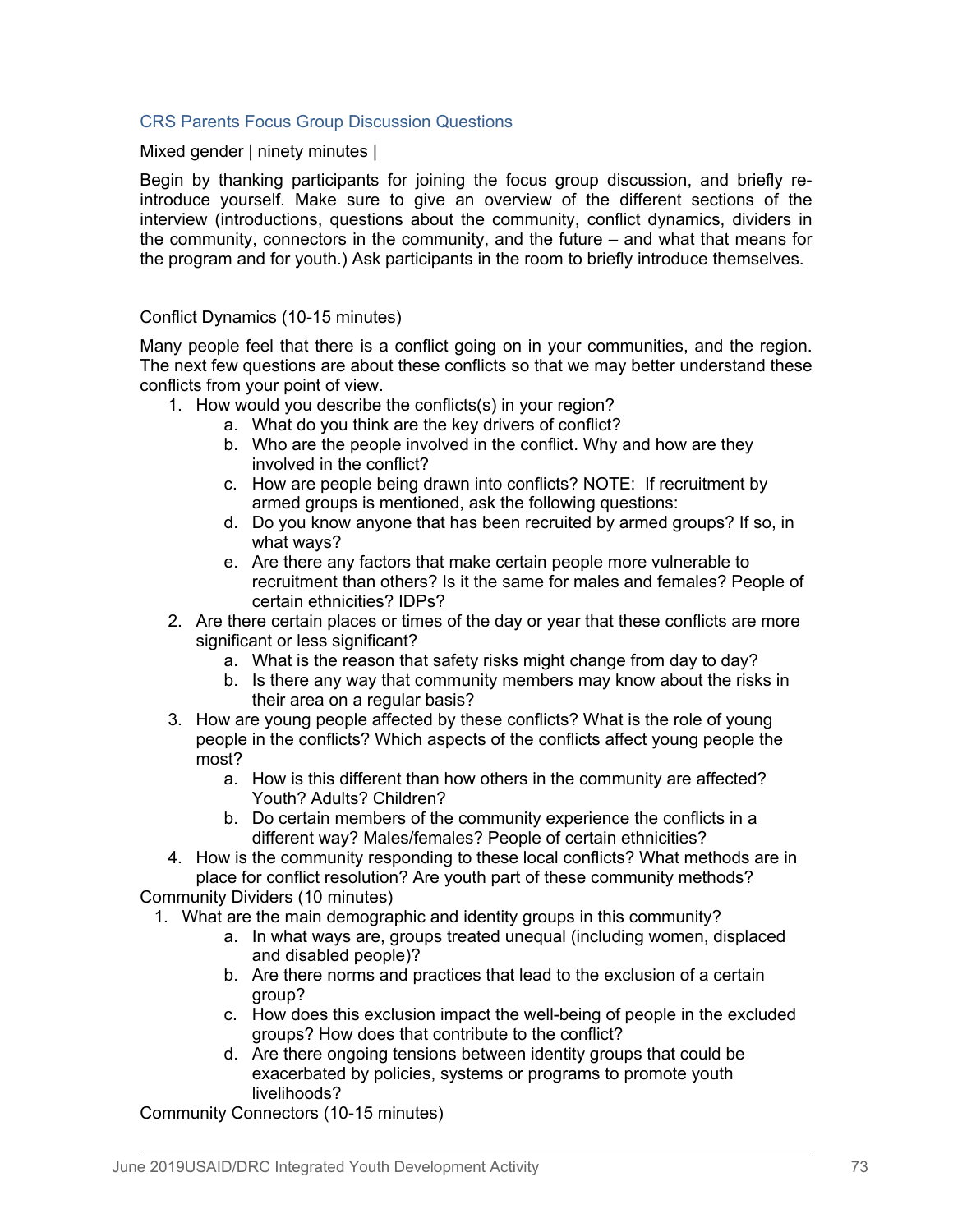The following questions are about how you and your community come together despite the conflicts you described.

- 1. What brings people together in your communities? Probing: Where do people meet? What do people do together?
- 2. Are young people encouraged to participate in these activities? Are there other ways in which young people come together that are specific to only young people?
- 3. Do you think that these activities occur across the country, outside of your community? How is it similar or different?

Education and conflict Interaction (20-30 minutes)

- 1. In your community, is educating youth equally important for boys and girls? Why? Why not? What about kids with disabilities?
	- a. What factors are considered in deciding to send boys to school compared to girls? What about Children with disabilities?
	- b. What are some of the reasons why a youth might never start school?
	- c. Are these different for boys compared to girls? Youth with disabilities?
- 2. What are some of the reasons why youth might start school, and then leave?
	- a. Are these different for boys compared to girls? What about youth with disabilities?
- 3. How do you feel about the teaching quality of CRS compared to regular schools?
	- a. What factors are considered in deciding whether to send your child to a CRS compare to a regular school?
- 4. What are some challenges a youth might face in trying to move from a CRS to a regular school? Prompt; Are these different for girls than boys ? What about youth with disabilities?
- 5. Do you have any concern about safety in a CRS as compared to regular school? Prompt: Are the different for girls and boys? Children with disabilities?

Transition: Now I am going to ask a few questions about forms of violence and physical risks that students might face within schools. ). If you do not feel comfortable to answering, you can choose not to respond. You MUST NOT under any circumstances use people's names or share any information about other people that might be identifiable.

- 1. Do you think that students are always safe when they are at school?
	- a. If not, what are the reasons why students sometimes do not feel safe at school?
	- b. What or who causes students sometimes to not be safe at school?
	- c. Where does it happen?
	- d. Are there any factors that make girls more vulnerable compared to boys? Children with disabilities?
- 2. What are the main responses when violence occurs between a student and a teacher, other adults or older youth in school? [Prompt: Community response, Parent response, School response]
	- a. Are the responses different for boys compared to girls? Youth with disabilities?
	- b. In these cases, how does it affect the student?
	- c. What happens to the perpetrator/person causing the violence?
- 3. What are the main factors that enable people to respond to or prevent violent incidents in schools?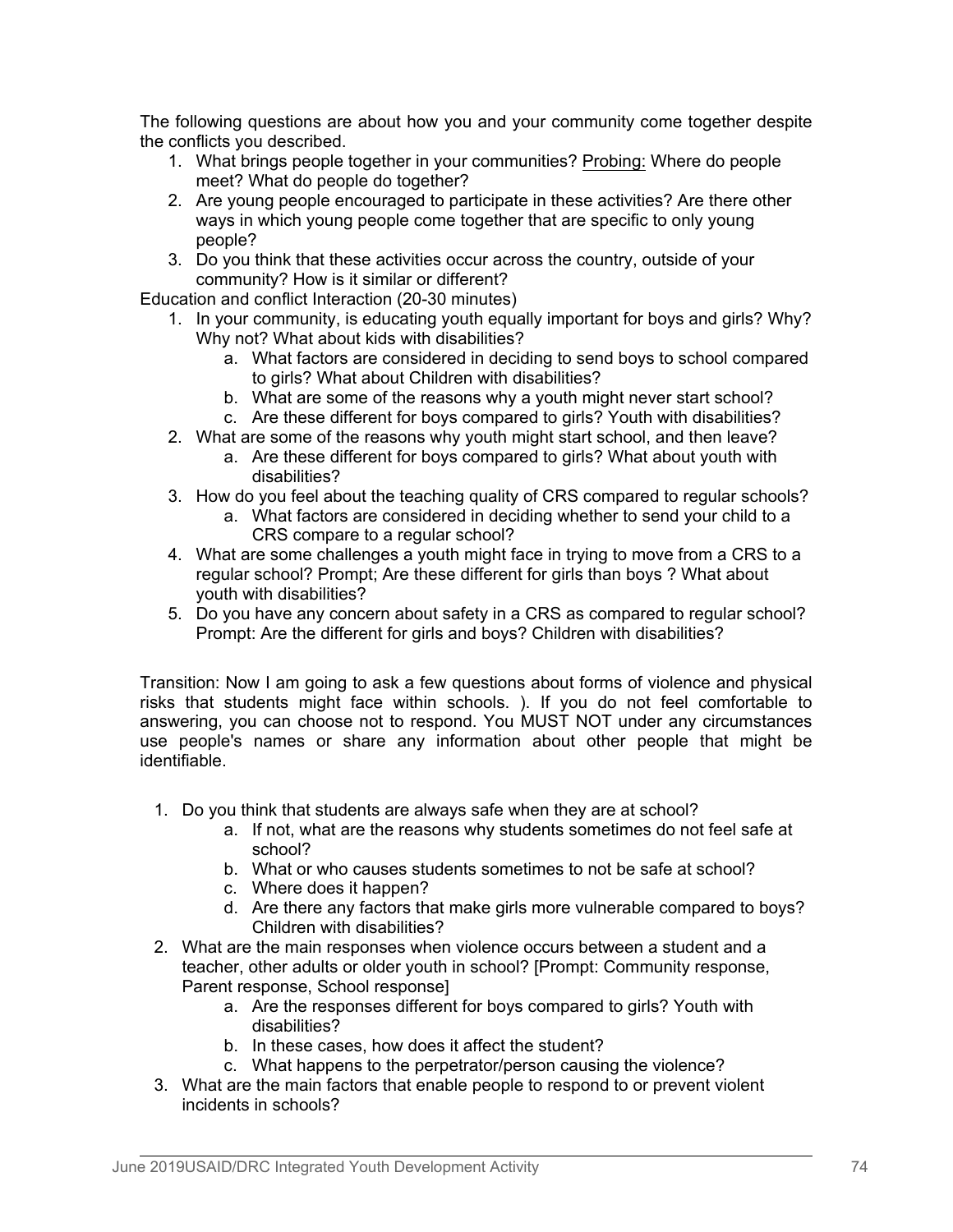- a. Do survivors/youth who survived violence look for help or report the incident when they experience violence? If so, why or why not? Is this different for boys and girls?
- b. What would make people more comfortable to report these incidents especially when they occur in school?
- 4. Are you aware of the existence of support networks or services that address cases of violence in your community?
	- a. If yes, are these services mostly responsive (after the incident) or are they preventative?
	- b. Are these services accessible to youth in the community? If so, how?
- 5. What are the main factors that enable people to respond to to or prevent violent incidents in schools?
	- a. Do survivors/youth who survived violence look for help or report the incident when they experience violence in or around schools? If so, why or why not? Is this different for boys and girls?
	- b. What would make people more comfortable to report these incidents especially when they occur in school?
- 6. What types of emotional and psychological problems are students experiencing, in your opinion?
	- a. How does emotional and psychological problems impact student wellbeing and learning within the school setting?
	- b. What, if anything, is being done to try to help students dealing with emotional and psychological problems as a result of this?

Future Programming (15 minutes)

- 1. Have there been programs that give participants goods like kits the region? What about payments like stipends or cash?
	- a. What types of risks or tensions has this/ could this create? How could they be prevented?
	- b. What types of risks or tensions has this/ could this create is participants are selected randomly? What about based on education? What about based on community where they come from? How could they be prevented?
- 2. In your opinion, what are the most important things school communities are doing to improve safety and keep children and youth in school?
	- a. How are school and community leaders supporting students to stay safe and learn?
	- b. How are parents supporting students to stay safe and learn?

What support are needed from Ministries? What support is needed from major donors, in particular, USAID

Thank participants for joining the discussion. You may choose to end the discussion with the last question, or by asking participants to each share the part of this discussion that either challenged them the most or that inspired them the most.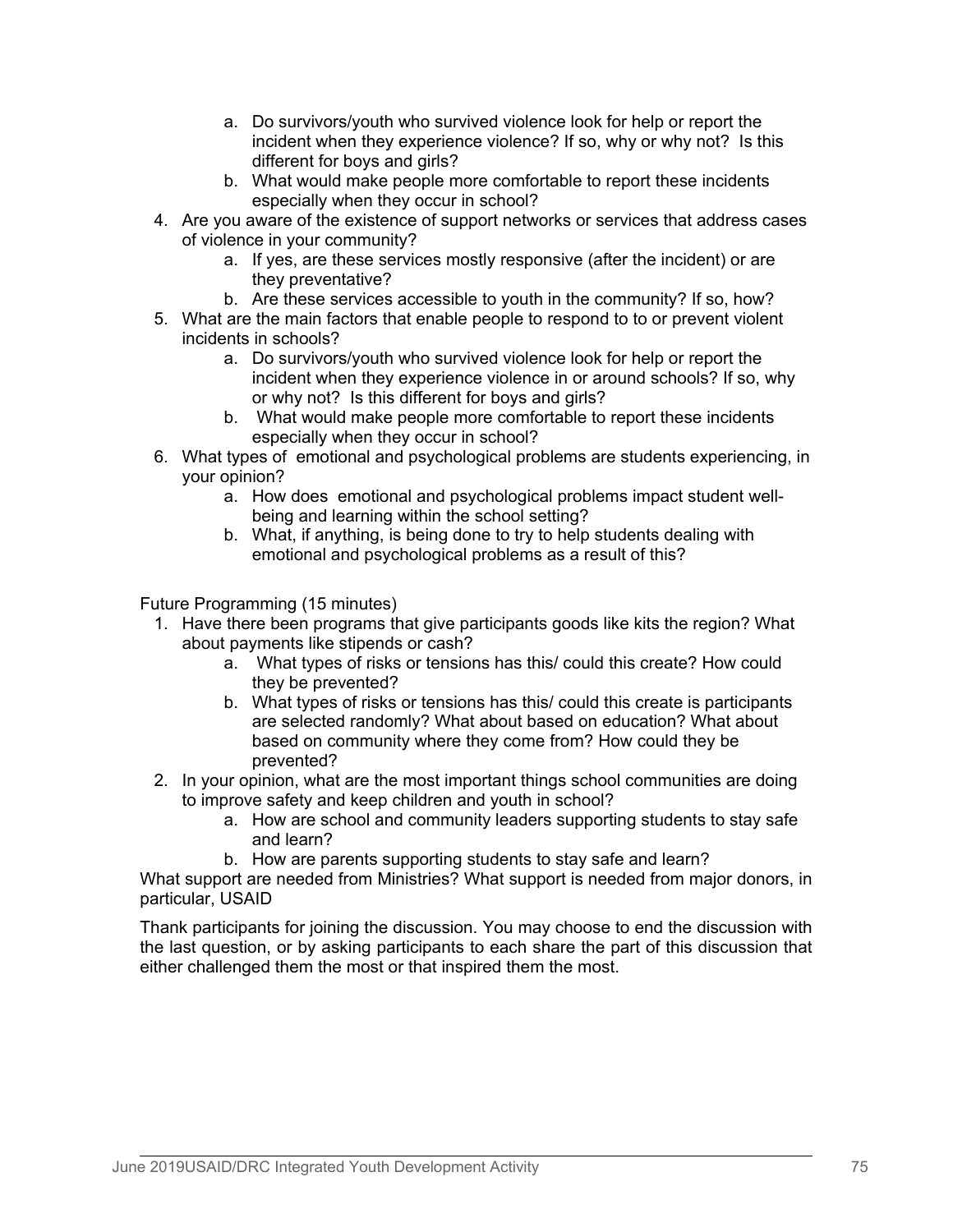# CAP Parents Focus Group Discussion Questions

## Mixed gender | ninety minutes |

Begin by thanking participants for joining the focus group discussion, and briefly reintroduce yourself. Make sure to give an overview of the different sections of the interview (introductions, questions about the community, conflict dynamics, dividers in the community, connectors in the community, and the future – and what that means for the program and for youth.) Ask participants in the room to briefly introduce themselves.

## Conflict Dynamics (10-15 minutes)

Many people feel that there is a conflict going on in your communities, and the region. The next few questions are about these conflicts so that we may better understand these conflicts from your point of view.

- 1. How would you describe the conflicts(s) in your region?
	- a. What do you think are the key drivers of conflict?
	- b. Who are the people involved in the conflict. Why and how are they involved in the conflict?
	- c. How are people being drawn into conflicts? NOTE: If recruitment by armed groups is mentioned, ask the following questions:
	- d. Do you know anyone that has been recruited by armed groups? If so, in what ways?
	- e. Are there any factors that make certain people more vulnerable to recruitment than others? Is it the same for males and females? People of certain ethnicities? IDPs?
- 2. Are there certain places or times of the day or year that these conflicts are more significant or less significant?
	- a. What is the reason that safety risks might change from day to day?
	- b. Is there any way that community members may know about the risks in their area on a regular basis?
- 3. How are young people affected by these conflicts? What is the role of young people in the conflicts? Which aspects of the conflicts affect young people the most?
	- a. How is this different than how others in the community are affected? Youth? Adults? Children?
	- b. Do certain members of the community experience the conflicts in a different way? Males/females? People of certain ethnicities?
- 4. How is the community responding to these local conflicts? What methods are in place for conflict resolution? Are youth part of these community methods?

Community Dividers (10 minutes)

- 7. What are the main demographic and identity groups in this community?
	- a. In what ways are, groups treated unequal (including women, displaced and disabled people)?
	- b. Are there norms and practices that lead to the exclusion of a certain group?
	- c. How does this exclusion impact the well-being of people in the excluded groups? How does that contribute to the conflict?
	- d. Are there ongoing tensions between identity groups that could be exacerbated by policies, systems or programs to promote youth livelihoods?

Community Connectors (10-15 minutes)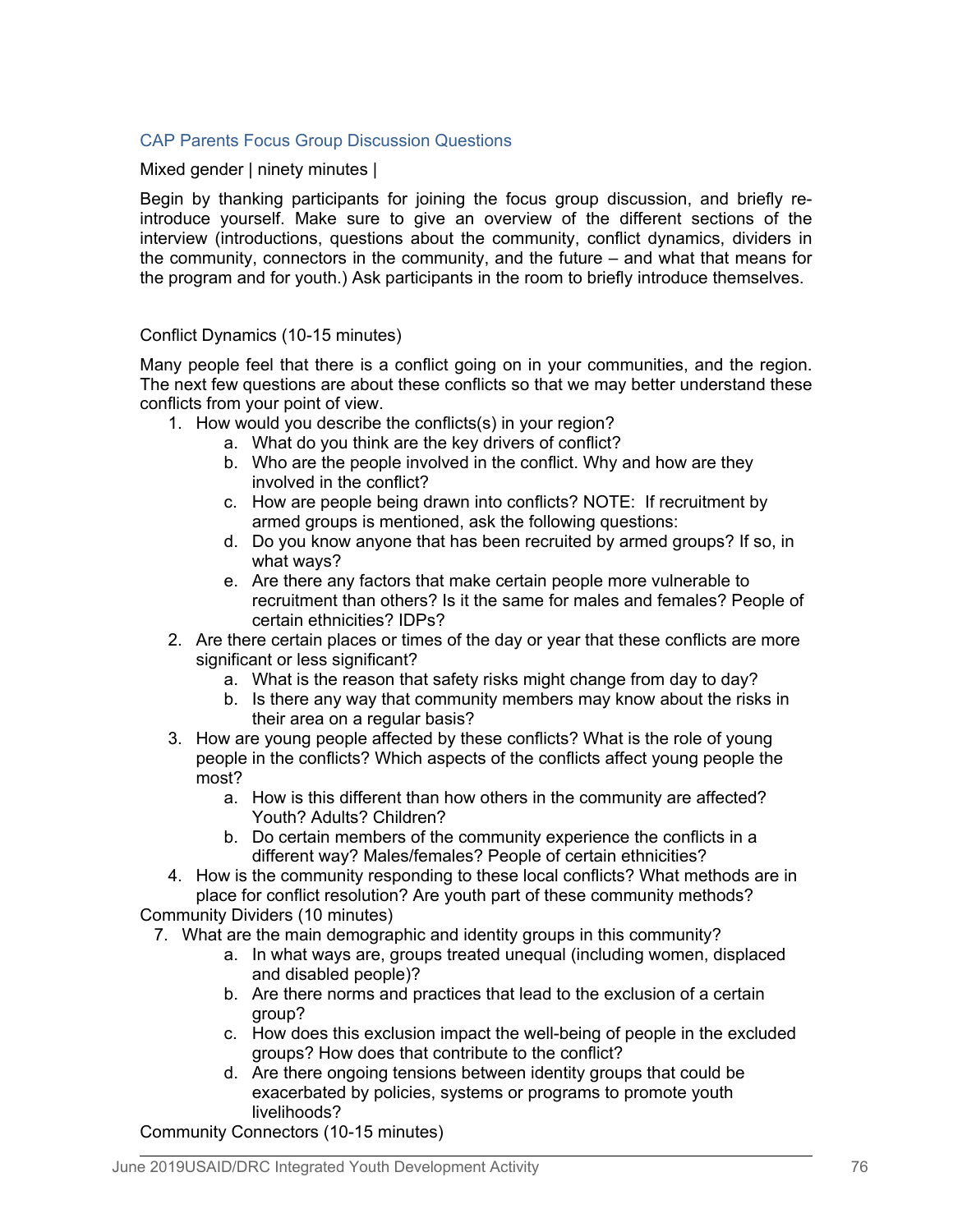The following questions are about how you and your community come together despite the conflicts you described.

- 4. What brings people together in your community? Probing: Where do people meet? What do people do together?
- 5. Are young people encouraged to participate in these activities? Are there other ways in which young people come together that are specific to only young people?
- 6. Do you think that these activities occur across the country, outside of your community? How is it similar or different?

Education and conflict Interaction (20-30 minutes)

- 1. In your community, is educating youth equally important for boys and girls? Why? Why not? What about kids with disabilities?
	- a. What factors are considered in deciding to send boys to school compared to girls? What about Children with disabilities?
	- b. What are some of the reasons why a youth might never start school?
	- c. Are these different for boys compared to girls? Youth with disabilities?
- 2. What are some of the reasons why youth might start school, and then leave?
	- a. Are these different for boys compared to girls? What about youth with disabilities?
- 3. How do you feel about the teaching quality of CAP compared to regular schools?
	- a. What factors are considered in deciding whether to send your child to a CAP compare to a regular school?
- 4. What are some challenges a youth might face in trying to move from a CAP to a regular school? Prompt; Are these different for girls than boys ? What about youth with disabilities?
- 5. Do you have any concern about safety in a CAP as compared to regular school? Prompt: Are the different for girls and boys? Children with disabilities?

Transition: Now I am going to ask a few questions about forms of violence and physical risks that students might face within schools. ). If you do not feel comfortable to answering, you can choose not to respond. You MUST NOT under any circumstances use people's names or share any information about other people that might be identifiable.

- 8. Do you think that students are always safe when they are at school?
	- c. If not, what are the reasons why students sometimes do not feel safe at school?
	- d. What or who causes students sometimes to not be safe at school?
	- e. Where does it happen?
	- f. Are there any factors that make girls more vulnerable compared to boys? Children with disabilities?
- 9. What are the main responses when violence occurs between a student and a teacher, other adults or older youth in school? [Prompt: Community response, Parent response, School response]
	- g. Are the responses different for boys compared to girls? Youth with disabilities?
	- h. In these cases, how does it affect the student?
	- i. What happens to the perpetrator/person causing the violence?
- 10. What are the main factors that enable people to respond to or prevent violent incidents in schools?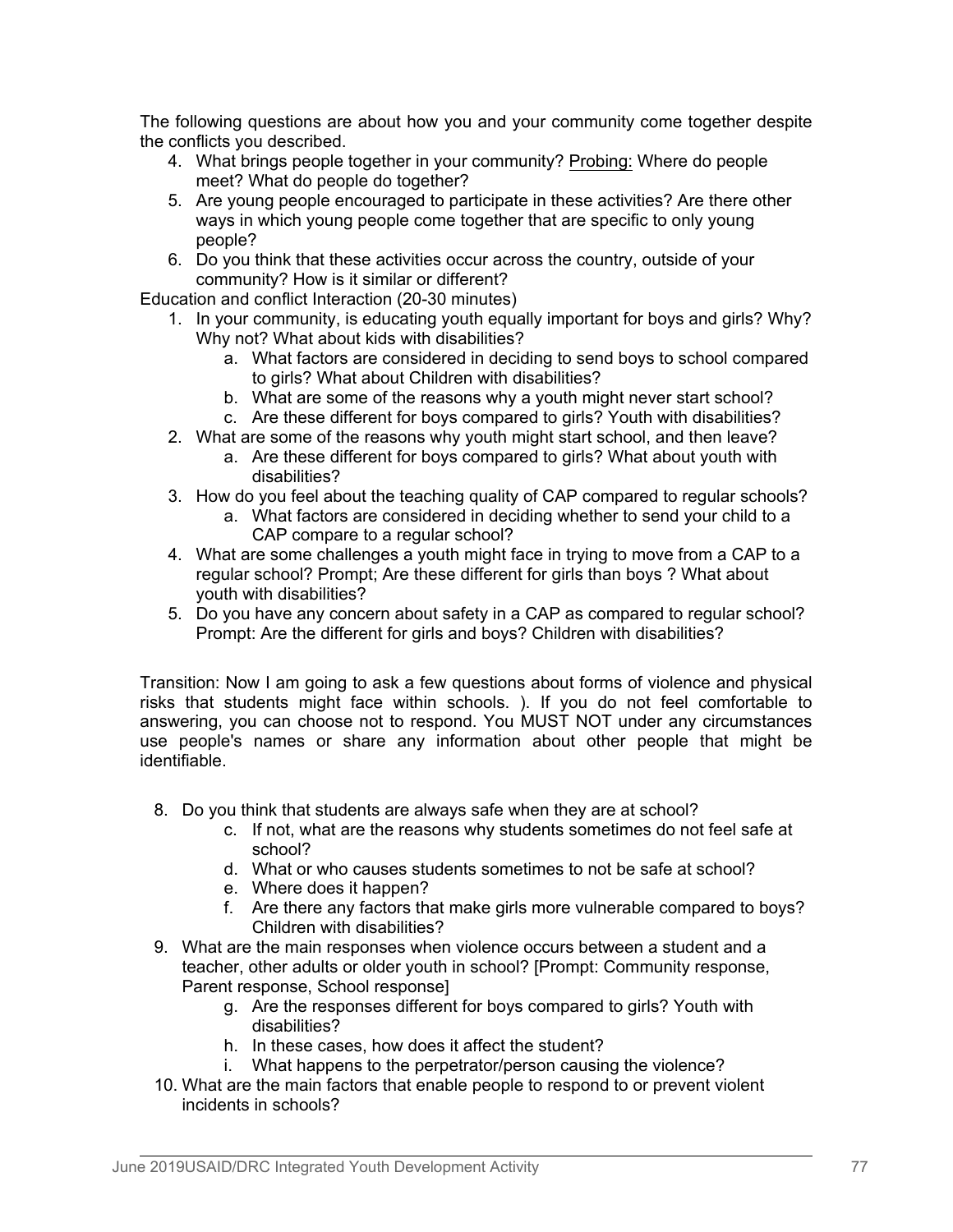- j. Do survivors/youth who survived violence look for help or report the incident when they experience violence? If so, why or why not? Is this different for boys and girls?
- k. What would make people more comfortable to report these incidents especially when they occur in school?
- 11. Are you aware of the existence of support networks or services that address cases of violence in your community?
	- l. If yes, are these services mostly responsive (after the incident) or are they preventative?
	- m. Are these services accessible to youth in the community? If so, how?
- 12. What are the main factors that enable people to respond to to or prevent violent incidents in schools?
	- a. Do survivors/youth who survived violence look for help or report the incident when they experience violence in or around schools? If so, why or why not? Is this different for boys and girls?
	- b. What would make people more comfortable to report these incidents especially when they occur in school?
- 13. What types of emotional and psychological problems are students experiencing, in your opinion?
	- a. How does emotional and psychological problems impact student wellbeing and learning within the school setting?
	- b. What, if anything, is being done to try to help students dealing with emotional and psychological problems as a result of this?

Future Programming (15 minutes)

- 3. Have there been programs that give participants goods like kits the region? What about payments like stipends or cash?
	- c. What types of risks or tensions has this/ could this create? How could they be prevented?
	- d. What types of risks or tensions has this/ could this create is participants are selected randomly? What about based on education? What about based on community where they come from? How could they be prevented?
- 4. In your opinion, what are the most important things school communities are doing to improve safety and keep children and youth in school?
	- c. How are school and community leaders supporting students to stay safe and learn?
	- d. How are parents supporting students to stay safe and learn?

What support are needed from Ministries? What support is needed from major donors, in particular, USAID?

Thank participants for joining the discussion. You may choose to end the discussion with the last question, or by asking participants to each share the part of this discussion that either challenged them the most or that inspired them the most.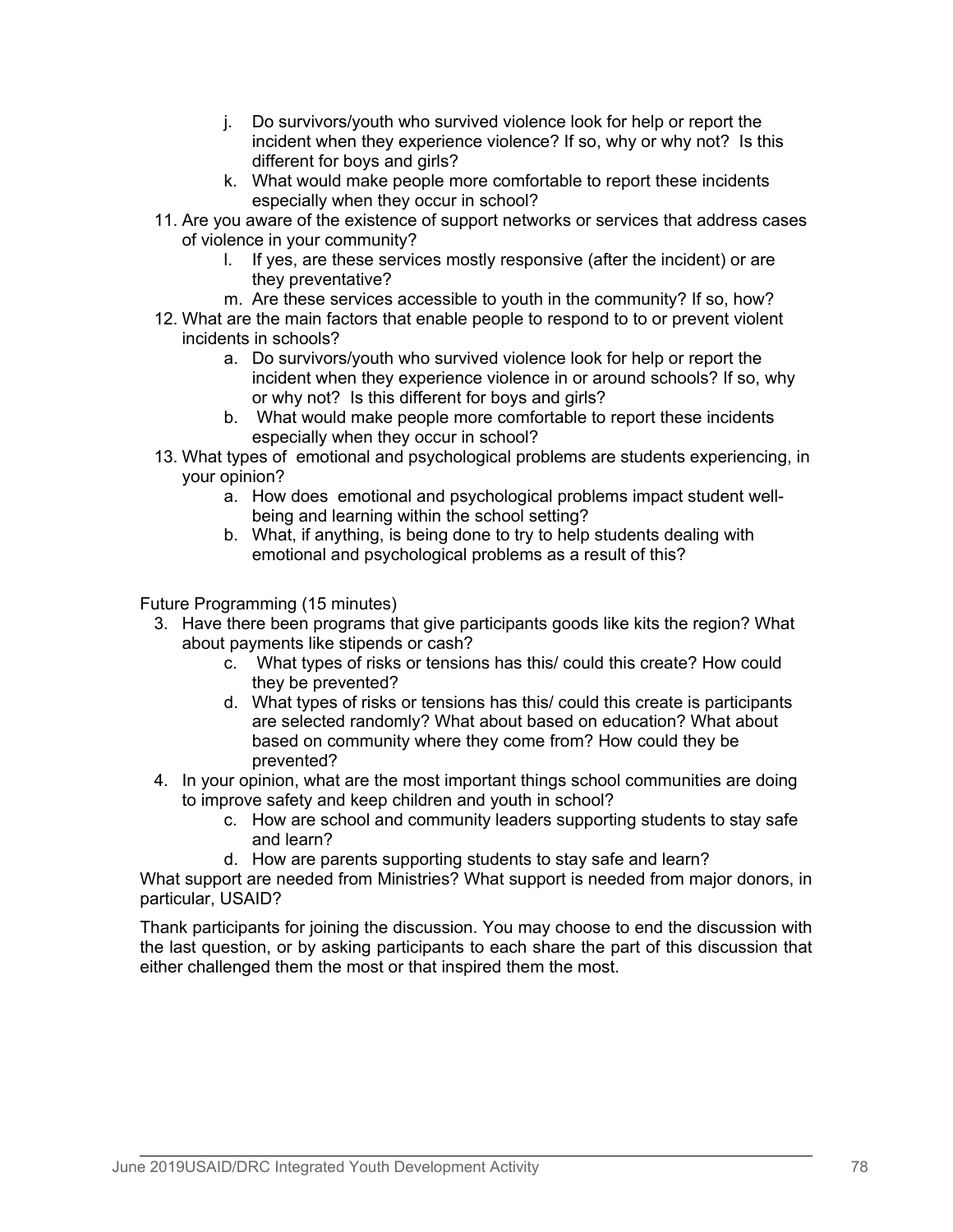# III. Key Informant Interview Tools

## Key Informant Interview of CRS Teachers

### Mixed Gender | ninety minutes |

Begin by thanking participant for agreeing to an interview, and briefly re-introduce yourself and the program. Then, read the consent form, which also serves as an introduction to the discussion. Make sure to give an overview of the different sections of the interview. Give a copy of the consent form with the contact information at the bottom of the form. Ask participant to introduce themselves as the first questions.

## Conflict Dynamics (10-15 minutes)

Many people feel that there is a conflict going on in your communities, and the region. The next few questions are about these conflicts so that we may better understand these conflicts from your point of view.

- 1. How would you describe the conflicts(s) in your region?
	- a. What do you think are the key drivers of conflict?
	- b. Who are the people involved in the conflict. Why and how are they involved in the conflict?
	- c. How are people being drawn into conflicts? NOTE: If recruitment by armed groups is mentioned, ask the following questions:
	- d. Do you know youth who has been recruited by armed groups? If so, in what ways?
	- e. Are there any factors that make certain people more vulnerable to recruitment than others? Is it the same for males and females? People of certain ethnicities? IDPs?
- 2. Are there certain places or times of the day or year that these conflicts are more significant or less significant?
	- a. What is the reason that safety risks might change from day to day?
	- b. Is there any way that community members may know about the risks in their area on a regular basis?

Transition: "great, thanks for that input. I'm going to shift now to the topic of health risks that might affect schools in the area….."

- 3. With the risk of a health emergency or Ebola epidemic, does the school have any safeguards for protecting against or identifying the risk of epidemics before they occur? Please give an example.
	- a. Have these safeguards ever been used? Did they work?
	- b. What kind of preparedness plan or protocol does the school have for responding to the risk of a health epidemic?
	- c. Has the school ever implemented this protocol? Was it successful?
	- d. What more would need to be done to make it more effective?
	- e. In the case of temporary school closure, as a result of conflict or health emergencies how could classes continue?
	- f. What impact could the conflict have on the a potential health epidemic in the region?

Community Dividers (10 minutes)

1. How are young people affected by these conflicts? What is the role of young people in the conflicts? Which aspects of the conflicts affect young people the most?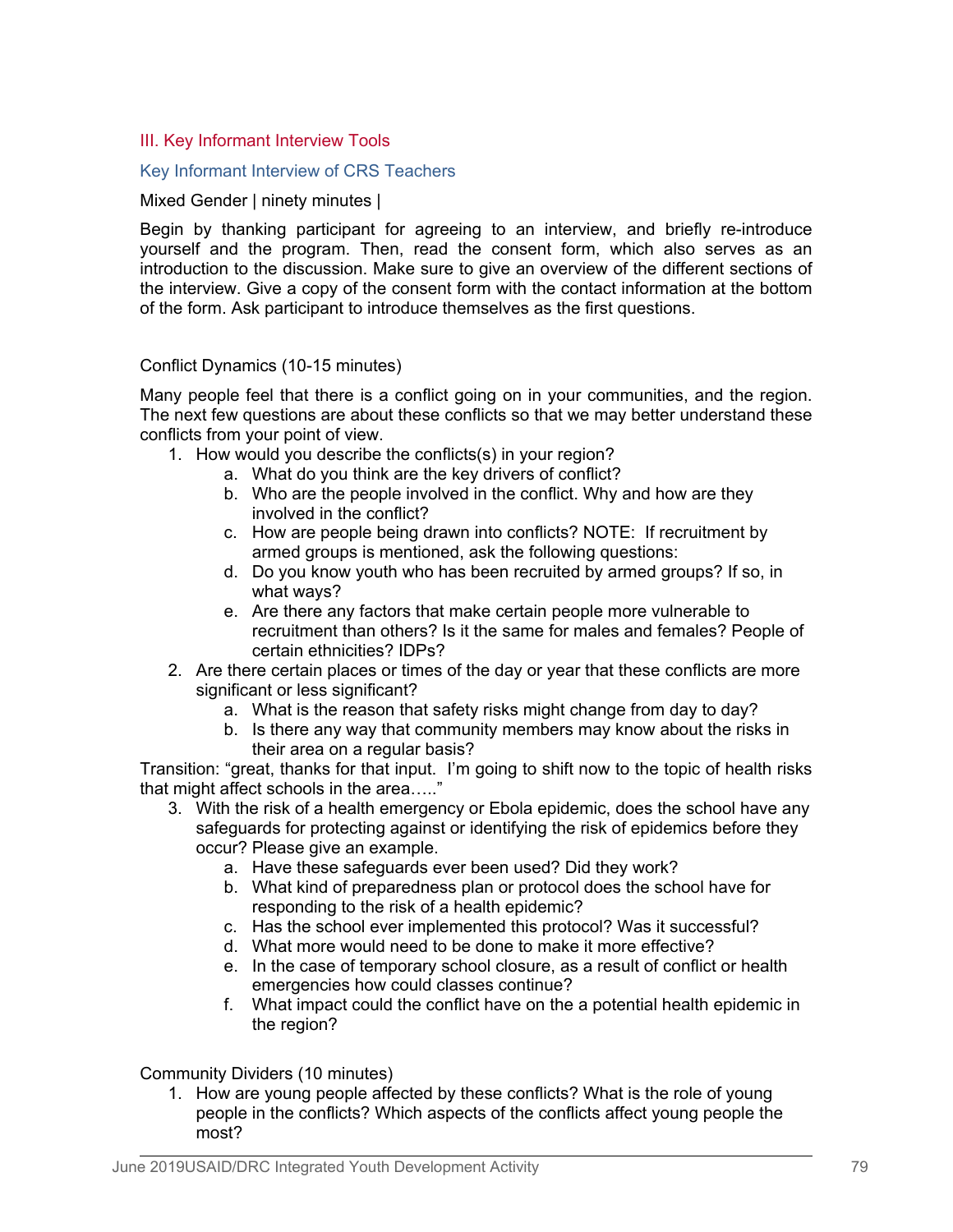- a. How is this different than how others in the community are affected? Youth? Adults? Children?
- b. Do certain members of the community experience the conflicts in a different way? Males/females? People of certain ethnicities?
- 2. How is the community responding to these local conflicts? What methods are in place for conflict resolution? Are youth part of these community methods?

Education and Conflict Interaction (30-40 minutes)

- 1. In your community, is educating youth equally important for boys and girls? Why? Why not? What about kids with disabilities?
	- a. What factors do parent consider then choosing to enroll their child in a CRS compared to a regular school?
	- b. Are there any challenges for youth to transition from a CRS to a regular school?
- 2. What impact has the crisis had on teachers, students (boys/girls), and the education system in general?
	- a. Have students (boys/girls) from your school had to leave to attend school elsewhere? Prompt: Have you received students (boys/girls) displaced by the crisis from other districts?
	- b. Are there children and youth who have dropped out of school?
	- c. Are certain groups more affected than others? (Girls/boys, youth with disabilities, certain ethnic groups, IDPs, refugees, rural or other geographic factors)
	- d. What are some of the ways that students can be helped to stay in school or be better served?
- 3. Are there certain places (ie. on way to school, in school), times of day or year that the risks are more significant or less significant for students/teachers?
	- a. What is the reason that safety risks might change over the course of the year?
	- b. Is there any way that students and teachers can inform themselves about the risks in their area on a regular basis?
	- c. Have any of your students been recruited by armed groups?
- *4.* How does the conflict or violence in the region impact student well-being and learning within the school setting? *Prompt: Do students experience emotional and psychological problems.*
	- a. What, if anything, is being done to try to help students dealing with emotional and psychological problems because of this conflict?

Transition: Now I am going to ask a few questions about forms of violence and physical risks that students might face within schools.

- 1. Has your school incorporated schools in the region adopted the "Code de Bonne conduit pour la prévention et la lutte contre la violence basée sur le genre en milieu scolaire" ? if not, why ?
	- a. Have all teachers and facilitators receive training in following the code? If no, why?
	- b. Are there are any areas of the code that you find difficult to implement? If yes, why?
		- i. Have there been any changes to the code or other regulations that restrict the use of certain forms of punishment? If so, which?
	- c. Of the following, which occur at this school regularly?
		- i. Bullying among students?
		- ii.A student sexually abusing another student?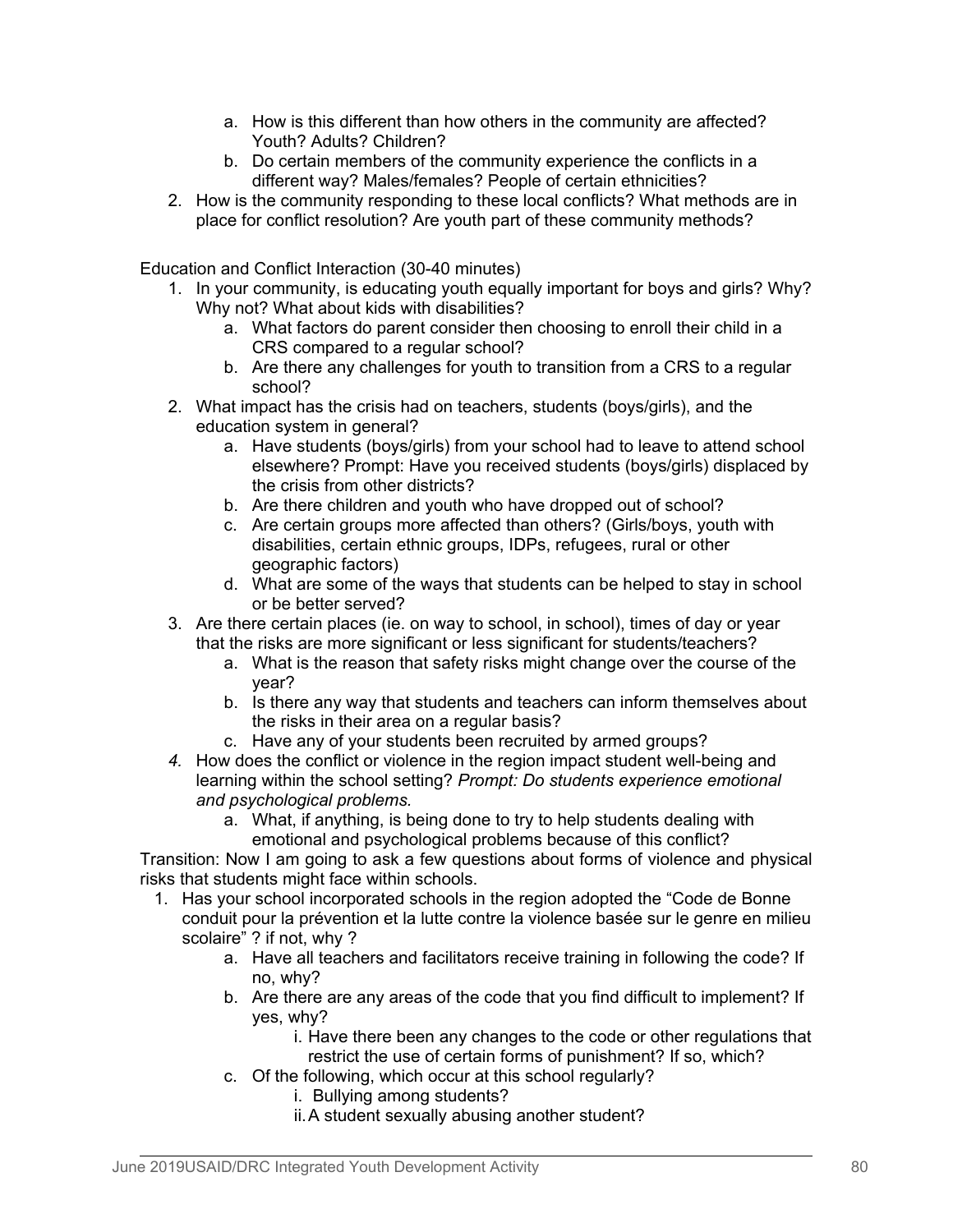iii. Teachers abusing students or vice versa (emotional, physical, sexual)?

- 2. What are the main responses when violence occurs between students and a teacher, other adults or older youth in school? [Prompt: Community response, Parent response, School response]
	- a. Are the responses different for boys compared to girls?
	- b. What happens to the perpetrator/person causing the violence?
- 3. What are the main factors that enable people to respond to to or prevent violent incidents in schools?
	- a. Do youth who survived violence look for help or report the incident when they experience violence in or around schools? If so, why or why not? Is this different for boys and girls?
	- b. What would make people more comfortable to report these incidents especially when they occur in school?
	- c. What, if anything, is being done to try to help students dealing with emotional and psychological problems as a result of this violence?

Community connectors (10-15 minutes)

- 1. What brings people together in your communities? Probing: Where do people meet? What do people do together?
	- a. Are young people encouraged to participate in these activities? Probing: If no, how can youth be empowered to become involved in making a difference in their community?
- 2. Are there other ways in which young people come together that are specific to only young people?
- 3. Do you think that these activities occur across the country, outside of your community? How is it similar or different?

Future Programming (15 minutes)

- 1. Are there specific Congolese policies, systems, or programs in place in this community focusing on improve safety and keep children and youth in school? If yes:
	- a. Can you briefly describe these policies, systems, or programs?
	- b. From your point of view. which of these policies, systems, or programs has been the most effective?
- 2. Are there specific Congolese policies or systems, or programs in place in this community focusing on youth civic engagement? If yes:
	- a. Can you briefly describe these policies, systems, or programs?
	- b. From your point of view. which of these policies, systems, or programs has been the most effective?
	- c. How has the community responded to these policies? Systems? Programs?
- 3. How are additional supports from literacy coaches perceived in the school? Prompt: Are there any possibility of conflict as a result of posting a literacy coach to this schoo?
- 4. What support is needed from the Ministries to support youth access to education and safer learning environments? What support in particular are need for teachers and students?
	- a. What support is needed from major donors, in particular, USAID? Key Informant Interview of Provincial Leaders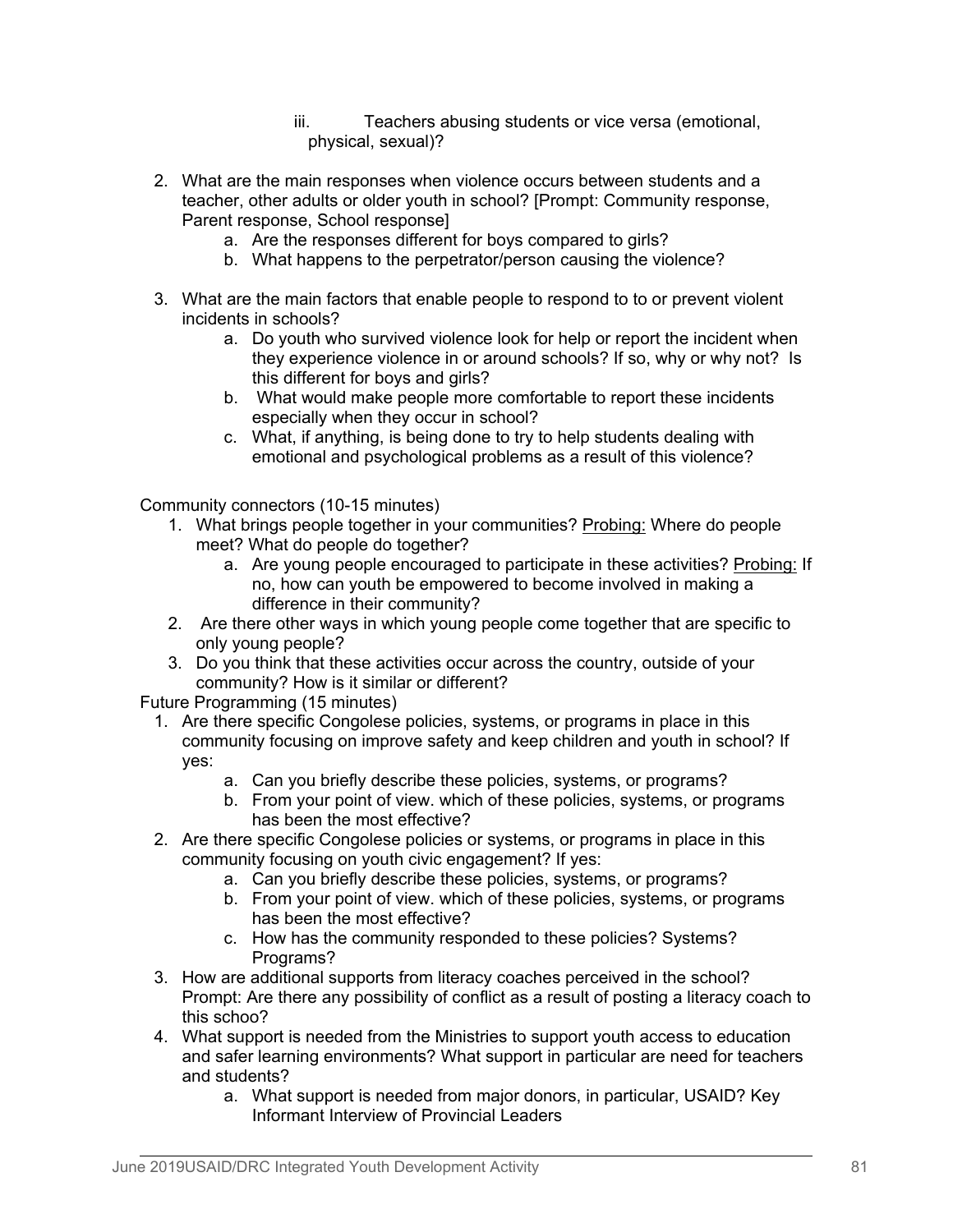## Key Informant Interview of CAP Teachers

Mixed Gender 1Literacy, 1 Vocational teacher | ninety minutes |

Begin by thanking participant for agreeing to an interview, and briefly re-introduce yourself and the program. Then, read the consent form, which also serves as an introduction to the discussion. Make sure to give an overview of the different sections of the interview. Give a copy of the consent form with the contact information at the bottom of the form. Ask participant to introduce themselves as the first questions.

## Conflict Dynamics (10-15 minutes)

Many people feel that there is a conflict going on in your communities, and the region. The next few questions are about these conflicts so that we may better understand these conflicts from your point of view.

- 1. How would you describe the conflicts(s) in your region?
	- a. What do you think are the key drivers of conflict?
	- b. Who are the people involved in the conflict. Why and how are they involved in the conflict?
	- c. How are people being drawn into conflicts? NOTE: If recruitment by armed groups is mentioned, ask the following questions:
	- d. Do you know anyone that has been recruited by armed groups? If so, in what ways?
	- e. Are there any factors that make certain people more vulnerable to recruitment than others? Is it the same for males and females? People of certain ethnicities? IDPs?
- 2. Are there certain places or times of the day or year that these conflicts are more significant or less significant?
	- a. What is the reason that safety risks might change from day to day?
	- b. Is there any way that community members may know about the risks in their area on a regular basis?

Transition: "great, thanks for that input. I'm going to shift now to the topic of health risks that might affect schools in the area….."

- 3. With the risk of a health emergency or Ebola epidemic, does the school have any safeguards for protecting against or identifying the risk of epidemics before they occur? Please give an example.
	- a. Have these safeguards ever been used? Did they work?
	- b. What kind of preparedness plan or protocol does the school have for responding to the risk of a health epidemic?
	- c. Has the school ever implemented this protocol? Was it successful?
	- d. What more would need to be done to make it more effective?
	- e. In the case of temporary school closure, as a result of conflict or health emergencies how could classes continue?
	- f. What impact could the conflict have on the a potential health epidemic in the region?

Community Dividers (10 minutes)

1. How are young people affected by these conflicts? What is the role of young people in the conflicts? Which aspects of the conflicts affect young people the most?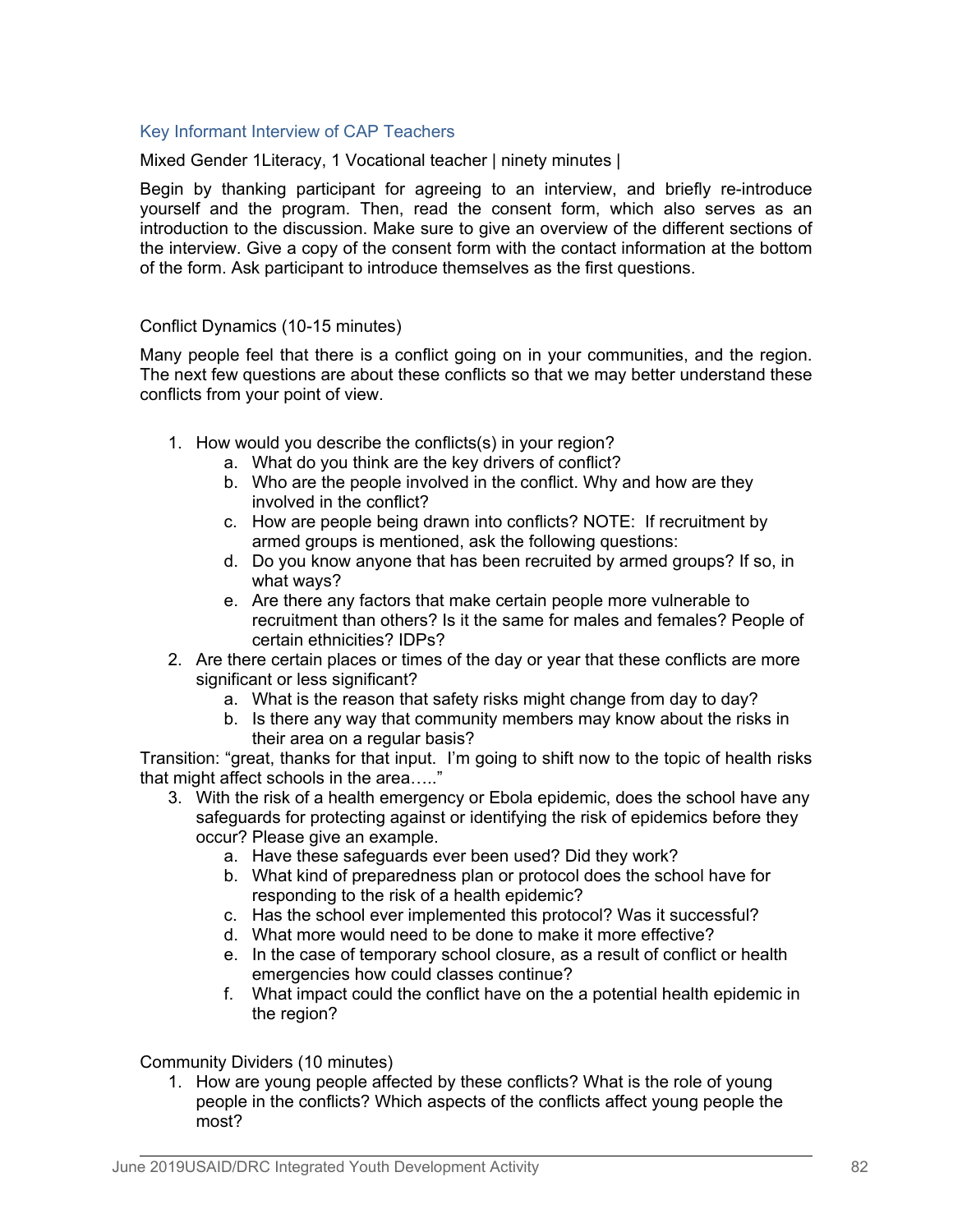- a. How is this different than how others in the community are affected? Youth? Adults? Children?
- b. Do certain members of the community experience the conflicts in a different way? Males/females? People of certain ethnicities?
- 2. How is the community responding to these local conflicts? What methods are in place for conflict resolution? Are youth part of these community methods?

Education and Conflict Interaction (20-40 minutes)

- 1. In your community, is educating youth equally important for boys and girls? Why? Why not? What about kids with disabilities?
	- a. What factors do parent consider then choosing to enroll their child in a CAP compared to a regular school?
	- b. Are there any challenges for youth to transition from a CAP to a regular school?
- 2. What impact has the crisis had on teachers, students (boys/girls), and the education system in general?
	- a. Have students (boys/girls) from your school had to leave to attend school elsewhere? Prompt: Have you received students (boys/girls) displaced by the crisis from other districts?
	- b. Are there children and youth who have dropped out of school?
	- c. Are certain groups more affected than others? (Girls/boys, youth with disabilities, certain ethnic groups, IDPs, refugees, rural or other geographic factors)
	- d. What are some of the ways that students can be helped to stay in school or be better served?
- 3. Are there certain places (ie. on way to school, in school), times of day or year that the risks are more significant or less significant for students/teachers?
	- a. What is the reason that safety risks might change over the course of the year?
	- b. Is there any way that students and teachers can inform themselves about the risks in their area on a regular basis?
	- c. Have any of your students been recruited by armed groups?
- *4.* How does the conflict or violence in the region impact student well-being and learning within the school setting? *Prompt: Do students experience emotional and psychological problems.*
	- a. What, if anything, is being done to try to help students dealing with emotional and psychological problems because of this conflict?

Transition: Now I am going to ask a few questions about forms of violence and physical risks that students might face within schools.

- 4. Has your school incorporated schools in the region adopted the "Code de Bonne conduit pour la prévention et la lutte contre la violence basée sur le genre en milieu scolaire" ? if not, why ?
	- a. Have all teachers and facilitators receive training in following the code? If no, why?
	- b. Are there are areas of the code that you find difficult to implement? If yes, why?
		- i. Have there been any changes to the code or other regulations that restrict the use of certain forms of punishment? If so, which?
	- c. Of the following, which occur at this school regularly?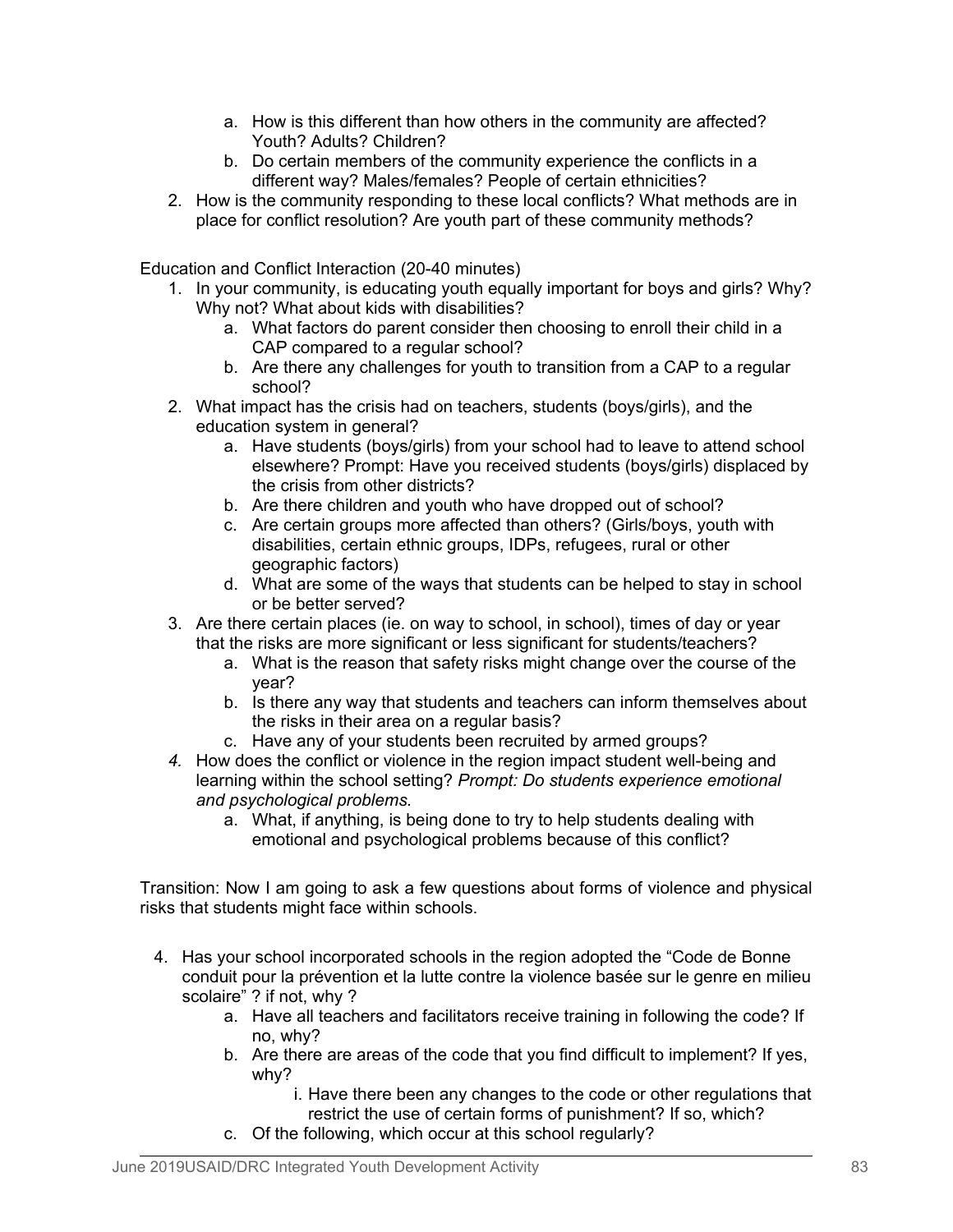- i. Bullying among students?
- ii.A student sexually abusing another student?
- iii. Teachers abusing students or vice versa (emotional, physical, sexual)?
- 5. What are the main responses when violence occurs between students and a teacher, other adults or older youth in school? [Prompt: Community response, Parent response, School response]
	- a. Are the responses different for boys compared to girls?
	- b. What happens to the perpetrator/person causing the violence?
- 6. What are the main factors that enable people to respond to to or prevent violent incidents in schools?
	- a. Do youth who survived violence look for help or report the incident when they experience violence in or around schools? If so, why or why not? Is this different for boys and girls?
	- b. What would make people more comfortable to report these incidents especially when they occur in school?
	- c. What, if anything, is being done to try to help students dealing with emotional and psychological problems as a result of this violcence?

Community connectors (10-15 minutes)

- 1. What brings people together in your communities? Probing: Where do people meet? What do people do together?
	- b. Are young people encouraged to participate in these activities? Probing: If no, how can youth be empowered to become involved in making a difference in their community?
- 2. Are there other ways in which young people come together that are specific to only young people?
- 3. Do you think that these activities occur across the country, outside of your community? How is it similar or different?

Future Programming (15 minutes)

- 1. Are there specific Congolese policies, systems, or programs in place in this community focusing on improve safety and keep children and youth in school? If yes:
	- a. Can you briefly describe these policies, systems, or programs?
	- b. From your point of view. which of these policies, systems, or programs has been the most effective?
- 2. Are there specific Congolese policies, systems, or programs in place in this community focusing on economic livelihoods for young people? If yes:
	- a. Can you briefly describe these policies, systems, or programs?
	- b. From your point of view. which of these policies, systems, or programs has been the most effective?
	- c. How has the community responded to these policies? Systems? Programs?
- 3. Are there specific Congolese policies or systems, or programs in place in this community focusing on youth civic engagement? If yes:
	- a. Can you briefly describe these policies, systems, or programs?
	- b. From your point of view. which of these policies, systems, or programs has been the most effective?
	- c. How has the community responded to these policies? Systems? Programs?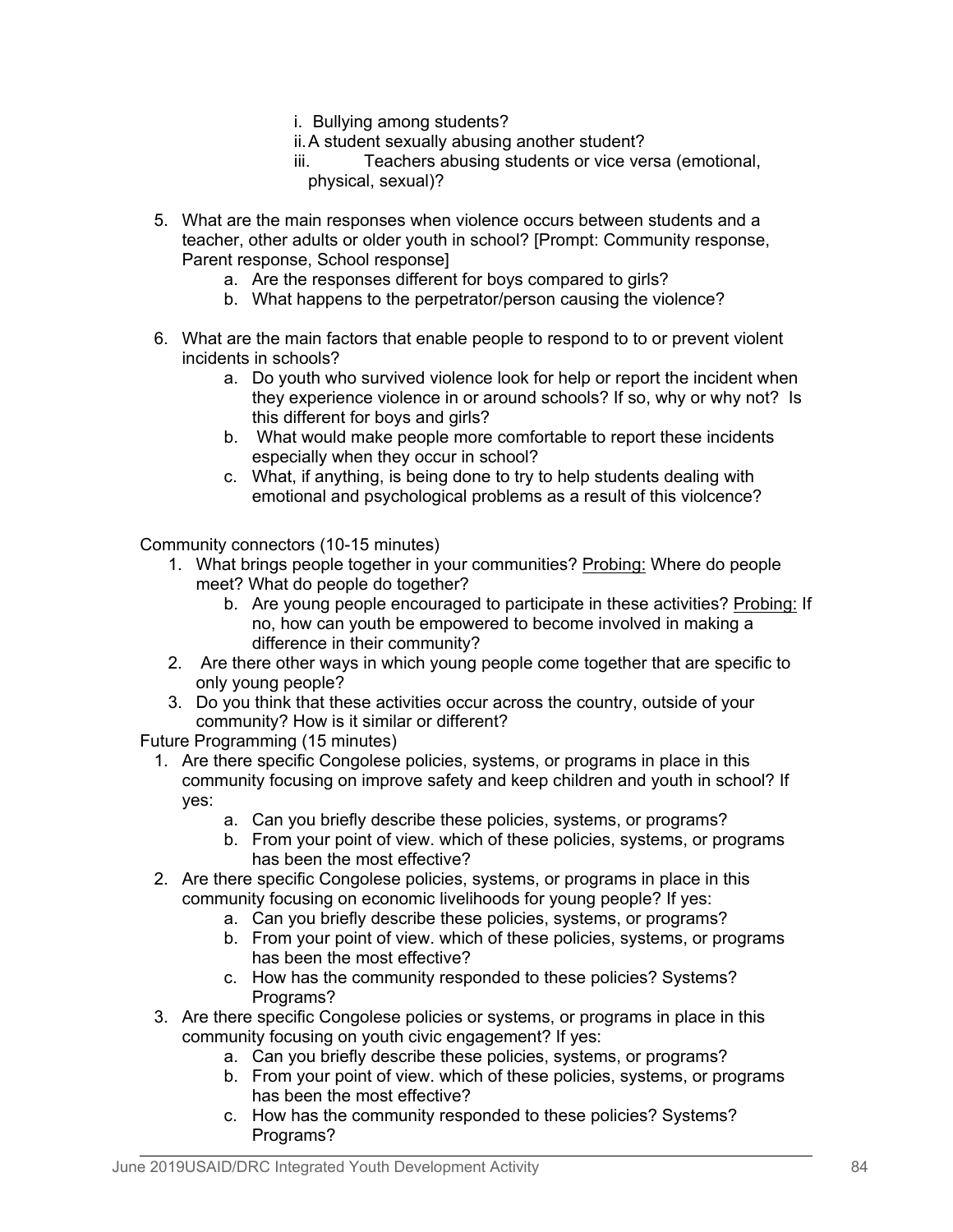- 4. What support is needed from the Ministries to support youth access to education and safer learning environments? What support in particular are need for teachers and students?
	- a. What support is needed from major donors, in particular, USAID?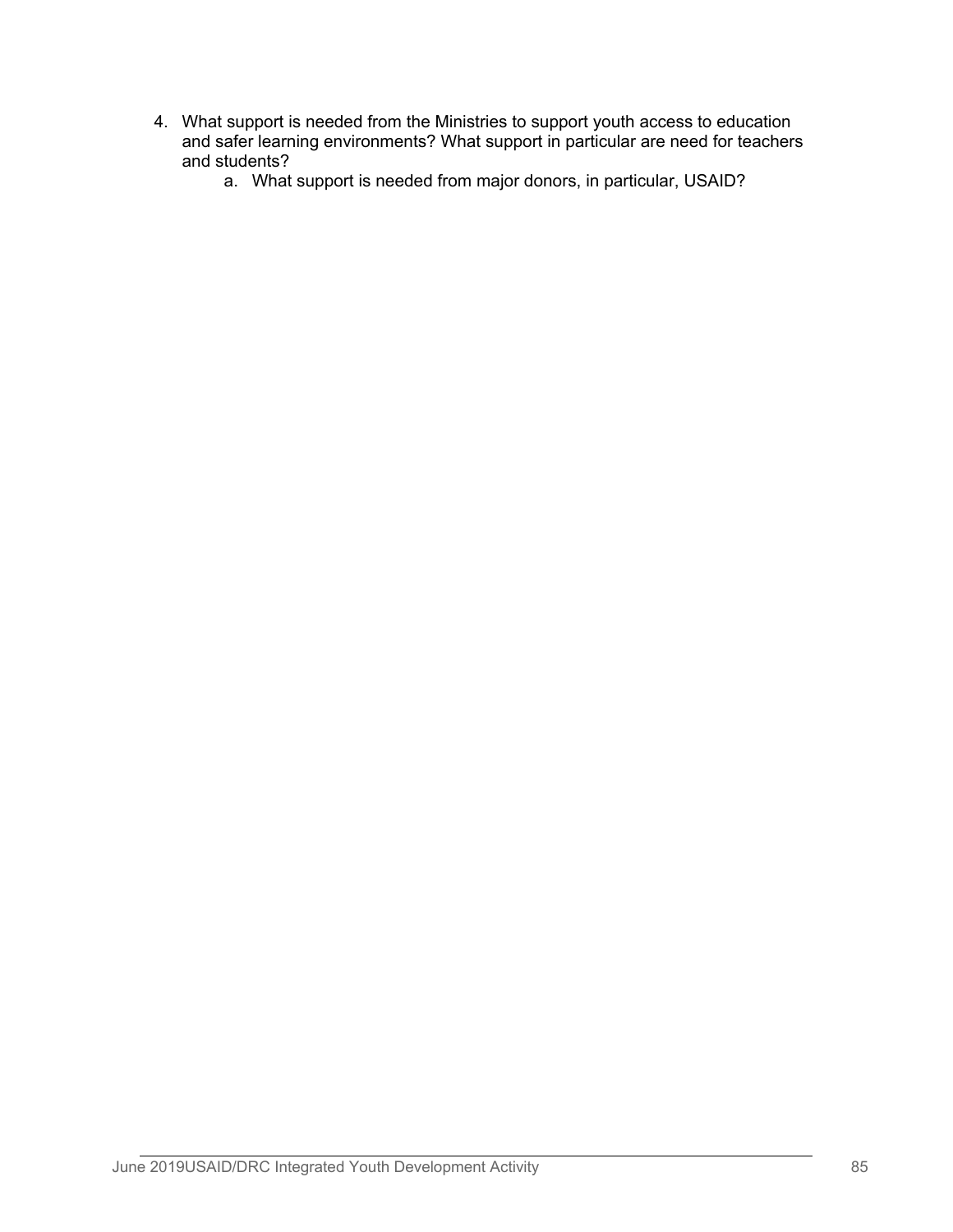# Key Informant Interview with CRS School Administrators

Mixed Gender | ninety minutes |

Begin by thanking participant for agreeing to an interview, and briefly re-introduce yourself and the program. Then, read the consent form, which also serves as an introduction to the discussion. Make sure to give an overview of the different sections of the interview. Give a copy of the consent form with the contact information at the bottom of the form. Ask participant to introduce themselves as the first questions.

## Conflict Dynamics (10-15 minutes)

Many people feel that there is a conflict going on in your communities, and the region. The next few questions are about these conflicts so that we may better understand these conflicts from your point of view.

- 1. How would you describe the conflicts(s) in your region?
	- a. What do you think are the key drivers of conflict?
	- b. Who are the people involved in the conflict. Why and how are they involved in the conflict?
	- c. How are people being drawn into conflicts? NOTE: If recruitment by armed groups is mentioned, ask the following questions:
	- d. Do you know youth who has been recruited by armed groups? If so, in what ways?
	- e. Are there any factors that make certain people more vulnerable to recruitment than others? Is it the same for males and females? People of certain ethnicities? IDPs?
- 2. Are there certain places or times of the day or year that these conflicts are more significant or less significant?
	- a. What is the reason that safety risks might change from day to day?
	- b. Is there any way that community members may know about the risks in their area on a regular basis?

Transition: "great, thanks for that input. I'm going to shift now to the topic of health risks that might affect schools in the area….."

- 3. With the risk of a health emergency or Ebola epidemic, does the school have any safeguards for protecting against or identifying the risk of epidemics before they occur? Please give an example.
	- a. Have these safeguards ever been used? Did they work?
	- b. What kind of preparedness plan or protocol does the school have for responding to the risk of a health epidemic?
	- c. Has the school ever implemented this protocol? Was it successful?
	- d. What more would need to be done to make it more effective?
	- e. In the case of temporary school closure, as a result of conflict or health emergencies how could classes continue?
	- f. What impact could the conflict have on the a potential health epidemic in the region?

Community Dividers (10 minutes)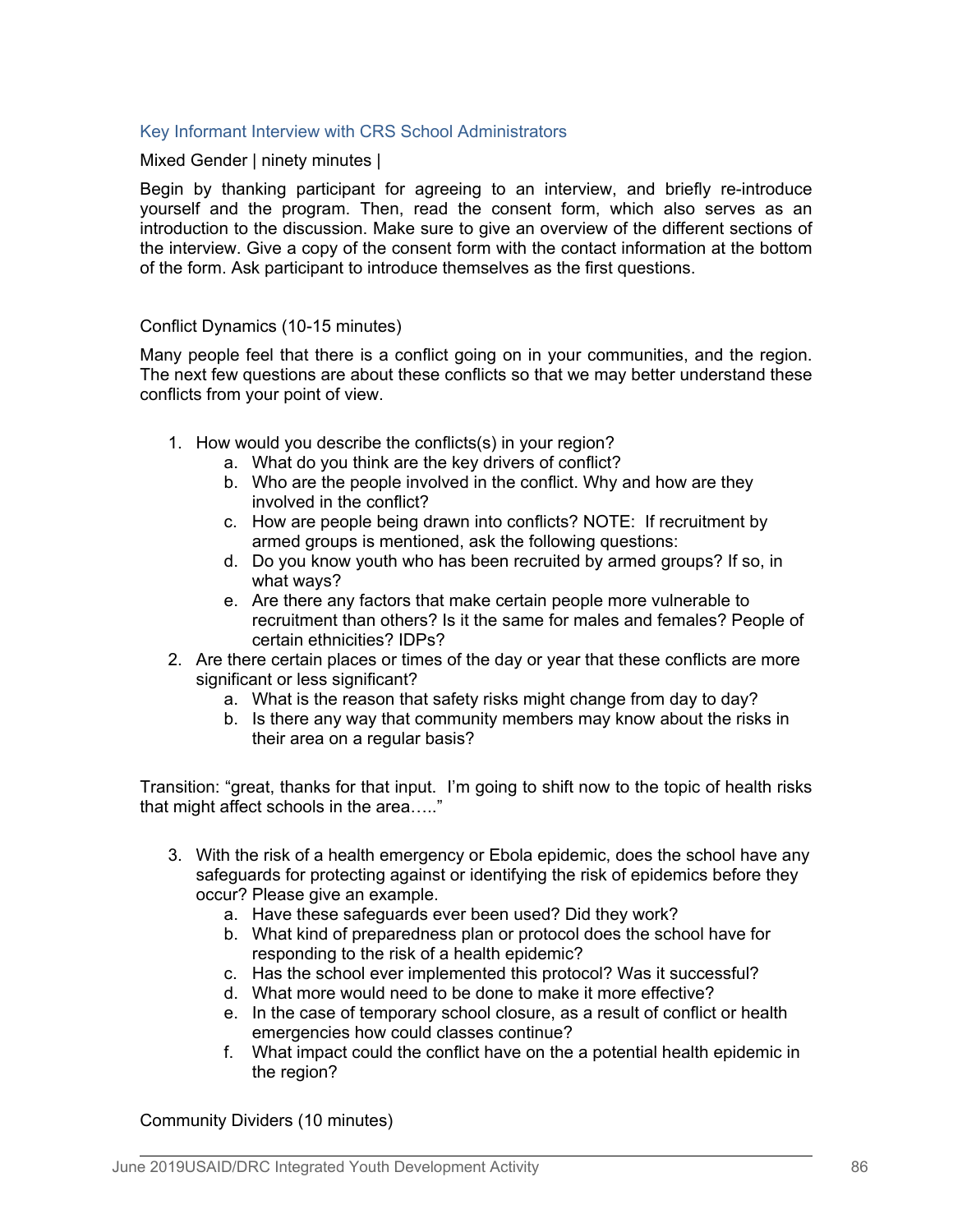- 1. How are young people affected by these conflicts? What is the role of young people in the conflicts? Which aspects of the conflicts affect young people the most?
	- a. How is this different than how others in the community are affected? Youth? Adults? Children?
	- b. Do certain members of the community experience the conflicts in a different way? Males/females? People of certain ethnicities?
- 2. How is the community responding to these local conflicts? What methods are in place for conflict resolution? Are youth part of these community methods?

Transition: "great, thanks for that input. I'm going to shift now to the topic of health risks that might affect schools in the area….."

- 4. With the risk of a health emergency or Ebola epidemic, does the school have any safeguards for protecting against or identifying the risk of epidemics before they occur? Please give an example.
	- g. Have these safeguards ever been used? Did they work?
	- h. What kind of preparedness plan or protocol does the school have for responding to the risk of a health epidemic?
	- i. Has the school ever implemented this protocol? Was it successful?
	- j. What more would need to be done to make it more effective?
	- k. In the case of temporary school closure, as a result of conflict or health emergencies how could classes continue?
	- l. What impact could the conflict have on the a potential health epidemic in the region?

Education and Conflict Interaction (30-40 minutes)

- 1. In your community, is educating youth equally important for boys and girls? Why? Why not? What about kids with disabilities?
	- a. What factors do parent consider then choosing to enroll their child in a CRS compared to a regular school?
	- b. Are there any challenges for youth to transition from a CRS to a regular school?
- 2. What impact has the crisis had on teachers, students (boys/girls), and the education system in general?
	- a. Have students (boys/girls) from your school had to leave to attend school elsewhere?
		- i. Have you received students (boys/girls) displaced by the crisis from other districts?
	- b. Are there children and youth who have dropped out of school?
		- i. Are certain groups more affected than others? (Girls/boys, youth with disabilities, certain ethnic groups, IDPs, refugees, rural or other geographic factors)
- 3. Are there certain places (ie. on way to school, in school), times of day or year that the risks are more significant or less significant for students/teachers?
	- a. What is the reason that safety risks might change over the course of the year?
	- b. Is there any way that students and teachers can inform themselves about the risks in their area on a regular basis?
	- c. Have any of your students been recruited by armed groups?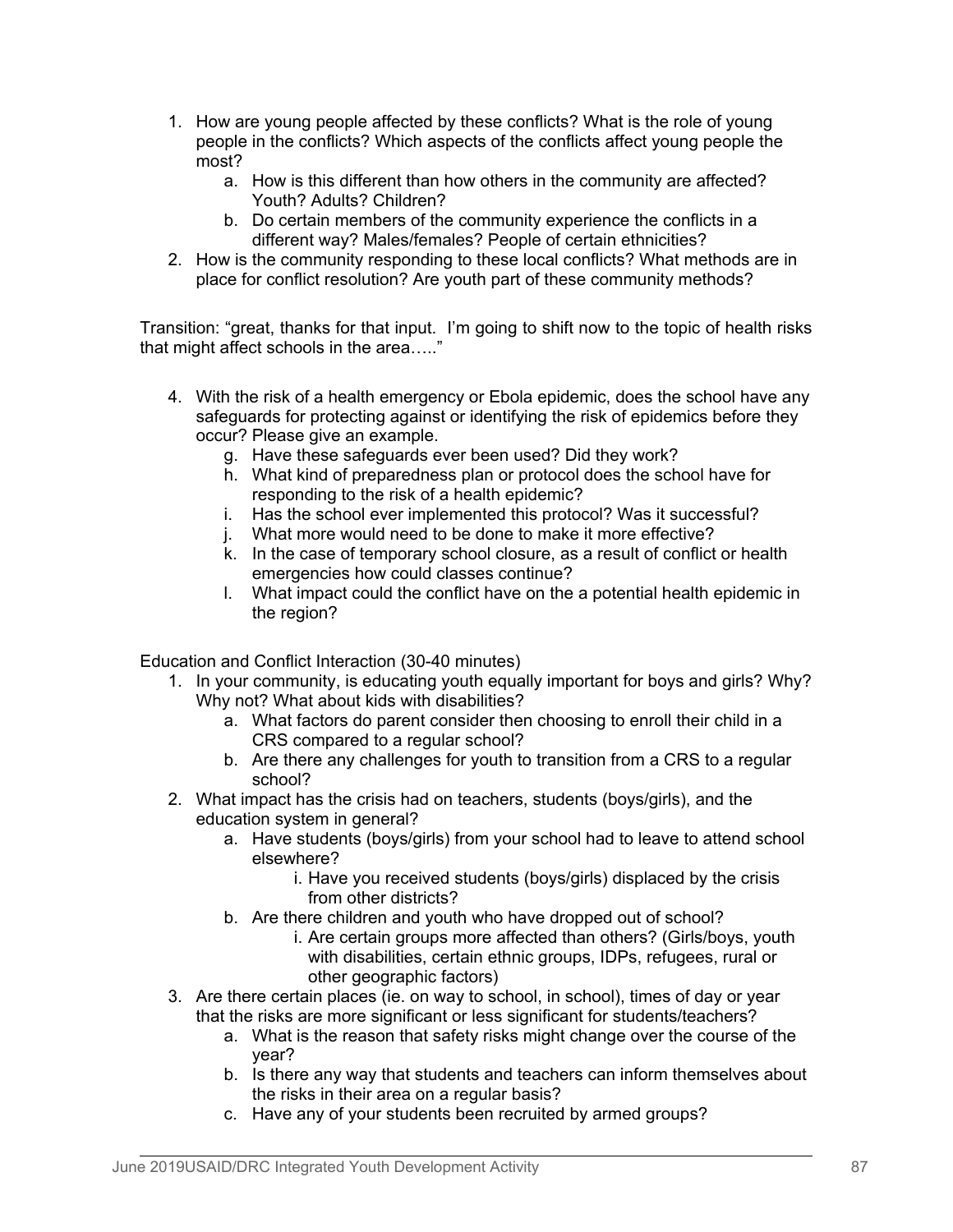## Key Informant Interview with CAP School Administrators

Mixed Gender | ninety minutes |

Begin by thanking participant for agreeing to an interview, and briefly re-introduce yourself and the program. Then, read the consent form, which also serves as an introduction to the discussion. Make sure to give an overview of the different sections of the interview. Give a copy of the consent form with the contact information at the bottom of the form. Ask participant to introduce themselves as the first questions.

## Conflict Dynamics (10-15 minutes)

Many people feel that there is a conflict going on in your communities, and the region. The next few questions are about these conflicts so that we may better understand these conflicts from your point of view.

- 1. How would you describe the conflicts(s) in your region?
	- a. What do you think are the key drivers of conflict?
	- b. Who are the people involved in the conflict. Why and how are they involved in the conflict?
	- c. How are people being drawn into conflicts? NOTE: If recruitment by armed groups is mentioned, ask the following questions:
	- d. Do you know youth who has been recruited by armed groups? If so, in what ways?
	- e. Are there any factors that make certain people more vulnerable to recruitment than others? Is it the same for males and females? People of certain ethnicities? IDPs?
- 2. Are there certain places or times of the day or year that these conflicts are more significant or less significant?
	- a. What is the reason that safety risks might change from day to day?
	- b. Is there any way that community members may know about the risks in their area on a regular basis?

Transition: "great, thanks for that input. I'm going to shift now to the topic of health risks that might affect schools in the area….."

- 3. With the risk of a health emergency or Ebola epidemic, does the school have any safeguards for protecting against or identifying the risk of epidemics before they occur? Please give an example.
	- g. Have these safeguards ever been used? Did they work?
	- h. What kind of preparedness plan or protocol does the school have for responding to the risk of a health epidemic?
	- i. Has the school ever implemented this protocol? Was it successful?
	- j. What more would need to be done to make it more effective?
	- k. In the case of temporary school closure, as a result of conflict or health emergencies how could classes continue?
	- l. What impact could the conflict have on the a potential health epidemic in the region?

Community Dividers (10 minutes)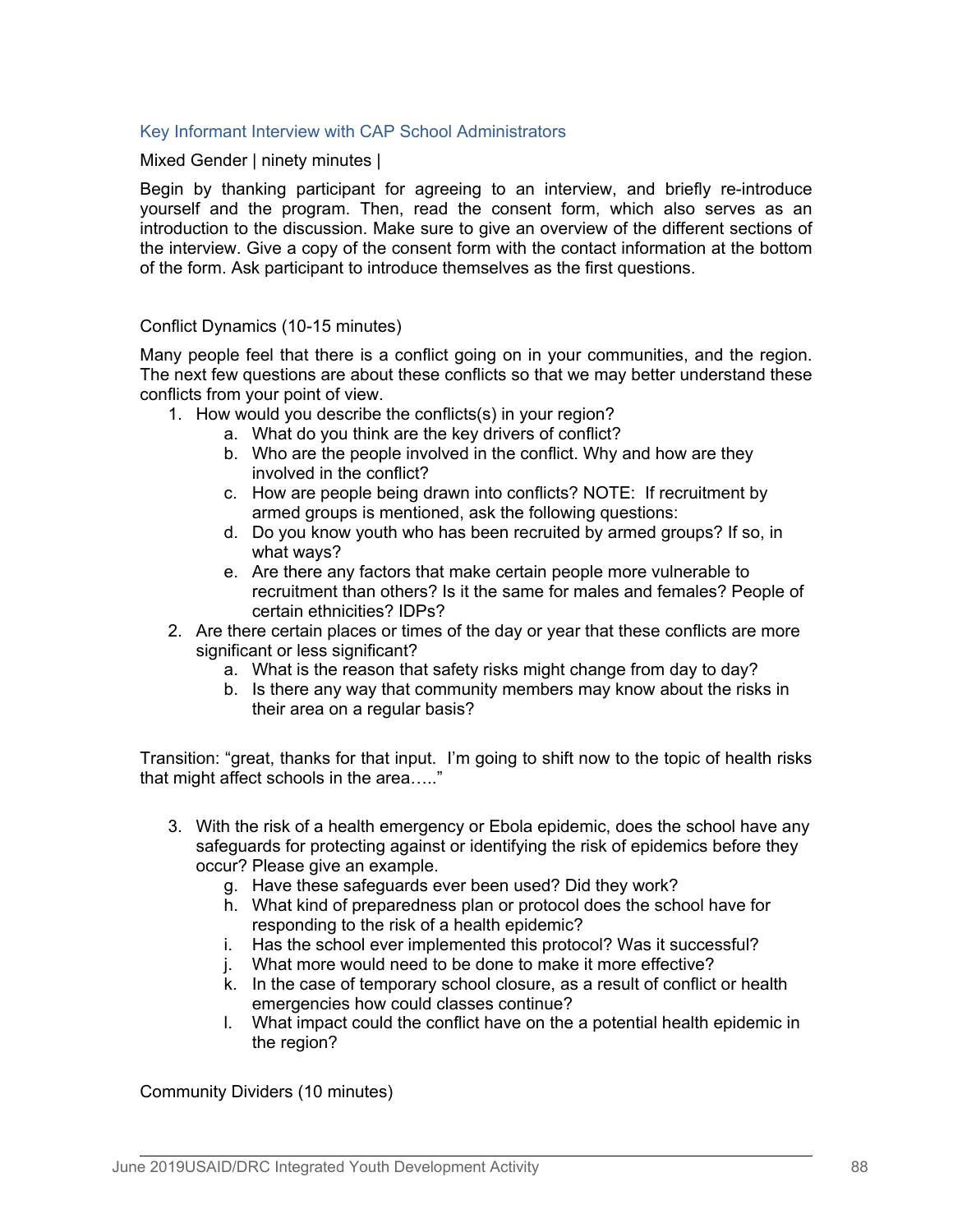- 1. How are young people affected by these conflicts? What is the role of young people in the conflicts? Which aspects of the conflicts affect young people the most?
	- a. How is this different than how others in the community are affected? Youth? Adults? Children?
	- b. Do certain members of the community experience the conflicts in a different way? Males/females? People of certain ethnicities?
- 2. How is the community responding to these local conflicts? What methods are in place for conflict resolution? Are youth part of these community methods?

Education and Conflict Interaction (30-40 minutes)

- 1. In your community, is educating youth equally important for boys and girls? Why? Why not? What about kids with disabilities?
	- a. What factors do parent consider then choosing to enroll their child in a CRS compared to a regular school?
	- b. Are there any challenges for youth to transition from a CRS to a regular school?
- 2. What impact has the crisis had on teachers, students (boys/girls), and the education system in general?
	- a. Have students (boys/girls) from your school had to leave to attend school elsewhere?
		- i. Have you received students (boys/girls) displaced by the crisis from other districts?
	- b. Are there children and youth who have dropped out of school?
		- i. Are certain groups more affected than others? (Girls/boys, youth with disabilities, certain ethnic groups, IDPs, refugees, rural or other geographic factors)
- 3. Are there certain places (ie. on way to school, in school), times of day or year that the risks are more significant or less significant for students/teachers?
	- a. What is the reason that safety risks might change over the course of the year?
	- b. Is there any way that students and teachers can inform themselves about the risks in their area on a regular basis?
	- c. Have any of your students been recruited by armed groups?
- 4. Are there specific Congolese policies, systems, or programs in place in this community focusing on improve safety and keep children and youth in school? If yes:
	- a. Can you briefly describe these policies, systems, or programs?
	- b. From your point of view. which of these policies, systems, or programs has been the most effective?
- 5. Are there specific Congolese policies, systems, or programs in place in this community focusing on economic livelihoods for young people? If yes:
	- a. Can you briefly describe these policies, systems, or programs?
	- b. From your point of view. which of these policies, systems, or programs has been the most effective?
	- c. How has the community responded to these policies? Systems? Programs?
- 6. Are there specific Congolese policies or systems, or programs in place in this community focusing on youth civic engagement? If yes:
	- a. Can you briefly describe these policies, systems, or programs?
	- b. From your point of view. which of these policies, systems, or programs has been the most effective?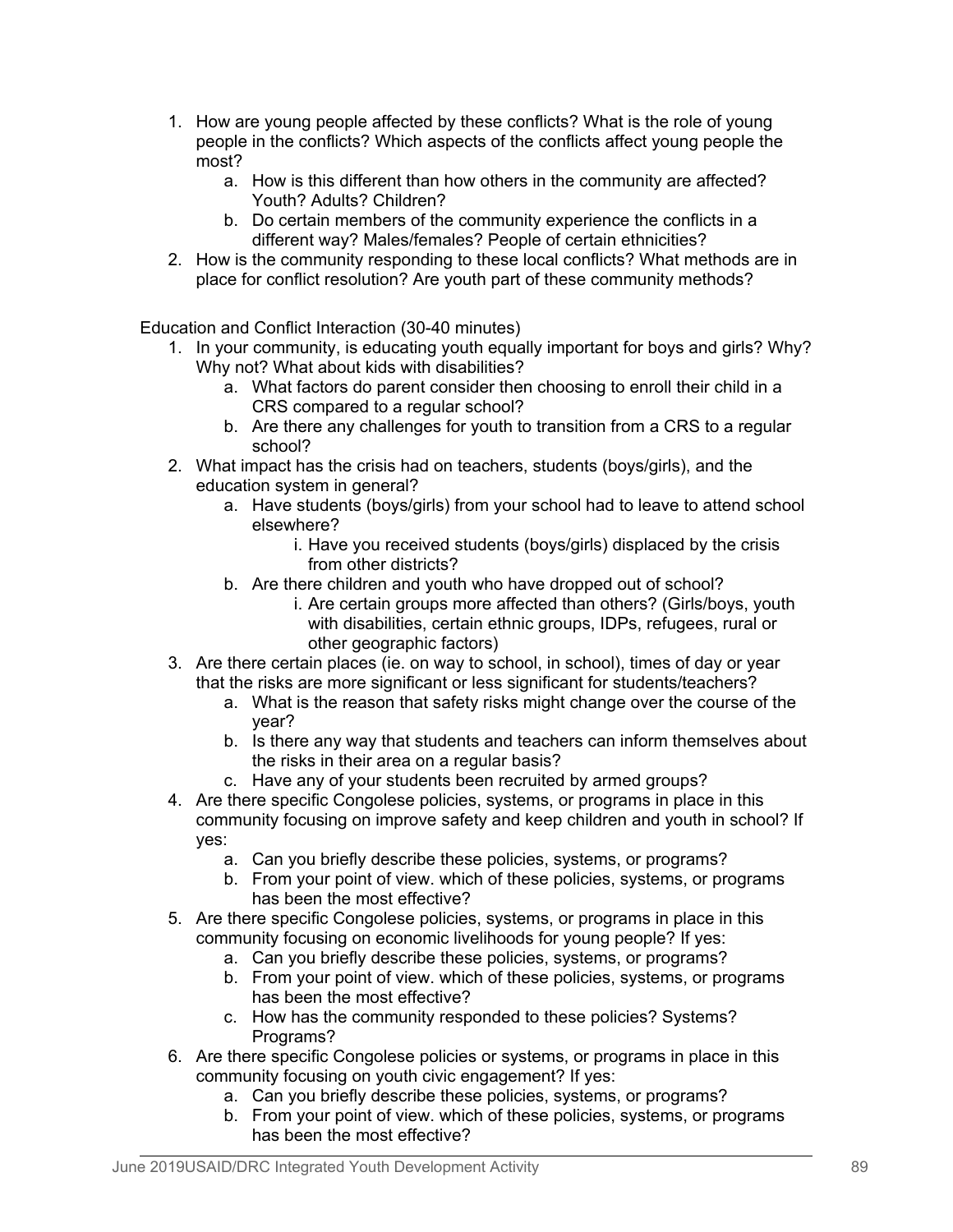- c. How has the community responded to these policies? Systems? Programs?
- 7. What support is needed from the Ministries to support youth access to education and safer learning environments? What support in particular are need for teachers and students?
	- a. What support is needed from major donors, in particular, USAID?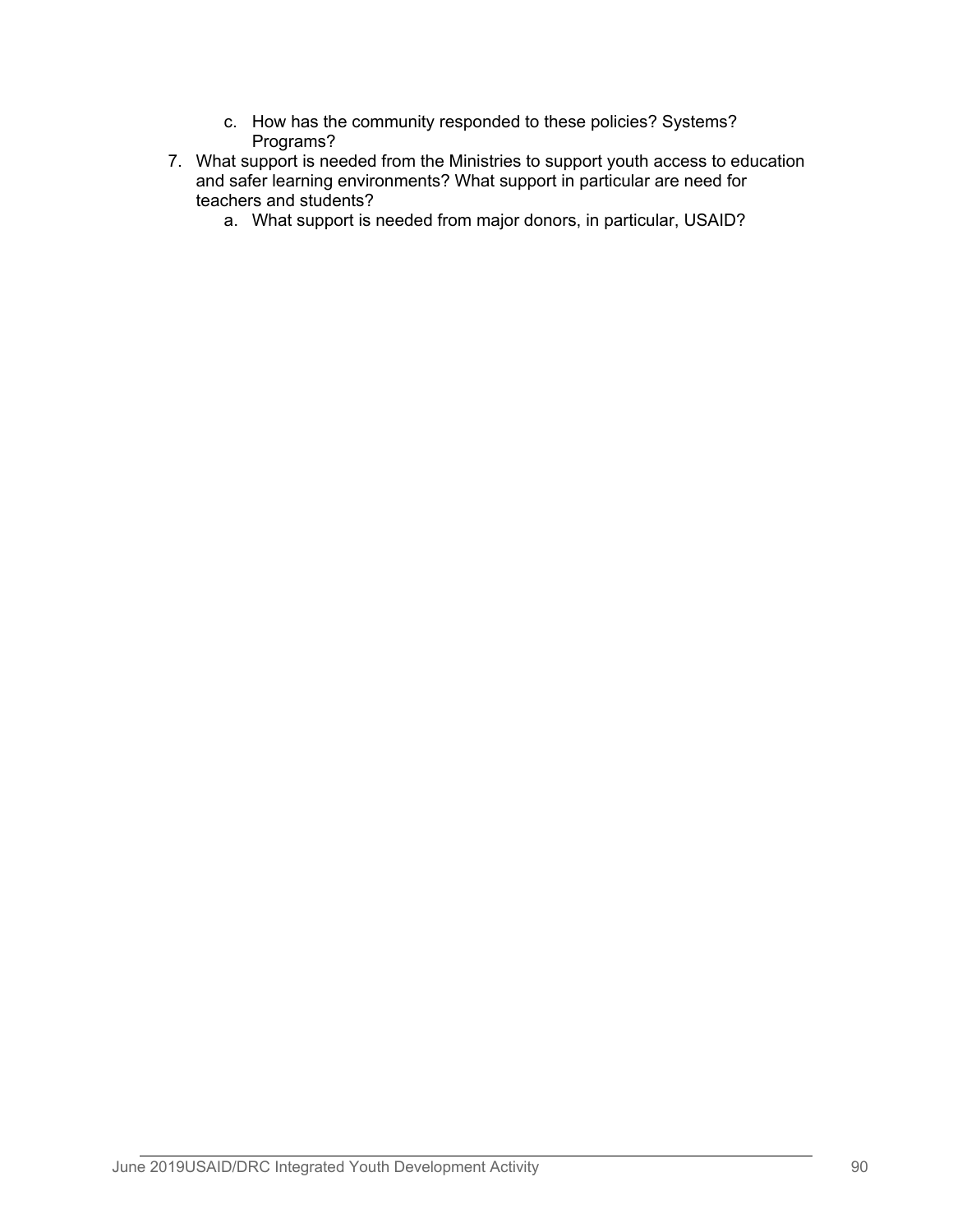# Key Informant Interview with Education Provincial Leaders

Ministry inspector, DIVAs and DIVIJEUNESSE | ninety minutes |

Begin by thanking participant for agreeing to an interview, and briefly re-introduce yourself and the program. Then, read the consent form, which also serves as an introduction to the discussion. Make sure to give an overview of the different sections of the interview. Give a copy of the consent form with the contact information at the bottom of the form. Ask participant to introduce themselves as the first questions.

Conflict Dynamics

- 1. Please tell me a bit about the main challenges faced by this Region in terms of access to education and safer learning environments. We will have a chance to talk more about the main issues in detail, but for now, I'd like to know: In your opinion what are the most important challenges or risks to education and the school community as a result of the conflict in the region?
	- a. In your opinion, what is driving division and conflict in your region?
	- b. How did they develop?
	- c. What caused them?
	- d. Who are the people involved in the conflict. Why and how are they involved in the conflict?
	- e. How it changed the dynamics within the region?
	- f. Are there differences between how adults and youth are drawn into conflicts?"
- 2. What are the main demographic and identity groups in the region?
	- a. In what ways are, groups treated unequal (including women, displaced and disabled people)?
	- b. What are some of the inequality-related issues among these groups (including women and displaced people)?
	- c. Has conflict in the region lead to further discrimination against certain groups or exacerbate inequity issues? If so, how?
- 3. What have been governmental, institutional, and international responses to these local conflicts?
	- a. How have their responses been perceived?

Transition: "great, thanks for that input. I'm going to shift now to the topic of health risks that might affect schools in the area….."

- 4. With the risk of a health emergency or Ebola epidemic, does the ministry have any safeguards for protecting against or identifying the risk of epidemics before they occur? Please give an example.
	- m. Have these safeguards ever been used? Did they work?
	- n. What kind of preparedness plan or protocol does the school have for responding to the risk of a health epidemic?
	- o. Has the schools in this region ever implemented this protocol? Was it successful?
	- p. What more would need to be done to make it more effective?
	- q. In the case of temporary school closure, as a result of conflict or health emergencies how could classes continue?
	- r. What impact could the conflict have on the potential health epidemic in the region?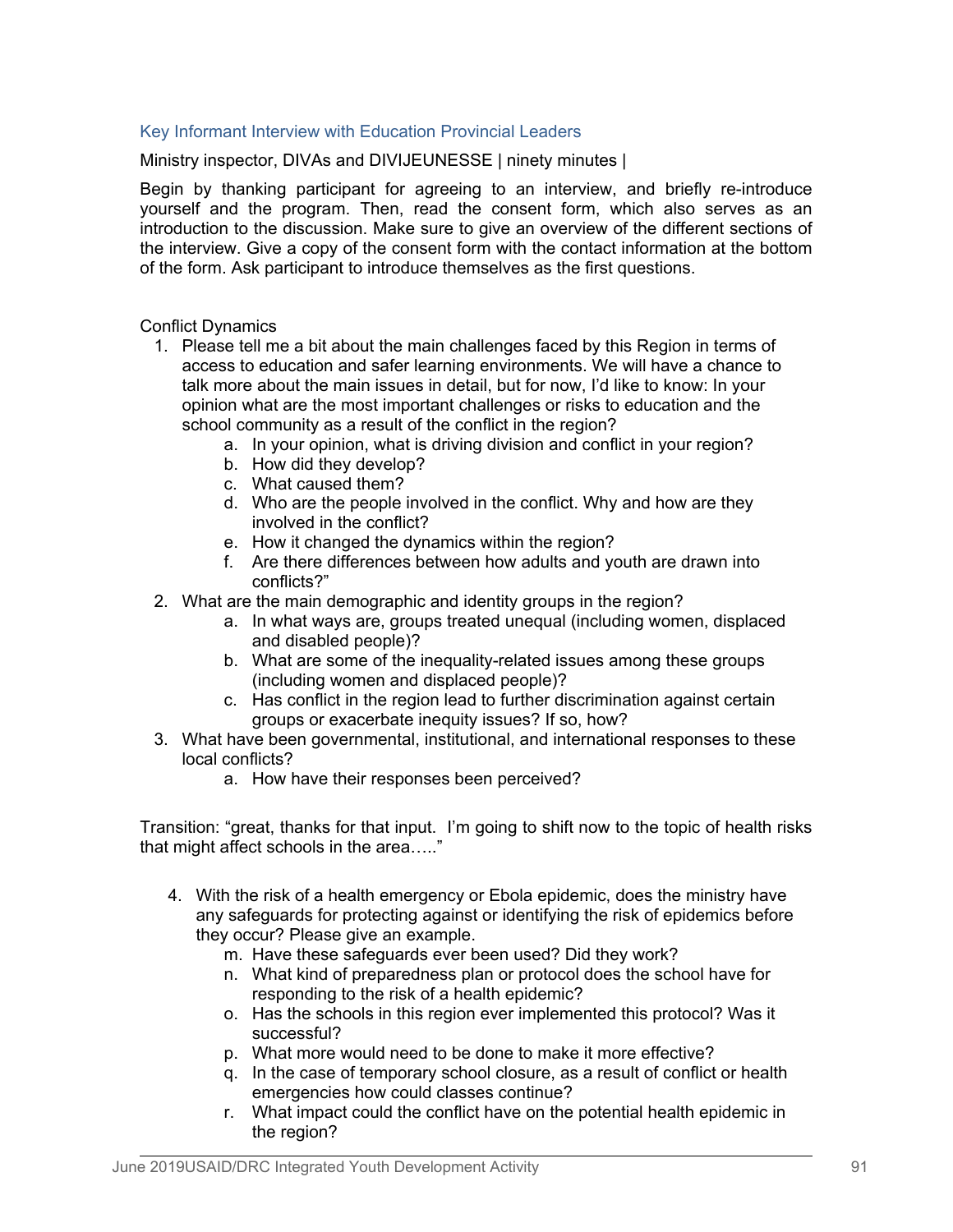Community Dividers (10 minutes)

- 3. How are young people affected by the conflicts in the region? What is the role of young people in the conflicts? Which aspects of the conflicts affect young people the most?
	- a. How is this different than how others in the community are affected? Youth? Adults? Children?
	- b. Do certain members of the community experience the conflicts in a different way? Males/females? People of certain ethnicities?

Education and Conflict interaction (20 minutes)

- 1. What impact has the crisis had on teachers, students (boys/girls), and the education system in general in the region?
	- a. Are there certain places (ie. on way to school, in school), times of day or year that the risks are more significant or less significant for students/teachers?
	- b. What is the reason that safety risks might change over the course of the year?
	- c. Is there any way that students and teachers can inform themselves about the risks in their area on a regular basis?
- 2. Do armed groups influence the environment inside the schools in the region? If so how?
	- a. Are students susceptible to recruitment by armed groups in the schools in your region?
	- b. Are the conditions where students will voluntarily join armed groups in the region?
- 4. Have all schools in the region incoporated the "Code de Bonne conduit pour la prévention et la lutte contre la violence basée sur le genre en milieu scolaire" ?
	- a. Have all teachers and facilitators receive training in following the code? If no, why?
	- b. Have there been any changes to the code or other regulations that restrict the use of certain forms of punishment?
	- c. Are there are any areas of the code that you find difficult to implement? If yes, why?
- 5. In your opinion, what are the most important things school communities are doing to improve safety and keep children and youth in school?
	- a. How are school and community leaders supporting students to stay safe and learn?
	- b. What more could be done to improve safety and keep children and youth in school?
- 6. Are there venues or opportunities for actors from different sectors (government, civil society and private sector) to work together to improve safety and keep children and youth in school?

Future Programming (20- 30 minutes)

- 1. Are there specific policies, systems, or programs in place in this community focusing on economic livelihoods for young people? If yes, ask the following questions:
	- a. Can you briefly describe these policies, systems, or programs? Are there any traditional, informal apprenticeships?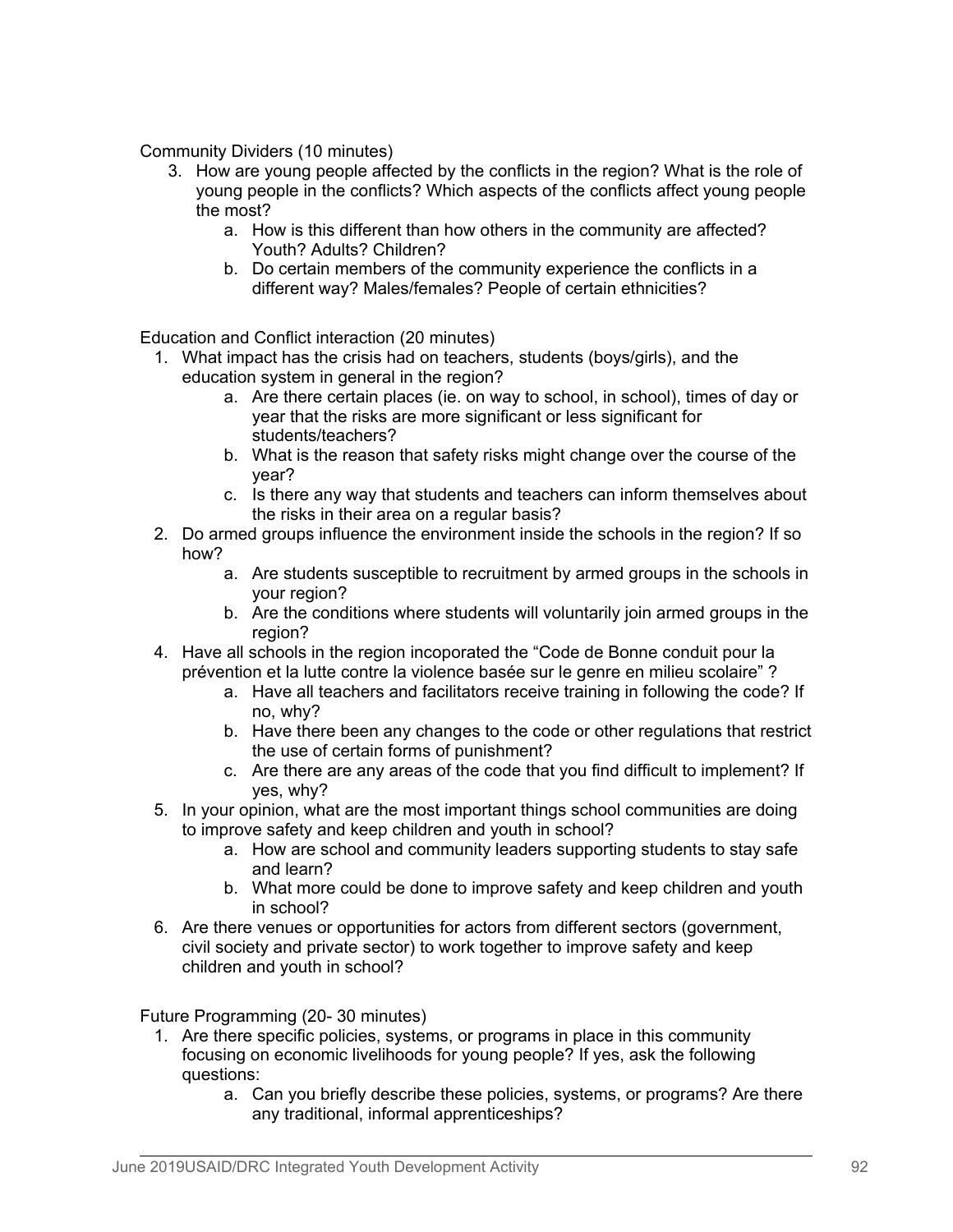- b. Which of these policies, systems, or programs has been the most effective from the authorities' point of view?
- c. How has the community responded to these policies? Systems? Programs?
- 2. Are there specific policies, systems, or programs in place in this community focusing on youth civic engagement? If yes, ask the following questions:
	- a. Can you briefly describe these policies, systems, or programs?
	- b. Which of these policies, systems, or programs has been the most effective from the authorities' point of view?
	- c. How has the community responded to these policies? Systems? Programs?
- 3. Have there been programs that give participants goods like kits, or payments like stipends or cash in the region?
	- a. What types of risks or tensions has this/ could this create? How could they be mitigated?
- 4. What types of risks or tensions could be exacerbated by different methods of selection of program beneficiaries (i.e. randomized, purposeful, merit-based selection of individuals, communities, organizations, etc.)? How could they be mitigated? Are there ongoing tensions between identity groups that could be exacerbated by policies, systems or programs to promote youth livelihoods?
- 5. What support is needed from the Ministries to support youth access to education and safer learning environments? What support is needed from major donors, in particular, USAID?
- 6. What would you recommend to organizations that are working to support young people in your community/city/province?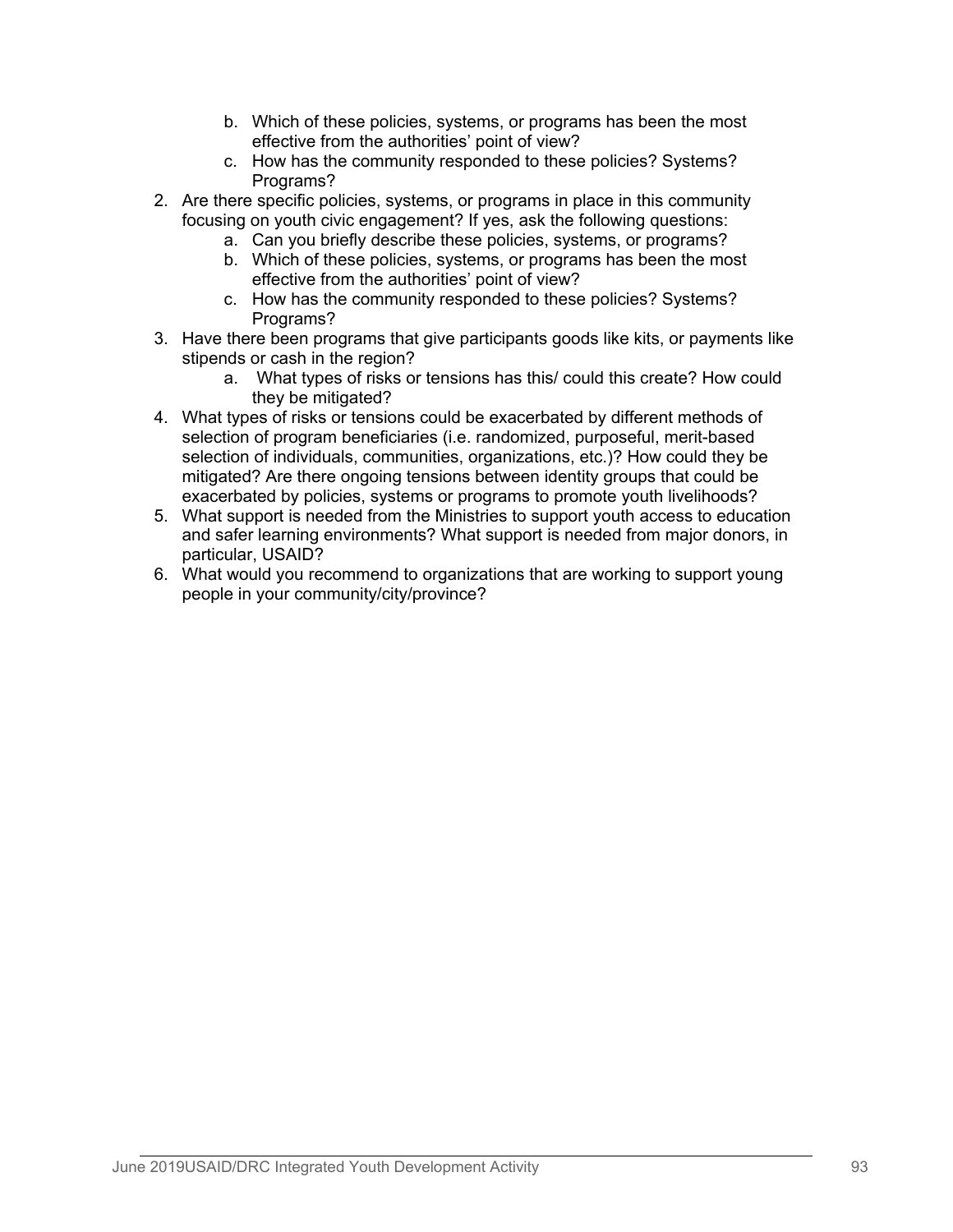# Key Informant Interview with Local and/or Government Authorities

member of the government or recognized local authority | forty-five minutes

Begin by thanking participant for agreeing to an interview, and briefly re-introduce yourself and the program. Then, read the consent form, which also serves as an introduction to the discussion. Make sure to give an overview of the different sections of the interview. Give a copy of the consent form with the contact information at the bottom of the form. Ask participant to introduce themselves as the first questions.

## Introduction (2 minutes)

We are going to be talking about our community a lot today, so as an introduction, we should begin by understanding what we as a group think of as "our community."

1. As a an official with influence and responsibility in this community or administrative unit, how would you define the community or unit, in terms of who is in it? Who is outside? Where does it start and end?

## Conflict Dynamics (10 minutes)

Many people feel that there is a conflict going on in your communities, and the region. The next few questions are about these conflicts so that we may better understand these conflicts from your point of view. These questions are meant to only ask for your opinion, and are not meant to be a representation of your employer's opinion or official stance.

- 1. How would you describe the conflicts in your community as part of the administrative unit?
- 2. What do you think are the key drivers of conflict? Which of these are most responsible for the conflicts continuing?
- 3. How are people being drawn into conflicts? Who are the people involved in the conflict. Why and how are they involved in the conflict?
- 4. Do certain members of the community experience the conflicts in a different way?
- 5. How is the community responding to these local conflicts? What methods are in place for conflict resolution?
- 6. What have been governmental, institutional, and international responses to these local conflicts?
	- a. What has been the most effective response from the authorities' point of view?
	- b. How are communities responding to these actions?

Community Dividers (10 minutes)

The following questions are about things, practices, events, places that divide people and create tensions in the community.

- 1. What are the things people fight over in this community/city/province? Probing: Do people fight over resources? Ideas? Traditional practices?
- 2. Are people affected by these things that divide the community the same way? Probing: Is there a difference in the way men, women, boys and girls react to these things? People of different ethnicities? People with disabilities?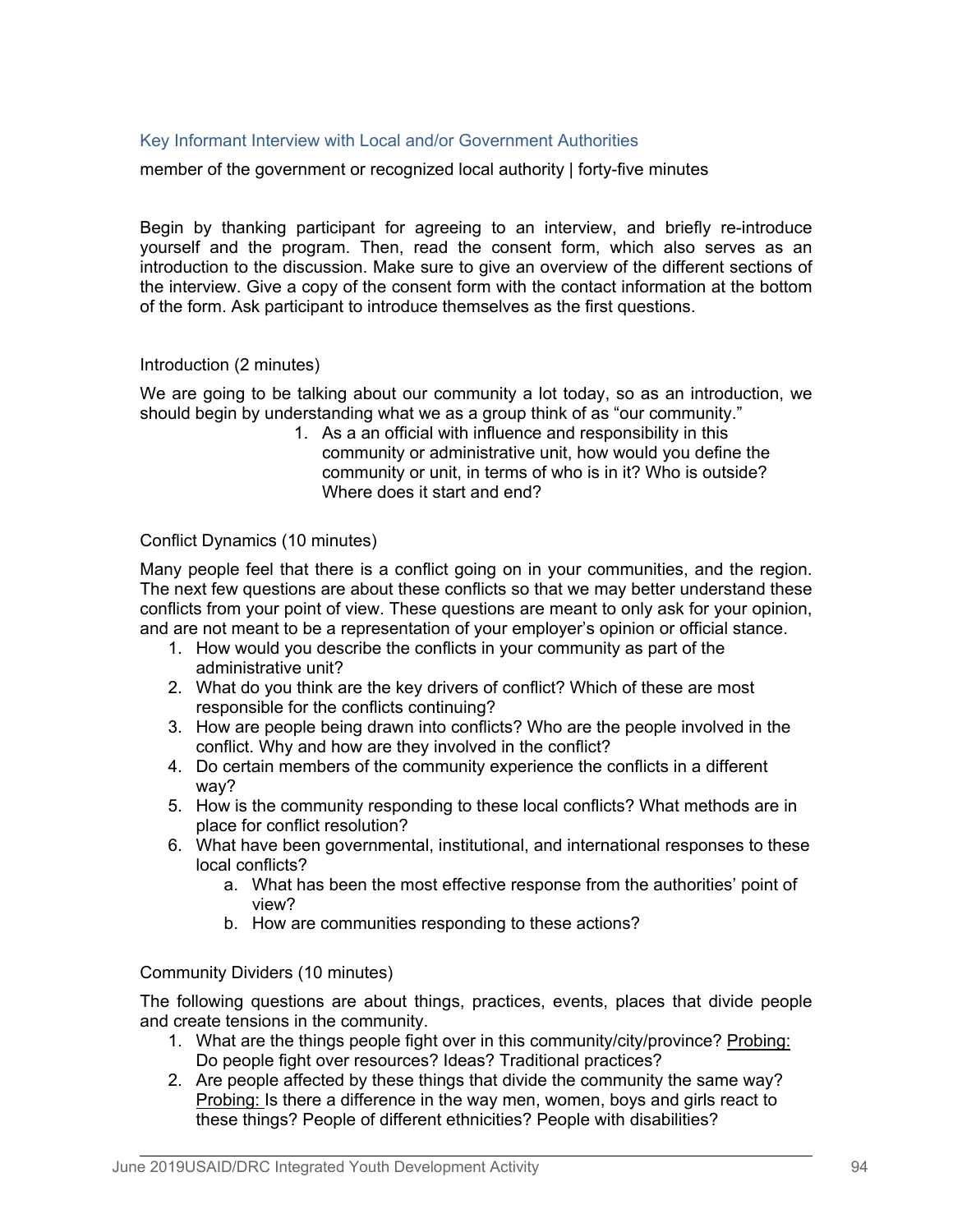3. Do you think that these activities occur across the country, outside of your community? How are they similar or different?

Community Connectors (10 minutes)

The following questions are about how you and your community come together despite the conflicts you described.

- 1. What brings people together in these communities? Probing: Where do people meet? What do people do together?
- 2. Are young people encouraged to participate in these activities? Are there other ways in which young people come together that are specific to only young people?
- 3. Are there venues or opportunities for actors from different sectors (government, civil society and private sector) to work together?

Future Programming (15 minutes)

As you already know, we work for an organization that hopes to be working in this community/city/province with young people. I would like to ask you a few questions about livelihoods and civic engagement activities in these communities, and hear what you think would be best for youth in this community.

- 1. Are there specific policies, systems, or programs in place in this community focusing on economic livelihoods for young people? If yes, ask the following questions:
	- a. Can you briefly describe these policies, systems, or programs? Are there any traditional, informal apprenticeships?
	- b. Which of these policies, systems, or programs has been the most effective from the authorities' point of view?
	- c. How has the community responded to these policies? Systems? Programs?
- 2. Are there specific policies, systems, or programs in place in this community focusing on youth civic engagement? If yes, ask the following questions:
	- a. Can you briefly describe these policies, systems, or programs?
	- b. Which of these policies, systems, or programs has been the most effective from the authorities' point of view?
	- c. How has the community responded to these policies? Systems? Programs?
- 3. How have the local authorities interacted with NGO or government programs implemented in this community in the last two years?
- 4. What did people think about the activities? What did you think? Did they see any change? Any benefits? What kind of benefits? For whom?
- 5. What would you recommend to organizations that are working to support young people in your community/city/province?
- 6. How can these organizations work with young people to help them be strong and successful?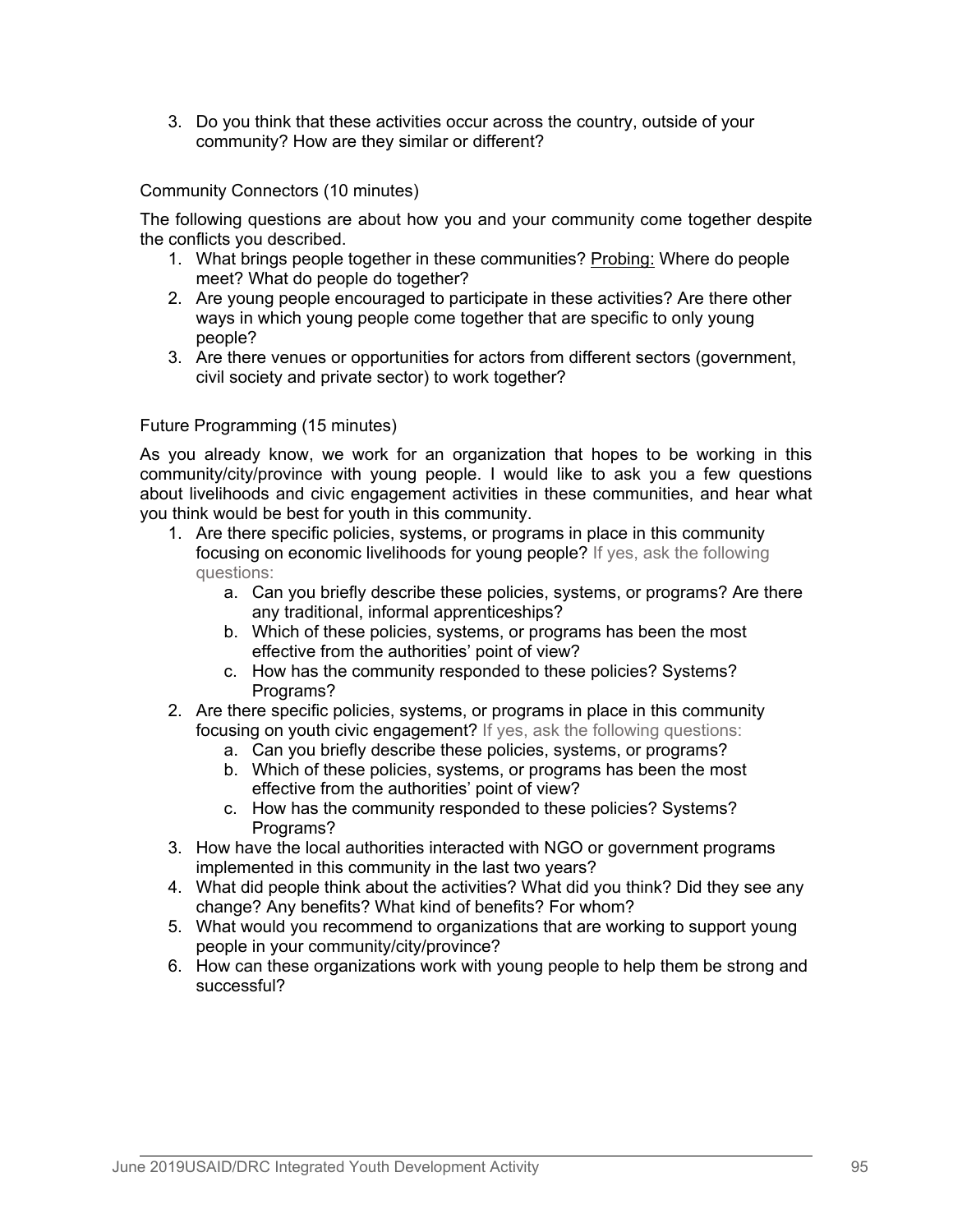## Key Informant Interview with Religious Leaders

religious leader, likely of the catholic church | sixty to ninety minutes

Begin by thanking participant for agreeing to an interview, and briefly re-introduce yourself and the program. Then, read the consent form, which also serves as an introduction to the discussion. Make sure to give an overview of the different sections of the interview. Give a copy of the consent form with the contact information at the bottom of the form. Ask participant to introduce themselves as the first questions.

### Introduction

We are going to be talking about our community a lot today, so as an introduction, we should begin by understanding what we as a group think of as "our community."

1. How do you define your community?

## Conflict Dynamics

Many people feel that there is a conflict going on in your communities, and the region. The next few questions are about these conflicts so that we may better understand these conflicts from your point of view.

- 1. How would you describe the conflicts in your community?
- 2. What do you think are the key drivers of conflict? Which of these are most responsible for the conflicts continuing?
- 3. How are people being drawn into conflicts? Who are the people involved in the conflict. Why and how are they involved in the conflict?
- 4. Do certain members of the community experience the conflicts in a different way?
- 5. What are current supports to peace and stability?
- 6. What methods are in place for conflict resolution?
- 7. When a young person has a problem in this community, what do they do? To whom do they turn? Do they use the same conflict resolution mechanisms you just shared?

### Community Dividers

The following questions are about things, practices, events, places that divide people and create tensions in the community.

- 1. What are the things people fight over in this community/city/province? Probing: Do people fight over resources? Ideas? Traditional practices?
- 2. Are people affected by these things that divide the community the same way? Probing: Is there a difference in the way men, women, boys and girls react to these things? People of different ethnicities? People with disabilities?
- 3. Do you think that these activities occur across the country, outside of your community? How are they similar or different?

### Community Connectors

The following questions are about how you and your community come together despite the conflicts you described.

1. What brings people together in these communities? Where do people meet? What do people do together?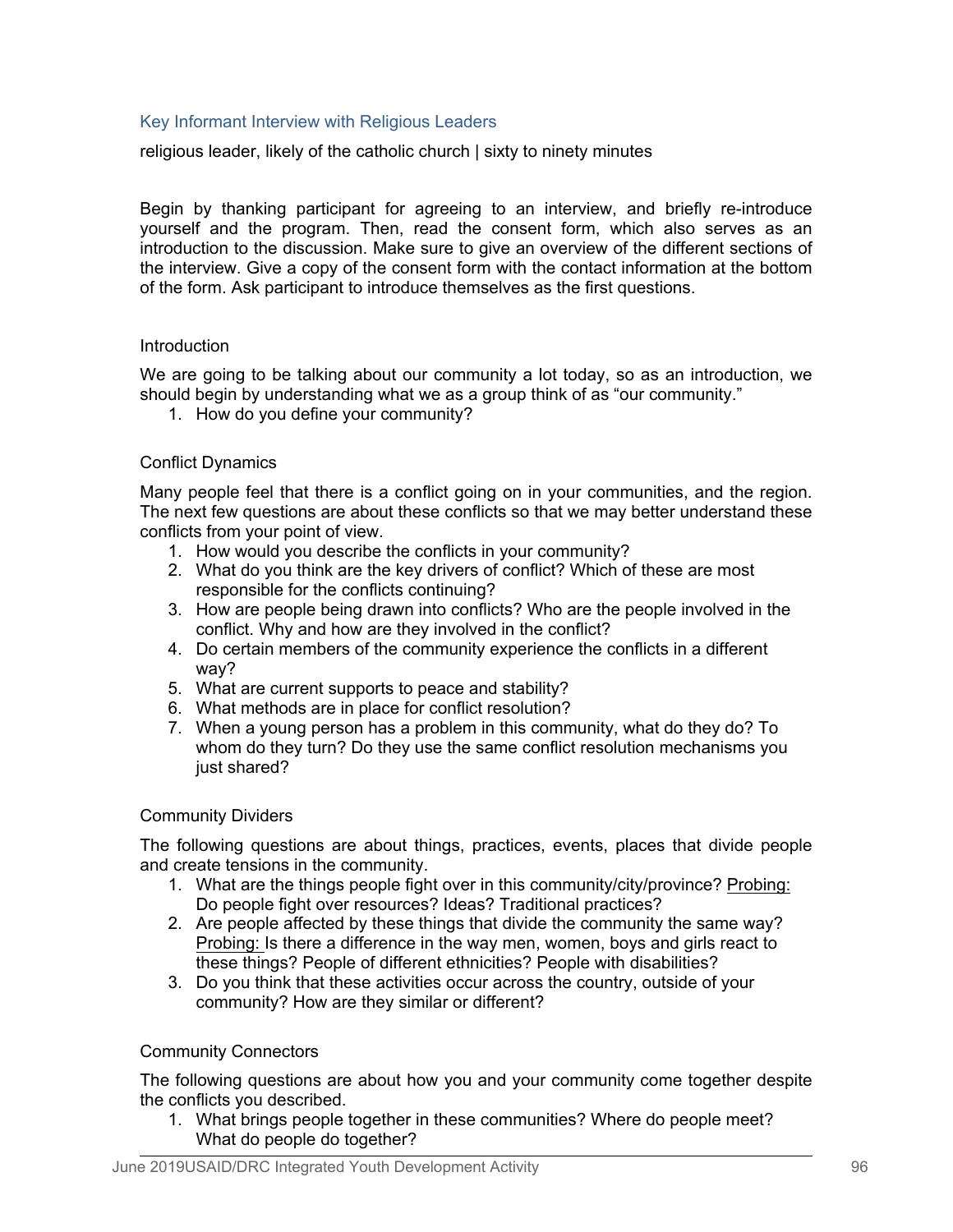- 2. Are young people well-represented in these activities and events? Do young people engage differently with one another?
- 3. What are the decision-making structures at the community level? How are youth involved, and in what circumstances?
- 4. What other opportunities are there for young people to share their opinions in your community?
	- a. Probing: Do young people express their opinions about their community? Their country? How?
- 5. Are there venues or opportunities for actors from different sectors (government, civil society and private sector) to work together? In your opinion, how well do they work together?

# Future Programming

As you already know, we work for an organization that hopes to be working in this community with young people. I would like to ask you a few questions about livelihoods and civic engagement activities in these communities, and hear what you think would be best for youth in this community.

- 1. Are there specific Congolese policies, systems, or programs in place in this community focusing on economic livelihoods for young people? If yes:
	- a. Can you briefly describe these policies, systems, or programs?
	- b. From your point of view. which of these policies, systems, or programs has been the most effective?
	- c. How has the community responded to these policies? Systems? Programs?
- 2. Are there specific Congolese policies or systems, or programs in place in this community focusing on youth civic engagement? If yes:
	- a. Can you briefly describe these policies, systems, or programs?
	- b. From your point of view. which of these policies, systems, or programs has been the most effective?
	- c. How has the community responded to these policies? Systems? Programs?
- 3. What about international or NGO-led programming? What do people think about these activities? What do you think? Have you seen any changes in the community? Any benefits? What kind of benefits? For whom?
- 4. Are there ongoing tensions between any groups that could be exacerbated by policies, systems or programs?
- 5. What would you recommend to organizations that are working to support young people in your community?
- 6. How does can a program engage and work with religious institutions to support these different programming goals?
- 7. How can these organizations work with young people to help them be strong and successful?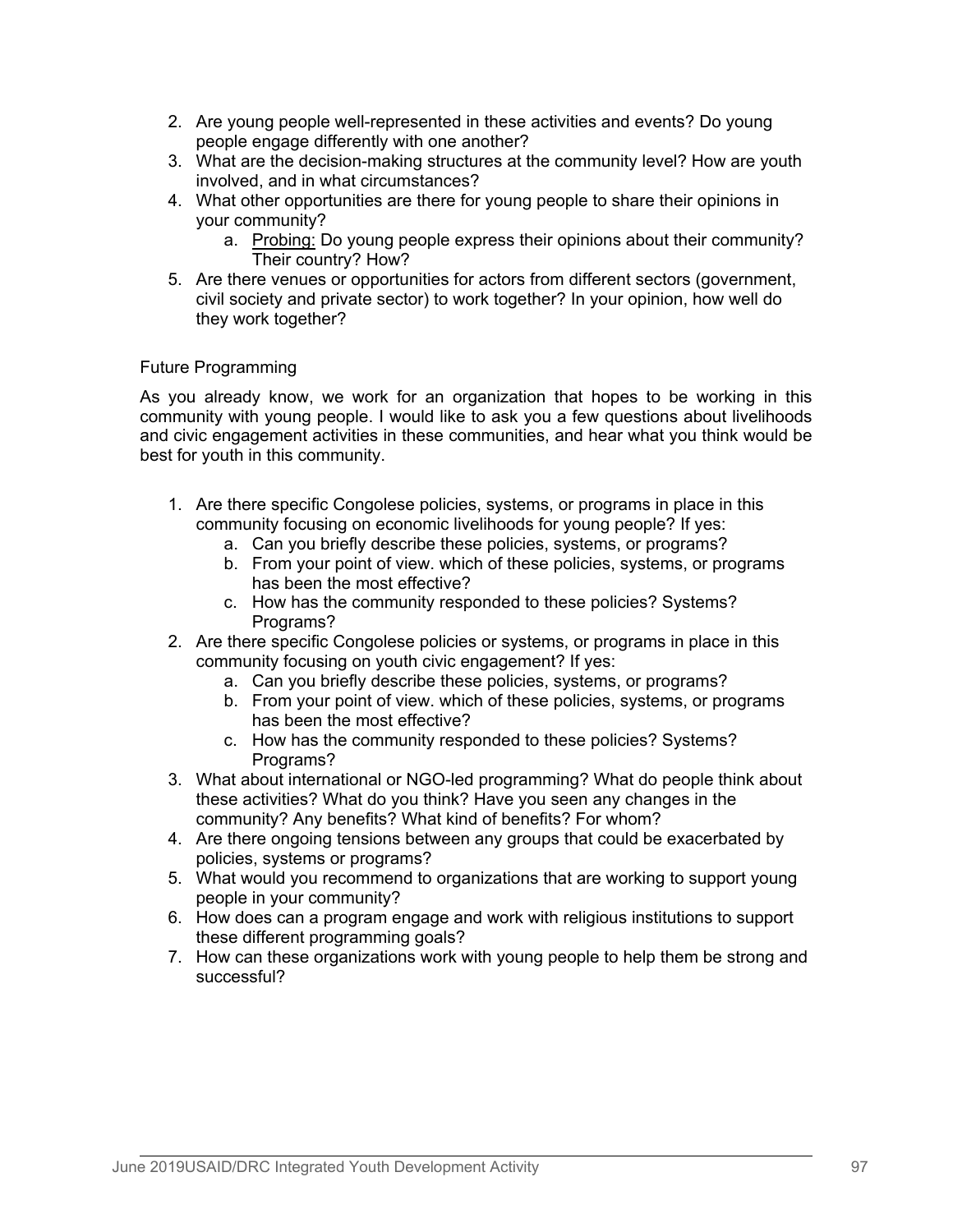## Key Informant Interview with Women Leaders

partner-identified female leader | sixty to ninety minutes

Begin by thanking participant for agreeing to an interview, and briefly re-introduce yourself and the program. Then, read the consent form, which also serves as an introduction to the discussion. Make sure to give an overview of the different sections of the interview. Give a copy of the consent form with the contact information at the bottom of the form. Ask participant to introduce themselves as the first questions.

## Introduction

We are going to be talking about our community a lot today, so as an introduction, we should begin by understanding what we as a group think of as "our community."

1. How do you define your community?

## Conflict Dynamics

Many people feel that there is a conflict going on in your communities, and the region. The next few questions are about these conflicts so that we may better understand these conflicts from your point of view.

- 1. How would you describe the conflicts in your community?
- 2. What do you think are the key drivers of conflict? Which of these are most responsible for the conflicts continuing?
- 3. How are people being drawn into conflicts? Who are the people involved in the conflict. Why and how are they involved in the conflict?
- 4. Do certain members of the community experience the conflicts in a different way? Males? Females? Youth? People of a certain ethnicity? IDPs?
- 5. What are current supports to peace and stability?
- 6. What methods are in place for conflict resolution?
- 7. When a young person has a problem in this community, what do they do? To whom do they turn? Do they use the same conflict resolution mechanisms you just shared?

### Community Dividers

The following questions are about things, practices, events, places that divide people and create tensions in the community.

- 1. What are the things people fight over in this community/city/province? Probing: Do people fight over resources? Ideas? Traditional practices?
- 2. Are people affected by these things that divide the community the same way? Probing: Is there a difference in the way men, women, boys and girls react to these things? People of different ethnicities? People with disabilities?
- 3. Do you think that these activities occur across the country, outside of your community? How are they similar or different?

## Community Connectors

The following questions are about how you and your community come together despite the conflicts you described.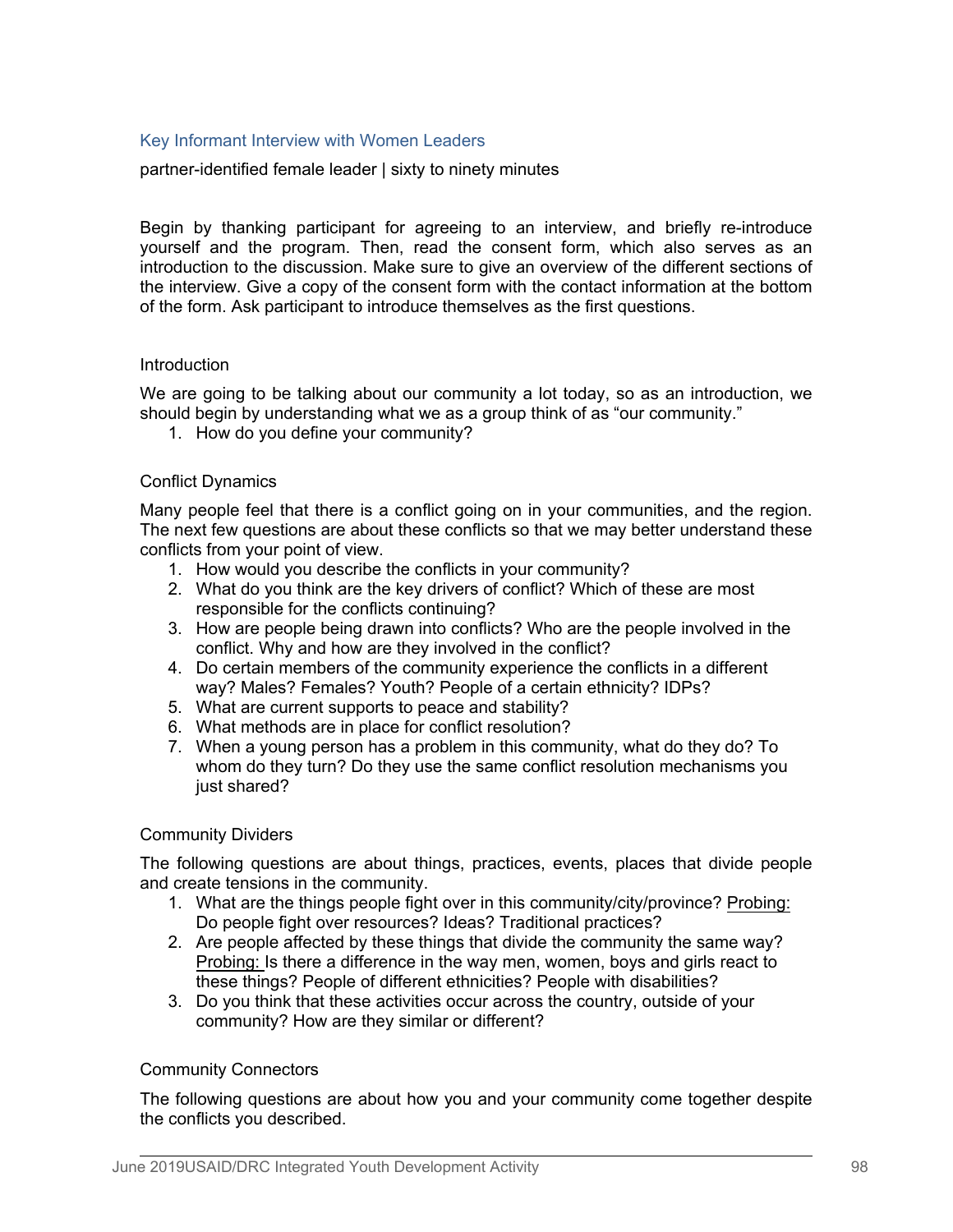- 1. What brings people together in these communities? Where do people meet? What do people do together?
- 2. Are young people well-represented in these activities and events? Do young people engage differently with one another? Is this the same for males and females?
- 3. What are the decision-making structures at the community level? How are youth involved, and in what circumstances? Is this the same for males and females?
- 4. What other opportunities are there for young people to share their opinions in your community?
	- a. Do young people express their opinions about their community? Their country? How? Is this the same for males and females? People of different ethnicities?
- 5. Are there venues or opportunities for actors from different sectors (government, civil society and private sector) to work together? In your opinion, how well do they work together?

# Future Programming

As you already know, we work for an organization that hopes to be working in this community with young people. I would like to ask you a few questions about livelihoods and civic engagement activities in these communities, and hear what you think would be best for youth in this community.

- 1. Are there specific Congolese policies, systems, or programs in place in this community focusing on economic livelihoods for young people? If yes:
	- a. Can you briefly describe these policies, systems, or programs?
	- b. From your point of view, which of these policies, systems, or programs has been the most effective?
	- c. How has the community responded to these policies? Systems? Programs?
- 2. Are there specific Congolese policies or systems, or programs in place in this community focusing on youth civic engagement? If yes:
	- a. Can you briefly describe these policies, systems, or programs?
	- b. From your point of view. which of these policies, systems, or programs has been the most effective?
	- c. How has the community responded to these policies? Systems? Programs?
- 3. What about international or NGO-led programming? What do people think about these activities? What do you think? Have you seen any changes in the community? Any benefits? What kind of benefits? For whom?
- 4. Are there ongoing tensions between any groups that could be exacerbated by policies, systems or programs?
- 5. What would you recommend to organizations that are working to support young people in your community?
- 6. How to best engage women leaders to support the goals of our program?
- 7. How can these organizations work with young people to help them be strong and successful?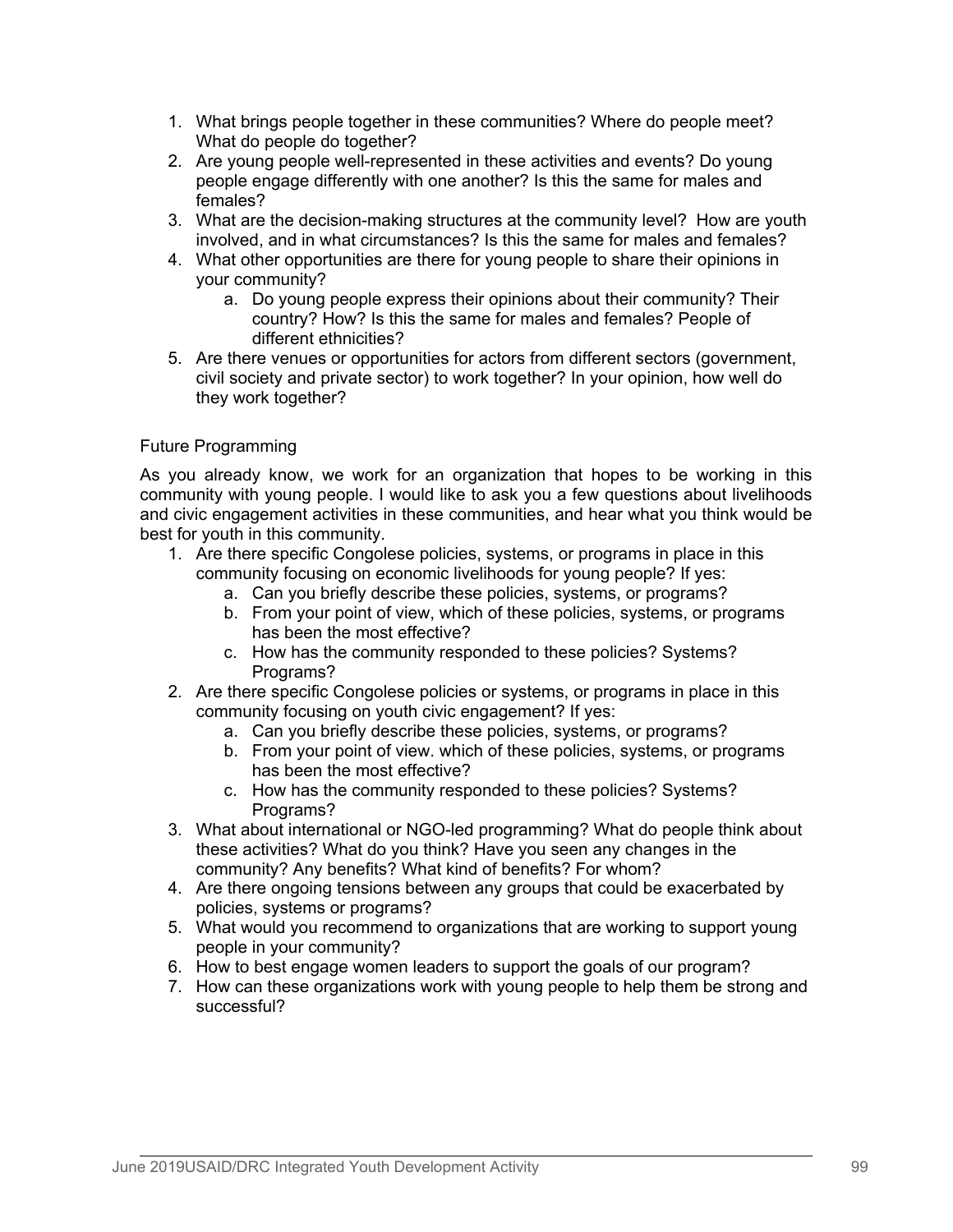## Key Informant Interview with Business Leaders

partner-identified business leader | sixty minutes

Begin by thanking participant for agreeing to an interview, and briefly re-introduce yourself and the program. Then, read the consent form, which also serves as an introduction to the discussion. Make sure to give an overview of the different sections of the interview. Give a copy of the consent form with the contact information at the bottom of the form. Ask participant to introduce themselves as the first questions.

## Conflict Dynamics

Many people feel that there is a conflict going on in your communities, and the region. The next few questions are about these conflicts so that we may better understand these conflicts from your point of view.

- 1. How would you describe the types of conflict in your community?
- 2. What do you think are the key drivers of conflict? Which of these are most responsible for the conflicts continuing?
- 3. How are people being drawn into conflicts? Who are the people involved in the conflict. Why and how are they involved in the conflict?
- 4. Do certain members of the community experience the conflicts in a different way?
- 5. How does the conflicts specifically affect the workforce?
- 6. What are current support mechanisms to counter those effects?

### Community Dividers

The following questions are about things, practices, events, places that divide people and create tensions in the community.

- 1. What are the things people fight over in this community/city/province? Probing: Do people fight over resources? Ideas? Traditional practices?
- 2. Are people affected by these things that divide the community the same way? Probing: Is there a difference in the way men, women, boys and girls react to these things? People of different ethnicities? People with disabilities?
- 3. Do you think that these activities occur across the country, outside of your community? How are they similar or different?

### Community Connectors

The following questions are about how you and your community come together despite the conflicts you described.

- 1. What brings people together in these communities? Where do people meet? What do people do together?
- 2. How about at the workplace? How do people come together at work? Are young people included?

### Economic Livelihoods

Speaking of the workplace, I would like to ask you a few questions about the workplace to better understand opportunities for work in this community.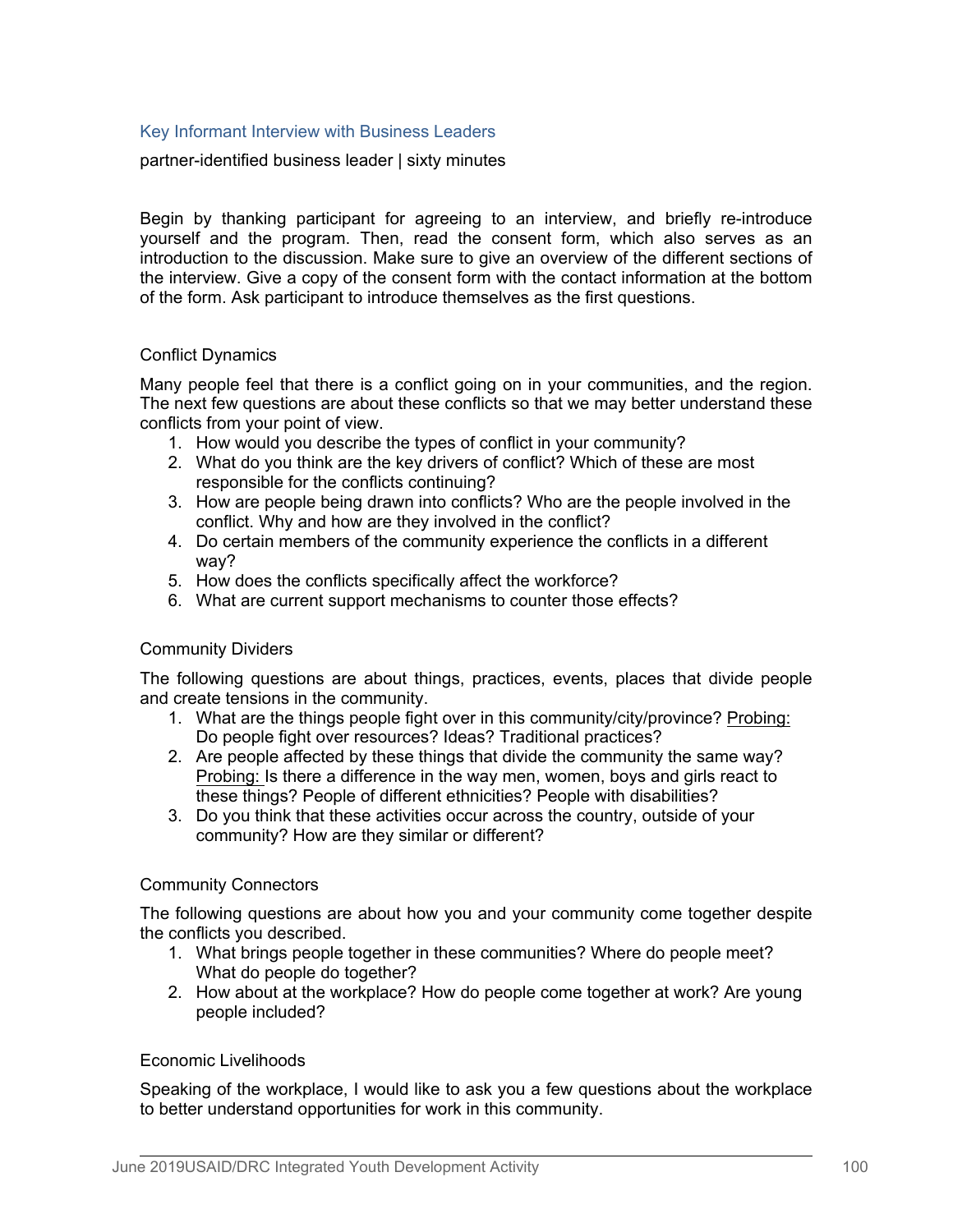- 1. Can you describe to me someone in your company who is a successful, hardworker? What do you think sets them apart from their peers?
- 2. How do you seek to recruit similar workers to your company/organization? Are there challenges you face in finding similar candidates?
- 3. What is your opinion about young people as workers?
- 4. Does your provide any support to young people in their jobs?
- 5. What do you think are the main barriers to finding work or starting a business? Are these the same for males/females? All groups?
- 6. What are the risks or safety issues that exist in the workplace? Are these the same for males/females? All groups?
- 7. What is the relationship, if any, between other employers and business owners in your community? Is there competition? Collaboration?

## Future Programming

As you already know, I work for an organization that hopes to be working in this community with young people specifically on livelihoods. We would like to ask you a few questions about livelihoods activities in these communities, and hear what you think would be best for youth in this community.

- 1. Are there specific Congolese policies, systems, or programs in place in this community focusing on economic livelihoods for young people? If yes:
	- a. Can you briefly describe these policies, systems, or programs?
	- b. From your point of view. which of these policies, systems, or programs has been the most effective?
	- c. How has the community responded to these policies? Systems? Programs?
- 2. What about international or NGO-led programming? What do people think about these activities? What do you think? Have you seen any changes in the community? Any benefits? What kind of benefits? For whom?
- 3. Are there ongoing tensions between any groups that could be exacerbated by policies, systems or programs?
- 4. How can we as a program implementer best engage with business leaders and the private sector to meet the goals of our youth development program?
- 5. What would you recommend to organizations that are working to support young people in your community?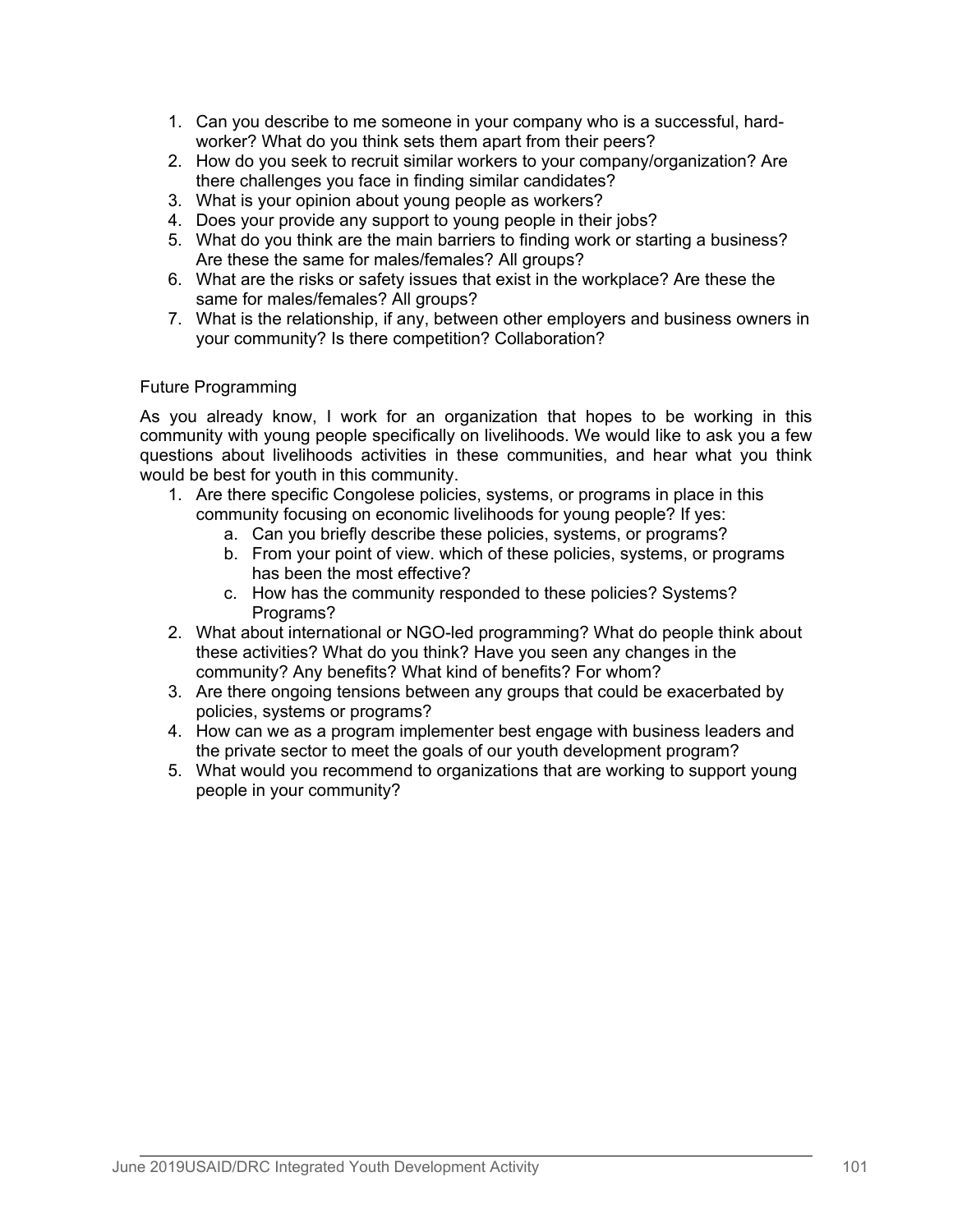## Key Informant Interview with Youth Entrepreneurs

partner-identified youth entrepreneur leader | sixty minutes

Begin by thanking participant for agreeing to an interview, and briefly re-introduce yourself and the program. Then, read the consent form, which also serves as an introduction to the discussion. Make sure to give an overview of the different sections of the interview. Give a copy of the consent form with the contact information at the bottom of the form. Ask participant to introduce themselves as the first questions.

## Conflict Dynamics

Many people feel that there is a conflict going on in your communities, and the region. The next few questions are about these conflicts so that we may better understand these conflicts from your point of view.

- 1. How would you describe the conflicts in your community?
- 2. What do you think are the key drivers of conflict? Which of these are most responsible for the conflicts continuing?
- 3. How are people being drawn into conflicts? Who are the people involved in the conflict. Why and how are they involved in the conflict?
- 4. Do certain members of the community experience the conflicts in a different way?
- 5. How does the conflicts specifically affect the workforce?
- 6. What are current support mechanisms to counter those effects?

### Community Dividers

The following questions are about things, practices, events, places that divide people and create tensions in the community.

- 1. What are the things people fight over in this community/city/province? Probing: Do people fight over resources? Ideas? Traditional practices?
- 2. Are people affected by these things that divide the community the same way? Probing: Is there a difference in the way men, women, boys and girls react to these things? People of different ethnicities? People with disabilities?
- 3. Do you think that these activities occur across the country, outside of your community? How are they similar or different?

### Community Connectors

The following questions are about how you and your community come together despite the conflicts you described.

- 1. What brings people together in these communities? Where do people meet? What do people do together?
- 2. How about at the workplace? How do people come together at work? Are young people included?

### Economic Livelihoods

Speaking of the workplace, I would like to ask you a few questions about the workplace to better understand opportunities for work in this community.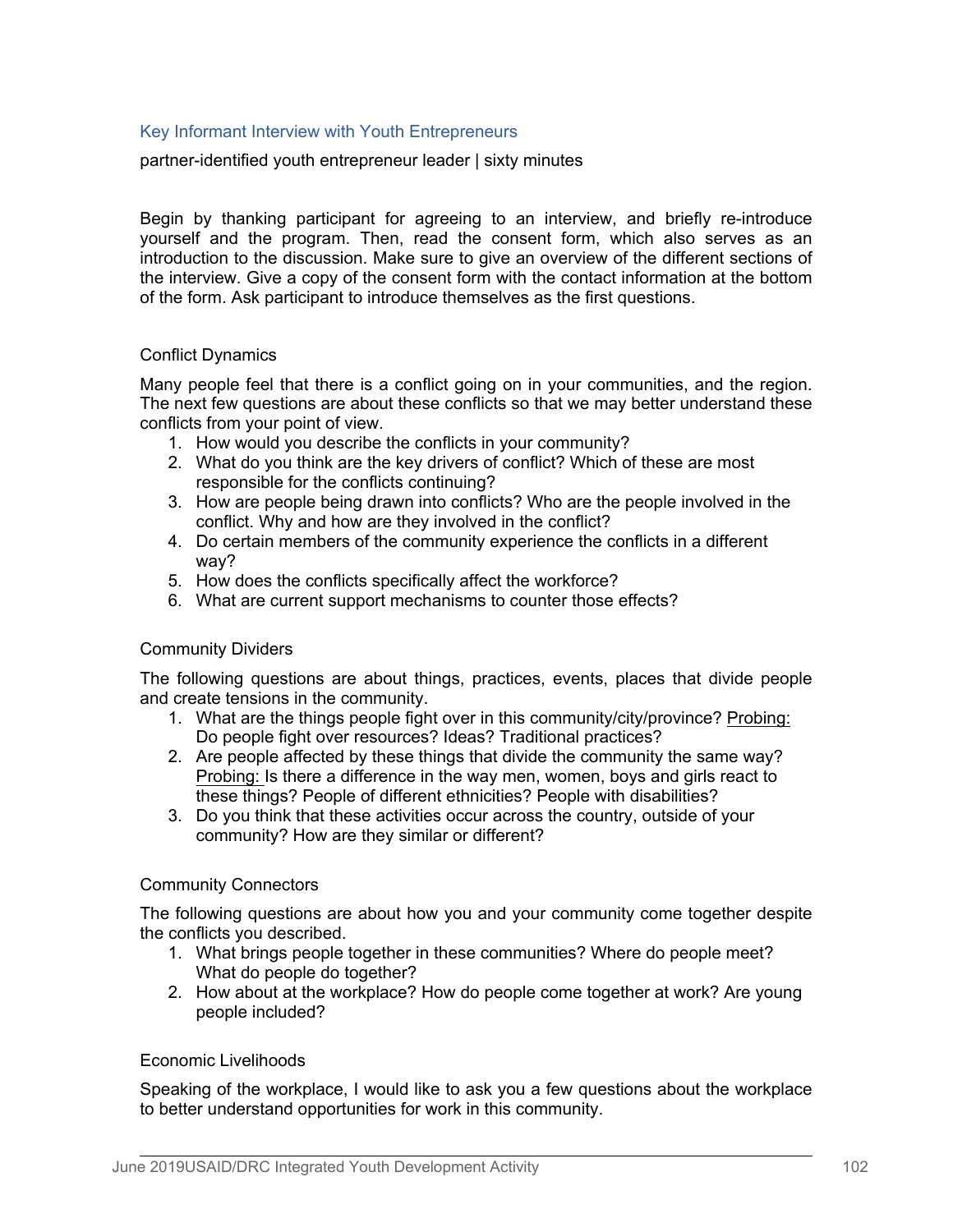- 1. Can you tell me a bit about yourself, and your journey to starting your successful business?
- 2. Were there any challenges you had to starting your business? Was anything easier than you expected? Do you think these challenges and opportunities are the same for males/females? All groups?
- 3. Can you describe to me someone in your company who you see as a successful, hard-worker? What do you think sets them apart from their peers?
- 4. How do you seek to recruit similar workers to your company/organization? Are there challenges you face in finding similar candidates?
- 5. Are there any risks or safety issues that exist in the workplace? Are these the same for males/females? All groups?
- 6. What is the relationship, if any, between other employers and business owners in your community? Is there competition? Collaboration?

## Future Programming

As you already know, I work for an organization that hopes to be working in this community with young people specifically on livelihoods. We would like to ask you a few questions about livelihoods activities in these communities, and hear what you think would be best for youth in this community.

- 1. Are there specific Congolese policies, systems, or programs in place in this community focusing on economic livelihoods for young people? If yes:
	- a. Can you briefly describe these policies, systems, or programs?
	- b. From your point of view. which of these policies, systems, or programs has been the most effective?
	- c. How has the community responded to these policies? Systems? Programs?
- 2. What about international or NGO-led programming? What do people think about these activities? What do you think? Have you seen any changes in the community? Any benefits? What kind of benefits? For whom?
- 3. Are there ongoing tensions between any groups that could be exacerbated by policies, systems or programs?
- 4. What would you recommend to organizations that are working to support young people in your community?
- 5. How can these organizations work with young people to help them be strong and successful?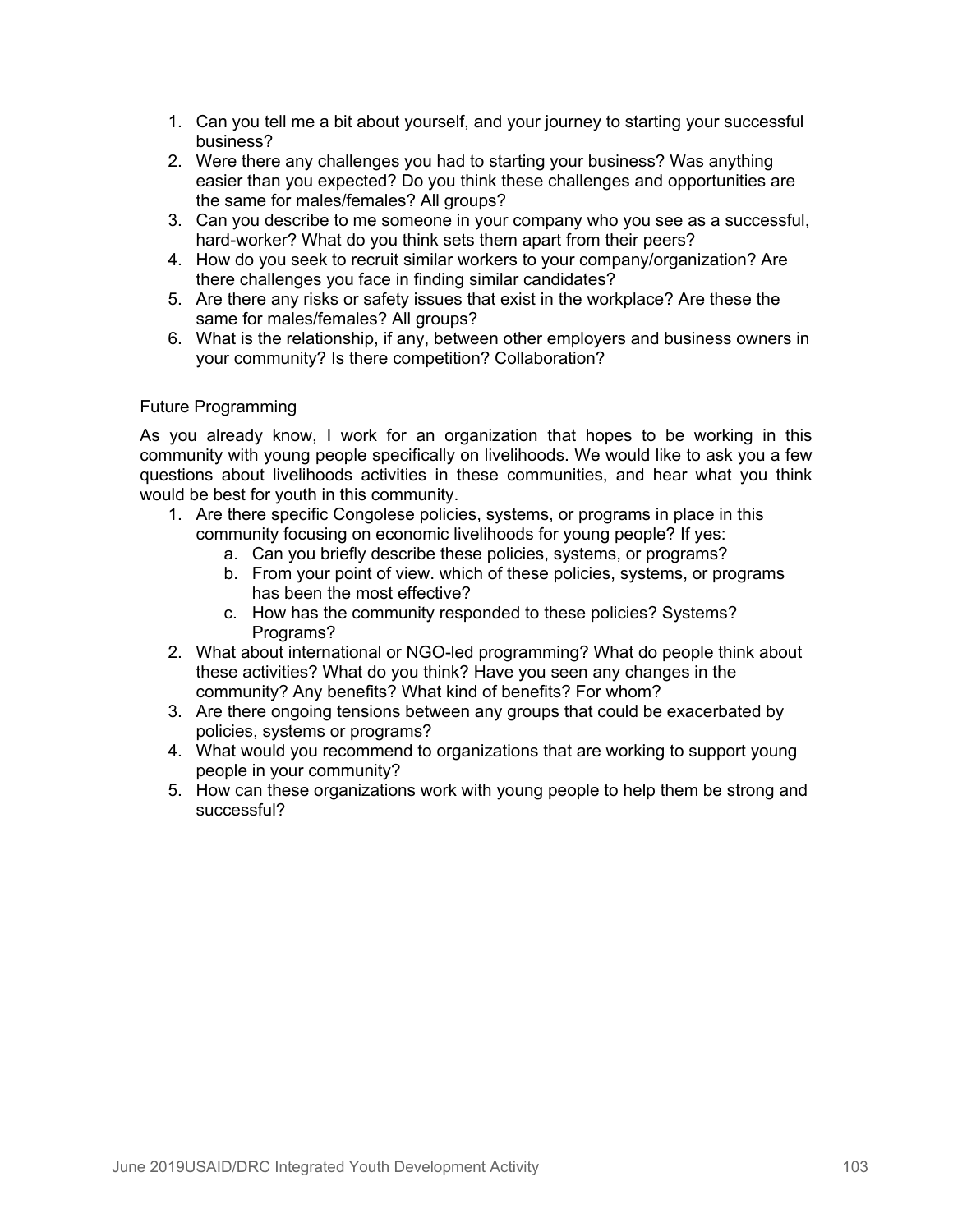## Key Informant Interview with Youth Leaders

regional leader of a youth movement | sixty to ninety minutes

Begin by thanking participant for agreeing to an interview, and briefly re-introduce yourself and the program. Then, read the consent form, which also serves as an introduction to the discussion. Make sure to give an overview of the different sections of the interview. Give a copy of the consent form with the contact information at the bottom of the form. Ask participant to introduce themselves as the first questions.

### Introduction

We are going to be talking about our community a lot today, so as an introduction, we should begin by understanding what we as a group think of as "our community."

1. How do you define your community?

### Conflict Dynamics

Many people feel that there is a conflict going on in your communities, and the region. The next few questions are about these conflicts so that we may better understand these conflicts from your point of view.

- 1. How would you describe the conflicts in your community?
- 2. What do you think are the key drivers of conflict? Which of these are most responsible for the conflicts continuing?
- 3. How are people being drawn into conflicts? Who are the people involved in the conflict. Why and how are they involved in the conflict?
- 4. Do certain members of the community experience the conflicts in a different way?
- 5. What are current supports to peace and stability?
- 6. What methods are in place for conflict resolution?
- 7. When a young person has a problem in this community, what do they do? To whom do they turn? Do they use the same conflict resolution mechanisms you just shared?

### Community Dividers

The following questions are about things, practices, events, places that divide people and create tensions in the community.

- 1. What are the things people fight over in this community/city/province? Probing: Do people fight over resources? Ideas? Traditional practices?
- 2. Are people affected by these things that divide the community the same way? Probing: Is there a difference in the way men, women, boys and girls react to these things? People of different ethnicities? People with disabilities?
- 3. Do you think that these activities occur across the country, outside of your community? How are they similar or different?

### Community Connectors

The following questions are about how you and your community come together despite the conflicts you described.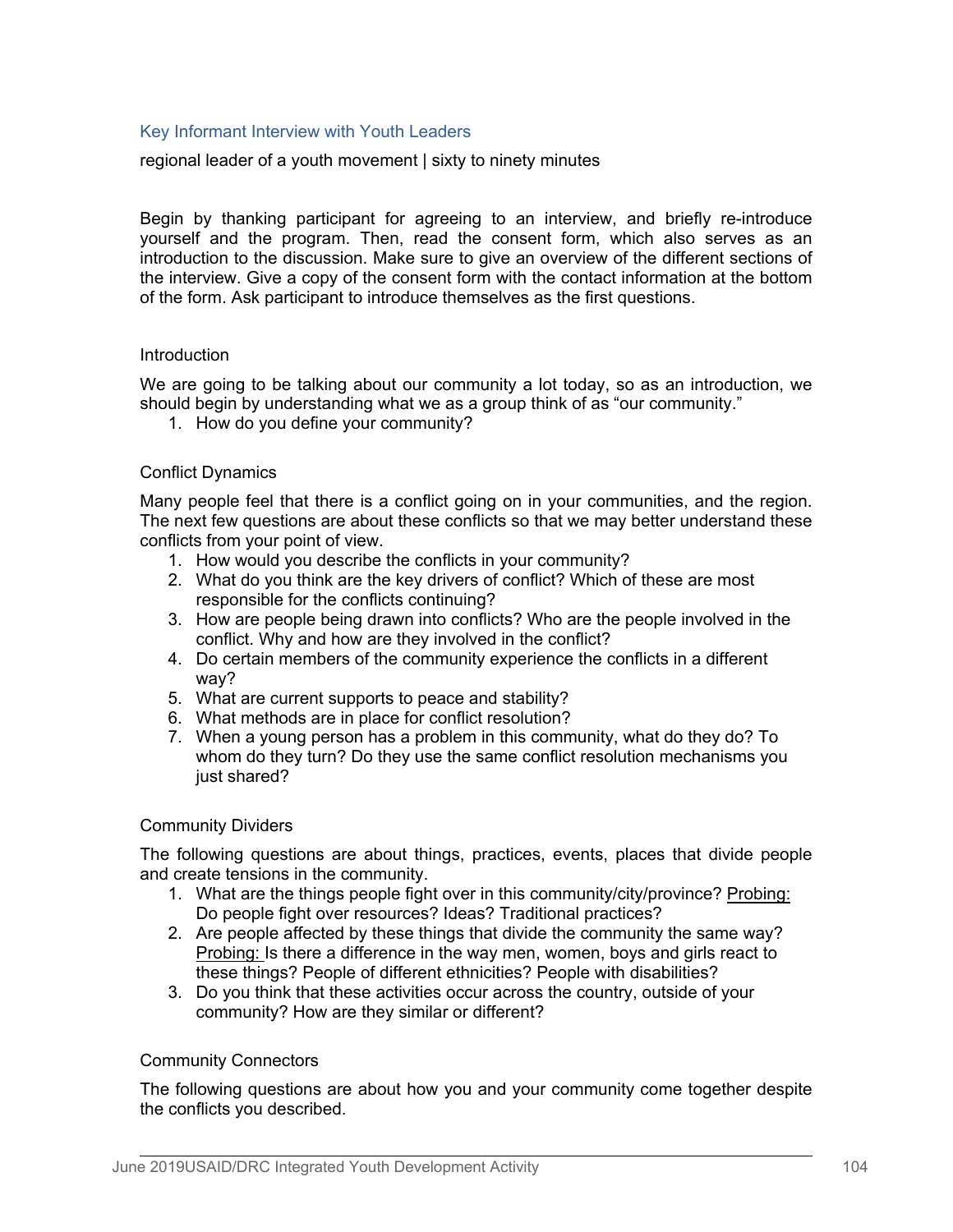- 1. What brings people together in these communities? Where do people meet? What do people do together?
- 2. Are young people well-represented in these activities and events? Do young people engage differently with one another?
- 3. What are the decision-making structures at the community level? How are youth involved, and in what circumstances?
- 4. What other opportunities are there for young people to share their opinions in your community?
	- a. Do young people express their opinions about their community? Their country? How? Are there certain young people that do so more than others? Who?
- 5. Are there venues or opportunities for actors from different sectors (government, civil society and private sector) to work together? In your opinion, how well do they work together?

# Future Programming

As you already know, we work for an organization that hopes to be working in this community with young people. I would like to ask you a few questions about livelihoods and civic engagement activities in these communities, and hear what you think would be best for youth in this community.

- 1. Are there specific Congolese policies, systems, or programs in place in this community focusing on economic livelihoods for young people? If yes:
	- a. Can you briefly describe these policies, systems, or programs?
	- b. From your point of view, which of these policies, systems, or programs has been the most effective?
	- c. How has the community responded to these policies? Systems? Programs?
- 2. Are there specific Congolese policies or systems, or programs in place in this community focusing on youth civic engagement? If yes:
	- a. Can you briefly describe these policies, systems, or programs?
	- b. From your point of view, which of these policies, systems, or programs has been the most effective?
	- c. How has the community responded to these policies? Systems? Programs?
- 3. What about international or NGO-led programming? What do people think about these activities? What do you think? Have you seen any changes in the community? Any benefits? What kind of benefits? For whom?
- 4. Are there ongoing tensions between any groups that could be exacerbated by policies, systems or programs?
- 5. What would you recommend to organizations that are working to support young people in your community?
- 6. How can these organizations work with young people to help them be strong and successful?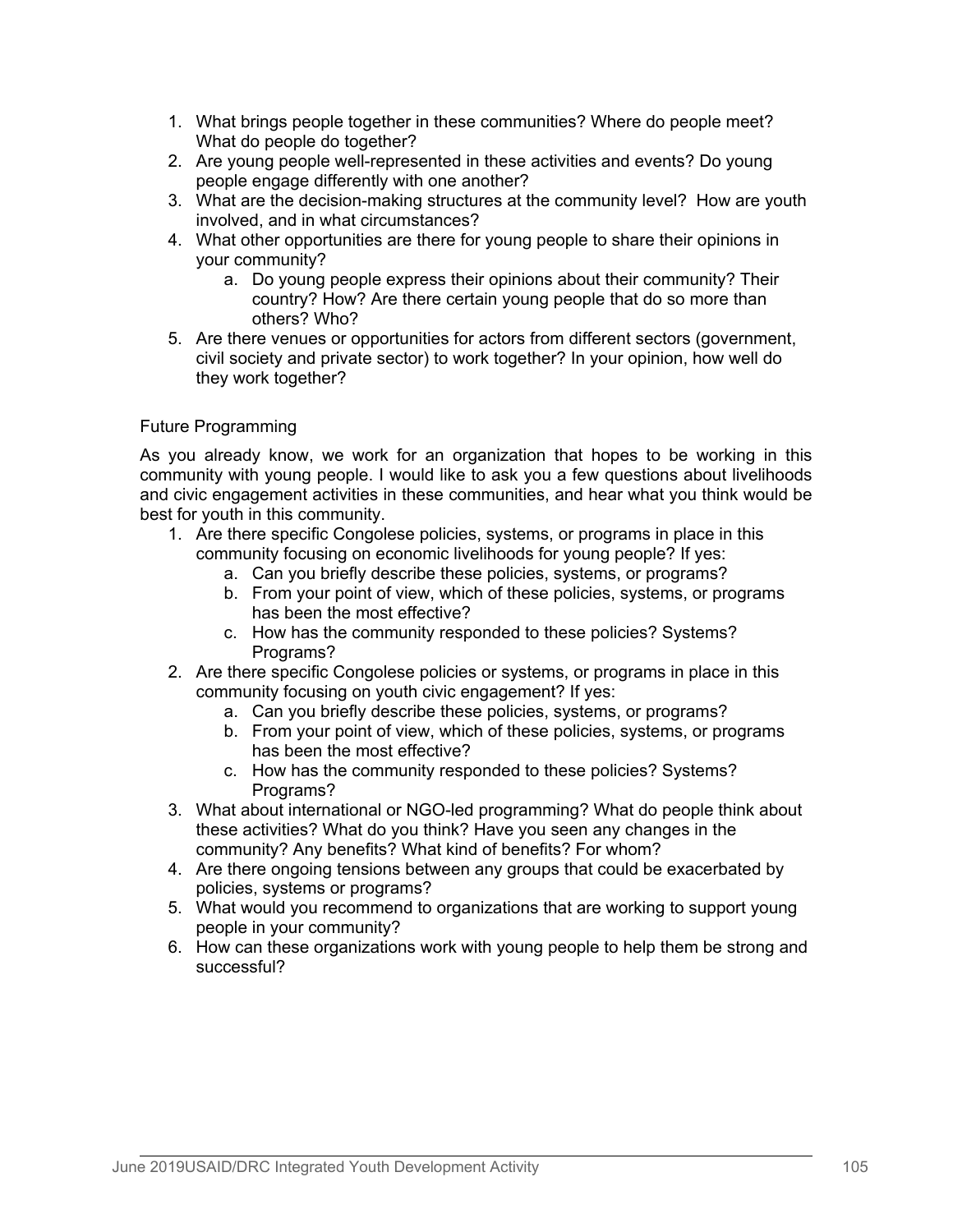# IV. In-Depth Interviews

# In Depth Interview with International Development Program Implementers

international development program implementers – MONUSCO | forty-five minutes

Overview of International Development Programming

- 1. What would you describe as the primary objectives of programs being implemented by government and international organizations in the Kivus? Is there a specific concentration in any sector?
- 2. More specifically, do you know of any organizations implementing programs in [LOCATIONS]? If so, please describe them. (Which organizations were implementing programs? When? For how long? What did they do? Did many people participate?)
- 3. Are you able to speak to how these programs recruited participants? If so:
- a. What have you seen as the primary method for recruiting participants across programs? What about for your program(s)?
- b. What types of risks or tensions could be exacerbated by different methods of selection of program beneficiaries (i.e. randomized, purposeful, merit-based selection of individuals, communities, organizations, etc.)?
- c. Have there been programs that gave participants in-kind kits, or payments like stipends or cash? If so:
	- a. How have these kits been received?
	- b. Were any tensions created?
	- c. How were any tensions mitigated?
- d. Did you feel that program participants were representative of the community's population? Why or why not? For example, were there male and female participants? Representation of all ethnicities? IDPs?
	- 4. How are international programs generally received by the communities?
	- 5. Would you be able to briefly share results of these programs? Would you be willing to share impact reports should you have access to them?

Contextualization of Programming

- 1. Do you think local conflict dynamics have been influenced by international donor or development agencies programs? If so, how?
- 2. What do you think are the possibilities and limitations of development programs in shaping conflict dynamics, especially as related to combatting stereotypes and minimizing divisions within and between communities?
- 3. What are some effective approaches used by international development programs in the region to avoid exacerbating conflicts or contribute to resolving specific conflict?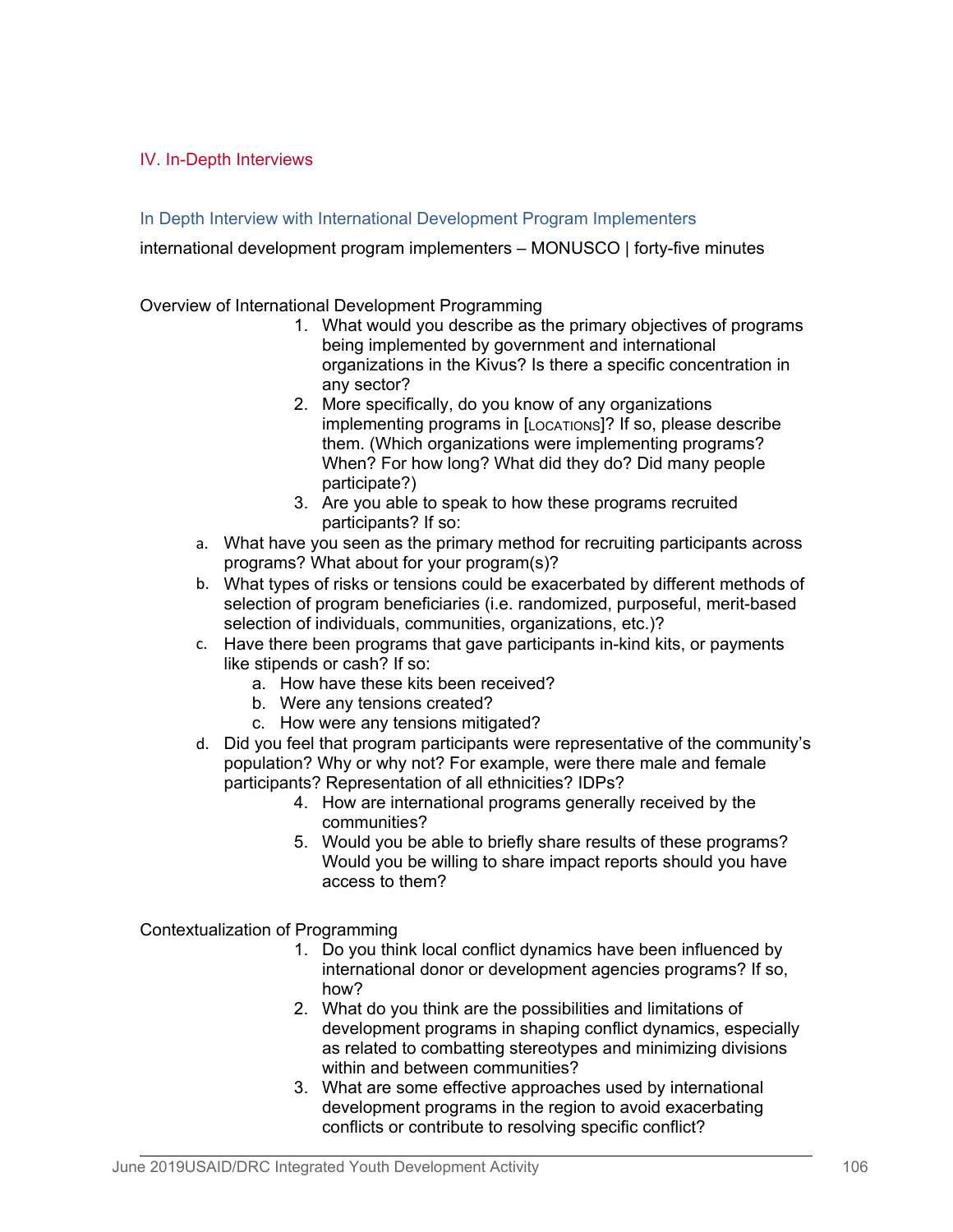Recommendations

1. What would you recommend to organizations that are working to support youth in communities in North and South Kivu?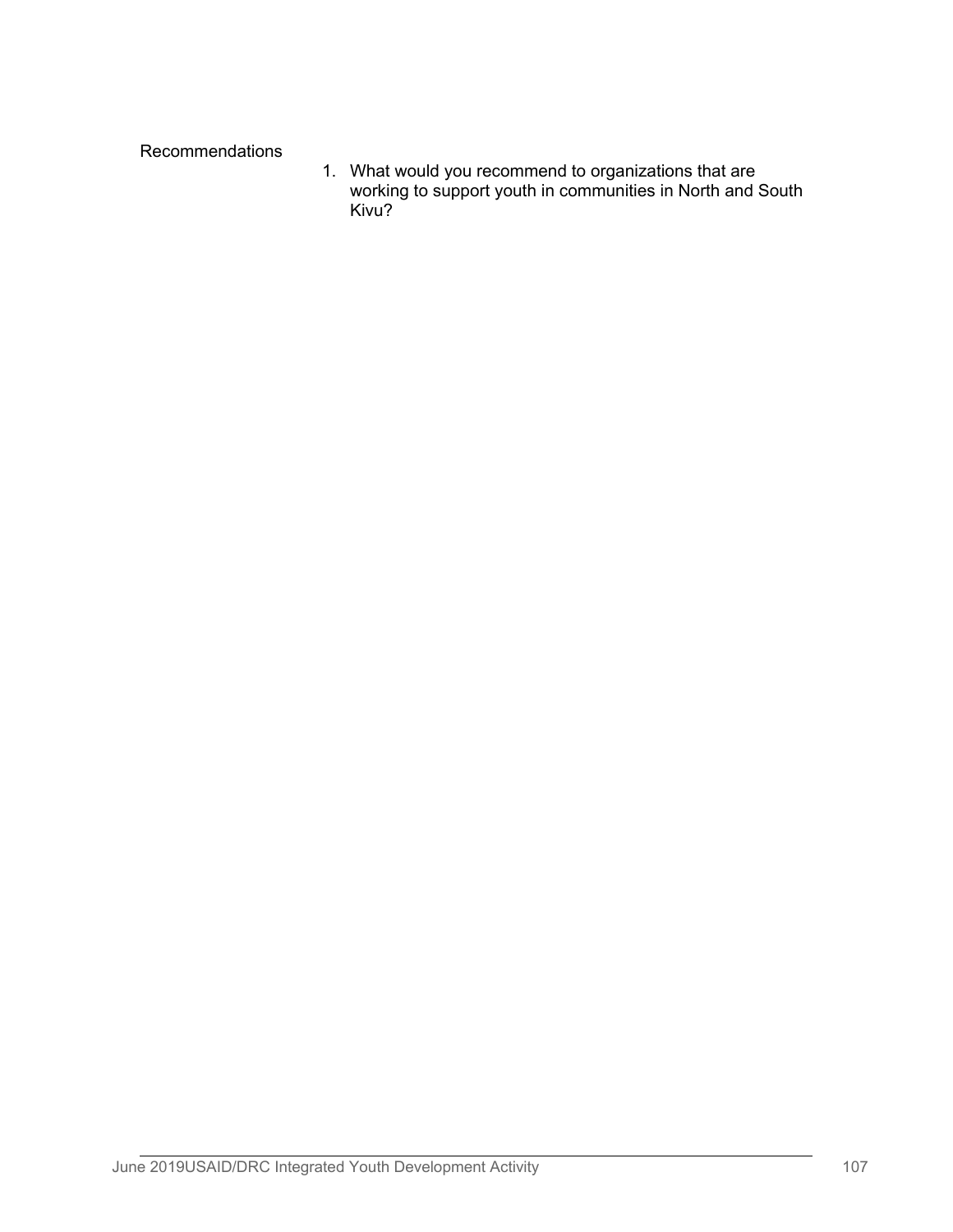# In Depth Interview with International and Local Program Implementers

program implementers from international and local ngos | forty-five minutes

Overview of International Development Programming

- 1. What would you describe as the primary objectives of your programs being implemented by government and international organizations in the Kivus? Is there a specific concentration in any sector?
- 2. More specifically, is your organization implementing programs in [LOCATIONS]? If so, please describe them. (When? For how long? What did they do? Did many people participate?)
- 3. Are you able to speak to how your programs recruited participants? If so:
- a. What have you used as the primary method for recruiting participants across programs? What have you observed for other programs operating in the same communities?
- b. What types of risks or tensions could be exacerbated by different methods of selection of program beneficiaries (i.e. randomized, purposeful, merit-based selection of individuals, communities, organizations, etc.)?
- c. Did your program give participants in-kind kits, or payments like stipends or cash? If so:
	- a. How have these kits been received?
	- b. Were any tensions created?
	- c. How were tensions mitigated?
- d. Did you feel that program participants were representative of the community's population? Why or why not? For example, were there male and female participants? Representation of all ethnicities? IDPs?
	- 4. How was your program received by the community? Is this similar to how other international programs have been received?
	- 5. Have any evaluations of your program(s) taken place? Would you be able to briefly share results of your program(s)? Would you be willing to share impact reports?

Contextualization of Programming

- 1. Do you think local conflict dynamics have been influenced by international donor or development agencies programs? If so, how?
- 2. What do you think are the possibilities and limitations of development programs in shaping conflict dynamics, especially as related to combatting stereotypes and minimizing divisions within communities?
- 3. What are some effective approaches that your organization has used to avoid exacerbating conflicts or contribute to resolving specific conflict? Do you see others taking the same approach?

### Recommendations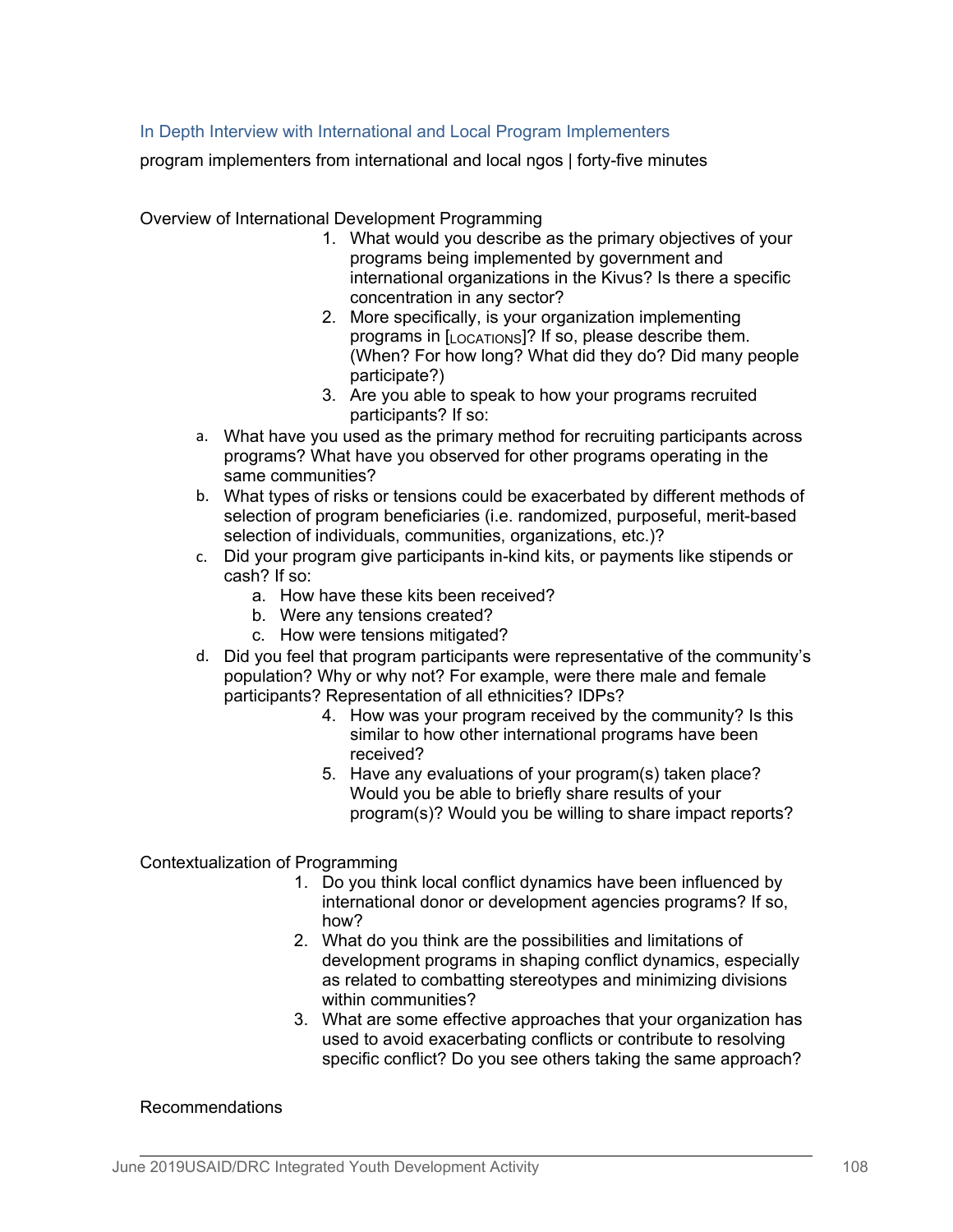1. What would you recommend to organizations that are working to support youth in communities in North and South Kivu?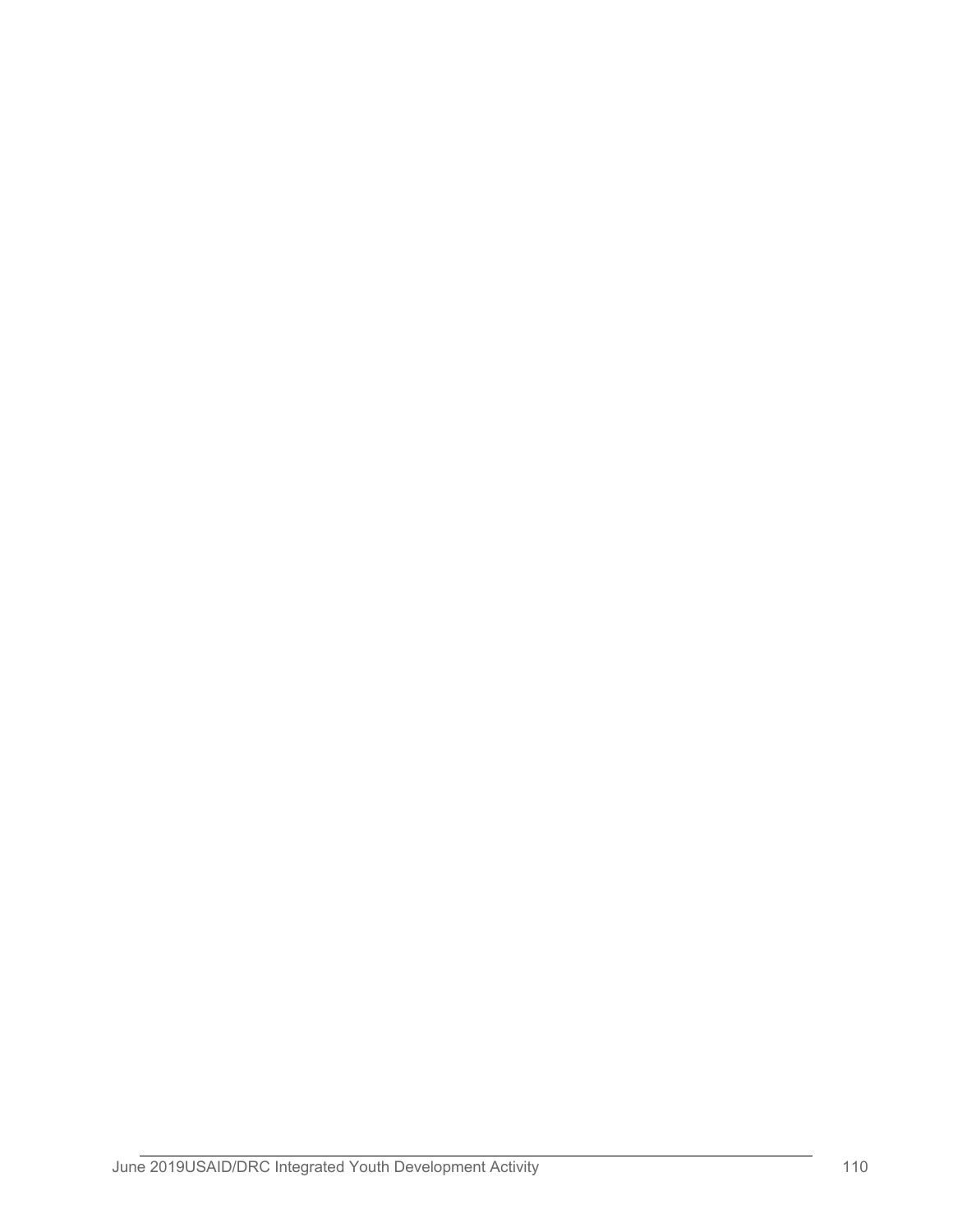# V. Community Meeting Discussion

#### Community Meeting Discussion Questions

open to public | ninety minutes | 4 flipcharts, 10 markers

Begin by thanking participants for joining the focus group discussion, and briefly re-introduce yourself. Make sure to give an overview of the different sections of the interview (introductions, questions about the community, conflict dynamics, dividers in the community, connectors in the community, and the future – and what that means for the program and for youth.) Ask participants in the room to briefly introduce themselves.

#### Introduction (10-20 minutes)

We are going to be talking about our community a lot today, so as an introduction, we should begin by understanding what we as a group think of as "our community."

1. How do you define your community? Who is in it? Who is not? Where does the community start and end?

#### Conflict Dynamics (20-25 minutes)

Many people feel that there is a conflict going on in your communities, and the region. The next few questions are about these conflicts so that we may better understand these conflicts from your point of view. . Feel free to define "conflict" and provide examples of different types of conflict when presenting this section. Conflict may include interpersonal conflicts, such as between returnees and occupiers, or between neighbors; violent conflicts, such as between different armed groups; etc.

- 5. How would you describe the conflicts(s) in your community? A facilitator may choose to draw a map and star and label locations of conflict as participants speak, or invite participants to the map to show where the conflicts occurred.
- 6. What do you think are the key drivers of conflict? Which of these are most responsible for the conflicts continuing?
- 7. How are people being drawn into conflicts? Who are the people involved in the conflict. Why and how are they involved in the conflict? A facilitator may choose to refer back to the map and add in stick figures for the different actors participating in different kinds of conflict.
- 8. Are there certain places or times of the day or year that these conflicts are more significant or less significant?
	- a. What is the reason that safety risks might change from day to day?
	- b. Is there any way that community members may know about the risks in their area on a regular basis?
- 9. How are young people affected by these conflicts? What is the role of young people in the conflicts? Which aspects of the conflicts affect young people the most? Place a new sheet of the flipchart paper next to the map and map responses to this question.
	- a. How is this different than how others in the community are affected? Youth? Adults? Children?
	- b. Do certain members of the community experience the conflicts in a different way? Males/females? People of certain ethnicities?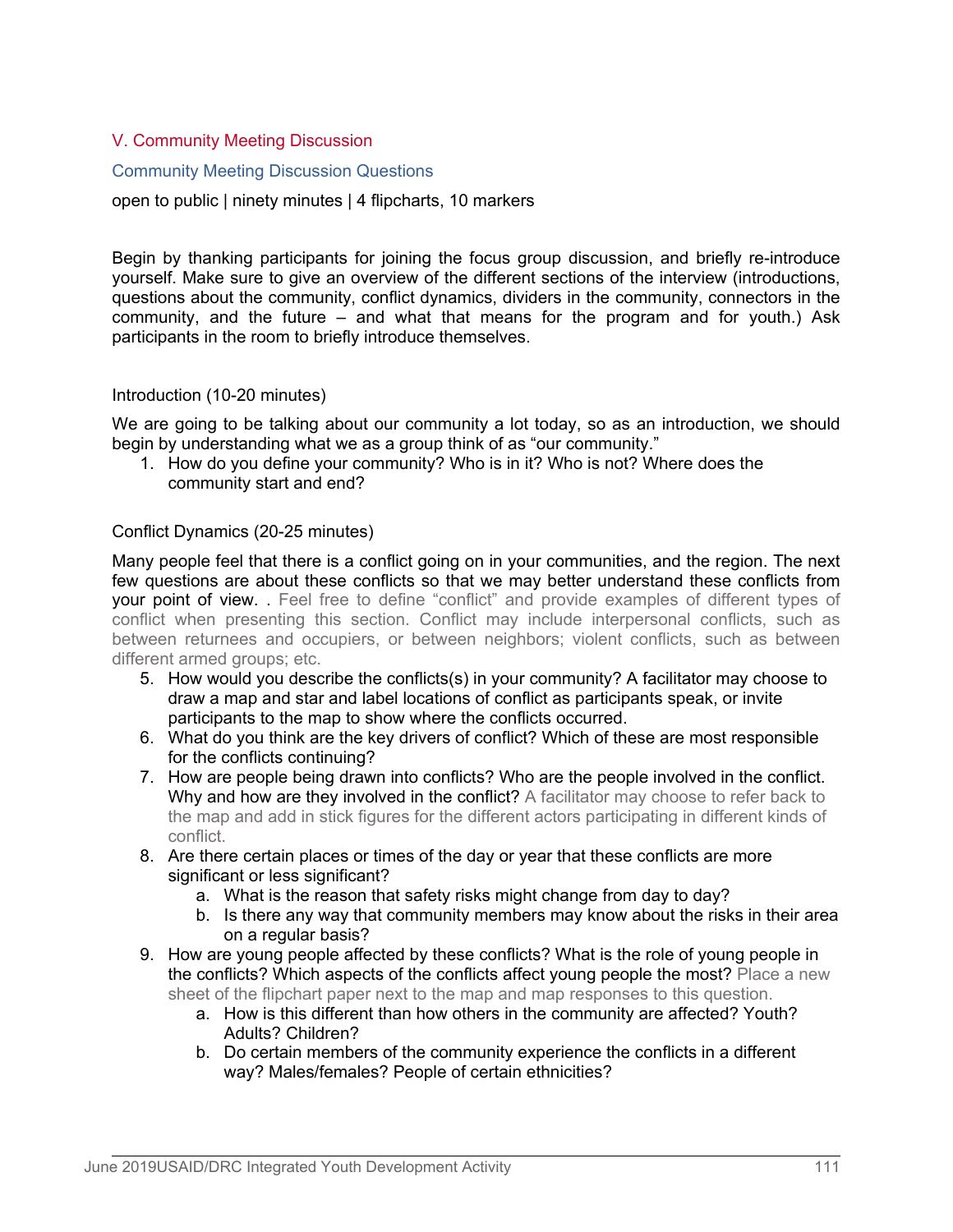10. How is the community responding to these local conflicts? What methods are in place for conflict resolution? Are youth part of these community methods?

# Community Dividers (20 minutes)

The following questions are about things, practices, events, places that divide people and create tensions in the community.

- 1. What are the things people fight over in this community? Probing: Do people fight over resources? Ideas? Traditional practices? Write down participant responses on a flip chart.
- 2. Are people affected by these things that divide the community the same way?
	- a. Is there a difference in the way men, women, boys and girls react to these things? People of different ethnicities? People with disabilities?
- 3. Do you think that these activities occur across the country, outside of your community? How are they similar or different? Refer to the flipchart during this question and identify which activities participants feel are most similar to other parts of the country (such as by starring or circling the idea.)

## Community Connectors (20 minutes)

The following questions are about how you and your community come together despite the conflicts you described.

7. What brings people together in these communities? Probing: Where do people meet? What do people do together?

Write down each of the responses on the flipchart, and refer to these activities in the next question, asking how young people relate to each activity they have mentioned.

- 8. Are young people encouraged to participate in these activities? Are there other ways in which young people come together that are specific to only young people?
- 9. Do you think that these activities occur across the country, outside of your community? How is it similar or different?

Provide participants with the opportunity for a short, ten-minute break. Participants should be encouraged to move around. If participants do not wish to take a break, continue with the discussion.

## Future Programming (15 minutes)

As you already know, we work for an organization that hopes to be working in this community with young people. We would like to ask you a few questions about other organizations who may have worked here in the past, and hear what you think would be best for youth in this community.

- 1. What do you think young people want for themselves in the future? What are their dreams and dreams?
- 2. What would you recommend to organizations that are working to support young people in your community?

How can these organizations work with young people to help them be strong and successful?